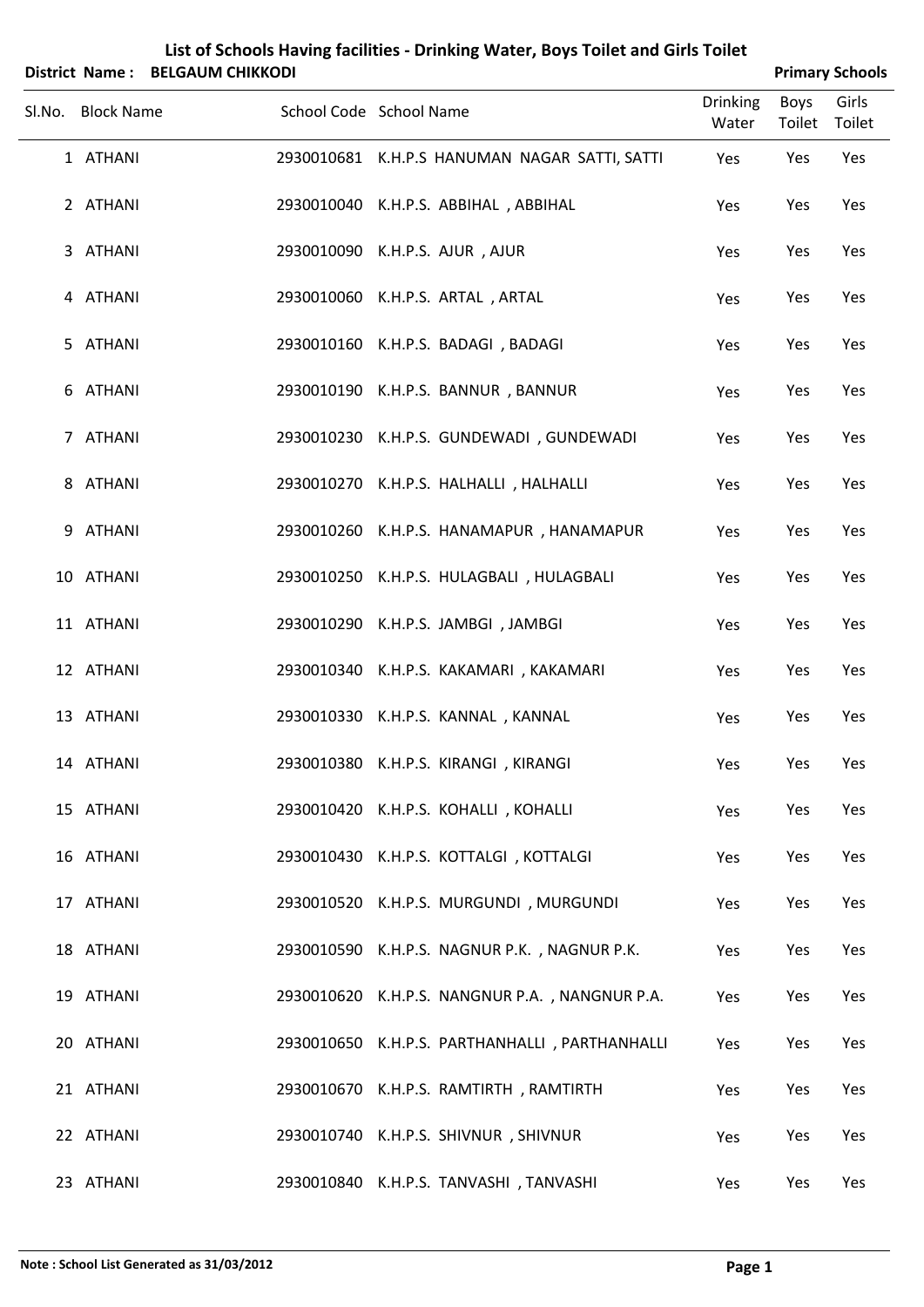| <b>District Name:</b> | <b>BELGAUM CHIKKODI</b> | List of Schools Having Tachities - Difficult Water, Doys Tollet and Offis Tollet |                          |                       | <b>Primary Schools</b> |
|-----------------------|-------------------------|----------------------------------------------------------------------------------|--------------------------|-----------------------|------------------------|
| Sl.No. Block Name     |                         | School Code School Name                                                          | <b>Drinking</b><br>Water | <b>Boys</b><br>Toilet | Girls<br>Toilet        |
| 24 ATHANI             |                         | 2930010830 K.H.P.S. TELSANG, TELSANG                                             | Yes                      | Yes                   | Yes                    |
| 25 ATHANI             | 2930010880              | K.H.P.S. YAKKANCHI, YAKKANCHI                                                    | Yes                      | Yes                   | Yes                    |
| 26 ATHANI             |                         | 2930010870 K.H.P.S. YLEHADALGI, YLEHADALGI                                       | Yes                      | Yes                   | Yes                    |
| 27 ATHANI             |                         | 2930010080 K.L.P.S. A.INGALGAON, A.INGALGAON                                     | Yes                      | Yes                   | Yes                    |
| 28 ATHANI             |                         | 2930010050 K.L.P.S. ARALIHATTI, ARALIHATTI                                       | Yes                      | Yes                   | Yes                    |
| 29 ATHANI             |                         | 2930010660 K.L.P.S. PANDEGAON, PANDEGAON                                         | Yes                      | Yes                   | Yes                    |
| 30 ATHANI             |                         | 2930010050 M.H.P.S. ARALIHATTI, ARALIHATTI                                       | Yes                      | Yes                   | Yes                    |
| 31 ATHANI             | 2930010010              | M.H.P.S. ATHANI, ATHANI                                                          | Yes                      | Yes                   | Yes                    |
| 32 ATHANI             | 2930010250              | M.H.P.S. HULAGBALI, HULAGBALI                                                    | Yes                      | Yes                   | Yes                    |
| 33 ATHANI             | 2930010290              | M.H.P.S. JAMBGI, JAMBGI                                                          | Yes                      | Yes                   | Yes                    |
| 34 ATHANI             | 2930010460              | M.H.P.S. KHILEGAON, KHILEGAON                                                    | Yes                      | Yes                   | Yes                    |
| 35 ATHANI             | 2930010380              | M.H.P.S. KIRANGI, KIRANGI                                                        | Yes                      | Yes                   | Yes                    |
| 36 ATHANI             | 2930010660              | M.H.P.S. PANDEGAON, PANDEGAON                                                    | Yes                      | Yes                   | Yes                    |
| 37 ATHANI             |                         | 2930010730 M.H.P.S. SAMBARGI, SAMBARGI                                           | Yes                      | Yes                   | Yes                    |
| 38 ATHANI             |                         | 2930010750 M.H.P.S. SHIRUR, SHIRUR                                               | Yes                      | Yes                   | Yes                    |
| 39 ATHANI             |                         | 2930010870 M.H.P.S. YLEHADALGI, YLEHADALGI                                       | Yes                      | Yes                   | Yes                    |
| 40 ATHANI             |                         | 2930010650 U.H.P.S. PARTHANHALLI, PARTHANHALLI                                   | Yes                      | Yes                   | Yes                    |
| 41 ATHANI             |                         | 2930010100 U.L.P.S AIGALI, AIGALI                                                | Yes                      | Yes                   | Yes                    |
| 42 ATHANI             |                         | 2930010430 13. KLPS BADAVAGOL VASTI, KOTTALGI                                    | Yes                      | Yes                   | Yes                    |
| 43 ATHANI             |                         | 2930010430 14. KLPS SHREE SIDDESHWAR HOO-TOT,                                    | Yes                      | Yes                   | Yes                    |
| 44 ATHANI             |                         | KOTTALGI<br>2930010420 18. KLPS KARIGAR TOT, KOHALLI                             | Yes                      | Yes                   | Yes                    |
| 45 ATHANI             |                         | 2930010420 19. KLPS KUMBAR TOT, KOHALLI                                          | Yes                      | Yes                   | Yes                    |
| 46 ATHANI             |                         | 2930010290 24. KLPS VAGHAMORE TOT, SHIVANUR,                                     | Yes                      | Yes                   | Yes                    |

JAMBGI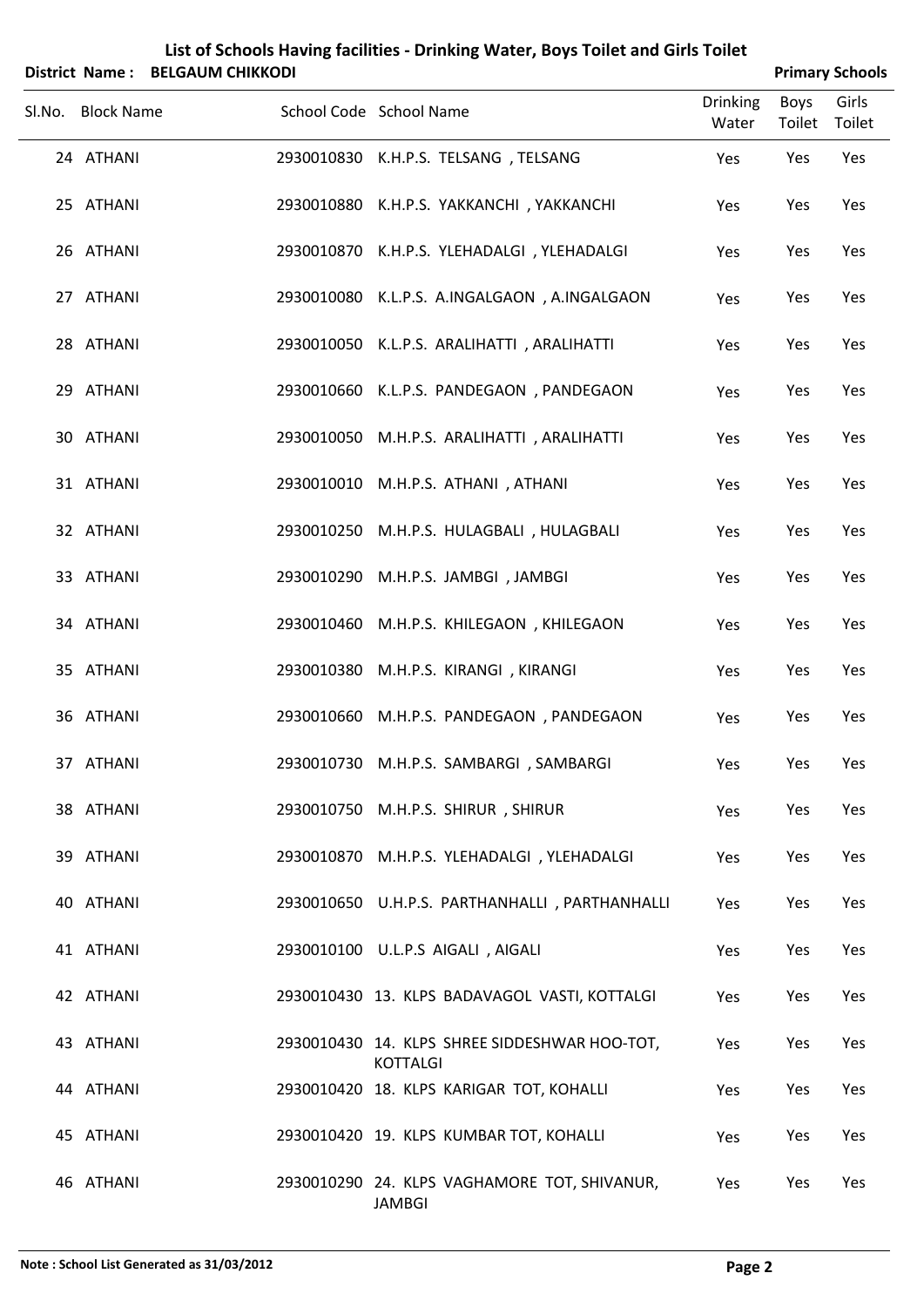|                   | District Name: BELGAUM CHIKKODI |                                                                  |                          |                | <b>Primary Schools</b> |
|-------------------|---------------------------------|------------------------------------------------------------------|--------------------------|----------------|------------------------|
| Sl.No. Block Name |                                 | School Code School Name                                          | <b>Drinking</b><br>Water | Boys<br>Toilet | Girls<br>Toilet        |
| 47 ATHANI         |                                 | 2930010290 25. KLPS MANDIGERI TOT, HANAMAPUR,<br><b>JAMBGI</b>   | Yes                      | Yes            | Yes                    |
| 48 ATHANI         |                                 | 2930010880 28. GOVT. KLPS SHRI GURU SHIDDESHWA,<br>YAKKANCHI     | Yes                      | Yes            | Yes                    |
| 49 ATHANI         |                                 | 2930010521 32. KLPS PATIL TOT MASARAGUPPI.,<br><b>MURGUNDI</b>   | Yes                      | Yes            | Yes                    |
| 50 ATHANI         |                                 | 2930010430 44. GOVT. KLPS KUMBAR TOT KOTTALAGI,<br>KOTTALGI      | Yes                      | Yes            | Yes                    |
| 51 ATHANI         |                                 | 2930010670 7. KLPS TIPPAKODI, RAMTIRTH                           | Yes                      | Yes            | Yes                    |
| 52 ATHANI         |                                 | 2930010710 9. KHPS TEERTH, SHANKARHATTI                          | Yes                      | Yes            | Yes                    |
| 53 ATHANI         |                                 | 2930010540 GOVT. K.L.P.S CHOUGALA TOT MALABAD,<br><b>MALABAD</b> | Yes                      | Yes            | Yes                    |
| 54 ATHANI         |                                 | 2930010940 K H P S RADDERHATTI, RADDERHATTI                      | Yes                      | Yes            | Yes                    |
| 55 ATHANI         |                                 | 2930010120 KLPS ANAND NAGAR, BAMBNAL                             | Yes                      | Yes            | Yes                    |
| 56 ATHANI         |                                 | 2930010430 KLPS KAREPPAGOL VASATI, KOTTALGI                      | Yes                      | Yes            | Yes                    |
| 57 ATHANI         |                                 | 2930010750 KLPS SHIRUR, SHIRUR                                   | Yes                      | Yes            | Yes                    |
| 58 ATHANI         |                                 | 2930010680 K.H.P.G.S.SATTI, SATTI                                | Yes                      | Yes            | Yes                    |
| 59 ATHANI         |                                 | 2930010101 K.H.P.S KOKALE TOT, AIGALI                            | Yes                      | Yes            | Yes                    |
| 60 ATHANI         |                                 | 2930010420 K.H.P.S MALLEVVAN MADDI, KOHALLI                      | Yes                      | Yes            | Yes                    |
| 61 ATHANI         |                                 | 2930011012 K.H.P.S SEED FARM, SUTTATTI                           | Yes                      | Yes            | Yes                    |
| 62 ATHANI         |                                 | 2930010170 K.H.P.S AJUR TOT BADADCHI, BADCHI                     | Yes                      | Yes            | Yes                    |
| 63 ATHANI         |                                 | 2930010101 K.H.P.S CHAVAN VASATI, AIGALI                         | Yes                      | Yes            | Yes                    |
| 64 ATHANI         |                                 | 2930010690 K.H.P.S CHIPPADI TOT (SAVADI), SAVADI                 | Yes                      | Yes            | Yes                    |
| 65 ATHANI         |                                 | 2930010420 K.H.P.S DEVAKHATE TOTA, KOHALLI                       | Yes                      | Yes            | Yes                    |
| 66 ATHANI         |                                 | 2930010130 K.H.P.S GADIMADDI TOT, BALLIGERI                      | Yes                      | Yes            | Yes                    |
| 67 ATHANI         |                                 | 2930010060 K.H.P.S GHATAGE TOT ARATAL, ARTAL                     | Yes                      | Yes            | Yes                    |
| 68 ATHANI         |                                 | 2930010130 K.H.P.S HUDEDAVAR TOT, BALLIGERI                      | Yes                      | Yes            | Yes                    |
| 69 ATHANI         |                                 | 2930010900 K.H.P.S KANAMMADI TOT, ADAHALIHATTI                   | Yes                      | Yes            | Yes                    |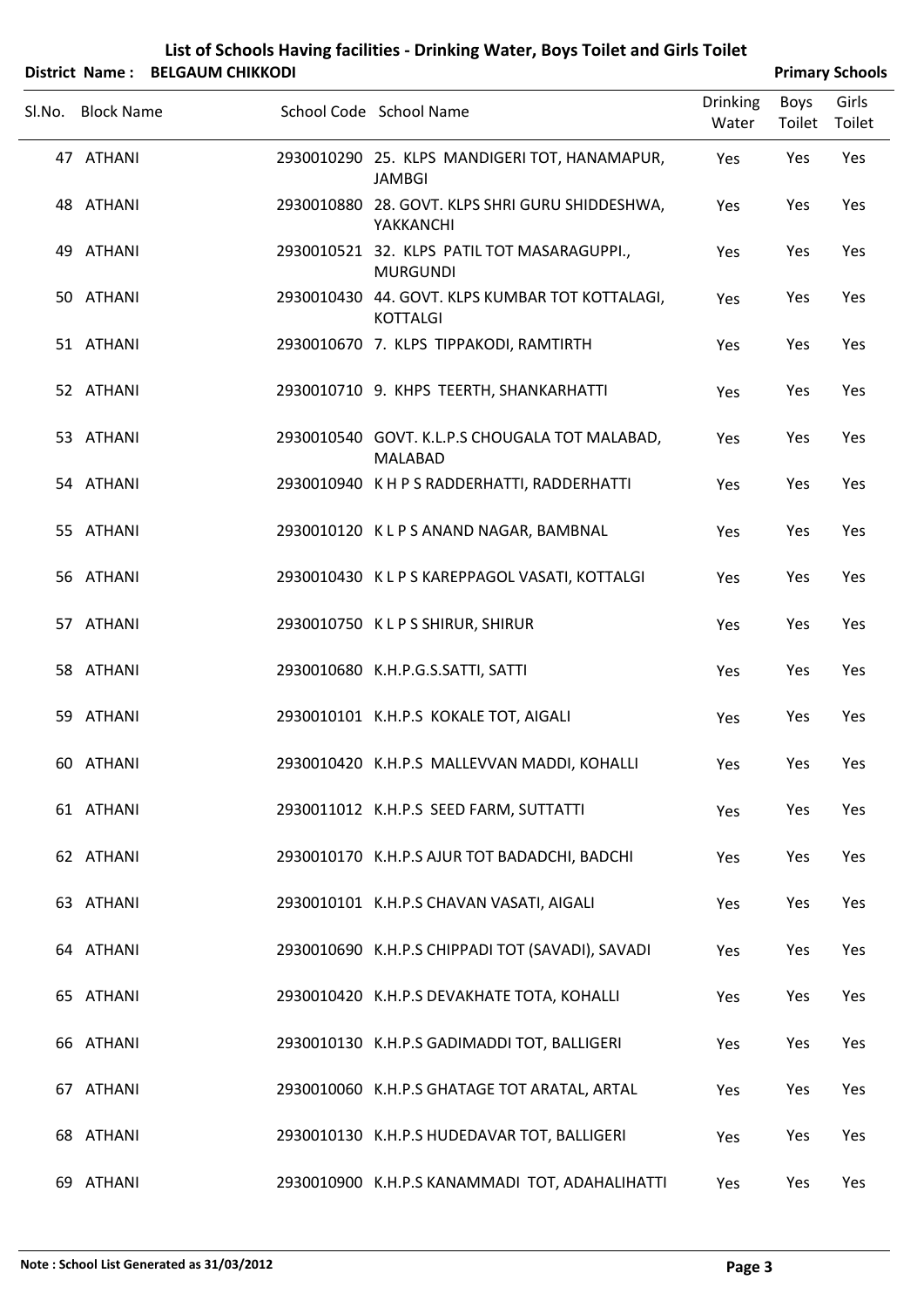| <b>District Name:</b> | <b>BELGAUM CHIKKODI</b> | List of Schools Having facilities - Drinking Water, Boys Toilet and Girls Toilet |                          |                       | <b>Primary Schools</b> |
|-----------------------|-------------------------|----------------------------------------------------------------------------------|--------------------------|-----------------------|------------------------|
| Sl.No. Block Name     |                         | School Code School Name                                                          | <b>Drinking</b><br>Water | <b>Boys</b><br>Toilet | Girls<br>Toilet        |
| 70 ATHANI             |                         | 2930010014 K.H.P.S LIDHAKAR COLONY, ATHANI                                       | Yes                      | Yes                   | Yes                    |
| 71 ATHANI             |                         | 2930010020 K.H.P.S LOKUR TOT, AWARKHOD                                           | Yes                      | Yes                   | Yes                    |
| 72 ATHANI             |                         | 2930010540 K.H.P.S MALI TOT, MALABAD                                             | Yes                      | Yes                   | Yes                    |
| 73 ATHANI             |                         | 2930010730 K.H.P.S SAMBARAGI, SAMBARGI                                           | Yes                      | Yes                   | Yes                    |
| 74 ATHANI             |                         | 2930010770 K.H.P.S SHIRAGUPI TOT, SHEGUNASHI                                     | Yes                      | Yes                   | Yes                    |
| 75 ATHANI             |                         | 2930010280 K.H.P.S SHIVALINGESHWAR NAGAR HALI,<br>HALYAL                         | Yes                      | Yes                   | Yes                    |
| 76 ATHANI             |                         | 2930010014 K.H.P.S SHIVAYOGI TOT, ATHANI                                         | Yes                      | Yes                   | Yes                    |
| 77 ATHANI             |                         | 2930010910 K.H.P.S SOMESHWAR NAGAR, SANKONATTI                                   | Yes                      | Yes                   | Yes                    |
| 78 ATHANI             |                         | 2930010230 K.H.P.S WADAGERAPPANAGUDD,<br><b>GUNDEWADI</b>                        | Yes                      | Yes                   | Yes                    |
| 79 ATHANI             |                         | 2930010430 K.H.P.S YALLAMMAN GUDI, KOTTALGI                                      | Yes                      | Yes                   | Yes                    |
| 80 ATHANI             |                         | 2930010451 K.H.P.S YALLAMMANAWADI, KOKATNUR                                      | Yes                      | Yes                   | Yes                    |
| 81 ATHANI             |                         | 2930010130 K.H.P.S. BALLIGERI, BALLIGERI                                         | Yes                      | Yes                   | Yes                    |
| 82 ATHANI             |                         | 2930010010 K.H.P.S. NO.1., ATHANI                                                | Yes                      | Yes                   | Yes                    |
| 83 ATHANI             |                         | 2930010180 K.H.P.S. BALAWAD, BALAWAD                                             | Yes                      | Yes                   | Yes                    |
| 84 ATHANI             |                         | 2930010070 K.H.P.S.ADAHAHATTITOT, ADAHALLI                                       | Yes                      | Yes                   | Yes                    |
| 85 ATHANI             |                         | 2930010070 K.H.P.S.ADAHALATTI., ADAHALLI                                         | Yes                      | Yes                   | Yes                    |
| 86 ATHANI             |                         | 2930010070 K.H.P.S.ADAHALLI, ADAHALLI                                            | Yes                      | Yes                   | Yes                    |
| 87 ATHANI             |                         | 2930010100 K.H.P.S.AIGALITOT, AIGALI                                             | Yes                      | Yes                   | Yes                    |
| 88 ATHANI             |                         | 2930010090 K.H.P.S.AJUR TOT, AJUR                                                | Yes                      | Yes                   | Yes                    |
| 89 ATHANI             |                         | 2930010030 K.H.P.S.ANANTPUR TOT., ANANTPUR                                       | Yes                      | Yes                   | Yes                    |
| 90 ATHANI             |                         | 2930010030 K.H.P.S.ANANTPUR, ANANTPUR                                            | Yes                      | Yes                   | Yes                    |
| 91 ATHANI             |                         | 2930010020 K.H.P.S.AWARKHOD., AWARKHOD                                           | Yes                      | Yes                   | Yes                    |
| 92 ATHANI             |                         | 2930010020 K.H.P.S.AWARKHODTOT, AWARKHOD                                         | Yes                      | Yes                   | Yes                    |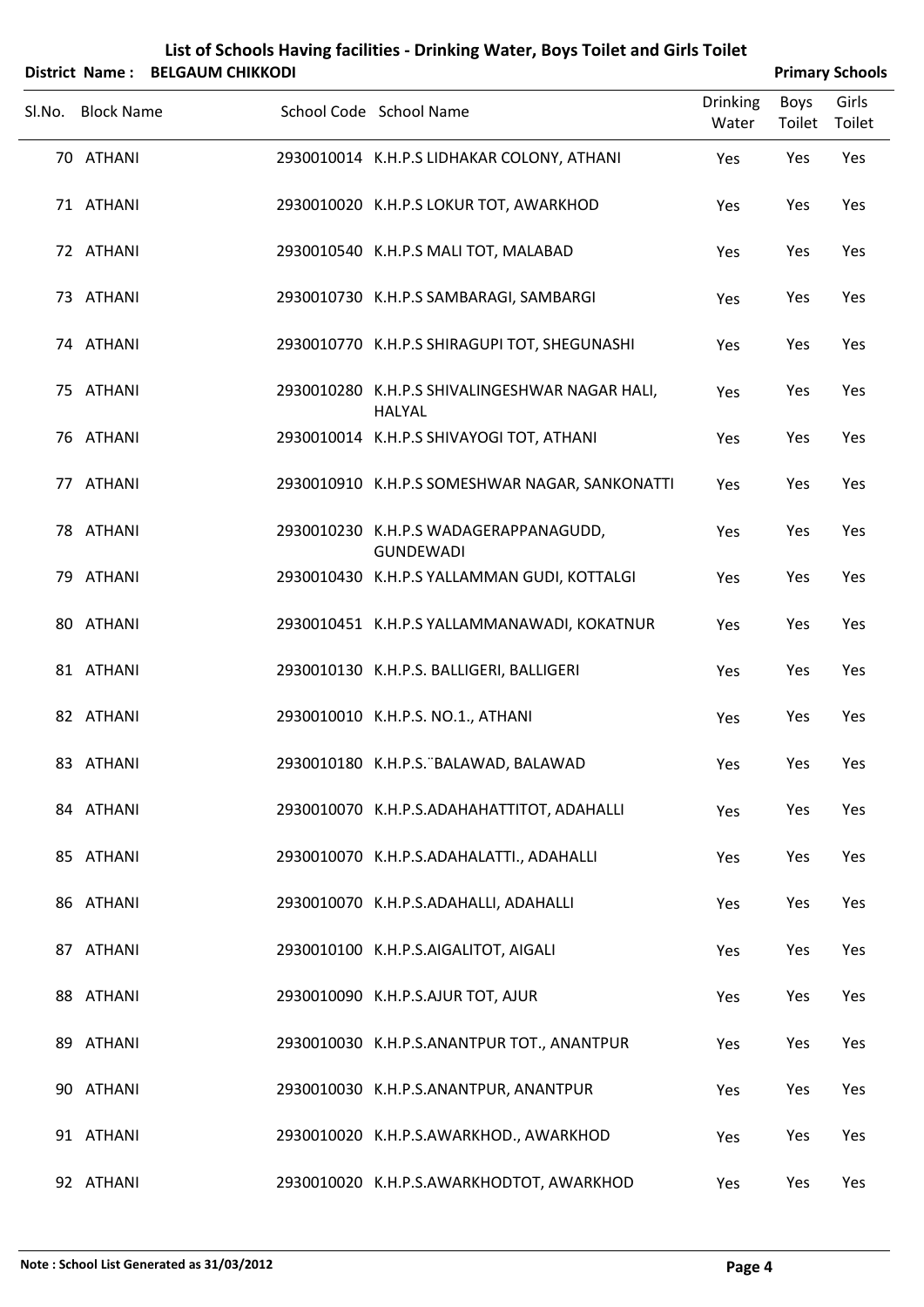|                   | District Name: BELGAUM CHIKKODI |                                                        | <b>Primary Schools</b>   |                |                 |
|-------------------|---------------------------------|--------------------------------------------------------|--------------------------|----------------|-----------------|
| Sl.No. Block Name |                                 | School Code School Name                                | <b>Drinking</b><br>Water | Boys<br>Toilet | Girls<br>Toilet |
| 93 ATHANI         |                                 | 2930010130 K.H.P.S.B.PURVATOT, BALLIGERI               | Yes                      | Yes            | Yes             |
| 94 ATHANI         |                                 | 2930010170 K.H.P.S.BADACHI, BADCHI                     | Yes                      | Yes            | Yes             |
| 95 ATHANI         |                                 | 2930010011 K.H.P.S.BADKAMBITOT., ATHANI                | Yes                      | Yes            | Yes             |
| 96 ATHANI         |                                 | 2930010011 K.H.P.S.BAGIRATIHALLATOT., ATHANI           | Yes                      | Yes            | Yes             |
| 97 ATHANI         |                                 | 2930010180 K.H.P.S.BALWADTOT, BALAWAD                  | Yes                      | Yes            | Yes             |
| 98 ATHANI         |                                 | 2930010130 K.H.P.S.BANGYAN KODI TOTA, BALLIGERI        | Yes                      | Yes            | Yes             |
| 99 ATHANI         |                                 | 2930010460 K.H.P.S.BASAVASHWAR.GUDI, KHILEGAON         | Yes                      | Yes            | Yes             |
| 100 ATHANI        |                                 | 2930010200 K.H.P.S.BEDARHATTI, CHAMEKERI               | Yes                      | Yes            | Yes             |
| 101 ATHANI        |                                 | 2930010140 K.H.P.S.BEVANUR, BEVANUR                    | Yes                      | Yes            | Yes             |
| 102 ATHANI        |                                 | 2930010450 K.H.P.S.BURLATTI, KOKATNUR                  | Yes                      | Yes            | Yes             |
| 103 ATHANI        |                                 | 2930010200 K.H.P.S.CHAMAKERI, CHAMEKERI                | Yes                      | Yes            | Yes             |
| 104 ATHANI        |                                 | 2930010011 K.H.P.S.CHIKKATTI., ATHANI                  | Yes                      | Yes            | Yes             |
| 105 ATHANI        |                                 | 2930010710 K.H.P.S.CHIKKUD, SHANKARHATTI               | Yes                      | Yes            | Yes             |
| 106 ATHANI        |                                 | 2930010450 K.H.P.S.DABDABHATTI, KOKATNUR               | Yes                      | Yes            | Yes             |
| 107 ATHANI        |                                 | 2930010531 K.H.P.S.DAMMANGETOT, MADHABHAVI             | Yes                      | Yes            | Yes             |
| 108 ATHANI        |                                 | 2930010220 K.H.P.S.DARUR, DARUR                        | Yes                      | Yes            | Yes             |
| 109 ATHANI        |                                 | 2930010450 K.H.P.S.DESAIR HATTI, KOKATNUR              | Yes                      | Yes            | Yes             |
| 110 ATHANI        |                                 | 2930010520 K.H.P.S.DEVREDDERHATTI, MURGUNDI            | Yes                      | Yes            | Yes             |
| 111 ATHANI        |                                 | 2930010210 K.H.P.S.DODAWAD, DODWAD                     | Yes                      | Yes            | Yes             |
| 112 ATHANI        |                                 | 2930010101 K.H.P.S.FADTARWADI, AIGALI                  | Yes                      | Yes            | Yes             |
| 113 ATHANI        |                                 | 2930010531 K.H.P.S.GAVISIDDANAMADDI TOT,<br>MADHABHAVI | Yes                      | Yes            | Yes             |
| 114 ATHANI        |                                 | 2930010240 K.H.P.S.GHATANATTI, GHATNATTI               | Yes                      | Yes            | Yes             |
| 115 ATHANI        |                                 | 2930010450 K.H.P.S.GUNDADAKODI, KOKATNUR               | Yes                      | Yes            | Yes             |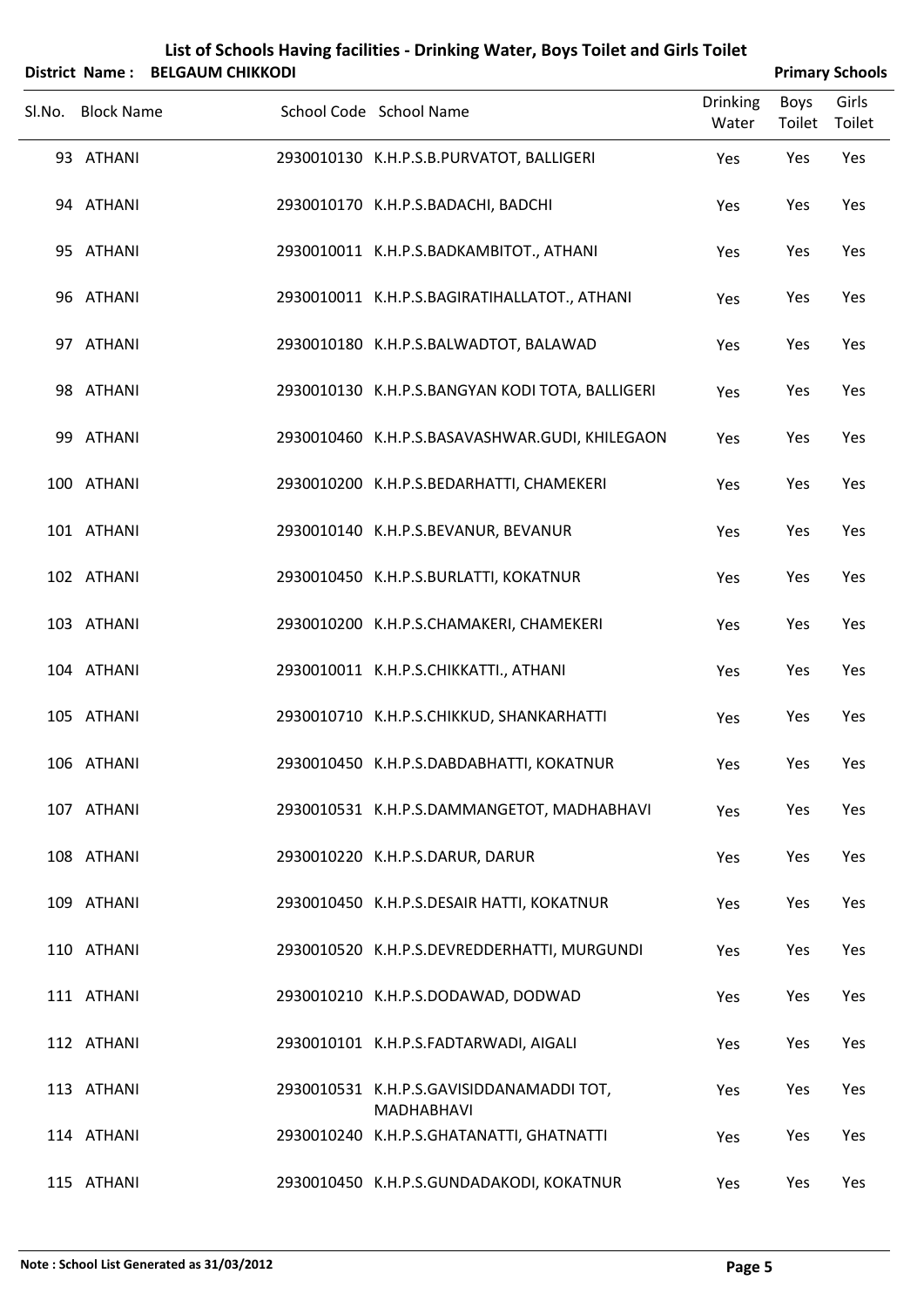|                   | District Name: BELGAUM CHIKKODI |                                                 | <b>Primary Schools</b>   |                       |                 |
|-------------------|---------------------------------|-------------------------------------------------|--------------------------|-----------------------|-----------------|
| Sl.No. Block Name |                                 | School Code School Name                         | <b>Drinking</b><br>Water | <b>Boys</b><br>Toilet | Girls<br>Toilet |
| 116 ATHANI        |                                 | 2930010280 K.H.P.S.HALYAL, HALYAL               | Yes                      | Yes                   | Yes             |
| 117 ATHANI        |                                 | 2930010340 K.H.P.S.HANDARKODI, KAKAMARI         | Yes                      | Yes                   | Yes             |
| 118 ATHANI        |                                 | 2930010070 K.H.P.S.HIPPARAGI TOT, ADAHALLI      | Yes                      | Yes                   | Yes             |
| 119 ATHANI        |                                 | 2930010520 K.H.P.S.HOSATTI, MURGUNDI            | Yes                      | Yes                   | Yes             |
| 120 ATHANI        |                                 | 2930010310 K.H.P.S.JANAWAD, JANWAD              | Yes                      | Yes                   | Yes             |
| 121 ATHANI        |                                 | 2930010650 K.H.P.S.JYOTINAGAR, PARTHANHALLI     | Yes                      | Yes                   | Yes             |
| 122 ATHANI        |                                 | 2930010520 K.H.P.S.KALKATTI HALLADTOT, MURGUNDI | Yes                      | Yes                   | Yes             |
| 123 ATHANI        |                                 | 2930010800 K.H.P.S.KAPPAYANTOT, SHIRAHATTI      | Yes                      | Yes                   | Yes             |
| 124 ATHANI        |                                 | 2930010250 K.H.P.S.KARLATTI, HULAGBALI          | Yes                      | Yes                   | Yes             |
| 125 ATHANI        |                                 | 2930010320 K.H.P.S.KATAGERI, KATGERI            | Yes                      | Yes                   | Yes             |
| 126 ATHANI        |                                 | 2930010011 K.H.P.S.KESARALTOT, ATHANI           | Yes                      | Yes                   | Yes             |
| 127 ATHANI        |                                 | 2930010470 K.H.P.S.KHAVATAKOPPA, KHVATKOPPA     | Yes                      | Yes                   | Yes             |
| 128 ATHANI        |                                 | 2930010460 K.H.P.S.KHILEGAON, KHILEGAON         | Yes                      | Yes                   | Yes             |
| 129 ATHANI        |                                 | 2930010450 K.H.P.S.KHOTNATTI, KOKATNUR          | Yes                      | Yes                   | Yes             |
| 130 ATHANI        |                                 | 2930010440 K.H.P.S.KODAGANUR, KODGANUR          | Yes                      | Yes                   | Yes             |
| 131 ATHANI        |                                 | 2930010450 K.H.P.S.KOKATANUR, KOKATNUR          | Yes                      | Yes                   | Yes             |
| 132 ATHANI        |                                 | 2930010770 K.H.P.S.KUDAN HALLA, SHEGUNASHI      | Yes                      | Yes                   | Yes             |
| 133 ATHANI        |                                 | 2930010530 K.H.P.S.MADABHAVI, MADHABHAVI        | Yes                      | Yes                   | Yes             |
| 134 ATHANI        |                                 | 2930010830 K.H.P.S.MADHAVANAND.NAGAR., TELSANG  | Yes                      | Yes                   | Yes             |
| 135 ATHANI        |                                 | 2930010101 K.H.P.S.MAHAVEER TOT AIGALI, AIGALI  | Yes                      | Yes                   | Yes             |
| 136 ATHANI        |                                 | 2930010500 K.H.P.S.MAHISHAWADAGI, MYSHAWADGI    | Yes                      | Yes                   | Yes             |
| 137 ATHANI        |                                 | 2930010540 K.H.P.S.MALABAD, MALABAD             | Yes                      | Yes                   | Yes             |
| 138 ATHANI        |                                 | 2930010510 K.H.P.S.MASARAGUPPI, MASARGUPPI      | Yes                      | Yes                   | Yes             |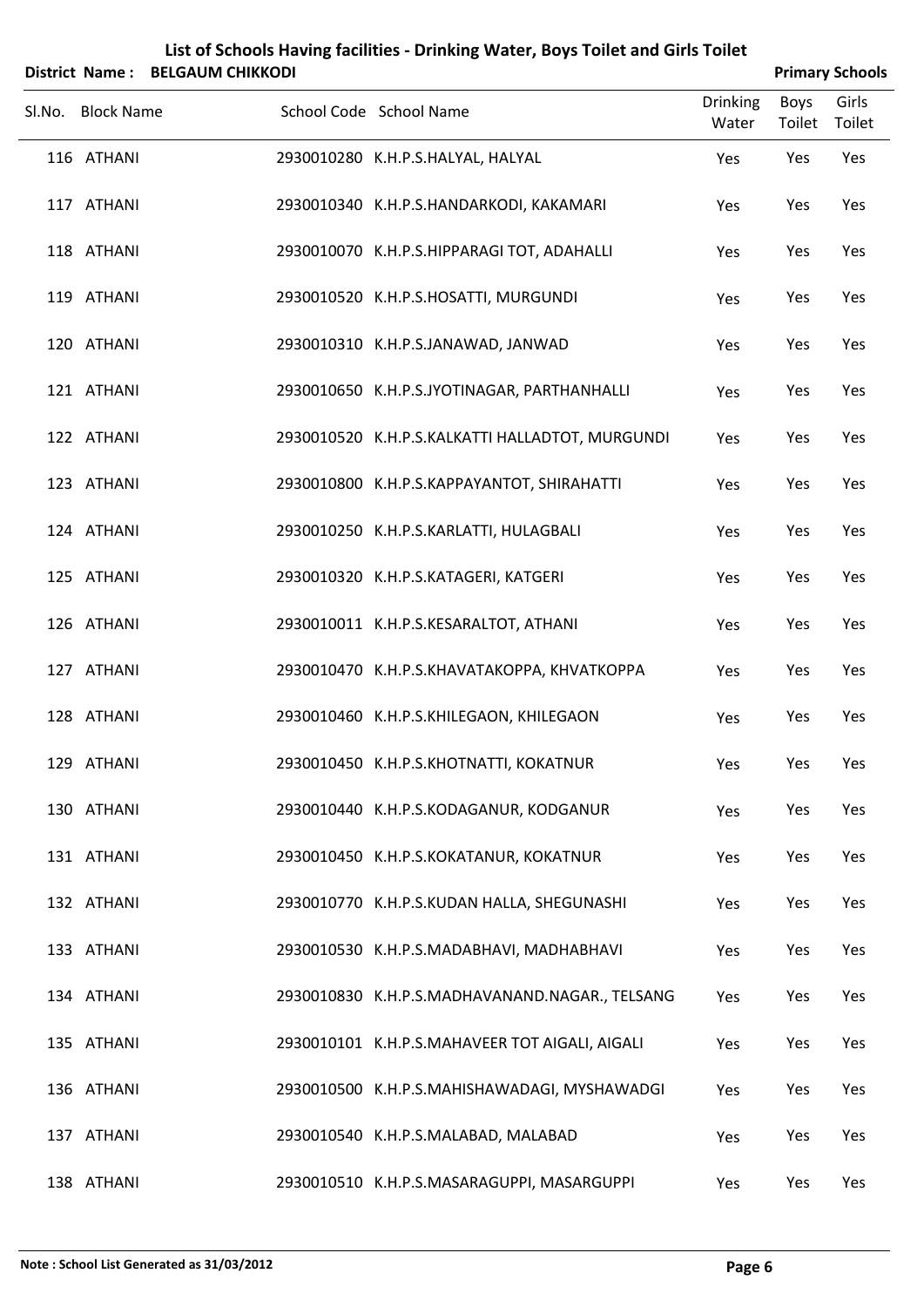|        | District Name: BELGAUM CHIKKODI | <b>Primary Schools</b>                                        |                          |                |                 |
|--------|---------------------------------|---------------------------------------------------------------|--------------------------|----------------|-----------------|
| Sl.No. | <b>Block Name</b>               | School Code School Name                                       | <b>Drinking</b><br>Water | Boys<br>Toilet | Girls<br>Toilet |
|        | 139 ATHANI                      | 2930010040 K.H.P.S.MAYANATTI., ABBIHAL                        | Yes                      | Yes            | Yes             |
|        | 140 ATHANI                      | 2930010012 K.H.P.S.MOTAGITOT, ATHANI                          | Yes                      | Yes            | Yes             |
|        | 141 ATHANI                      | 2930010600 K.H.P.S.NADI INGALGAON, N.INGALGAON                | Yes                      | Yes            | Yes             |
|        | 142 ATHANI                      | 2930010530 K.H.P.S.NAMADARWADI, MADHABHAVI                    | Yes                      | Yes            | Yes             |
|        | 143 ATHANI                      | 2930010640 K.H.P.S.NANDAGAON, NANDGAON                        | Yes                      | Yes            | Yes             |
|        | 144 ATHANI                      | 2930010610 K.H.P.S.NANDESHWAR, NANDESHWAR                     | Yes                      | Yes            | Yes             |
|        | 145 ATHANI                      | 2930010010 K.H.P.S.NO.3.ATHANI, ATHANI                        | Yes                      | Yes            | Yes             |
|        | 146 ATHANI                      | 2930010010 K.H.P.S.NO.4.ATHANI, ATHANI                        | Yes                      | Yes            | Yes             |
|        | 147 ATHANI                      | 2930010600 K.H.P.S.PERALTOT, N.INGALGAON                      | Yes                      | Yes            | Yes             |
|        | 148 ATHANI                      | 2930010250 K.H.P.S.RAMEWADI, HULAGBALI                        | Yes                      | Yes            | Yes             |
|        | 149 ATHANI                      | 2930010011 K.H.P.S.SANKONATTI., ATHANI                        | Yes                      | Yes            | Yes             |
|        | 150 ATHANI                      | 2930010700 K.H.P.S.SAPTASAGAR, SAPTSAGAR                      | Yes                      | Yes            | Yes             |
|        | 151 ATHANI                      | 2930010700 K.H.P.S.SAPTSAGAR TOT, SAPTSAGAR                   | Yes                      | Yes            | Yes             |
|        | 152 ATHANI                      | 2930010680 K.H.P.S.SATTI, SATTI                               | Yes                      | Yes            | Yes             |
|        | 153 ATHANI                      | 2930010690 K.H.P.S.SAVADI, SAVADI                             | Yes                      | Yes            | Yes             |
|        | 154 ATHANI                      | 2930010710 K.H.P.S.SHANKRATTI, SHANKARHATTI                   | Yes                      | Yes            | Yes             |
|        | 155 ATHANI                      | 2930010770 K.H.P.S.SHEGUNASI, SHEGUNASHI                      | Yes                      | Yes            | Yes             |
|        | 156 ATHANI                      | 2930010800 K.H.P.S.SHIRAHATTI, SHIRAHATTI                     | Yes                      | Yes            | Yes             |
|        | 157 ATHANI                      | 2930010450 K.H.P.S.SIDDARPURHATTI, KOKATNUR                   | Yes                      | Yes            | Yes             |
|        | 158 ATHANI                      | 2930010320 K.H.P.S.SIDDHA RUDATOT KATAGERI,<br><b>KATGERI</b> | Yes                      | Yes            | Yes             |
|        | 159 ATHANI                      | 2930010530 K.H.P.S.SIDDHEWADI, MADHABHAVI                     | Yes                      | Yes            | Yes             |
|        | 160 ATHANI                      | 2930010070 K.H.P.S.TANVASHITOT, ADAHALLI                      | Yes                      | Yes            | Yes             |
|        | 161 ATHANI                      | 2930010530 K.H.P.S.TEVARATTI, MADHABHAVI                      | Yes                      | Yes            | Yes             |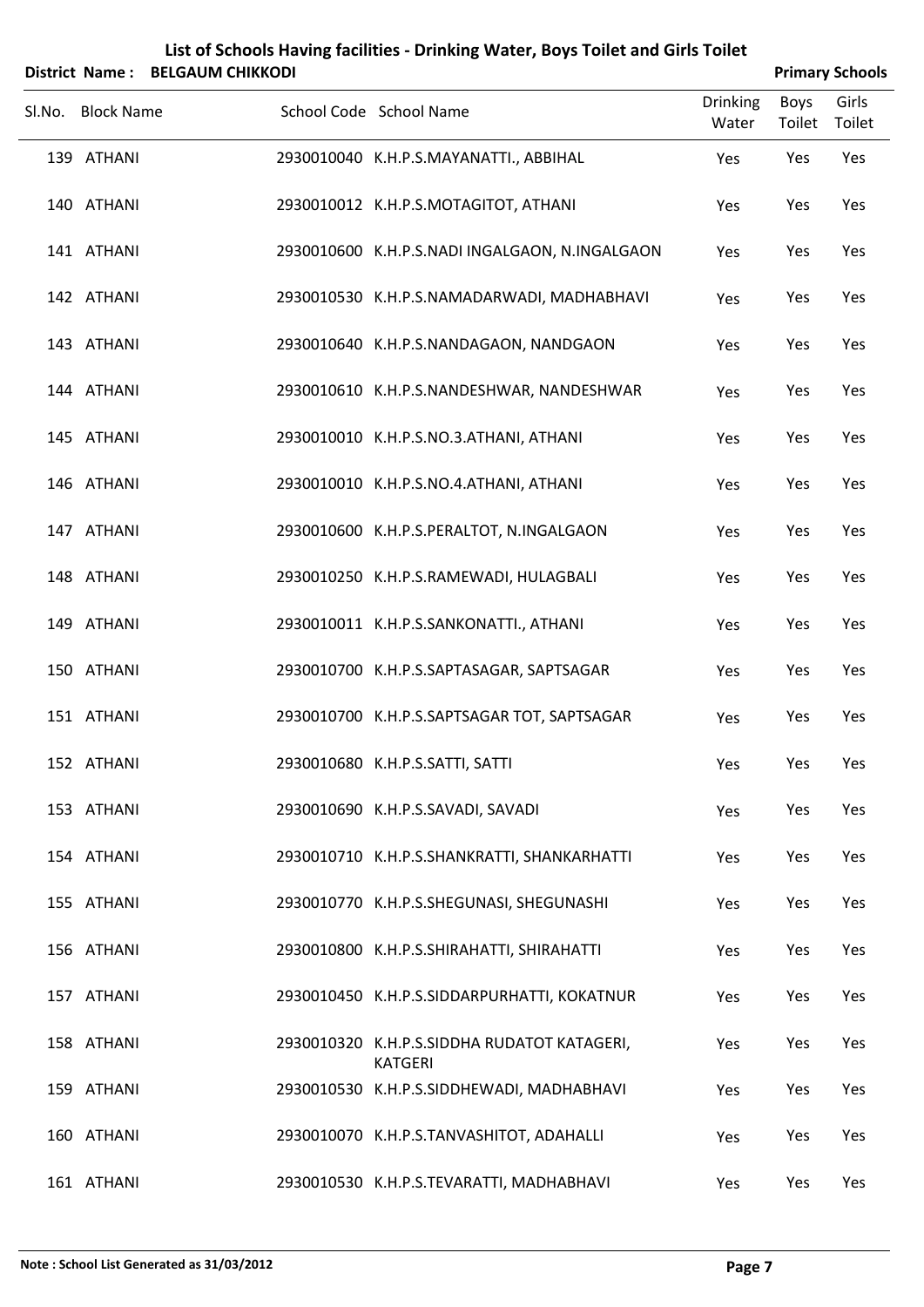| List of Schools Having facilities - Drinking Water, Boys Toilet and Girls Toilet                                                                                                                                                                                                                                                                                |  |
|-----------------------------------------------------------------------------------------------------------------------------------------------------------------------------------------------------------------------------------------------------------------------------------------------------------------------------------------------------------------|--|
| $\mathcal{L}$ . $\mathcal{L}$ . $\mathcal{L}$ . $\mathcal{L}$ . $\mathcal{L}$ . $\mathcal{L}$ . $\mathcal{L}$ . $\mathcal{L}$ . $\mathcal{L}$ . $\mathcal{L}$ . $\mathcal{L}$ . $\mathcal{L}$ . $\mathcal{L}$ . $\mathcal{L}$ . $\mathcal{L}$ . $\mathcal{L}$ . $\mathcal{L}$ . $\mathcal{L}$ . $\mathcal{L}$ . $\mathcal{L}$ . $\mathcal{L}$ . $\mathcal{L}$ . |  |

| District Name: BELGAUM CHIKKODI |                                                                  |                          |                | <b>Primary Schools</b> |
|---------------------------------|------------------------------------------------------------------|--------------------------|----------------|------------------------|
| Sl.No. Block Name               | School Code School Name                                          | <b>Drinking</b><br>Water | Boys<br>Toilet | Girls<br>Toilet        |
| 162 ATHANI                      | 2930010011 K.H.P.S.VIKRAMPUR, ATHANI                             | Yes                      | Yes            | Yes                    |
| 163 ATHANI                      | 2930010100 K.H.PS.AIGALI, AIGALI                                 | Yes                      | Yes            | Yes                    |
| 164 ATHANI                      | 2930010532 K.L.P.S AVALE TOT, MADHABAVI.,<br><b>MADHABHAVI</b>   | Yes                      | Yes            | Yes                    |
| 165 ATHANI                      | 2930010170 K.L.P.S HATTI HAGALANBI TOT, BADCHI                   | Yes                      | Yes            | Yes                    |
| 166 ATHANI                      | 2930010060 K.L.P.S HATTI TOT ARAL, ARTAL                         | Yes                      | Yes            | Yes                    |
| 167 ATHANI                      | 2930010061 K.L.P.S HUVINKODI, ARTAL                              | Yes                      | Yes            | Yes                    |
| 168 ATHANI                      | 2930010681 K.L.P.S KURANGADDE SATTI, SATTI                       | Yes                      | Yes            | Yes                    |
| 169 ATHANI                      | 2930010131 K.L.P.S LAXMIGUDI TOT MALABAD,<br><b>BALLIGERI</b>    | Yes                      | Yes            | Yes                    |
| 170 ATHANI                      | 2930010231 K.L.P.S LOHARWADI TOT, GUNDEWADI,<br><b>GUNDEWADI</b> | Yes                      | Yes            | Yes                    |
| 171 ATHANI                      | 2930010031 K.L.P.S MAKALE TOT, ANANTPUR                          | Yes                      | Yes            | Yes                    |
| 172 ATHANI                      | 2930010060 K.L.P.S MUDHOL TOT, ARTAL                             | Yes                      | Yes            | Yes                    |
| 173 ATHANI                      | 2930010060 K.L.P.S PADASALAGI TOT, ARTAL                         | Yes                      | Yes            | Yes                    |
| 174 ATHANI                      | 2930010250 K.L.P.S AKALAWADI, HULAGBALI                          | Yes                      | Yes            | Yes                    |
| 175 ATHANI                      | 2930010460 K.L.P.S ALLIKATTI TOT, KHILEGAON                      | Yes                      | Yes            | Yes                    |
| 176 ATHANI                      | 2930010910 K.L.P.S APARAJ TOT, SANKONATTI                        | Yes                      | Yes            | Yes                    |
| 177 ATHANI                      | 2930010453 K.L.P.S APPAYYASWAMI TOT, KOKATNUR                    | Yes                      | Yes            | Yes                    |
| 178 ATHANI                      | 2930010680 K.L.P.S ARER TOT RADDERAHATTI, SATTI                  | Yes                      | Yes            | Yes                    |
| 179 ATHANI                      | 2930010120 K.L.P.S BAMMANAL, BAMBNAL                             | Yes                      | Yes            | Yes                    |
| 180 ATHANI                      | 2930010532 K.L.P.S BANDAGAR TOT, MADHABHAVI                      | Yes                      | Yes            | Yes                    |
| 181 ATHANI                      | 2930010600 K.L.P.S BASAVA NAGAR TOT, N.INGALGAON                 | Yes                      | Yes            | Yes                    |
| 182 ATHANI                      | 2930010930 K.L.P.S BHOSALE MALA, SIDDEWADI                       | Yes                      | Yes            | Yes                    |
| 183 ATHANI                      | 2930010910 K.L.P.S BIRESHWAR NAGAR, SANKONATTI                   | Yes                      | Yes            | Yes                    |
| 184 ATHANI                      | 2930010532 K.L.P.S BRAHMANAND TOT, MADHABHAVI                    | Yes                      | Yes            | Yes                    |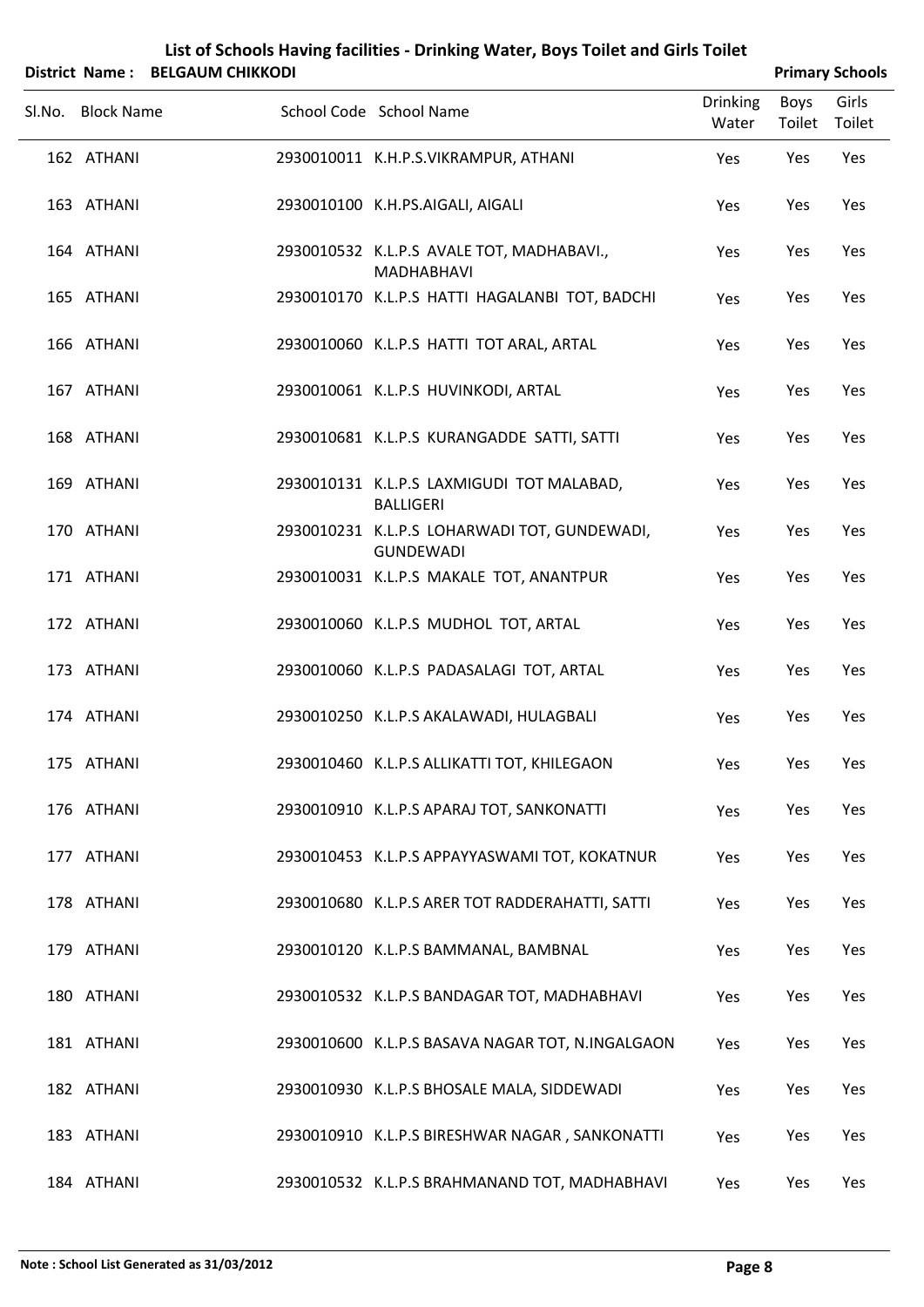| Sl.No. Block Name | School Code School Name                                         | <b>Drinking</b><br>Water | <b>Boys</b><br>Toilet Toilet | Girls |
|-------------------|-----------------------------------------------------------------|--------------------------|------------------------------|-------|
| 185 ATHANI        | 2930010451 K.L.P.S BURLATTI TOT, KOKATNUR                       | Yes                      | Yes                          | Yes   |
| 186 ATHANI        | 2930010032 K.L.P.S CHANDRAPPA WADI, ANANTPUR                    | Yes                      | Yes                          | Yes   |
| 187 ATHANI        | 2930010250 K.L.P.S CHOUGALA TOT HULAGABALI,<br><b>HULAGBALI</b> | Yes                      | Yes                          | Yes   |
| 188 ATHANI        | 2930010030 K.L.P.S DANGE TOT (ANANTPUR), ANANTPUR               | Yes                      | Yes                          | Yes   |
| 189 ATHANI        | 2930010131 K.L.P.S DODAMANI TOTA, BALLIGERI                     | Yes                      | Yes                          | Yes   |
| 190 ATHANI        | 2930011030 K.L.P.S DONGAREWADI, JAKKARATTI                      | Yes                      | Yes                          | Yes   |
| 191 ATHANI        | 2930010911 K.L.P.S GANESH NAGAR, SANKONATTI                     | Yes                      | Yes                          | Yes   |
| 192 ATHANI        | 2930010031 K.L.P.S GONDHALITOTA, ANANTPUR                       | Yes                      | Yes                          | Yes   |
| 193 ATHANI        | 2930010911 K.L.P.S GUNDAD LAXMI, SANKONATTI                     | Yes                      | Yes                          | Yes   |
| 194 ATHANI        | 2930010640 K.L.P.S HALINGALI, NANDGAON                          | Yes                      | Yes                          | Yes   |
| 195 ATHANI        | 2930010910 K.L.P.S HANMAPUR TOT, SANKONATTI                     | Yes                      | Yes                          | Yes   |
| 196 ATHANI        | 2930010800 K.L.P.S HOSASHIRAHATTI, SHIRAHATTI                   | Yes                      | Yes                          | Yes   |
| 197 ATHANI        | 2930010460 K.L.P.S JADHAV TOT, KHILEGAON                        | Yes                      | Yes                          | Yes   |
| 198 ATHANI        | 2930010050 K.L.P.S JAKKARATTI, ARALIHATTI                       | Yes                      | Yes                          | Yes   |
| 199 ATHANI        | 2930010102 K.L.P.S JALA NAGAR, AIGALI                           | Yes                      | Yes                          | Yes   |
| 200 ATHANI        | 2930010930 K.L.P.S KANAGALE TOT, SIDDEWADI                      | Yes                      | Yes                          | Yes   |
| 201 ATHANI        | 2930010340 K.L.P.S KOKATANUR TOT RAMTEERT,<br><b>KAKAMARI</b>   | Yes                      | Yes                          | Yes   |
| 202 ATHANI        | 2930010691 K.L.P.S KUDACHI TOT, SAVADI                          | Yes                      | Yes                          | Yes   |
| 203 ATHANI        | 2930010251 K.L.P.S KUDALSANGAM, HULAGBALI                       | Yes                      | Yes                          | Yes   |
| 204 ATHANI        | 2930010910 K.L.P.S MAHANTESH NAGAR, SANKONATTI                  | Yes                      | Yes                          | Yes   |
| 205 ATHANI        | 2930010200 K.L.P.S MALI TOT CHAMAKERI, CHAMEKERI                | Yes                      | Yes                          | Yes   |
| 206 ATHANI        | 2930010910 K.L.P.S MARANUR TOT, SANKONATTI                      | Yes                      | Yes                          | Yes   |
|                   |                                                                 |                          |                              |       |

ATHANI 2930010910 K.L.P.S PADMANAND TOT, SANKONATTI Yes Yes Yes

### **List of Schools Having facilities ‐ Drinking Water, Boys Toilet and Girls Toilet District Name: BELGAUM CHIKKODI Primary** Schools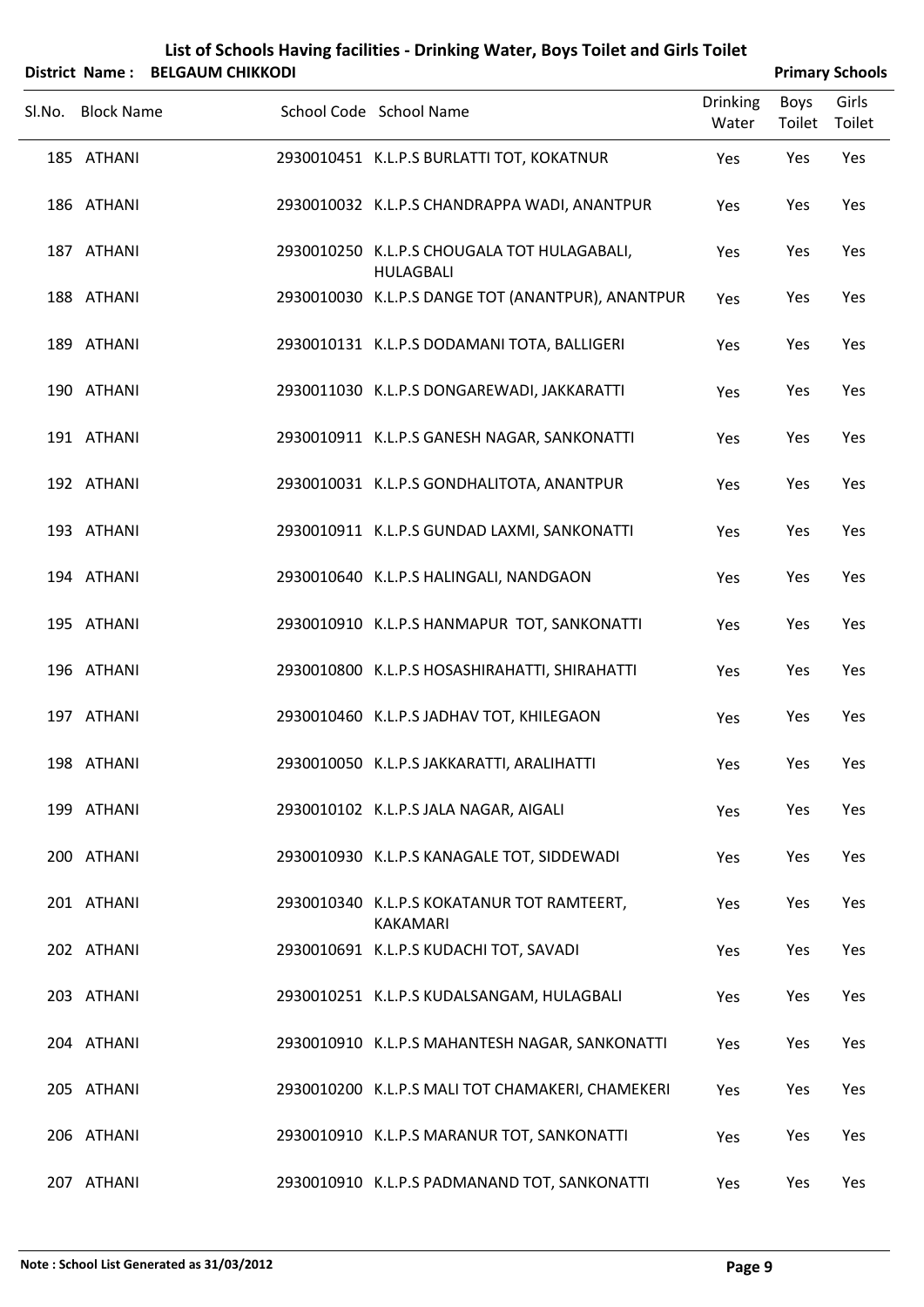| <b>District Name:</b> | List of Schools Having facilities - Drinking Water, Boys Toilet and Girls Toilet<br><b>BELGAUM CHIKKODI</b> |                                                   |                          |                |                                           |  |
|-----------------------|-------------------------------------------------------------------------------------------------------------|---------------------------------------------------|--------------------------|----------------|-------------------------------------------|--|
| Sl.No. Block Name     |                                                                                                             | School Code School Name                           | <b>Drinking</b><br>Water | Boys<br>Toilet | <b>Primary Schools</b><br>Girls<br>Toilet |  |
| 208 ATHANI            |                                                                                                             | 2930010640 K.L.P.S RATNAPUR, NANDGAON             | Yes                      | Yes            | Yes                                       |  |
| 209 ATHANI            |                                                                                                             | 2930010910 K.L.P.S SAKKARE KARAKHANE, SANKONATTI  | Yes                      | Yes            | Yes                                       |  |
| 210 ATHANI            |                                                                                                             | 2930011030 K.L.P.S SHANTI NAGAR, JAKKARATTI       | Yes                      | Yes            | Yes                                       |  |
| 211 ATHANI            |                                                                                                             | 2930010031 K.L.P.S SHEGANI TOT ANANTPUR, ANANTPUR | Yes                      | Yes            | Yes                                       |  |
| 212 ATHANI            |                                                                                                             | 2930010730 K.L.P.S SHINDE & DASARATOT, SAMBARGI   | Yes                      | Yes            | Yes                                       |  |
| 213 ATHANI            |                                                                                                             | 2930010640 K.L.P.S SIMILAKKAVVAN TOT, NANDGAON    | Yes                      | Yes            | Yes                                       |  |
| 214 ATHANI            |                                                                                                             | 2930010340 K.L.P.S UGAM TOT, KAKAMARI             | Yes                      | Yes            | Yes                                       |  |
| 215 ATHANI            |                                                                                                             | 2930010130 K.L.P.S.BALLIGERI TOT, BALLIGERI       | Yes                      | Yes            | Yes                                       |  |
| 216 ATHANI            |                                                                                                             | 2930010830 K.L.P.S.BANADNALA, TELSANG             | Yes                      | Yes            | Yes                                       |  |
| 217 ATHANI            |                                                                                                             | 2930010610 K.L.P.S.BARIGADDE TOT, NANDESHWAR      | Yes                      | Yes            | Yes                                       |  |
| 218 ATHANI            |                                                                                                             | 2930010030 K.L.P.S.BARIGADDITOT., ANANTPUR        | Yes                      | Yes            | Yes                                       |  |
| 219 ATHANI            |                                                                                                             | 2930010011 K.L.P.S.BASAVANGUDI, ATHANI            | Yes                      | Yes            | Yes                                       |  |
| 220 ATHANI            |                                                                                                             | 2930010531 K.L.P.S.BASAVNAGAR, MADHABHAVI         | Yes                      | Yes            | Yes                                       |  |
| 221 ATHANI            |                                                                                                             | 2930010100 K.L.P.S.BHOSALEWADI, AIGALI            | Yes                      | Yes            | Yes                                       |  |
| 222 ATHANI            |                                                                                                             | 2930010101 K.L.P.S.BIRADAR VASATI AIGALI, AIGALI  | Yes                      | Yes            | Yes                                       |  |
| 223 ATHANI            |                                                                                                             | 2930010451 K.L.P.S.GANI TOT DESAYARATTI, KOKATNUR | Yes                      | Yes            | Yes                                       |  |
| 224 ATHANI            |                                                                                                             | 2930010680 K.L.P.S.GAYAKWADTOT, SATTI             | Yes                      | Yes            | Yes                                       |  |
| 225 ATHANI            |                                                                                                             | 2930010831 K.L.P.S.HALAKI TOT, TELSANG            | Yes                      | Yes            | Yes                                       |  |
| 226 ATHANI            |                                                                                                             | 2930010280 K.L.P.S.HALYALTOT, HALYAL              | Yes                      | Yes            | Yes                                       |  |
| 227 ATHANI            |                                                                                                             | 2930010070 K.L.P.S.HIREHOLATOT, ADAHALLI          | Yes                      | Yes            | Yes                                       |  |
| 228 ATHANI            |                                                                                                             | 2930010130 K.L.P.S.HUCHAGOUDAR TOT, BALLIGERI     | Yes                      | Yes            | Yes                                       |  |
| 229 ATHANI            |                                                                                                             | 2930010200 K.L.P.S.HULIKODI TOT, CHAMEKERI        | Yes                      | Yes            | Yes                                       |  |
| 230 ATHANI            |                                                                                                             | 2930010290 K.L.P.S.JAMBGITOT, JAMBGI              | Yes                      | Yes            | Yes                                       |  |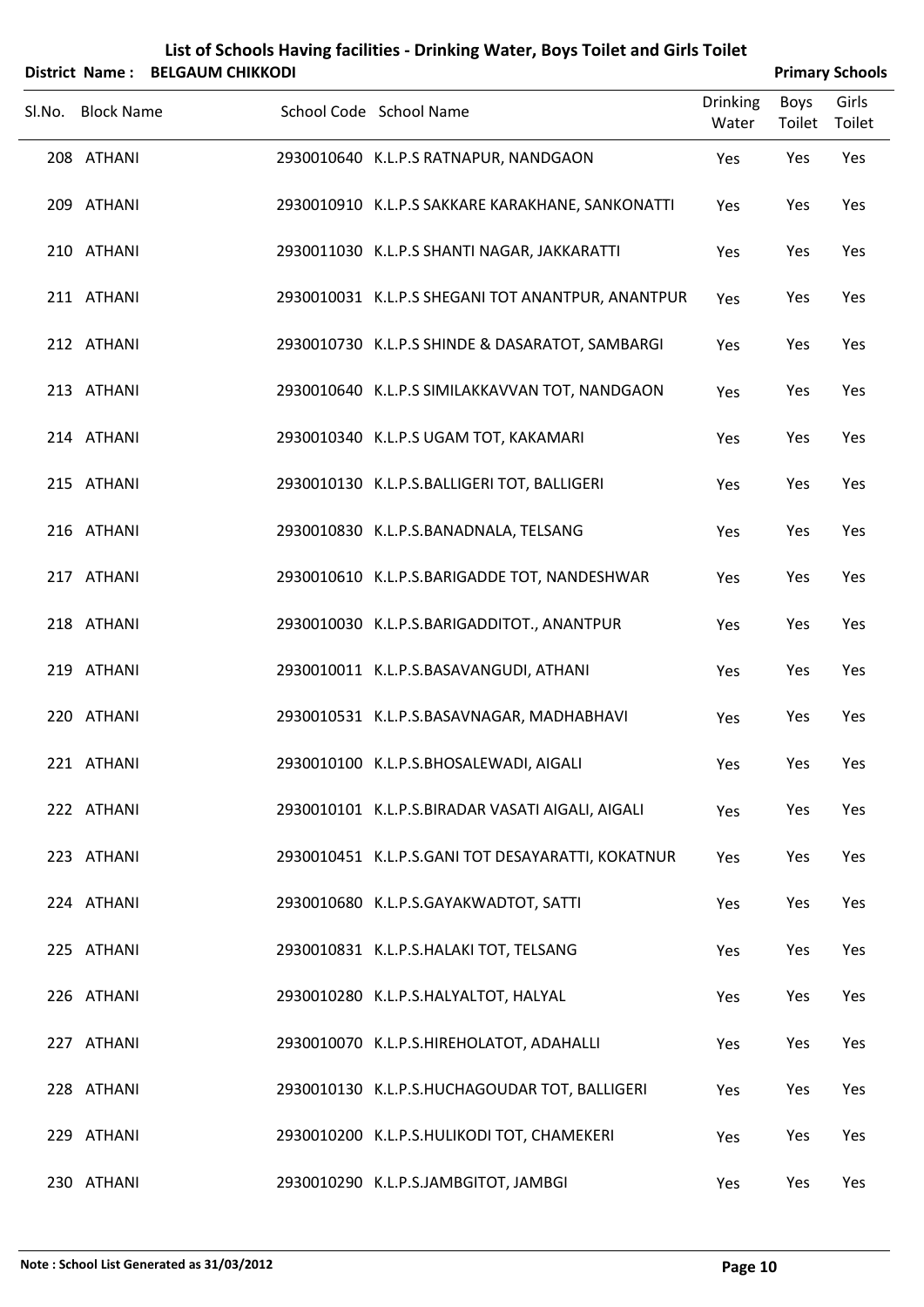|        | <b>District Name:</b> | <b>BELGAUM CHIKKODI</b> | List of Schools Having facilities - Drinking Water, Boys Toilet and Girls Toilet |                          |                       | <b>Primary Schools</b> |
|--------|-----------------------|-------------------------|----------------------------------------------------------------------------------|--------------------------|-----------------------|------------------------|
| Sl.No. | <b>Block Name</b>     |                         | School Code School Name                                                          | <b>Drinking</b><br>Water | <b>Boys</b><br>Toilet | Girls<br>Toilet        |
|        | 231 ATHANI            |                         | 2930010230 K.L.P.S.JATTI TOT, GUNDEWADI                                          | Yes                      | Yes                   | Yes                    |
|        | 232 ATHANI            |                         | 2930010030 K.L.P.S.JIRIGYAL TOT., ANANTPUR                                       | Yes                      | Yes                   | Yes                    |
|        | 233 ATHANI            |                         | 2930010100 K.L.P.S.KAREVASTI, AIGALI                                             | Yes                      | Yes                   | Yes                    |
|        | 234 ATHANI            |                         | 2930010590 K.L.P.S.KARLALTOT, NAGNUR P.K.                                        | Yes                      | Yes                   | Yes                    |
|        | 235 ATHANI            |                         | 2930010740 K.L.P.S.KERAPPANAVARTOT, SHIVNUR                                      | Yes                      | Yes                   | Yes                    |
|        | 236 ATHANI            |                         | 2930010830 K.L.P.S.KESKARDADDI, TELSANG                                          | Yes                      | Yes                   | Yes                    |
|        | 237 ATHANI            |                         | 2930010531 K.L.P.S.KUMBHARGUTTI, MADHABHAVI                                      | Yes                      | Yes                   | Yes                    |
|        | 238 ATHANI            |                         | 2930010100 K.L.P.S.LAMANIDEVARTOT, AIGALI                                        | Yes                      | Yes                   | Yes                    |
|        | 239 ATHANI            |                         | 2930010230 K.L.P.S.LAXMIWADI, GUNDEWADI                                          | Yes                      | Yes                   | Yes                    |
|        | 240 ATHANI            |                         | 2930010530 K.L.P.S.MADHABHAVIHATTI, MADHABHAVI                                   | Yes                      | Yes                   | Yes                    |
|        | 241 ATHANI            |                         | 2930010060 K.L.P.S.MALINGARAYANA THOTE, ARTAL                                    | Yes                      | Yes                   | Yes                    |
|        | 242 ATHANI            |                         | 2930010012 K.L.P.S.MALLATIKODI, ATHANI                                           | Yes                      | Yes                   | Yes                    |
|        | 243 ATHANI            |                         | 2930010510 K.L.P.S.MASARGUPPI TOT, MASARGUPPI                                    | Yes                      | Yes                   | Yes                    |
|        | 244 ATHANI            |                         | 2930010620 K.L.P.S.NAGANUR P.A.TOTA, NANGNUR P.A.                                | Yes                      | Yes                   | Yes                    |
|        | 245 ATHANI            |                         | 2930010290 K.L.P.S.NIVALGITOT, JAMBGI                                            | Yes                      | Yes                   | Yes                    |
|        | 246 ATHANI            |                         | 2930010140 K.L.P.S.PAWAR TOT, BEVANUR                                            | Yes                      | Yes                   | Yes                    |
|        | 247 ATHANI            |                         | 2930010013 K.L.P.S.S.M.KRISHNABADAWANE, ATHANI                                   | Yes                      | Yes                   | Yes                    |
|        | 248 ATHANI            |                         | 2930010700 K.L.P.S.SAPTSAGARHAL, SAPTSAGAR                                       | Yes                      | Yes                   | Yes                    |
|        | 249 ATHANI            |                         | 2930010030 K.L.P.S.SARSWATIMADI, ANANTPUR                                        | Yes                      | Yes                   | Yes                    |
|        | 250 ATHANI            |                         | 2930010690 K.L.P.S.SAVADIDARGA, SAVADI                                           | Yes                      | Yes                   | Yes                    |
|        | 251 ATHANI            |                         | 2930010690 K.L.P.S.SAVADITOT, SAVADI                                             | Yes                      | Yes                   | Yes                    |
|        | 252 ATHANI            |                         | 2930010012 K.L.P.S.SHANTINAGAR., ATHANI                                          | Yes                      | Yes                   | Yes                    |
|        | 253 ATHANI            |                         | 2930010451 K.L.P.S.SUTTATIFORM, KOKATNUR                                         | Yes                      | Yes                   | Yes                    |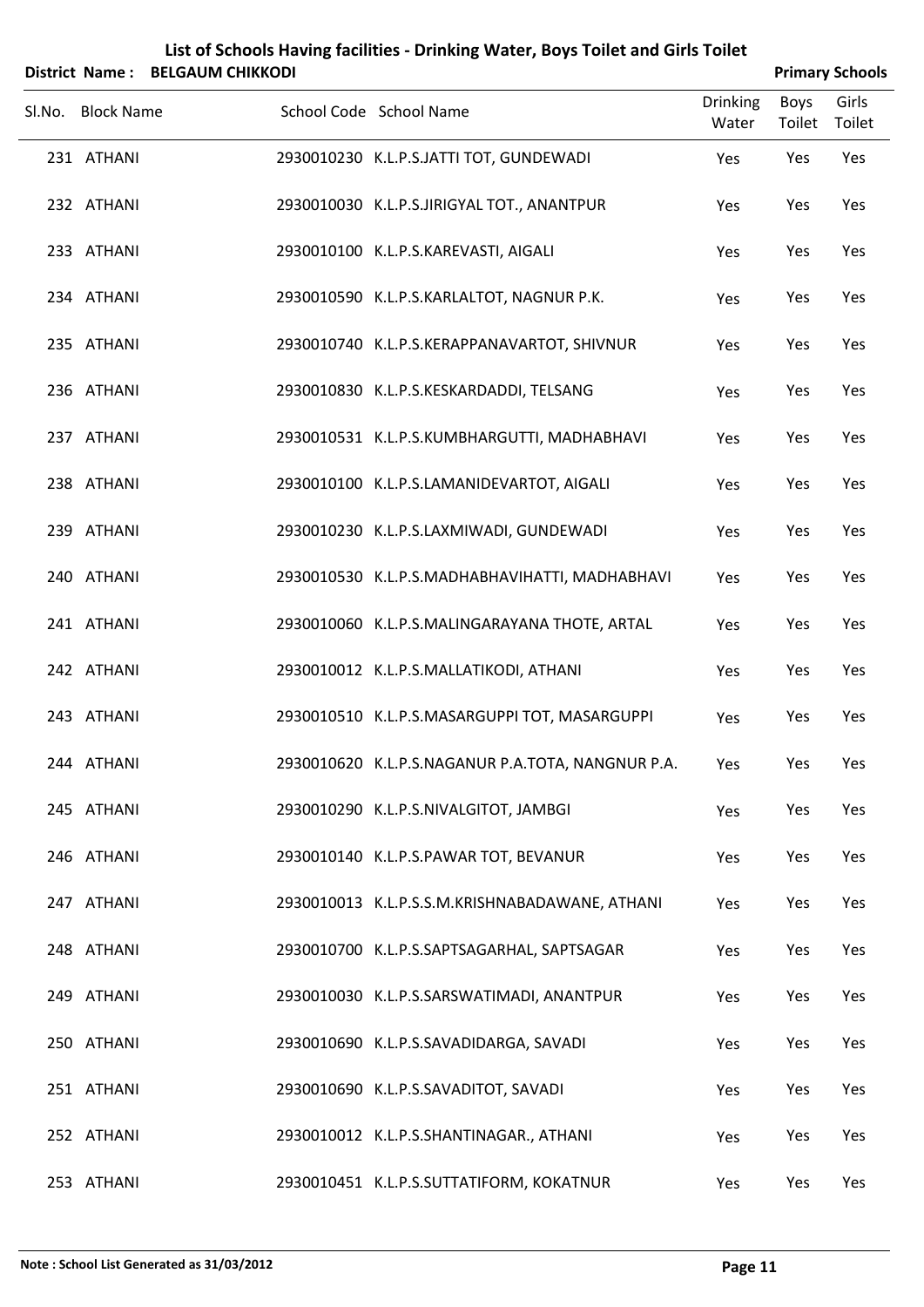|                   | District Name: BELGAUM CHIKKODI |                                                        |                          | <b>Primary Schools</b> |       |  |
|-------------------|---------------------------------|--------------------------------------------------------|--------------------------|------------------------|-------|--|
| Sl.No. Block Name |                                 | School Code School Name                                | <b>Drinking</b><br>Water | Boys<br>Toilet Toilet  | Girls |  |
| 254 ATHANI        |                                 | 2930010100 K.L.P.S.TELSANGDAVARTOT, AIGALI             | Yes                      | Yes                    | Yes   |  |
| 255 ATHANI        |                                 | 2930010100 K.L.P.S.UPPARTOT, AIGALI                    | Yes                      | Yes                    | Yes   |  |
| 256 ATHANI        |                                 | 2930010011 K.L.P.S.YAKNATTIKODI., ATHANI               | Yes                      | Yes                    | Yes   |  |
| 257 ATHANI        |                                 | 2930010831 K.L.P.S.YELLAMMANNAGIDI, TELSANG            | Yes                      | Yes                    | Yes   |  |
| 258 ATHANI        |                                 | 2930010452 KHPS GOUDAR TOT, KOKATNUR                   | Yes                      | Yes                    | Yes   |  |
| 259 ATHANI        |                                 | 2930010452 KHPS ZUNJARWAD, KOKATNUR                    | Yes                      | Yes                    | Yes   |  |
| 260 ATHANI        |                                 | 2930010350 KHPS.KALLOTHI, KALLOTI                      | Yes                      | Yes                    | Yes   |  |
| 261 ATHANI        |                                 | 2930010452 KLPS ASANGI TOT, KOKATNUR                   | Yes                      | Yes                    | Yes   |  |
| 262 ATHANI        |                                 | 2930010453 KLPS DHADAKE TOT, KOKATNUR                  | Yes                      | Yes                    | Yes   |  |
| 263 ATHANI        |                                 | 2930010452 KLPS JADHAV TOT, KOKATNUR                   | Yes                      | Yes                    | Yes   |  |
| 264 ATHANI        |                                 | 2930010452 KLPS KUMATAGI TOT, KOKATNUR                 | Yes                      | Yes                    | Yes   |  |
| 265 ATHANI        |                                 | 2930010452 KLPS LAXMI TOT, KOKATNUR                    | Yes                      | Yes                    | Yes   |  |
| 266 ATHANI        |                                 | 2930010451 KLPS NEMAGOUDAR TOT, KOKATNUR               | Yes                      | Yes                    | Yes   |  |
| 267 ATHANI        |                                 | 2930010730 KLPS PARAMANAND TOT, TANVASHI.,<br>SAMBARGI | Yes                      | Yes                    | Yes   |  |
| 268 ATHANI        |                                 | 2930010681 KLPS TALWAR TOT RADDERHATTI, SATTI          | Yes                      | Yes                    | Yes   |  |
| 269 ATHANI        |                                 | 2930010453 KLPS VEERGOUDAR TOT, KOKATNUR               | Yes                      | Yes                    | Yes   |  |
| 270 ATHANI        |                                 | 2930010453 KLPS ADAHALLI TOT, KOKATNUR                 | Yes                      | Yes                    | Yes   |  |
| 271 ATHANI        |                                 | 2930010540 KLPS ADHALLI TOT, MALABAD                   | Yes                      | Yes                    | Yes   |  |
| 272 ATHANI        |                                 | 2930010831 KLPS BAGASI HALL, TELSANG                   | Yes                      | Yes                    | Yes   |  |
| 273 ATHANI        |                                 | 2930010691 KLPS BALIKAYI TOT SAVADI, SAVADI            | Yes                      | Yes                    | Yes   |  |
| 274 ATHANI        |                                 | 2930010730 KLPS BANAYI TOT SAMABARGI, SAMBARGI         | Yes                      | Yes                    | Yes   |  |
| 275 ATHANI        |                                 | 2930010831 KLPS BASAV NAGAR, TELSANG                   | Yes                      | Yes                    | Yes   |  |
| 276 ATHANI        |                                 | 2930010650 KLPS BASAVANGUDI, PARTHANHALLI              | Yes                      | Yes                    | Yes   |  |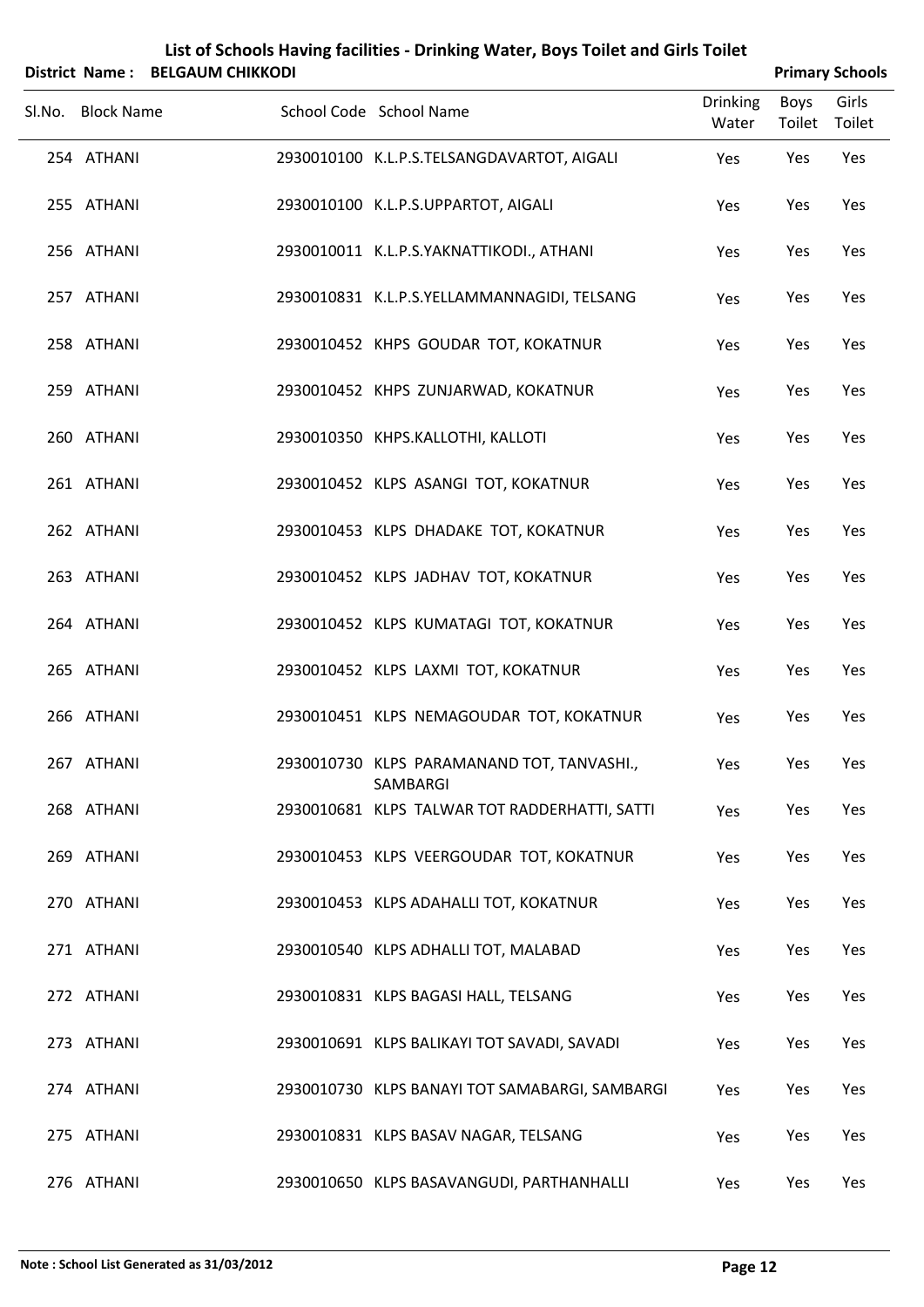|        |                   | District Name: BELGAUM CHIKKODI |                                                                     |                          |                       | <b>Primary Schools</b> |  |  |
|--------|-------------------|---------------------------------|---------------------------------------------------------------------|--------------------------|-----------------------|------------------------|--|--|
| Sl.No. | <b>Block Name</b> |                                 | School Code School Name                                             | <b>Drinking</b><br>Water | <b>Boys</b><br>Toilet | Girls<br>Toilet        |  |  |
|        | 277 ATHANI        |                                 | 2930010420 KLPS BAVANADADDI, KOHALLI                                | Yes                      | Yes                   | Yes                    |  |  |
|        | 278 ATHANI        |                                 | 2930011040 KLPS BEDAR TOT, SUNNADAKODI                              | Yes                      | Yes                   | Yes                    |  |  |
|        | 279 ATHANI        |                                 | 2930010870 KLPS BIRADAR BHOSALETOT, YLEHADALGI                      | Yes                      | Yes                   | Yes                    |  |  |
|        | 280 ATHANI        |                                 | 2930010080 KLPS BIRADAR TOTA, A.INGALGAON                           | Yes                      | Yes                   | Yes                    |  |  |
|        | 281 ATHANI        |                                 | 2930010890 KLPS DHARMAD MATH, ZUNZURWAD                             | Yes                      | Yes                   | Yes                    |  |  |
|        | 282 ATHANI        |                                 | 2930010380 KLPS GAVADE TOT, KIRANGI                                 | Yes                      | Yes                   | Yes                    |  |  |
|        | 283 ATHANI        |                                 | 2930010180 KLPS HOSA BALAWAD(R.C), BALAWAD                          | Yes                      | Yes                   | Yes                    |  |  |
|        | 284 ATHANI        |                                 | 2930010160 KLPS JAMBAGITOTA, BADAGI                                 | Yes                      | Yes                   | Yes                    |  |  |
|        | 285 ATHANI        |                                 | 2930010430 KLPS KABBUR VASATI, KOTTALGI                             | Yes                      | Yes                   | Yes                    |  |  |
|        | 286 ATHANI        |                                 | 2930010451 KLPS KANCHANA MADDI, KOKATNUR                            | Yes                      | Yes                   | Yes                    |  |  |
|        | 287 ATHANI        |                                 | 2930010831 KLPS KILARADADDI TELSANG, TELSANG                        | Yes                      | Yes                   | Yes                    |  |  |
|        | 288 ATHANI        |                                 | 2930010380 KLPS KIRANAGI TOTA, KIRANGI                              | Yes                      | Yes                   | Yes                    |  |  |
|        | 289 ATHANI        |                                 | 2930011060 KLPS LAXMI GUDI, SIDDAPUR HATTI                          | Yes                      | Yes                   | Yes                    |  |  |
|        | 290 ATHANI        |                                 | 2930010911 KLPS LAXMI NAGAR BHARAMAKODI,<br>SANKONATTI              | Yes                      | Yes                   | Yes                    |  |  |
|        | 291 ATHANI        |                                 | 2930010770 KLPS LAXMI NAGAR, SHEGUNASHI                             | Yes                      | Yes                   | Yes                    |  |  |
|        | 292 ATHANI        |                                 | 2930010452 KLPS MAHALAXMI TOT, KOKATNUR                             | Yes                      | Yes                   | Yes                    |  |  |
|        | 293 ATHANI        |                                 | 2930010800 KLPS MIRJAL HANUMAN TOT SHIRAHATTI,<br><b>SHIRAHATTI</b> | Yes                      | Yes                   | Yes                    |  |  |
|        | 294 ATHANI        |                                 | 2930010911 KLPS NARAWADE TOT ABBIHAL RASTE,<br>SANKONATTI           | Yes                      | Yes                   | Yes                    |  |  |
|        | 295 ATHANI        |                                 | 2930010690 KLPS NEW SAVADI, SAVADI                                  | Yes                      | Yes                   | Yes                    |  |  |
|        | 296 ATHANI        |                                 | 2930010532 KLPS PATIL TOT TEVARATTTI, MADHABHAVI                    | Yes                      | Yes                   | Yes                    |  |  |
|        | 297 ATHANI        |                                 | 2930010520 KLPS PATIL TOT, MURGUNDI                                 | Yes                      | Yes                   | Yes                    |  |  |
|        | 298 ATHANI        |                                 | 2930011000 KLPS SHANOOR BABA KHODI, DESAIRATTI                      | Yes                      | Yes                   | Yes                    |  |  |
|        | 299 ATHANI        |                                 | 2930010970 KLPS VISHNUWADI, VISHNUWADI                              | Yes                      | Yes                   | Yes                    |  |  |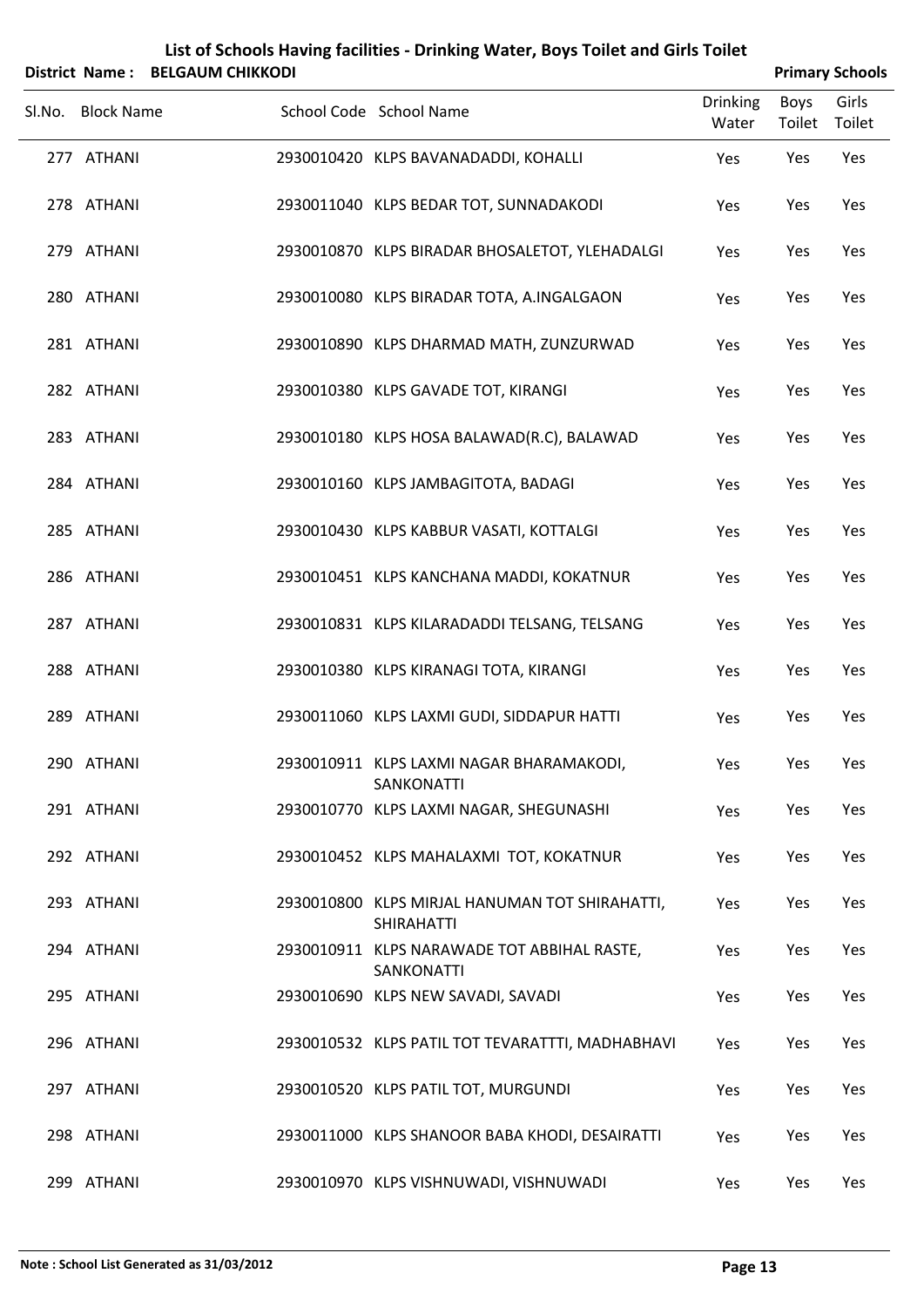|        |                   | District Name: BELGAUM CHIKKODI | List of Schools Having facilities - Drinking Water, Boys Toilet and Girls Toilet |                          |                | <b>Primary Schools</b> |
|--------|-------------------|---------------------------------|----------------------------------------------------------------------------------|--------------------------|----------------|------------------------|
| Sl.No. | <b>Block Name</b> |                                 | School Code School Name                                                          | <b>Drinking</b><br>Water | Boys<br>Toilet | Girls<br>Toilet        |
|        | 300 ATHANI        |                                 | 2930010990 KLPS WADRATTI, WADRATTI                                               | Yes                      | Yes            | Yes                    |
|        | 301 ATHANI        |                                 | 2930011030 M.H.P.S JAGATAPAMALA, JAKKARATTI                                      | Yes                      | Yes            | Yes                    |
|        | 302 ATHANI        |                                 | 2930010530 M.H.P.S.BHOSALEMAL, MADHABHAVI                                        | Yes                      | Yes            | Yes                    |
|        | 303 ATHANI        |                                 | 2930010200 M.H.P.S.CHAMAKERI, CHAMEKERI                                          | Yes                      | Yes            | Yes                    |
|        | 304 ATHANI        |                                 | 2930010530 M.H.P.S.DONGAREWADI, MADHABHAVI                                       | Yes                      | Yes            | Yes                    |
|        | 305 ATHANI        |                                 | 2930010101 M.H.P.S.FADTARWADI, AIGALI                                            | Yes                      | Yes            | Yes                    |
|        | 306 ATHANI        |                                 | 2930010050 M.H.P.S.JAKRATTI., ARALIHATTI                                         | Yes                      | Yes            | Yes                    |
|        | 307 ATHANI        |                                 | 2930010450 M.H.P.S.KHOTNATTI, KOKATNUR                                           | Yes                      | Yes            | Yes                    |
|        | 308 ATHANI        |                                 | 2930010530 M.H.P.S.MADABHAVI, MADHABHAVI                                         | Yes                      | Yes            | Yes                    |
|        | 309 ATHANI        |                                 | 2930010050 M.H.P.S.VISHNUWADI, ARALIHATTI                                        | Yes                      | Yes            | Yes                    |
|        | 310 ATHANI        |                                 | 2930010250 M.L.P.S LAXMIWADI, HULAGABALI.,<br><b>HULAGBALI</b>                   | Yes                      | Yes            | Yes                    |
|        | 311 ATHANI        |                                 | 2930010532 M.L.P.S SUNNADAKODI, MADHABHAVI                                       | Yes                      | Yes            | Yes                    |
|        | 312 ATHANI        |                                 | 2930010120 M.L.P.S. BAMMANAL, BAMBNAL                                            | Yes                      | Yes            | Yes                    |
|        | 313 ATHANI        |                                 | 2930010120 M.L.P.S.ANANDNAGAR, BAMBNAL                                           | Yes                      | Yes            | Yes                    |
|        | 314 ATHANI        |                                 | 2930010050 M.L.P.S.AWALEMAL, ARALIHATTI                                          | Yes                      | Yes            | Yes                    |
|        | 315 ATHANI        |                                 | 2930010870 M.L.P.S.BORADEWADI, YLEHADALGI                                        | Yes                      | Yes            | Yes                    |
|        | 316 ATHANI        |                                 | 2930010031 M.L.P.S.CHANDAPPAWADI, ANANTPUR                                       | Yes                      | Yes            | Yes                    |
|        | 317 ATHANI        |                                 | 2930010750 M.L.P.S.HAJAREMALA, SHIRUR                                            | Yes                      | Yes            | Yes                    |
|        | 318 ATHANI        |                                 | 2930010750 M.L.P.S.JADHAVWADI, SHIRUR                                            | Yes                      | Yes            | Yes                    |
|        | 319 ATHANI        |                                 | 2930010290 MLPS KHANDOBA NAGAR, JAMBGI                                           | Yes                      | Yes            | Yes                    |
|        | 320 ATHANI        |                                 | 2930010010 U.H.P.G.S.ATHANI, ATHANI                                              | Yes                      | Yes            | Yes                    |
|        | 321 ATHANI        |                                 | 2930010830 U.H.P.S TELASANG, TELSANG                                             | Yes                      | Yes            | Yes                    |
|        | 322 ATHANI        |                                 | 2930010013 U.H.P.S WATER TANK ATHANI, ATHANI                                     | Yes                      | Yes            | Yes                    |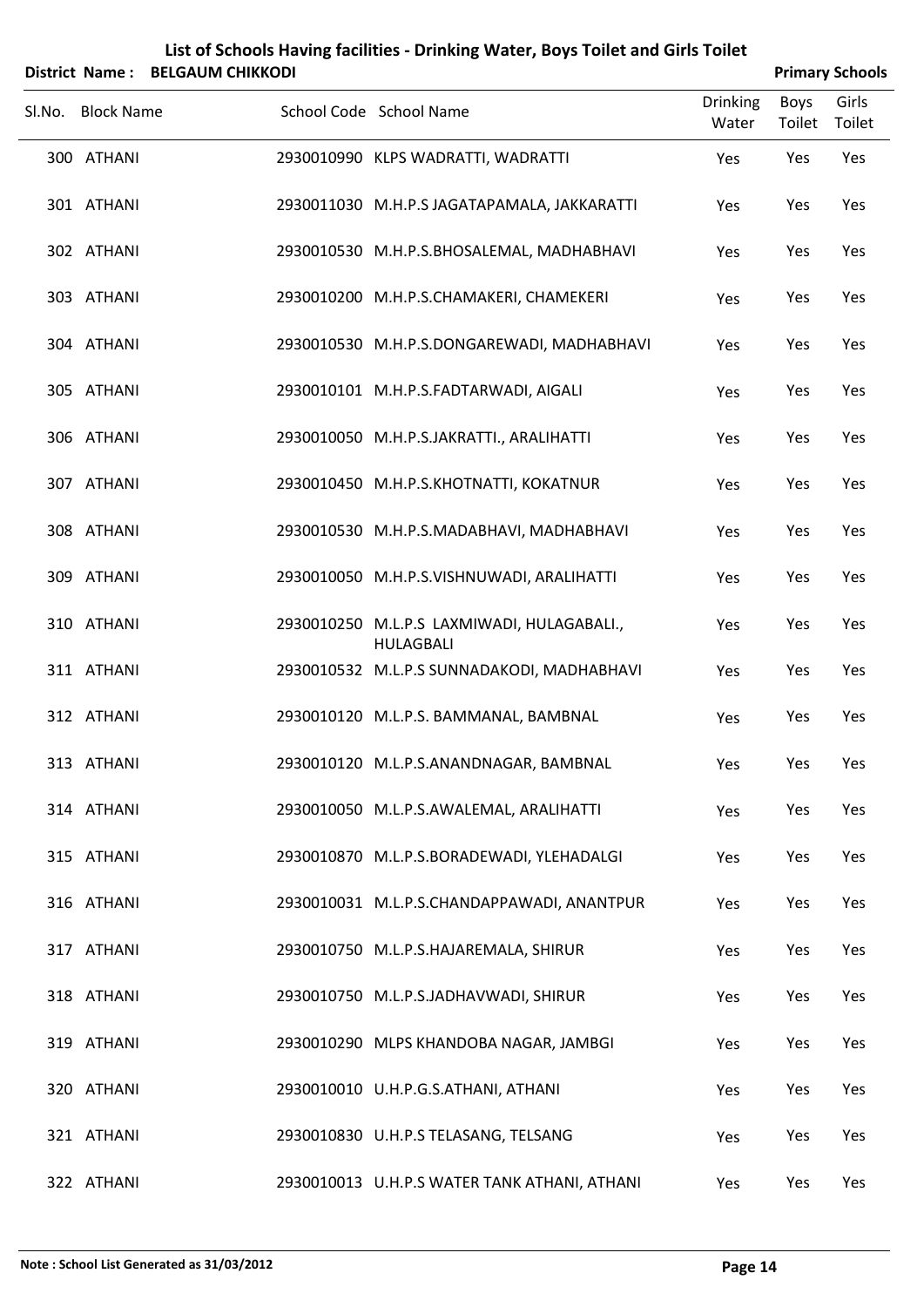|                   | District Name: BELGAUM CHIKKODI |                                                   |                          |                       | <b>Primary Schools</b> |
|-------------------|---------------------------------|---------------------------------------------------|--------------------------|-----------------------|------------------------|
| Sl.No. Block Name |                                 | School Code School Name                           | <b>Drinking</b><br>Water | <b>Boys</b><br>Toilet | Girls<br>Toilet        |
| 323 ATHANI        |                                 | 2930010130 U.H.P.S. BALLIGERI, BALLIGERI          | Yes                      | Yes                   | Yes                    |
| 324 ATHANI        |                                 | 2930010030 U.H.P.S.ANANTPUR, ANANTPUR             | Yes                      | Yes                   | Yes                    |
| 325 ATHANI        |                                 | 2930010310 U.H.P.S.JANAWAD, JANWAD                | Yes                      | Yes                   | Yes                    |
| 326 ATHANI        |                                 | 2930010450 U.H.P.S.KOKATANUR, KOKATNUR            | Yes                      | Yes                   | Yes                    |
| 327 ATHANI        |                                 | 2930010500 U.H.P.S.MAHISHAWADAGI, MYSHAWADGI      | Yes                      | Yes                   | Yes                    |
| 328 ATHANI        |                                 | 2930010010 U.H.P.S.MODEL SCHOOL, ATHANI           | Yes                      | Yes                   | Yes                    |
| 329 ATHANI        |                                 | 2930010680 U.H.P.S.SATTI, SATTI                   | Yes                      | Yes                   | Yes                    |
| 330 ATHANI        |                                 | 2930010440 U.L.P.S KODAGANUR, KODGANUR            | Yes                      | Yes                   | Yes                    |
| 331 ATHANI        |                                 | 2930010013 U.L.P.S MOTGITOT SHIVYOGINAGAR, ATHANI | Yes                      | Yes                   | Yes                    |
| 332 ATHANI        |                                 | 2930010600 U.L.P.S NADI-INGALAGAON, N.INGALGAON   | Yes                      | Yes                   | Yes                    |
| 333 ATHANI        |                                 | 2930010011 U.L.P.S.GAVISIDDANMADDI., ATHANI       | Yes                      | Yes                   | Yes                    |
| 334 ATHANI        |                                 | 2930010540 U.L.P.S.MALABAD, MALABAD               | Yes                      | Yes                   | Yes                    |
| 335 ATHANI        |                                 | 2930010700 U.L.P.S.SAPTASAGAR, SAPTSAGAR          | Yes                      | Yes                   | Yes                    |
| 336 ATHANI        |                                 | 2930010690 U.L.P.S.SAVADI, SAVADI                 | Yes                      | Yes                   | Yes                    |
| 337 ATHANI        |                                 | 2930010690 U.L.P.S.SAVADIDARGA, SAVADI            | Yes                      | Yes                   | Yes                    |
| 338 ATHANI        |                                 | 2930010800 U.L.P.S.SHIRAHATTI, SHIRAHATTI         | Yes                      | Yes                   | Yes                    |
| 339 ATHANI        |                                 | 2930010014 ULPS S.M.KRISHNABADAWANE, ATHANI       | Yes                      | Yes                   | Yes                    |
| 340 CHIKODI       |                                 | 2930050730 K.H.P S KARAGAON, KARAGAON             | Yes                      | Yes                   | Yes                    |
| 341 CHIKODI       |                                 | 2930050860 K.H.P.B.S MANJARI, MANJARI             | Yes                      | Yes                   | Yes                    |
| 342 CHIKODI       |                                 | 2930050010 K.H.P.B.S. ANKALI, ANKALI              | Yes                      | Yes                   | Yes                    |
| 343 CHIKODI       |                                 | 2930050010 K.H.P.G.S. ANKALI, ANKALI              | Yes                      | Yes                   | Yes                    |
| 344 CHIKODI       |                                 | 2930050240 K.H.P.G.S. CHIKODI, CHIKODI            | Yes                      | Yes                   | Yes                    |
| 345 CHIKODI       |                                 | 2930050270 K.H.P.G.S. EXAMBA, EXAMBA              | Yes                      | Yes                   | Yes                    |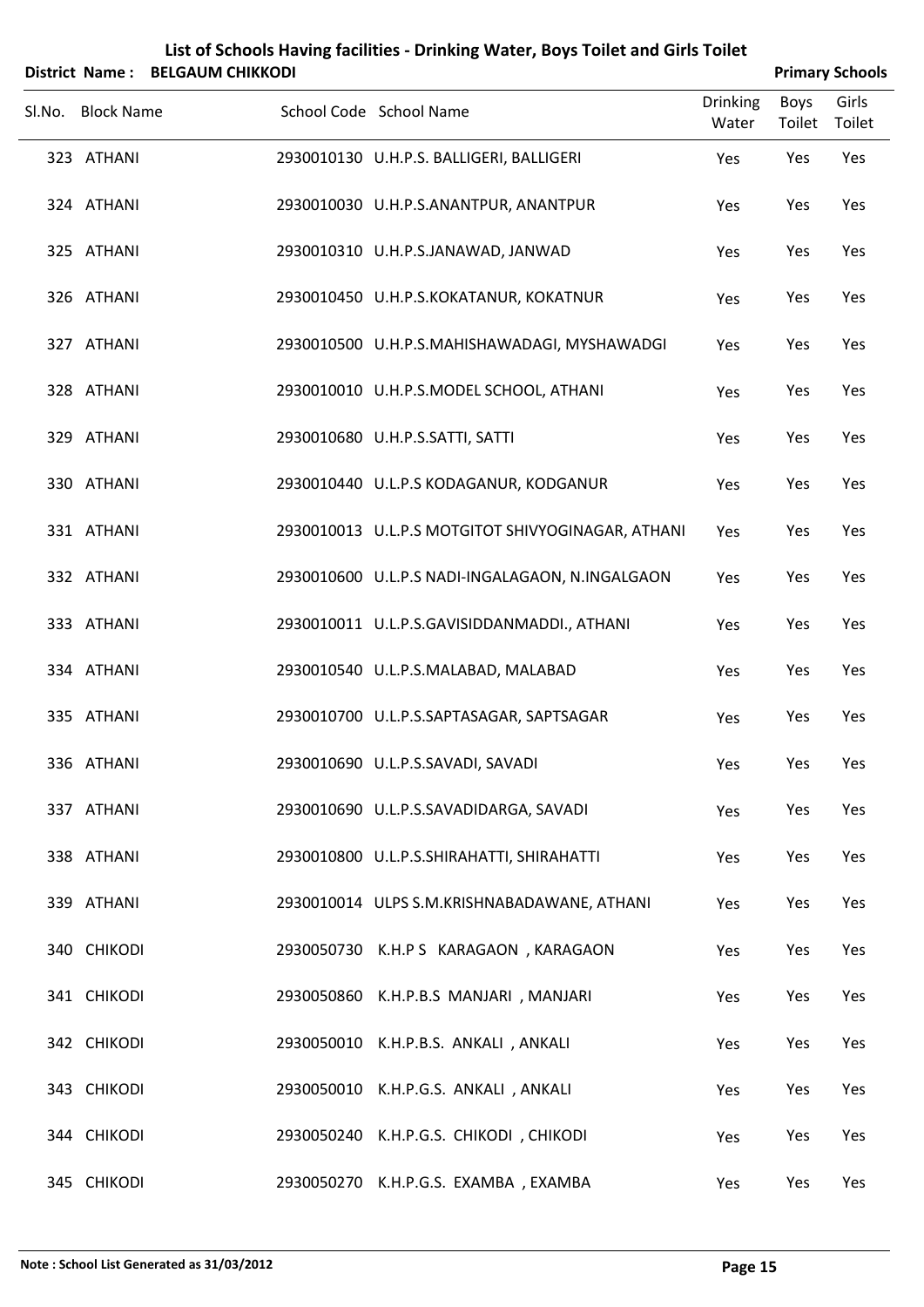| List of Schools Having facilities - Drinking Water, Boys Toilet and Girls Toilet |
|----------------------------------------------------------------------------------|
| District Name: BELGAUM CHIKKODI                                                  |

| <b>Primary Schools</b> |
|------------------------|
|                        |

|                   |                                                     |                          |                | נוטטווטנ פווידו |
|-------------------|-----------------------------------------------------|--------------------------|----------------|-----------------|
| Sl.No. Block Name | School Code School Name                             | <b>Drinking</b><br>Water | Boys<br>Toilet | Girls<br>Toilet |
| 346 CHIKODI       | 2930050700 K.H.P.G.S. KAROSHI, KAROSHI              | Yes                      | Yes            | Yes             |
| 347 CHIKODI       | 2930050120 K.H.P.S. BAMBALWAD, BAMBALWAD            | Yes                      | Yes            | Yes             |
| 348 CHIKODI       | 2930050090 K.H.P.S. BANANTIKODI, BANANTIKODI        | Yes                      | Yes            | Yes             |
| 349 CHIKODI       | 2930050130 K.H.P.S. BASAVANAGAR, BASAVANAGAR        | Yes                      | Yes            | Yes             |
| 350 CHIKODI       | 2930050070 K.H.P.S. BASAVNALGADDE,<br>BASAVNALGADDE | Yes                      | Yes            | Yes             |
| 351 CHIKODI       | 2930050140 K.H.P.S. BELKUD, BELKUD                  | Yes                      | Yes            | Yes             |
| 352 CHIKODI       | 2930050110 K.H.P.S. BENNIHALLI, BENNIHALLI          | Yes                      | Yes            | Yes             |
| 353 CHIKODI       | 2930050100 K.H.P.S. BIDAROLLI, BIDAROLLI            | Yes                      | Yes            | Yes             |
| 354 CHIKODI       | 2930050060 K.H.P.S. BUDALAMUKH, BUDALAMUKH          | Yes                      | Yes            | Yes             |
| 355 CHIKODI       | 2930050190 K.H.P.S. CHANDUR, CHANDUR                | Yes                      | Yes            | Yes             |
| 356 CHIKODI       | 2930050200 K.H.P.S. CHANDURTAKE, CHANDURTAKE        | Yes                      | Yes            | Yes             |
| 357 CHIKODI       | 2930050220 K.H.P.S. CHIKODI ROAD, CHIKODI ROAD      | Yes                      | Yes            | Yes             |
| 358 CHIKODI       | 2930050180 K.H.P.S. CHINCHANI, CHINCHANI            | Yes                      | Yes            | Yes             |
| 359 CHIKODI       | 2930050250 K.H.P.S. DHULAGANWADI,<br>DHULAGANWADI   | Yes                      | Yes            | Yes             |
| 360 CHIKODI       | 2930050260 K.H.P.S. DONAWAD, DONAWAD                | Yes                      | Yes            | Yes             |
| 361 CHIKODI       | 2930050270 K.H.P.S. EXAMBA, EXAMBA                  | Yes                      | Yes            | Yes             |
| 362 CHIKODI       | 2930050320 K.H.P.S. GANGASUGAR, GANGASUGAR          | Yes                      | Yes            | Yes             |
| 363 CHIKODI       | 2930050280 K.H.P.S. GAVAN, GAVAN                    | Yes                      | Yes            | Yes             |
| 364 CHIKODI       | 2930050310 K.H.P.S. GIRAGAON, GIRAGAON              | Yes                      | Yes            | Yes             |
| 365 CHIKODI       | 2930050360 K.H.P.S. HALEYADUR, HALEYADUR            | Yes                      | Yes            | Yes             |
| 366 CHIKODI       | 2930050340 K.H.P.S. HANDYANWADI, HANDYANWADI        | Yes                      | Yes            | Yes             |
| 367 CHIKODI       | 2930050390 K.H.P.S. HATTIMARDI, HATTIMARDI          | Yes                      | Yes            | Yes             |
| 368 CHIKODI       | 2930050400 K.H.P.S. HIREKODI, HIREKODI              | Yes                      | Yes            | Yes             |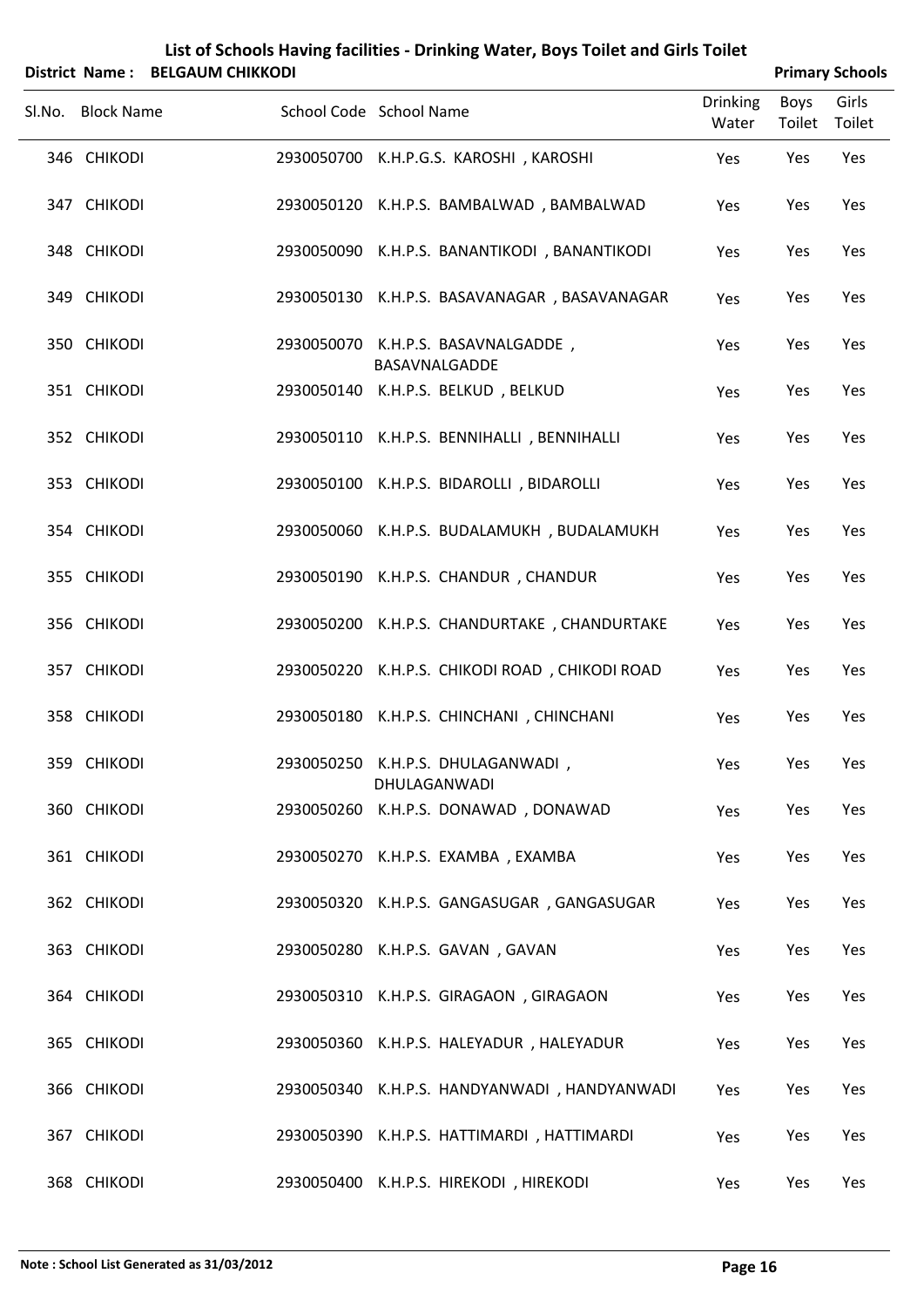|                            | District Name: BELGAUM CHIKKODI |                         |                 |                                                                                |                          | <b>Primary Schools</b> |            |
|----------------------------|---------------------------------|-------------------------|-----------------|--------------------------------------------------------------------------------|--------------------------|------------------------|------------|
| Sl.No. Block Name          |                                 | School Code School Name |                 |                                                                                | <b>Drinking</b><br>Water | Boys<br>Toilet Toilet  | Girls      |
| 369 CHIKODI                |                                 |                         |                 | 2930050350 K.H.P.S. HOSAYADUR, HOSAYADUR                                       | Yes                      | Yes                    | Yes        |
| 370 CHIKODI                |                                 |                         |                 | 2930050470 K.H.P.S. INGLI, INGLI                                               | Yes                      | Yes                    | Yes        |
| 371 CHIKODI                |                                 |                         | <b>GAVATHAN</b> | 2930050480 K.H.P.S. INGLI GAVATHAN, INGLI                                      | Yes                      | Yes                    | Yes        |
| 372 CHIKODI                |                                 |                         |                 | 2930050490 K.H.P.S. ITNAL, ITNAL                                               | Yes                      | Yes                    | Yes        |
| 373 CHIKODI                |                                 |                         |                 | 2930050550 K.H.P.S. JAGANUR, JAGANUR                                           | Yes                      | Yes                    | Yes        |
| 374 CHIKODI                |                                 |                         |                 | 2930050510 K.H.P.S. JAINAPUR, JAINAPUR                                         | Yes                      | Yes                    | Yes        |
| 375 CHIKODI                |                                 |                         |                 | 2930050520 K.H.P.S. JAINAPURTOT, JAINAPURTOT                                   | Yes                      | Yes                    | Yes        |
| 376 CHIKODI                |                                 |                         |                 | 2930050540 K.H.P.S. JODHATTI, JODHATTI                                         | Yes                      | Yes                    | Yes        |
| 377 CHIKODI<br>378 CHIKODI |                                 |                         |                 | 2930050500 K.H.P.S. JODKURALI, JODKURALI<br>2930050740 K.H.P.S. KABBUR, KABBUR | Yes                      | Yes                    | Yes<br>Yes |
| 379 CHIKODI                |                                 |                         |                 | 2930050650 K.H.P.S. KADAPUR, KADAPUR                                           | Yes<br>Yes               | Yes<br>Yes             | Yes        |
| 380 CHIKODI                |                                 |                         |                 | 2930050580 K.H.P.S. KAGEGOLMARDI, KAGEGOLMARDI                                 | Yes                      | Yes                    | Yes        |
| 381 CHIKODI                |                                 |                         |                 | 2930050630 K.H.P.S. KALLOL, KALLOL                                             | Yes                      | Yes                    | Yes        |
| 382 CHIKODI                |                                 |                         |                 | 2930050670 K.H.P.S. KAMATYANATTI, KAMATYANATTI                                 | Yes                      | Yes                    | Yes        |
| 383 CHIKODI                |                                 |                         |                 | 2930050760 K.H.P.S. KANAKIKODI, KANAKIKODI                                     | Yes                      | Yes                    | Yes        |
| 384 CHIKODI                |                                 |                         |                 | 2930050700 K.H.P.S. KAROSHI, KAROSHI                                           | Yes                      | Yes                    | Yes        |
| 385 CHIKODI                |                                 |                         |                 | 2930050710 K.H.P.S. KAROSHITOT, KAROSHITOT                                     | Yes                      | Yes                    | Yes        |
| 386 CHIKODI                |                                 |                         |                 | 2930050780 K.H.P.S. KENCHANATTI, KENCHANATTI                                   | Yes                      | Yes                    | Yes        |
| 387 CHIKODI                |                                 |                         |                 | 2930050640 K.H.P.S. KERUR, KERUR                                               | Yes                      | Yes                    | Yes        |
| 388 CHIKODI                |                                 |                         |                 | 2930050680 K.H.P.S. KERURWADI, KERURWADI                                       | Yes                      | Yes                    | Yes        |
| 389 CHIKODI                |                                 |                         |                 | 2930050590 K.H.P.S. KHADAKLAT, KHADAKLAT                                       | Yes                      | Yes                    | Yes        |
| 390 CHIKODI                |                                 |                         |                 | 2930050690 K.H.P.S. KHAJAGOUDANATTI,<br>KHAJAGOUDANATTI                        | Yes                      | Yes                    | Yes        |

391 CHIKODI 2930050600 K.H.P.S. KOTHALI , KOTHALI Yes Yes Yes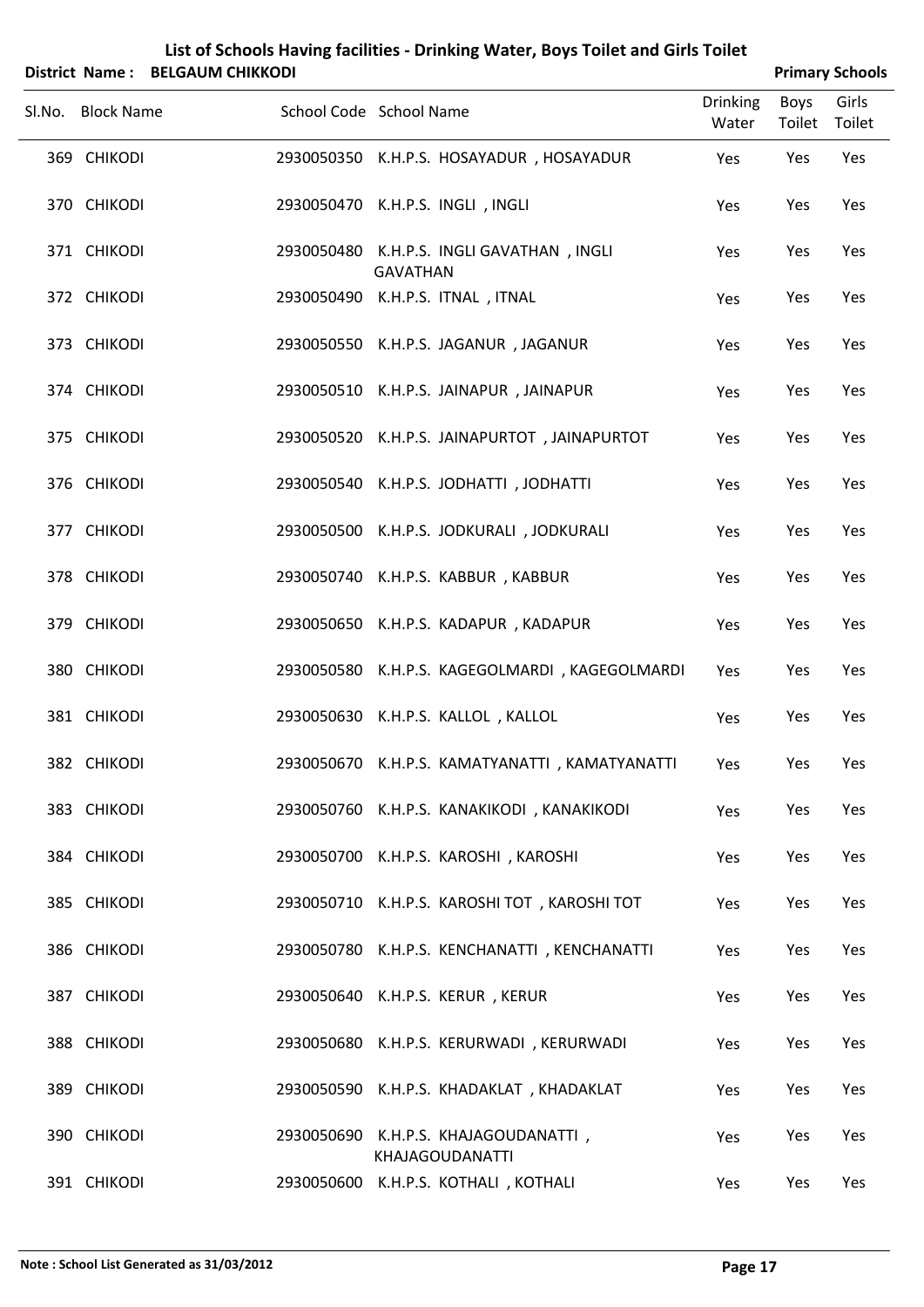| List of Schools Having facilities - Drinking Water, Boys Toilet and Girls Toilet |
|----------------------------------------------------------------------------------|
| District Name: BELGAUM CHIKKODI                                                  |

| <b>Primary Schools</b> |
|------------------------|
|                        |

|                   |                         |                                                            |                          |                       | <b>THING Y JUIVUS</b> |
|-------------------|-------------------------|------------------------------------------------------------|--------------------------|-----------------------|-----------------------|
| Sl.No. Block Name | School Code School Name |                                                            | <b>Drinking</b><br>Water | Boys<br>Toilet Toilet | Girls                 |
| 392 CHIKODI       |                         | 2930050720 K.H.P.S. KUNGATOLLI, KUNGATOLLI                 | Yes                      | Yes                   | Yes                   |
| 393 CHIKODI       |                         | 2930050620 K.H.P.S. KUPPANWADI, KUPPANWADI                 | Yes                      | Yes                   | Yes                   |
| 394 CHIKODI       |                         | 2930050770 K.H.P.S. KUSABINKODI, KUSABINKODI               | Yes                      | Yes                   | Yes                   |
| 395 CHIKODI       |                         | 2930050610 K.H.P.S. KUTHALI, KUTHALI                       | Yes                      | Yes                   | Yes                   |
| 396 CHIKODI       |                         | 2930050830 K.H.P.S. LAXMINAGAR, LAXMINAGAR                 | Yes                      | Yes                   | Yes                   |
| 397 CHIKODI       |                         | 2930050920 K.H.P.S. MAJALATTI, MAJALATTI                   | Yes                      | Yes                   | Yes                   |
| 398 CHIKODI       |                         | 2930050930 K.H.P.S. MANGANUR, MANGANUR                     | Yes                      | Yes                   | Yes                   |
| 399 CHIKODI       |                         | 2930050870 K.H.P.S. MANJARIWADI, MANJARIWADI               | Yes                      | Yes                   | Yes                   |
| 400 CHIKODI       |                         | 2930050970 K.H.P.S. MEERAPURHATTI,                         | Yes                      | Yes                   | Yes                   |
| 401 CHIKODI       |                         | <b>MEERAPURHATTI</b><br>2930050960 K.H.P.S. MUGALI, MUGALI | Yes                      | Yes                   | Yes                   |
| 402 CHIKODI       |                         | 2930051020 K.H.P.S. NAGARAL, NAGARAL                       | Yes                      | Yes                   | Yes                   |
| 403 CHIKODI       |                         | 2930051060 K.H.P.S. NAGARMUNNOLI,                          | Yes                      | Yes                   | Yes                   |
| 404 CHIKODI       |                         | NAGARMUNNOLI<br>2930051030 K.H.P.S. NANADI, NANADI         | Yes                      | Yes                   | Yes                   |
| 405 CHIKODI       |                         | 2930051010 K.H.P.S. NAVALIHAL, NAVALIHAL                   | Yes                      | Yes                   | Yes                   |
| 406 CHIKODI       |                         | 2930051090 K.H.P.S. PATTANKUDI, PATTANKUDI                 | Yes                      | Yes                   | Yes                   |
| 407 CHIKODI       |                         | 2930051140 K.H.P.S. RUPINAL, RUPINAL                       | Yes                      | Yes                   | Yes                   |
| 408 CHIKODI       |                         | 2930051200 K.H.P.S. SANKANWADI, SANKANWADI                 | Yes                      | Yes                   | Yes                   |
| 409 CHIKODI       |                         | 2930051230 K.H.P.S. SIDDAPURWADI, SIDDAPURWADI             | Yes                      | Yes                   | Yes                   |
| 410 CHIKODI       |                         | 2930051270 K.H.P.S. TANGYANKODI, TANGYANKODI               | Yes                      | Yes                   | Yes                   |
| 411 CHIKODI       |                         | 2930051260 K.H.P.S. TAPAKARWADI, TAPAKARWADI               | Yes                      | Yes                   | Yes                   |
| 412 CHIKODI       |                         | 2930051280 K.H.P.S. TORANHALLI, TORANHALLI                 | Yes                      | Yes                   | Yes                   |
| 413 CHIKODI       |                         | 2930051300 K.H.P.S. UMARANI, UMARANI                       | Yes                      | Yes                   | Yes                   |
| 414 CHIKODI       |                         | 2930051340 K.H.P.S. VIDYANAGAR(B), VIDYANAGAR(B)           | Yes                      | Yes                   | Yes                   |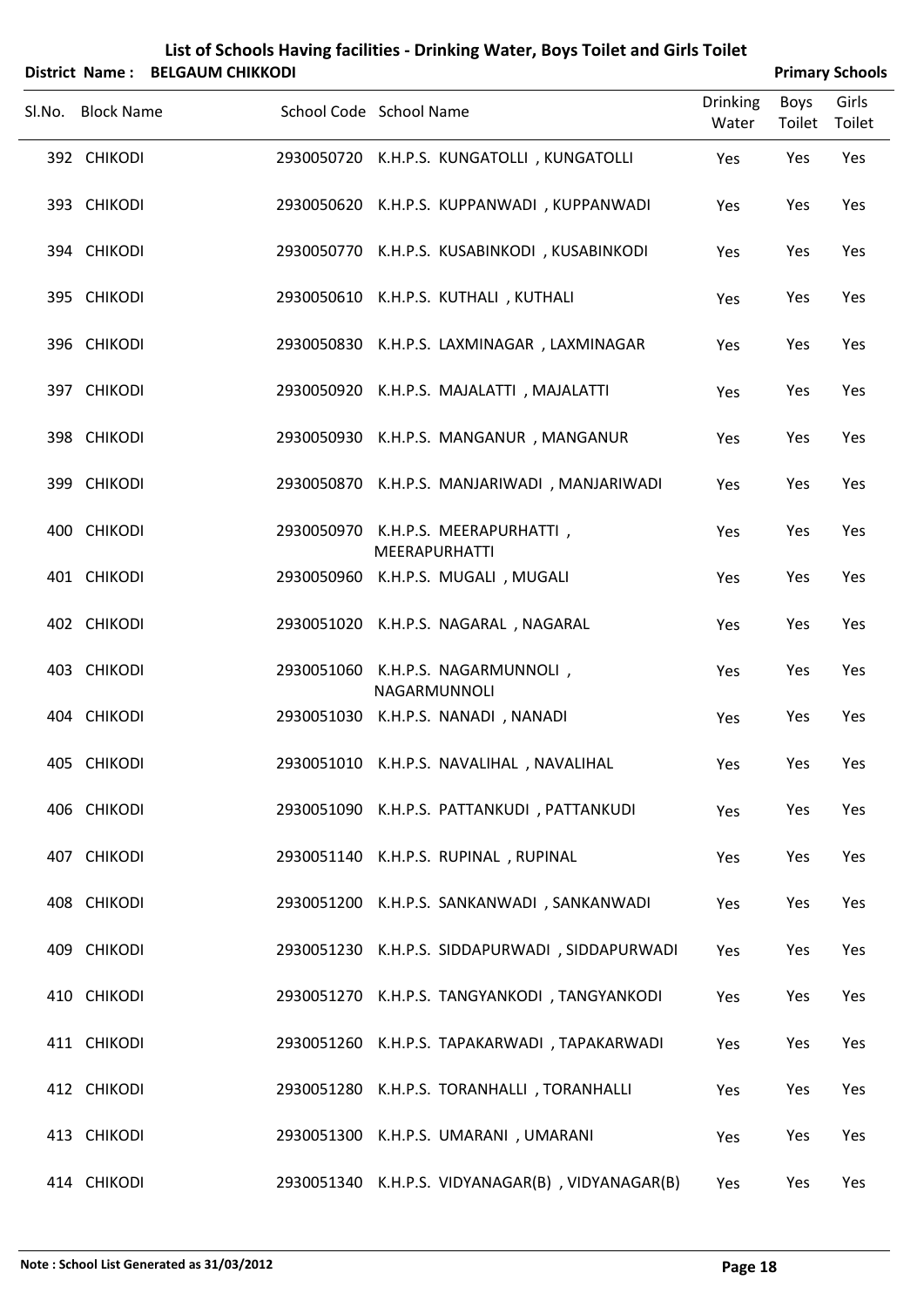|  |  | List of Schools Having facilities - Drinking Water, Boys Toilet and Girls Toilet |
|--|--|----------------------------------------------------------------------------------|
|  |  |                                                                                  |

|        |                   | District Name: BELGAUM CHIKKODI |                                                             |                          |                | <b>Primary Schools</b> |
|--------|-------------------|---------------------------------|-------------------------------------------------------------|--------------------------|----------------|------------------------|
| Sl.No. | <b>Block Name</b> |                                 | School Code School Name                                     | <b>Drinking</b><br>Water | Boys<br>Toilet | Girls<br>Toilet        |
|        | 415 CHIKODI       |                                 | 2930051330 K.H.P.S. VIJAYANAGAR, VIJAYANAGAR                | Yes                      | Yes            | Yes                    |
|        | 416 CHIKODI       |                                 | 2930051360 K.H.P.S. WADRAL, WADRAL                          | Yes                      | Yes            | Yes                    |
|        | 417 CHIKODI       |                                 | 2930051350 K.H.P.S. WALKI, WALKI                            | Yes                      | Yes            | Yes                    |
|        | 418 CHIKODI       |                                 | 2930051430 K.H.P.S. YADURWADI, YADURWADI                    | Yes                      | Yes            | Yes                    |
|        | 419 CHIKODI       |                                 | 2930051400 K.H.P.S. YADYANWADI(P), YADYANWADI(P)            | Yes                      | Yes            | Yes                    |
|        | 420 CHIKODI       |                                 | 2930050940 K.H.P.S.` MAMADAPUR(K.K),<br>MAMADAPUR(K.K)      | Yes                      | Yes            | Yes                    |
|        | 421 CHIKODI       |                                 | 2930050240 K.H.P.S.NO.1. CHIKODI, CHIKODI                   | Yes                      | Yes            | Yes                    |
|        | 422 CHIKODI       |                                 | 2930050560 K.H.P.S.NO.1. KODANI, KODANI                     | Yes                      | Yes            | Yes                    |
|        | 423 CHIKODI       |                                 | 2930050240 K.H.P.S.NO.4. CHIKODI, CHIKODI                   | Yes                      | Yes            | Yes                    |
|        | 424 CHIKODI       |                                 | 2930050050 K.L.P.S. AMBEDKAR(N.M), AMBEDKAR(N.M)            | Yes                      | Yes            | Yes                    |
|        | 425 CHIKODI       |                                 | 2930050020 K.L.P.S. ARABYANWADI, ARABYANWADI                | Yes                      | Yes            | Yes                    |
|        | 426 CHIKODI       |                                 | 2930050040 K.L.P.S. ASHOKNAGAR, ASHOKNAGAR                  | Yes                      | Yes            | Yes                    |
|        | 427 CHIKODI       |                                 | 2930050080 K.L.P.S. BEERAPPANKODI, BEERAPPANKODI            | Yes                      | Yes            | Yes                    |
|        | 428 CHIKODI       |                                 | 2930050150 K.L.P.S. BELAGALI, BELAGALI                      | Yes                      | Yes            | Yes                    |
|        | 429 CHIKODI       |                                 | 2930050210 K.L.P.S. CHANNYANDADDI,<br>CHANNYANDADDI         | Yes                      | Yes            | Yes                    |
|        | 430 CHIKODI       |                                 | 2930050160 K.L.P.S. CHIKKALWAL, CHIKKALWAL                  | Yes                      | Yes            | Yes                    |
|        | 431 CHIKODI       |                                 | 2930050170 K.L.P.S. CHILAIMARADI, CHILAIMARADI              | Yes                      | Yes            | Yes                    |
|        | 432 CHIKODI       |                                 | 2930050230 K.L.P.S. CHIMMADTOT, CHIMMADTOT                  | Yes                      | Yes            | Yes                    |
|        | 433 CHIKODI       |                                 | 2930050330 K.L.P.S. GAVADYANWADI, GAVADYANWADI              | Yes                      | Yes            | Yes                    |
|        | 434 CHIKODI       |                                 | 2930050440 K.L.P.S. HALAJOLKODI, HALAJOLKODI                | Yes                      | Yes            | Yes                    |
|        | 435 CHIKODI       |                                 | 2930050370 K.L.P.S. HALAKERI, HALAKERI                      | Yes                      | Yes            | Yes                    |
|        | 436 CHIKODI       |                                 | 2930050450 K.L.P.S. HANCHINAL K.K., HANCHINAL K.K.          | Yes                      | Yes            | Yes                    |
|        | 437 CHIKODI       |                                 | 2930050460 K.L.P.S. HANUMAN-NAGAR, HANUMAN-<br><b>NAGAR</b> | Yes                      | Yes            | Yes                    |

÷,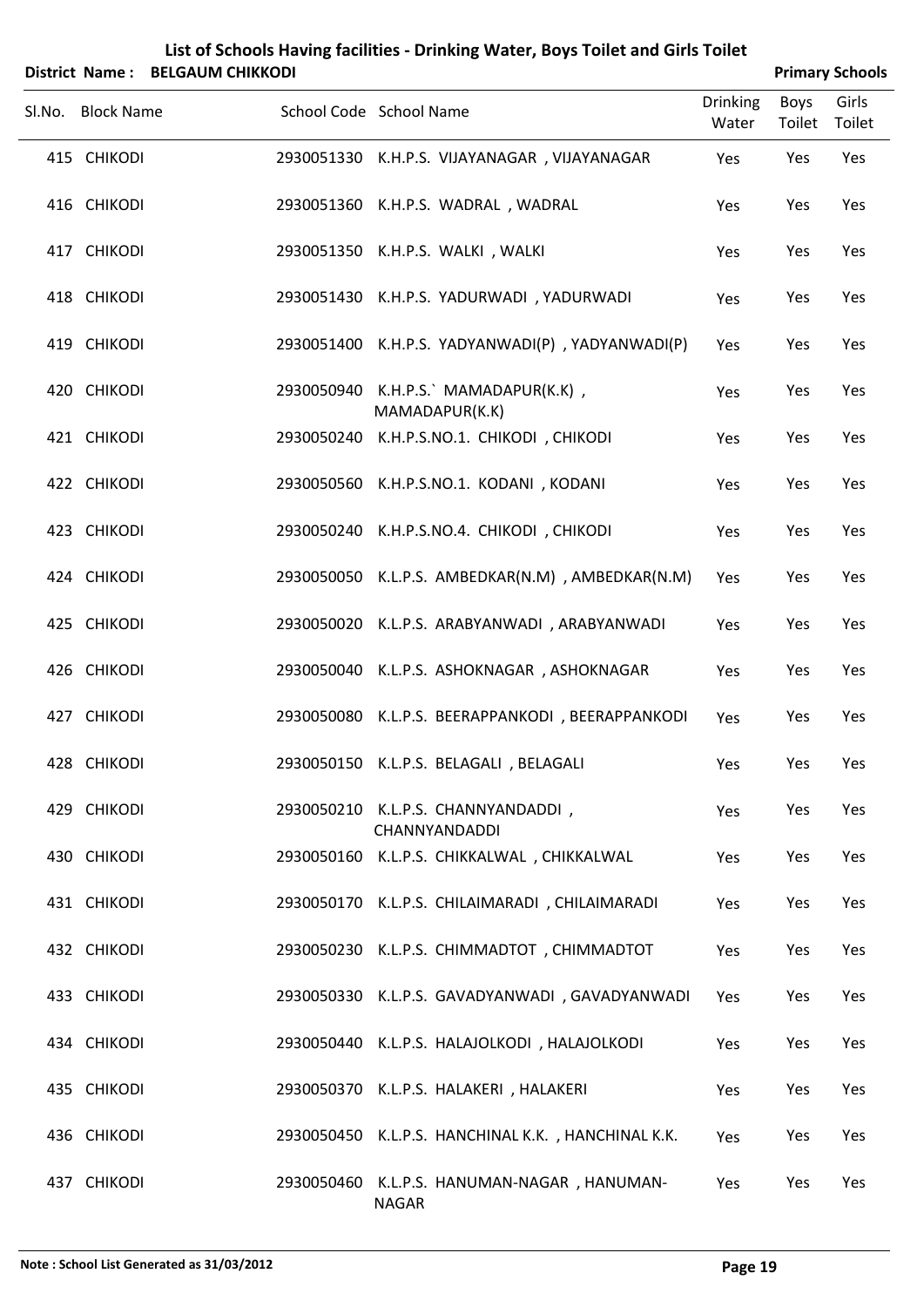| List of Schools Having facilities - Drinking Water, Boys Toilet and Girls Toilet |
|----------------------------------------------------------------------------------|
| $\mathbf{A}$ . The contract of $\mathbf{A}$ is a set of $\mathbf{A}$             |

| District Name: BELGAUM CHIKKODI |                                                              |                          |                | <b>Primary Schools</b> |
|---------------------------------|--------------------------------------------------------------|--------------------------|----------------|------------------------|
| Sl.No. Block Name               | School Code School Name                                      | <b>Drinking</b><br>Water | Boys<br>Toilet | Girls<br>Toilet        |
| 438 CHIKODI                     | 2930050380 K.L.P.S. HEGGANAVARKODI,<br>HEGGANAVARKODI        | Yes                      | Yes            | Yes                    |
| 439 CHIKODI                     | 2930050430 K.L.P.S. HONNAGUDDLAXMI,<br>HONNAGUDDLAXMI        | Yes                      | Yes            | Yes                    |
| 440 CHIKODI                     | 2930050530 K.L.P.S. JEDARTOT, JEDARTOT                       | Yes                      | Yes            | Yes                    |
| 441 CHIKODI                     | 2930050810 K.L.P.S. KALMAD, KALMAD                           | Yes                      | Yes            | Yes                    |
| 442 CHIKODI                     | 2930050660 K.L.P.S. KARNATAKA KODI, KARNATAKA<br><b>KODI</b> | Yes                      | Yes            | Yes                    |
| 443 CHIKODI                     | 2930050800 K.L.P.S. KENALKODI, KENALKODI                     | Yes                      | Yes            | Yes                    |
| 444 CHIKODI                     | 2930050790 K.L.P.S. KENGERIKODI, KENGERIKODI                 | Yes                      | Yes            | Yes                    |
| 445 CHIKODI                     | 2930050820 K.L.P.S. KHOTWADI, KHOTWADI                       | Yes                      | Yes            | Yes                    |
| 446 CHIKODI                     | 2930050850 K.L.P.S. MADIWALARTOT, MADIWALARTOT               | Yes                      | Yes            | Yes                    |
| 447 CHIKODI                     | 2930050890 K.L.P.S. MAHANTESHNAGAR,<br>MAHANTESHNAGAR        | Yes                      | Yes            | Yes                    |
| 448 CHIKODI                     | 2930050900 K.L.P.S. MALIKWAD, MALIKWAD                       | Yes                      | Yes            | Yes                    |
| 449 CHIKODI                     | 2930050950 K.L.P.S. MANGANURTOT, MANGANURTOT                 | Yes                      | Yes            | Yes                    |
| 450 CHIKODI                     | 2930050840 K.L.P.S. MANOCHWADI, MANOCHWADI                   | Yes                      | Yes            | Yes                    |
| 451 CHIKODI                     | 2930050980 K.L.P.S. MATTIMURI, MATTIMURI                     | Yes                      | Yes            | Yes                    |
| 452 CHIKODI                     | 2930050910 K.L.P.S. MIRJEKODI, MIRJEKODI                     | Yes                      | Yes            | Yes                    |
| 453 CHIKODI                     | 2930051070 K.L.P.S. NAGARALKODI, NAGARALKODI                 | Yes                      | Yes            | Yes                    |
| 454 CHIKODI                     | 2930050990 K.L.P.S. NAGYANWADI, NAGYANWADI                   | Yes                      | Yes            | Yes                    |
| 455 CHIKODI                     | 2930051040 K.L.P.S. NANADIWADI, NANADIWADI                   | Yes                      | Yes            | Yes                    |
| 456 CHIKODI                     | 2930051050 K.L.P.S. NARIKODI, NARIKODI                       | Yes                      | Yes            | Yes                    |
| 457 CHIKODI                     | 2930051080 K.L.P.S. PANGERI-B., PANGERI-B.                   | Yes                      | Yes            | Yes                    |
| 458 CHIKODI                     | 2930051110 K.L.P.S. PHUTANWADI, PHUTANWADI                   | Yes                      | Yes            | Yes                    |
| 459 CHIKODI                     | 2930051120 K.L.P.S. POGATYANATTI, POGATYANATTI               | Yes                      | Yes            | Yes                    |
| 460 CHIKODI                     | 2930051150 K.L.P.S. RAMLINGKODI, RAMLINGKODI                 | Yes                      | Yes            | Yes                    |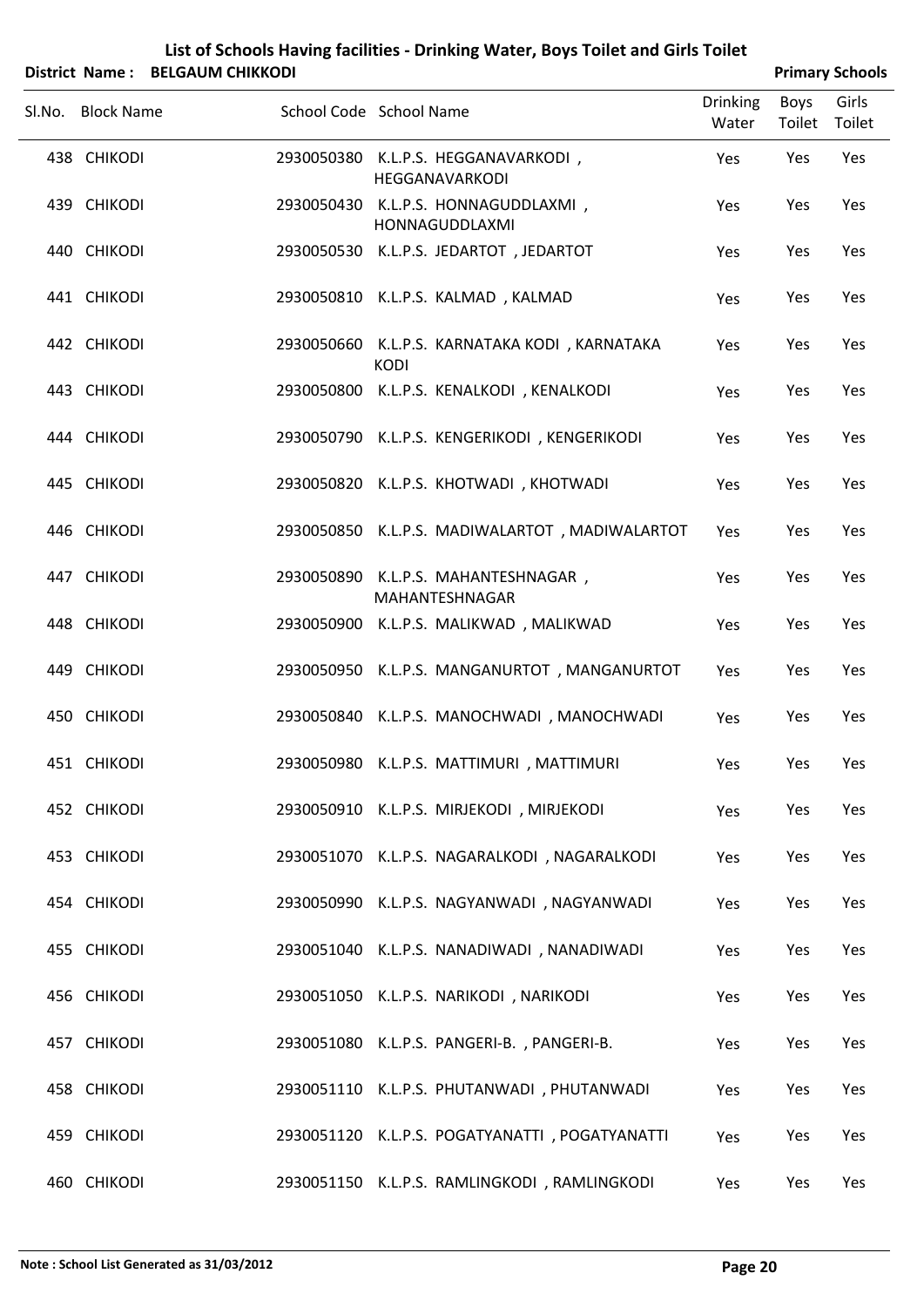| List of Schools Having facilities - Drinking Water, Boys Toilet and Girls Toilet |
|----------------------------------------------------------------------------------|
|                                                                                  |

|                            | District Name: BELGAUM CHIKKODI |                                                                           |                          |                | <b>Primary Schools</b> |
|----------------------------|---------------------------------|---------------------------------------------------------------------------|--------------------------|----------------|------------------------|
| Sl.No. Block Name          |                                 | School Code School Name                                                   | <b>Drinking</b><br>Water | Boys<br>Toilet | Girls<br>Toilet        |
| 461 CHIKODI                |                                 | 2930051160 K.L.P.S. RAMNAGAR(E), RAMNAGAR(E)                              | Yes                      | Yes            | Yes                    |
| 462 CHIKODI                |                                 | 2930051130 K.L.P.S. RAMPUR, RAMPUR                                        | Yes                      | Yes            | Yes                    |
| 463 CHIKODI                |                                 | 2930051210 K.L.P.S. SARJERAONAGAR,<br>SARJERAONAGAR                       | Yes                      | Yes            | Yes                    |
| 464 CHIKODI                |                                 | 2930051190 K.L.P.S. SHANTINAGAR(P),<br>SHANTINAGAR(P)                     | Yes                      | Yes            | Yes                    |
| 465 CHIKODI                |                                 | 2930051170 K.L.P.S. SHIRAGUPPI, SHIRAGUPPI                                | Yes                      | Yes            | Yes                    |
| 466 CHIKODI                |                                 | 2930051240 K.L.P.S. SHIVAPUJITOT, SHIVAPUJITOT                            | Yes                      | Yes            | Yes                    |
| 467 CHIKODI                |                                 | 2930051220 K.L.P.S. SIDDESHWARNAGAR,<br>SIDDESHWARNAGAR                   | Yes                      | Yes            | Yes                    |
| 468 CHIKODI                |                                 | 2930051290 K.L.P.S. ULLAGADDIWADI,<br>ULLAGADDIWADI                       | Yes                      | Yes            | Yes                    |
| 469 CHIKODI                |                                 | 2930051310 K.L.P.S. UMARANITOT, UMARANITOT                                | Yes                      | Yes            | Yes                    |
| 470 CHIKODI                |                                 | 2930051320 K.L.P.S. VASUKODI, VASUKODI                                    | Yes                      | Yes            | Yes                    |
| 471 CHIKODI                |                                 | 2930051380 K.L.P.S. WADERHATTITOT,<br><b>WADERHATTITOT</b>                | Yes                      | Yes            | Yes                    |
| 472 CHIKODI                |                                 | 2930051370 K.L.P.S. WATHARITOT(KMT),<br>WATHARITOT(KMT)                   | Yes                      | Yes            | Yes                    |
| 473 CHIKODI                |                                 | 2930051410 K.L.P.S. YADYANWADI(E), YADYANWADI(E)                          | Yes                      | Yes            | Yes                    |
| 474 CHIKODI                |                                 | 2930051440 K.L.P.S. ZIPAREKODI, ZIPAREKODI                                | Yes                      | Yes            | Yes                    |
| 475 CHIKODI                |                                 | 2930050240 K.L.P.S.NO.3. CHIKODI, CHIKODI                                 | Yes                      | Yes            | Yes                    |
| 476 CHIKODI<br>477 CHIKODI |                                 | 2930050550 KLPGS JAGANUR, JAGANUR                                         | Yes                      | Yes            | Yes                    |
| 478 CHIKODI                |                                 | 2930050740 KLPGS KABBUR, KABBUR<br>2930050300 KLPS GAIKANWADI, GAIKANWADI | Yes                      | Yes<br>Yes     | Yes<br>Yes             |
| 479 CHIKODI                |                                 | 2930050560 KLPS KODANI, KODANI                                            | Yes<br>Yes               | Yes            | Yes                    |
| 480 CHIKODI                |                                 | 2930050010 M.H.P.B.S. ANKALI, ANKALI                                      | Yes                      | Yes            | Yes                    |
| 481 CHIKODI                |                                 | 2930050270 M.H.P.B.S. EXAMBA, EXAMBA                                      | Yes                      | Yes            | Yes                    |
| 482 CHIKODI                |                                 | 2930050700 M.H.P.B.S. KAROSHI, KAROSHI                                    | Yes                      | Yes            | Yes                    |
|                            |                                 |                                                                           |                          |                |                        |

483 CHIKODI 2930050010 M.H.P.G.S. ANKALI , ANKALI Yes Yes Yes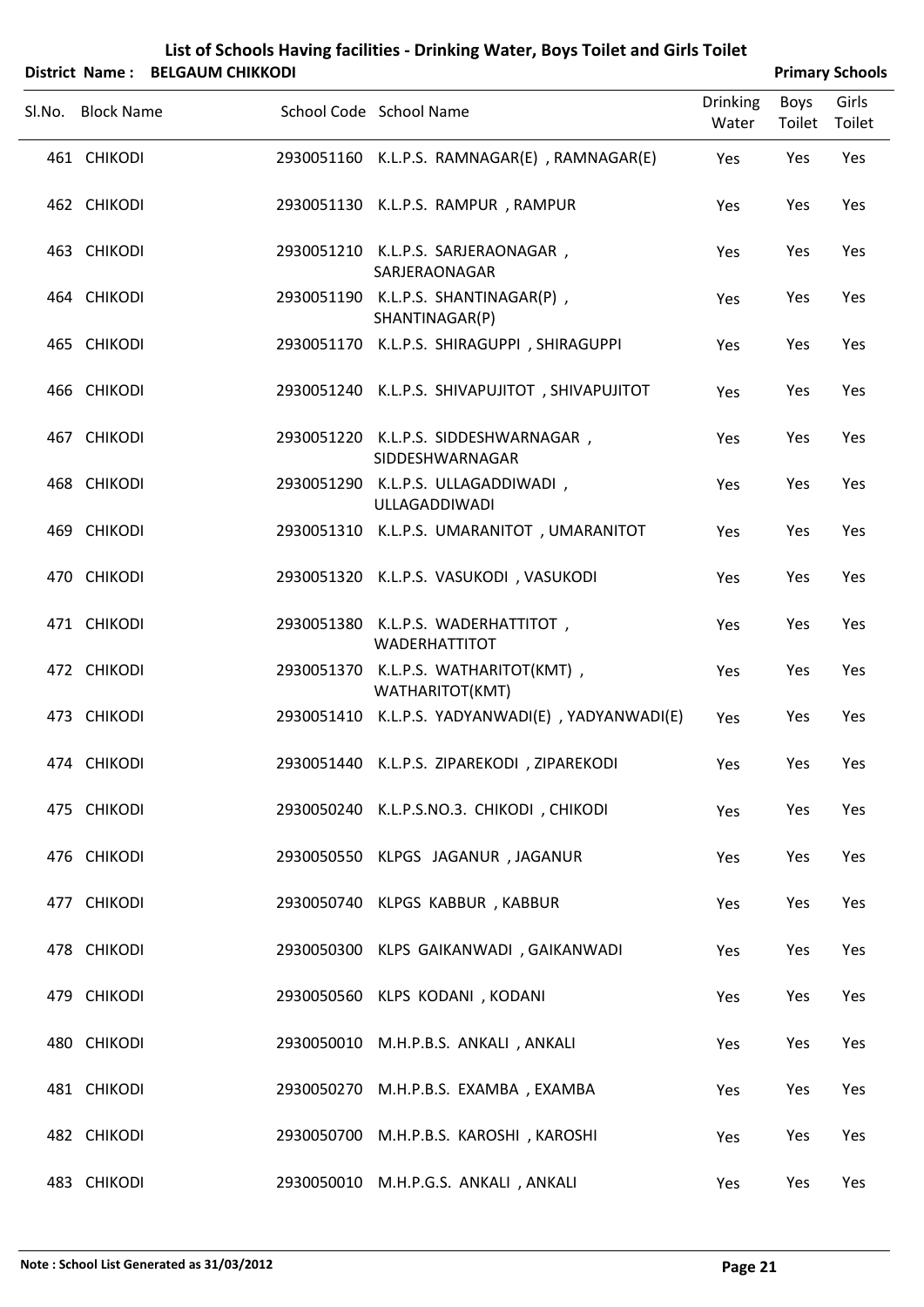| List of Schools Having facilities - Drinking Water, Boys Toilet and Girls Toilet |  |
|----------------------------------------------------------------------------------|--|
|                                                                                  |  |

| District Name: BELGAUM CHIKKODI |                                              |                          |                | <b>Primary Schools</b> |
|---------------------------------|----------------------------------------------|--------------------------|----------------|------------------------|
| Sl.No. Block Name               | School Code School Name                      | <b>Drinking</b><br>Water | Boys<br>Toilet | Girls<br>Toilet        |
| 484 CHIKODI                     | 2930050241 M.H.P.G.S. CHIKODI, CHIKODI       | Yes                      | Yes            | Yes                    |
| 485 CHIKODI                     | 2930050270 M.H.P.G.S. EXAMBA, EXAMBA         | Yes                      | Yes            | Yes                    |
| 486 CHIKODI                     | 2930050590 M.H.P.G.S. KHADAKLAT, KHADAKLAT   | Yes                      | Yes            | Yes                    |
| 487 CHIKODI                     | 2930050030 M.H.P.S. AMALAZARI, AMALAZARI     | Yes                      | Yes            | Yes                    |
| 488 CHIKODI                     | 2930050040 M.H.P.S. ASHOKNAGAR, ASHOKNAGAR   | Yes                      | Yes            | Yes                    |
| 489 CHIKODI                     | 2930050060 M.H.P.S. BUDALAMUKH, BUDALAMUKH   | Yes                      | Yes            | Yes                    |
| 490 CHIKODI                     | 2930050190 M.H.P.S. CHANDUR, CHANDUR         | Yes                      | Yes            | Yes                    |
| 491 CHIKODI                     | 2930050200 M.H.P.S. CHANDURTAKE, CHANDURTAKE | Yes                      | Yes            | Yes                    |
| 492 CHIKODI                     | 2930050160 M.H.P.S. CHIKKALWAL, CHIKKALWAL   | Yes                      | Yes            | Yes                    |
| 493 CHIKODI                     | 2930050241 M.H.P.S. CHIKODI, CHIKODI         | Yes                      | Yes            | Yes                    |
| 494 CHIKODI                     | 2930050300 M.H.P.S. GAIKANWADI, GAIKANWADI   | Yes                      | Yes            | Yes                    |
| 495 CHIKODI                     | 2930050280 M.H.P.S. GAVAN, GAVAN             | Yes                      | Yes            | Yes                    |
| 496 CHIKODI                     | 2930050290 M.H.P.S. GONDIKOPPI, GONDIKOPPI   | Yes                      | Yes            | Yes                    |
| 497 CHIKODI                     | 2930050360 M.H.P.S. HALEYADUR, HALEYADUR     | Yes                      | Yes            | Yes                    |
| 498 CHIKODI                     | 2930050350 M.H.P.S. HOSAYADUR, HOSAYADUR     | Yes                      | Yes            | Yes                    |
| 499 CHIKODI                     | 2930050470 M.H.P.S. INGLI, INGLI             | Yes                      | Yes            | Yes                    |
| 500 CHIKODI                     | 2930050630 M.H.P.S. KALLOL, KALLOL           | Yes                      | Yes            | Yes                    |
| 501 CHIKODI                     | 2930050590 M.H.P.S. KHADAKLAT, KHADAKLAT     | Yes                      | Yes            | Yes                    |
| 502 CHIKODI                     | 2930050900 M.H.P.S. MALIKWAD, MALIKWAD       | Yes                      | Yes            | Yes                    |
| 503 CHIKODI                     | 2930050860 M.H.P.S. MANJARI, MANJARI         | Yes                      | Yes            | Yes                    |
| 504 CHIKODI                     | 2930050870 M.H.P.S. MANJARIWADI, MANJARIWADI | Yes                      | Yes            | Yes                    |
| 505 CHIKODI                     | 2930050840 M.H.P.S. MANOCHWADI, MANOCHWADI   | Yes                      | Yes            | Yes                    |
| 506 CHIKODI                     | 2930051020 M.H.P.S. NAGARAL, NAGARAL         | Yes                      | Yes            | Yes                    |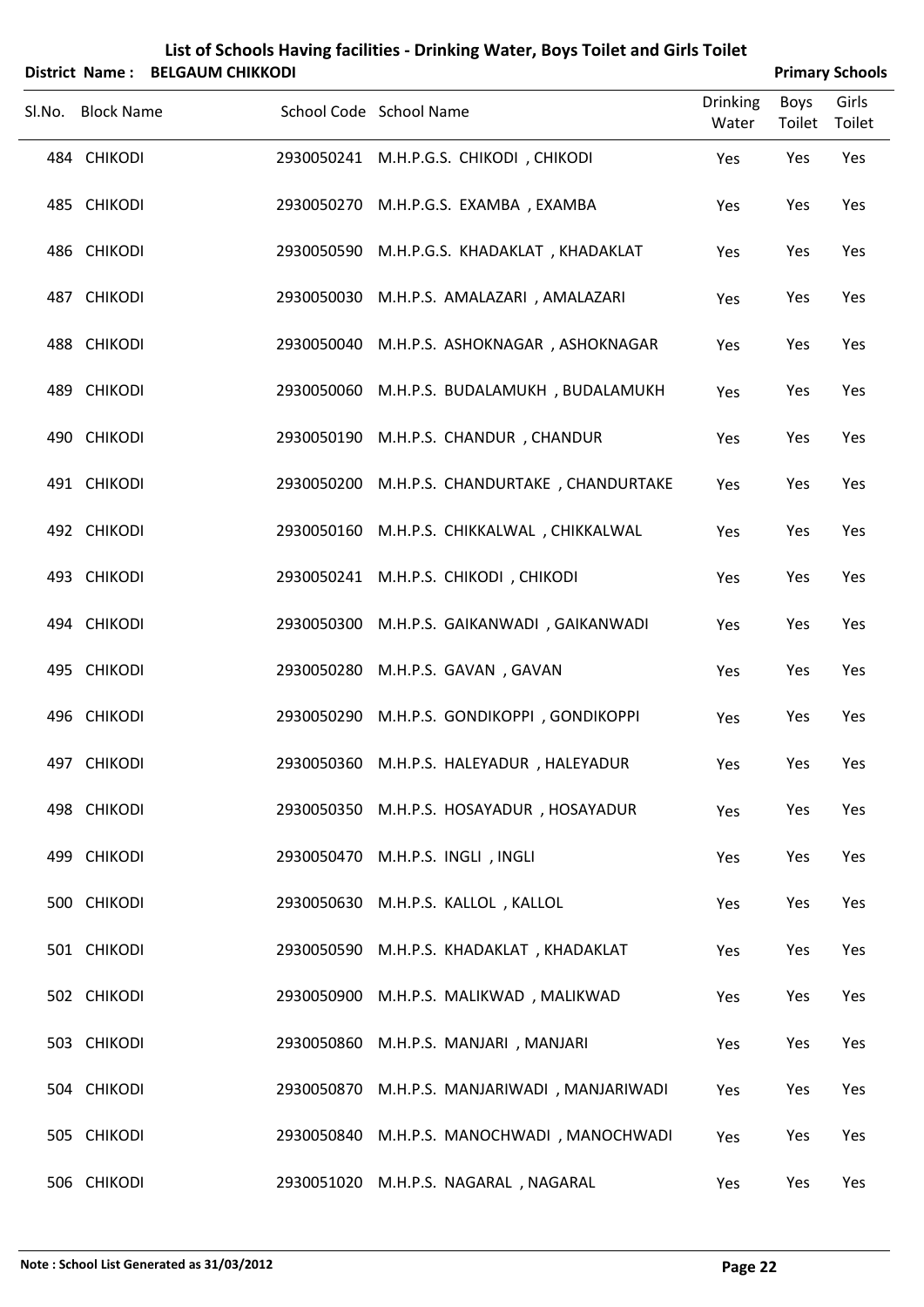| List of Schools Having facilities - Drinking Water, Boys Toilet and Girls Toilet<br>District Name: BELGAUM CHIKKODI |                   |  |            |                                                     |                          | <b>Primary Schools</b> |                 |  |
|---------------------------------------------------------------------------------------------------------------------|-------------------|--|------------|-----------------------------------------------------|--------------------------|------------------------|-----------------|--|
|                                                                                                                     | Sl.No. Block Name |  |            | School Code School Name                             | <b>Drinking</b><br>Water | Boys<br>Toilet         | Girls<br>Toilet |  |
|                                                                                                                     | 507 CHIKODI       |  |            | 2930051000 M.H.P.S. NAINGLAJ, NAINGLAJ              | Yes                      | Yes                    | Yes             |  |
|                                                                                                                     | 508 CHIKODI       |  |            | 2930051030 M.H.P.S. NANADI, NANADI                  | Yes                      | Yes                    | Yes             |  |
|                                                                                                                     | 509 CHIKODI       |  |            | 2930051080 M.H.P.S. PANGERI-B., PANGERI-B.          | Yes                      | Yes                    | Yes             |  |
|                                                                                                                     | 510 CHIKODI       |  |            | 2930051090 M.H.P.S. PATTANKUDI, PATTANKUDI          | Yes                      | Yes                    | Yes             |  |
|                                                                                                                     | 511 CHIKODI       |  |            | 2930051130 M.H.P.S. RAMPUR, RAMPUR                  | Yes                      | Yes                    | Yes             |  |
|                                                                                                                     | 512 CHIKODI       |  |            | 2930051200 M.H.P.S. SANKANWADI, SANKANWADI          | Yes                      | Yes                    | Yes             |  |
|                                                                                                                     | 513 CHIKODI       |  | 2930051180 | M.H.P.S. SHENDUR, SHENDUR                           | Yes                      | Yes                    | Yes             |  |
|                                                                                                                     | 514 CHIKODI       |  |            | 2930051170 M.H.P.S. SHIRAGUPPI, SHIRAGUPPI          | Yes                      | Yes                    | Yes             |  |
|                                                                                                                     | 515 CHIKODI       |  |            | 2930051260 M.H.P.S. TAPAKARWADI, TAPAKARWADI        | Yes                      | Yes                    | Yes             |  |
|                                                                                                                     | 516 CHIKODI       |  |            | 2930051250 M.H.P.S. TAVANDI, TAVANDI                | Yes                      | Yes                    | Yes             |  |
|                                                                                                                     | 517 CHIKODI       |  |            | 2930051350 M.H.P.S. WALKI, WALKI                    | Yes                      | Yes                    | Yes             |  |
|                                                                                                                     | 518 CHIKODI       |  |            | 2930051430 M.H.P.S. YADURWADI, YADURWADI            | Yes                      | Yes                    | Yes             |  |
|                                                                                                                     | 519 CHIKODI       |  |            | 2930051390 M.H.P.S. YARANAL, YARANAL                | Yes                      | Yes                    | Yes             |  |
|                                                                                                                     | 520 CHIKODI       |  |            | 2930050880 M.L.P.S. MANEWADI, MANEWADI              | Yes                      | Yes                    | Yes             |  |
|                                                                                                                     | 521 CHIKODI       |  |            | 2930051040 M.L.P.S. NANADIWADI, NANADIWADI          | Yes                      | Yes                    | Yes             |  |
|                                                                                                                     | 522 CHIKODI       |  | 2930051100 | M.L.P.S. PEERWADI, PEERWADI                         | Yes                      | Yes                    | Yes             |  |
|                                                                                                                     | 523 CHIKODI       |  |            | 2930051290 M.L.P.S. ULLAGADDIWADI,<br>ULLAGADDIWADI | Yes                      | Yes                    | Yes             |  |
|                                                                                                                     | 524 CHIKODI       |  |            | 2930050560 M.L.P.S.NO.2. KODANI, KODANI             | Yes                      | Yes                    | Yes             |  |
|                                                                                                                     | 525 CHIKODI       |  |            | 2930050270 U.H.P.B.S. EXAMBA, EXAMBA                | Yes                      | Yes                    | Yes             |  |
|                                                                                                                     | 526 CHIKODI       |  |            | 2930050700 U.H.P.B.S. KAROSHI, KAROSHI              | Yes                      | Yes                    | Yes             |  |
|                                                                                                                     | 527 CHIKODI       |  |            | 2930050242 U.H.P.G.S. CHIKODI, CHIKODI              | Yes                      | Yes                    | Yes             |  |
|                                                                                                                     | 528 CHIKODI       |  |            | 2930050010 U.H.P.S. ANKALI, ANKALI                  | Yes                      | Yes                    | Yes             |  |
|                                                                                                                     | 529 CHIKODI       |  |            | 2930050120 U.H.P.S. BAMBALWAD, BAMBALWAD            | Yes                      | Yes                    | Yes             |  |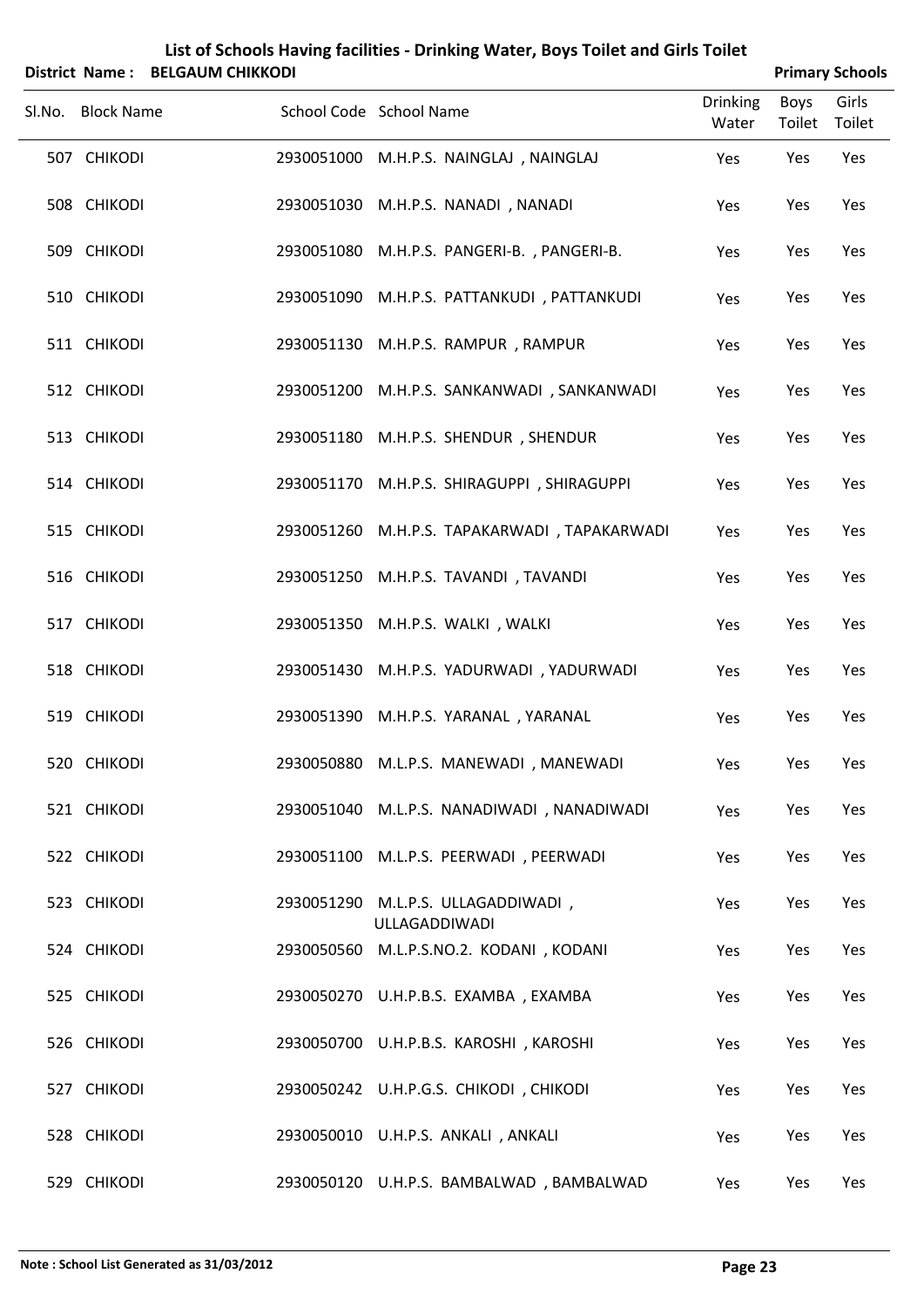|   | List of Schools Having facilities - Drinking Water, Boys Toilet and Girls Toilet |
|---|----------------------------------------------------------------------------------|
| . | $P = 1$                                                                          |

| District Name: BELGAUM CHIKKODI |                                                                |                          |                | <b>Primary Schools</b> |
|---------------------------------|----------------------------------------------------------------|--------------------------|----------------|------------------------|
| Sl.No. Block Name               | School Code School Name                                        | <b>Drinking</b><br>Water | Boys<br>Toilet | Girls<br>Toilet        |
| 530 CHIKODI                     | 2930050400 U.H.P.S. HIREKODI, HIREKODI                         | Yes                      | Yes            | Yes                    |
| 531 CHIKODI                     | 2930050630 U.H.P.S. KALLOL, KALLOL                             | Yes                      | Yes            | Yes                    |
| 532 CHIKODI                     | 2930050590 U.H.P.S. KHADAKLAT, KHADAKLAT                       | Yes                      | Yes            | Yes                    |
| 533 CHIKODI                     | 2930051060 U.H.P.S. NAGARMUNNOLI,<br>NAGARMUNNOLI              | Yes                      | Yes            | Yes                    |
| 534 CHIKODI                     | 2930051090 U.H.P.S. PATTANKUDI, PATTANKUDI                     | Yes                      | Yes            | Yes                    |
| 535 CHIKODI                     | 2930050241 U.H.P.S.NO.1. CHIKODI, CHIKODI                      | Yes                      | Yes            | Yes                    |
| 536 CHIKODI                     | 2930050241 U.H.P.S.NO.2. CHIKODI, CHIKODI                      | Yes                      | Yes            | Yes                    |
| 537 CHIKODI                     | 2930050270 U.L.P.G.S. EXAMBA, EXAMBA                           | Yes                      | Yes            | Yes                    |
| 538 CHIKODI                     | 2930050410 U.L.P.S. HIREKODI GARDEN, HIREKODI<br><b>GARDEN</b> | Yes                      | Yes            | Yes                    |
| 539 CHIKODI                     | 2930050740 U.L.P.S. KABBUR, KABBUR                             | Yes                      | Yes            | Yes                    |
| 540 CHIKODI                     | 2930050600 U.L.P.S. KOTHALI, KOTHALI                           | Yes                      | Yes            | Yes                    |
| 541 CHIKODI                     | 2930050860 U.L.P.S. MANJARI , MANJARI                          | Yes                      | Yes            | Yes                    |
| 542 CHIKODI                     | 2930051030 U.L.P.S. NANADI , NANADI                            | Yes                      | Yes            | Yes                    |
| 543 CHIKODI                     | 2930050420 K.H.P.S. HATTARWAT, HATTARWAT                       | Yes                      | Yes            | Yes                    |
| 544 CHIKODI                     | 2930050750 K.H.P.S. KABBUR TOT, KABBURTOT                      | Yes                      | Yes            | Yes                    |
| 545 CHIKODI                     | 2930050240 K.H.P.S.(HALATTI.), CHIKODI                         | Yes                      | Yes            | Yes                    |
| 546 CHIKODI                     | 2930050240 K.H.P.S.(INDIRANAGAR), CHIKODI                      | Yes                      | Yes            | Yes                    |
| 547 CHIKODI                     | 2930050760 K.L.P.S BHAGAVATITOT KANAKIKODI,<br>KANAKIKODI      | Yes                      | Yes            | Yes                    |
| 548 CHIKODI                     | 2930051020 K.L.P.S HAVALKAR KODI, NAGARAL                      | Yes                      | Yes            | Yes                    |
| 549 CHIKODI                     | 2930050540 K.L.P.S PUJARITOT, JODHATTI                         | Yes                      | Yes            | Yes                    |
| 550 CHIKODI                     | 2930050030 K.L.P.S. AMALAZARI, AMALAZARI                       | Yes                      | Yes            | Yes                    |
| 551 CHIKODI                     | 2930050241 K.L.P.S.(AMBEDKARNAGAR), CHIKODI                    | Yes                      | Yes            | Yes                    |
| 552 CHIKODI                     | 2930050240 K.L.P.S. (HUDKO COLONY), CHIKODI                    | Yes                      | Yes            | Yes                    |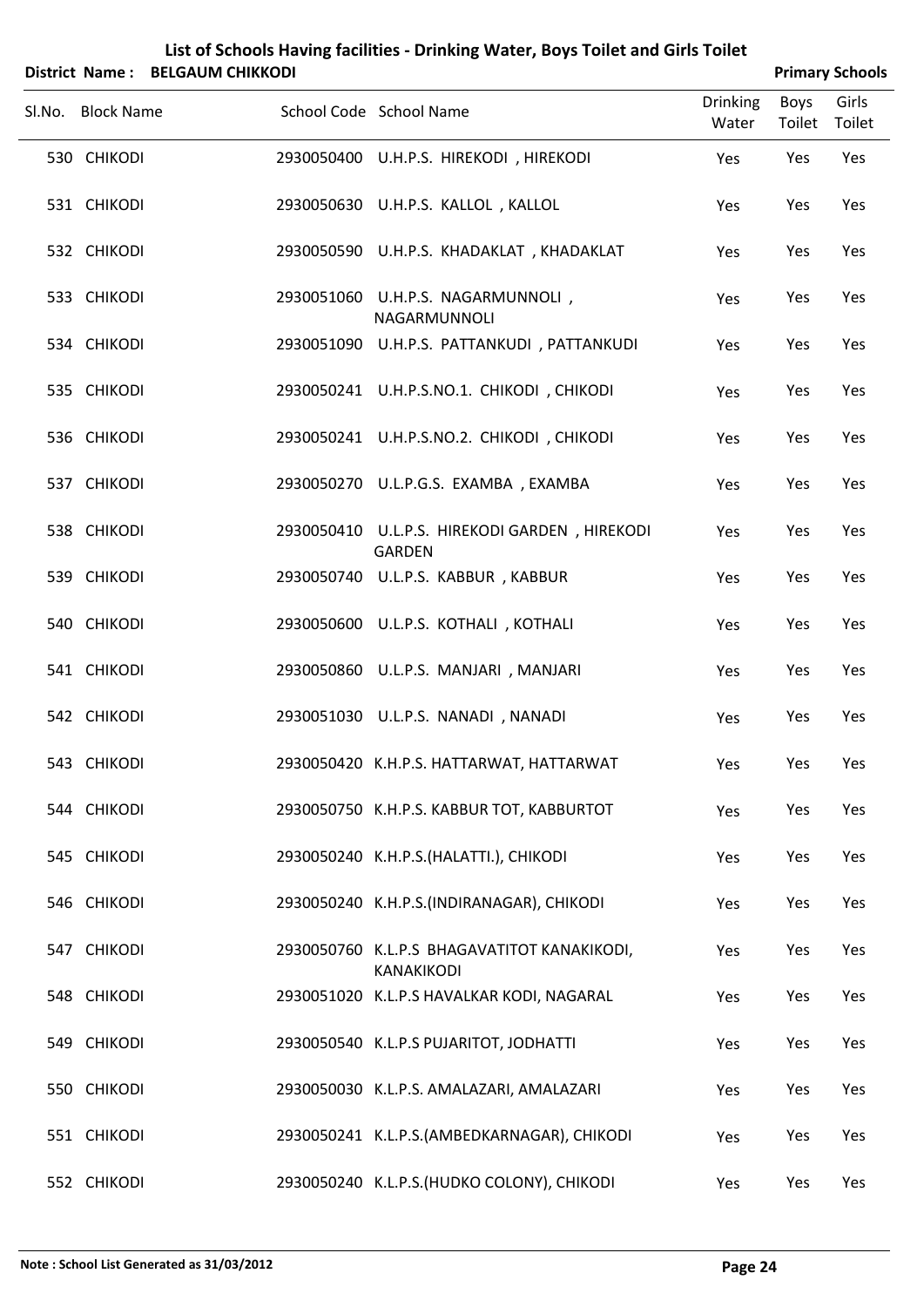|        | <b>District Name:</b> | <b>BELGAUM CHIKKODI</b> | List of Schools Having facilities - Drinking Water, Boys Toilet and Girls Toilet |                          |                | <b>Primary Schools</b> |
|--------|-----------------------|-------------------------|----------------------------------------------------------------------------------|--------------------------|----------------|------------------------|
| Sl.No. | <b>Block Name</b>     |                         | School Code School Name                                                          | <b>Drinking</b><br>Water | Boys<br>Toilet | Girls<br>Toilet        |
|        | 553 CHIKODI           |                         | 2930050241 K.L.P.S.(MATANGAKERI), CHIKODI                                        | Yes                      | Yes            | Yes                    |
|        | 554 CHIKODI           |                         | 2930050650 K.L.P.S.(UNAIDED)CROSS., KADAPUR                                      | Yes                      | Yes            | Yes                    |
|        | 555 CHIKODI           |                         | 2930050240 K.L.P.S.(VIDYANAGAR), CHIKODI                                         | Yes                      | Yes            | Yes                    |
|        | 556 CHIKODI           |                         | 2930050240 K.L.P.S.NO.2., CHIKODI                                                | Yes                      | Yes            | Yes                    |
|        | 557 CHIKODI           |                         | 2930051180 K.L.P.S.SHENDUR, SHENDUR                                              | Yes                      | Yes            | Yes                    |
|        | 558 CHIKODI           |                         | 2930051500 KHPS Nainglaj, KOTHALIWADI                                            | Yes                      | Yes            | Yes                    |
|        | 559 CHIKODI           |                         | 2930050640 KLPGS KERUR, KERUR                                                    | Yes                      | Yes            | Yes                    |
|        | 560 CHIKODI           |                         | 2930050242 KLPS ABRAYANAGAR CHIKODI, CHIKODI                                     | Yes                      | Yes            | Yes                    |
|        | 561 CHIKODI           |                         | 2930050650 KLPS ARANYA SIDDESHWAR, KADAPUR                                       | Yes                      | Yes            | Yes                    |
|        | 562 CHIKODI           |                         | 2930051450 KLPS BAKALE TOT, BAKALE TOT(E)                                        | Yes                      | Yes            | Yes                    |
|        | 563 CHIKODI           |                         | 2930050120 KLPS BAMBALWAD TOT, BAMBALWAD                                         | Yes                      | Yes            | Yes                    |
|        | 564 CHIKODI           |                         | 2930050242 KLPS BANYANA KODI, CHIKODI                                            | Yes                      | Yes            | Yes                    |
|        | 565 CHIKODI           |                         | 2930050740 KLPS BELLAD NAGAR, KABBUR                                             | Yes                      | Yes            | Yes                    |
|        | 566 CHIKODI           |                         | 2930050640 KLPS BHATMARE TOT, KERUR                                              | Yes                      | Yes            | Yes                    |
|        | 567 CHIKODI           |                         | 2930051530 KLPS CHANNAVIRATTI, CHANNAVIRATTI                                     | Yes                      | Yes            | Yes                    |
|        | 568 CHIKODI           |                         | 2930051520 KLPS HOSAKHOTMARDI, HOSARKHOTMARDI                                    | Yes                      | Yes            | Yes                    |
|        | 569 CHIKODI           |                         | 2930051490 KLPS KALASANAVER TOT, KALASANAVER                                     | Yes                      | Yes            | Yes                    |
|        | 570 CHIKODI           |                         | 2930051510 KLPS KAREPPA MASTER TOT, TAKALE                                       | Yes                      | Yes            | Yes                    |
|        | 571 CHIKODI           |                         | 2930050650 KLPS KORE TOT, KADAPUR                                                | Yes                      | Yes            | Yes                    |
|        | 572 CHIKODI           |                         | 2930051500 KLPS KOTHALIWADI, KOTHALIWADI                                         | Yes                      | Yes            | Yes                    |
|        | 573 CHIKODI           |                         | 2930051480 KLPS KURANI TOT, KURANI                                               | Yes                      | Yes            | Yes                    |
|        | 574 CHIKODI           |                         | 2930051400 KLPS LAXMI NAGAR YADYANAWADI,<br>YADYANWADI(P)                        | Yes                      | Yes            | Yes                    |
|        | 575 CHIKODI           |                         | 2930050070 KLPS LAXMI NAGAR, BASAVNALGADDE                                       | Yes                      | Yes            | Yes                    |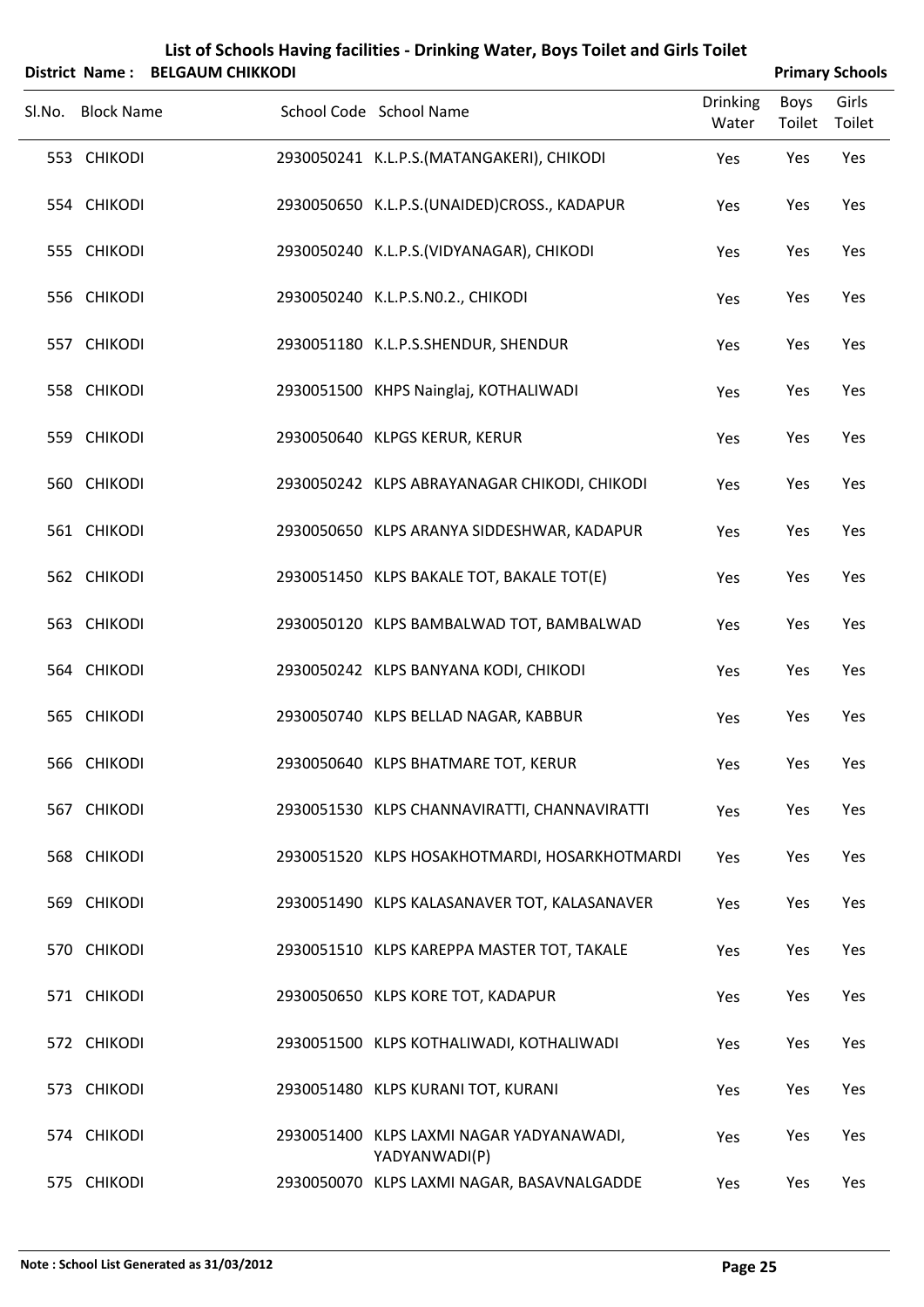|        | <b>District Name:</b> | <b>BELGAUM CHIKKODI</b> | List of Schools Having facilities - Drinking Water, Boys Toilet and Girls Toilet |                          |                | <b>Primary Schools</b> |
|--------|-----------------------|-------------------------|----------------------------------------------------------------------------------|--------------------------|----------------|------------------------|
| Sl.No. | <b>Block Name</b>     |                         | School Code School Name                                                          | <b>Drinking</b><br>Water | Boys<br>Toilet | Girls<br>Toilet        |
|        | 576 CHIKODI           |                         | 2930050500 KLPS LAXMIKODI, JODKURALI                                             | Yes                      | Yes            | Yes                    |
|        | 577 CHIKODI           |                         | 2930051090 KLPS LAXMIKODI, PATTANKUDI                                            | Yes                      | Yes            | Yes                    |
|        | 578 CHIKODI           |                         | 2930050700 KLPS MAGDUMTOT, KAROSHI                                               | Yes                      | Yes            | Yes                    |
|        | 579 CHIKODI           |                         | 2930051470 KLPS MAHANTAPUR, MAHANTAPUR                                           | Yes                      | Yes            | Yes                    |
|        | 580 CHIKODI           |                         | 2930051460 KLPS MALINGE TOT, MALINGE TOT                                         | Yes                      | Yes            | Yes                    |
|        | 581 CHIKODI           |                         | 2930050550 KLPS PANDRI TOT, JAGANUR                                              | Yes                      | Yes            | Yes                    |
|        | 582 CHIKODI           |                         | 2930050500 KLPS PATIL TOT, JODKURALI                                             | Yes                      | Yes            | Yes                    |
|        | 583 CHIKODI           |                         | 2930050242 KLPS PRABHUWADI, CHIKODI                                              | Yes                      | Yes            | Yes                    |
|        | 584 CHIKODI           |                         | 2930051540 KLPS SEEMIKODI, SEEMI KODI                                            | Yes                      | Yes            | Yes                    |
|        | 585 CHIKODI           |                         | 2930050180 KLPS SIDDARTH NAGAR, CHINCHANI                                        | Yes                      | Yes            | Yes                    |
|        | 586 CHIKODI           |                         | 2930051120 KLPS SNEHA NAGAR, POGATYANATTI                                        | Yes                      | Yes            | Yes                    |
|        | 587 CHIKODI           |                         | 2930050970 KLPS TAMMAN KODI, MEERAPURHATTI                                       | Yes                      | Yes            | Yes                    |
|        | 588 CHIKODI           |                         | 2930051550 KLPS VEERABHADRA NAGAR, VEERBHADRA<br><b>NAGAR</b>                    | Yes                      | Yes            | Yes                    |
|        | 589 CHIKODI           |                         | 2930051390 KLPS YARNAL, YARANAL                                                  | Yes                      | Yes            | Yes                    |
|        | 590 CHIKODI           |                         | 2930051490 L.P.K.B.S. LAXMINAGAR HAT, KALASANAVER                                | Yes                      | Yes            | Yes                    |
|        | 591 CHIKODI           |                         | 2930051560 L.P.K.B.S. SIDDESHWARANAGAR K,<br>BHAGNNAVARITOT                      | Yes                      | Yes            | Yes                    |
|        | 592 CHIKODI           |                         | 2930051010 M.H.P.S.NAVALIHAL, NAVALIHAL                                          | Yes                      | Yes            | Yes                    |
|        | 593 CHIKODI           |                         | 2930050470 MLPS INGALIGAVATHAN, INGLI                                            | Yes                      | Yes            | Yes                    |
|        | 594 CHIKODI           |                         | 2930051200 ULPS SANKANWADI, SANKANWADI                                           | Yes                      | Yes            | Yes                    |
|        | 595 CHIKODI           |                         | 2930050242 U.H.P.S.(HOSPET), CHIKODI                                             | Yes                      | Yes            | Yes                    |
|        | 596 CHIKODI           |                         | 2930050420 U.H.P.S.HATTARAWAT, HATTARWAT                                         | Yes                      | Yes            | Yes                    |
|        | 597 CHIKODI           |                         | 2930050150 ULPS BELAGALI, BELAGALI                                               | Yes                      | Yes            | Yes                    |
|        | 598 CHIKODI           |                         | 2930050740 ULPS MULTANPUR, KABBUR                                                | Yes                      | Yes            | Yes                    |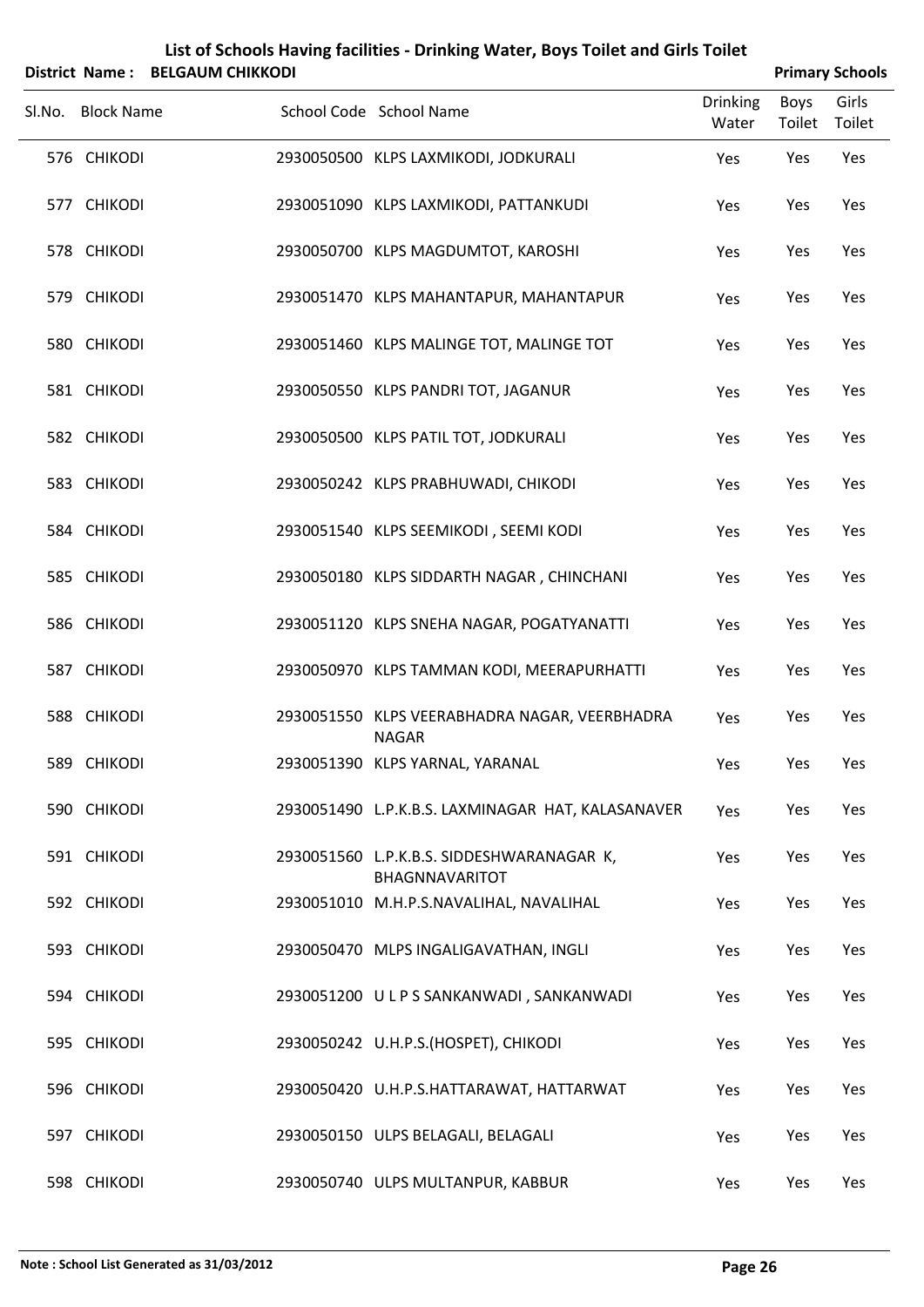| List of Schools Having facilities - Drinking Water, Boys Toilet and Girls Toilet |
|----------------------------------------------------------------------------------|
|                                                                                  |

|                   | District Name: BELGAUM CHIKKODI |                                                       |                          |                | <b>Primary Schools</b> |
|-------------------|---------------------------------|-------------------------------------------------------|--------------------------|----------------|------------------------|
| Sl.No. Block Name |                                 | School Code School Name                               | <b>Drinking</b><br>Water | Boys<br>Toilet | Girls<br>Toilet        |
| 599 CHIKODI       |                                 | 2930051300 ULPS UMARANI, UMARANI                      | Yes                      | Yes            | Yes                    |
| 600 GOKAK         |                                 | 2930060050 K.H.P.B.S. AKKATANGERHAL,<br>AKKATANGERHAL | Yes                      | Yes            | Yes                    |
| 601 GOKAK         |                                 | 2930060040 K.H.P.B.S. ANKALGI, ANKALGI                | Yes                      | Yes            | Yes                    |
| 602 GOKAK         |                                 | 2930060530 K.H.P.B.S. KONNUR, KONNUR                  | Yes                      | Yes            | Yes                    |
| 603 GOKAK         |                                 | 2930060650 K.H.P.B.S. MAKKALGERI, MAKKALGERI          | Yes                      | Yes            | Yes                    |
| 604 GOKAK         |                                 | 2930060620 K.H.P.B.S. MAMDAPUR, MAMDAPUR              | Yes                      | Yes            | Yes                    |
| 605 GOKAK         |                                 | 2930060340 K.H.P.B.S.NO.2. GOKAK, GOKAK               | Yes                      | Yes            | Yes                    |
| 606 GOKAK         |                                 | 2930060341 K.H.P.B.S.NO.3. GOKAK, GOKAK               | Yes                      | Yes            | Yes                    |
| 607 GOKAK         |                                 | 2930060050 K.H.P.G.S. AKKATANGERHAL,<br>AKKATANGERHAL | Yes                      | Yes            | Yes                    |
| 608 GOKAK         |                                 | 2930060040 K.H.P.G.S. ANKALGI, ANKALGI                | Yes                      | Yes            | Yes                    |
| 609 GOKAK         |                                 | 2930060530 K.H.P.G.S. KONNUR, KONNUR                  | Yes                      | Yes            | Yes                    |
| 610 GOKAK         |                                 | 2930060650 K.H.P.G.S. MAKKALGERI, MAKKALGERI          | Yes                      | Yes            | Yes                    |
| 611 GOKAK         |                                 | 2930060620 K.H.P.G.S. MAMDAPUR, MAMDAPUR              | Yes                      | Yes            | Yes                    |
| 612 GOKAK         |                                 | 2930060340 K.H.P.G.S.NO.1. GOKAK, GOKAK               | Yes                      | Yes            | Yes                    |
| 613 GOKAK         |                                 | 2930060341 K.H.P.G.S.NO.2. GOKAK, GOKAK               | Yes                      | Yes            | Yes                    |
| 614 GOKAK         |                                 | 2930060020 K.H.P.S. AJJANKATTI, AJJANKATTI            | Yes                      | Yes            | Yes                    |
| 615 GOKAK         |                                 | 2930060120 K.H.P.S. BUDIHAL, BUDIHAL                  | Yes                      | Yes            | Yes                    |
| 616 GOKAK         |                                 | 2930060200 K.H.P.S. CHICKNANDI, CHICKNANDI            | Yes                      | Yes            | Yes                    |
| 617 GOKAK         |                                 | 2930060250 K.H.P.S. DASANATTI, DASANATTI              | Yes                      | Yes            | Yes                    |
| 618 GOKAK         |                                 | 2930060270 K.H.P.S. DHUPDHAL, DHUPDHAL                | Yes                      | Yes            | Yes                    |
| 619 GOKAK         |                                 | 2930060300 K.H.P.S. GUJANAL, GUJANAL                  | Yes                      | Yes            | Yes                    |
| 620 GOKAK         |                                 | 2930060380 K.H.P.S. HIRNANDI, HIRNANDI                | Yes                      | Yes            | Yes                    |
| 621 GOKAK         |                                 | 2930060400 K.H.P.S. HULIKATTI, HULIKATTI              | Yes                      | Yes            | Yes                    |

 $\frac{1}{2}$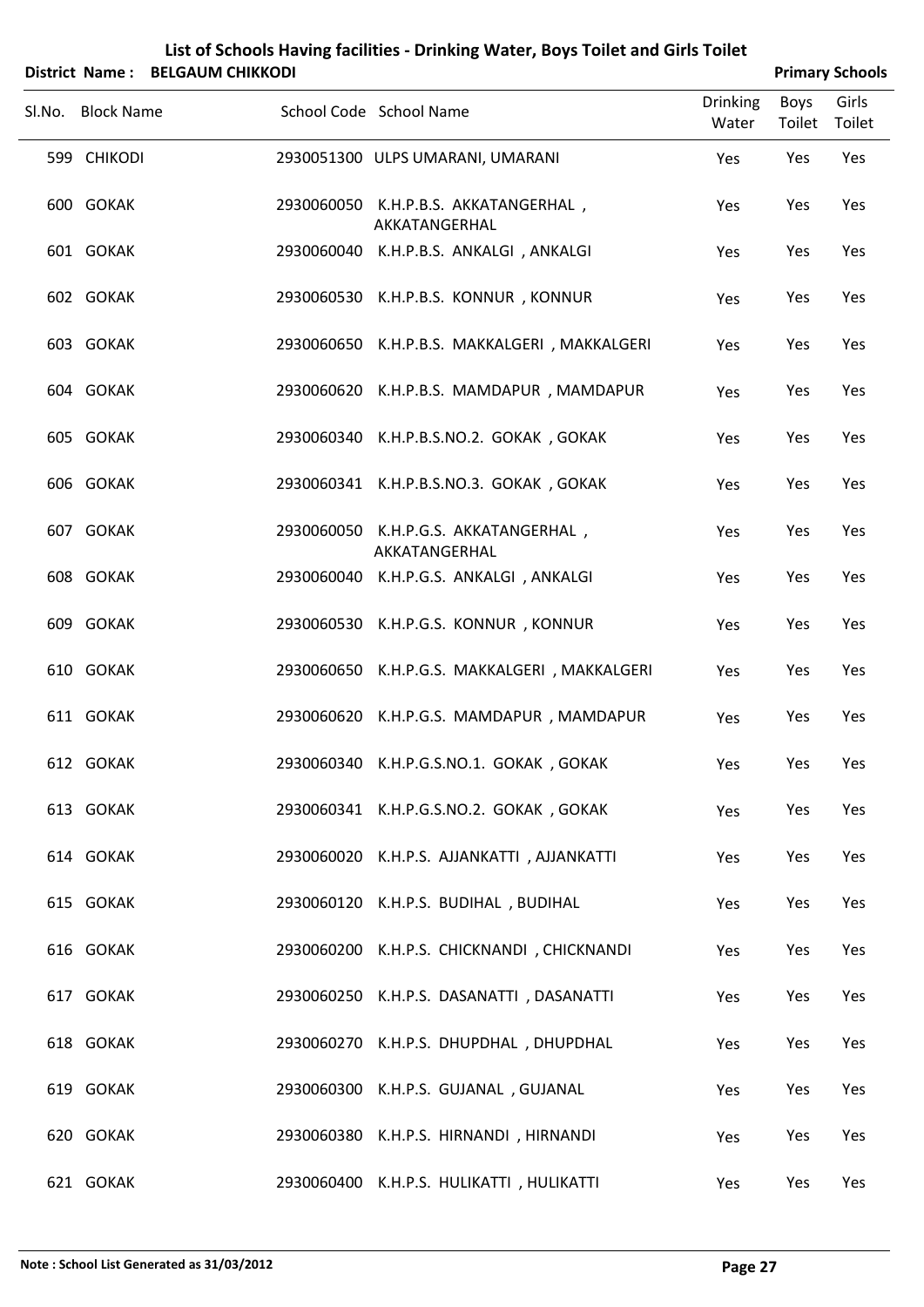| List of Schools Having facilities - Drinking Water, Boys Toilet and Girls Toilet |
|----------------------------------------------------------------------------------|
| District Name: RELGALIM CHIKKODL                                                 |

| <b>Primary Schools</b> |
|------------------------|
|                        |

| DISTITT IN THE PELOADIN CHINNODI |                                                           |                          |                | <b>FIIIIIAI Y JUIUUIS</b> |
|----------------------------------|-----------------------------------------------------------|--------------------------|----------------|---------------------------|
| Sl.No. Block Name                | School Code School Name                                   | <b>Drinking</b><br>Water | Boys<br>Toilet | Girls<br>Toilet           |
| 622 GOKAK                        | 2930060490 K.H.P.S. KUNDARGI, KUNDARGI                    | Yes                      | Yes            | Yes                       |
| 623 GOKAK                        | 2930060660 K.H.P.S. MADWAL, MADWAL                        | Yes                      | Yes            | Yes                       |
| 624 GOKAK                        | 2930060640 K.H.P.S. MALLAPUR (S.A.), MALLAPUR (S.A.)      | Yes                      | Yes            | Yes                       |
| 625 GOKAK                        | 2930060680 K.H.P.S. MUSALMARI , MUSALMARI                 | Yes                      | Yes            | Yes                       |
| 626 GOKAK                        | 2930060800 K.H.P.S. PUDKALKATTI, PUDKALKATTI              | Yes                      | Yes            | Yes                       |
| 627 GOKAK                        | 2930060840 K.H.P.S. RAJANKATTI, RAJANKATTI                | Yes                      | Yes            | Yes                       |
| 628 GOKAK                        | 2930060930 K.H.P.S. SHEEGIHOLI, SHEEGIHOLI                | Yes                      | Yes            | Yes                       |
| 629 GOKAK                        | 2930060920 K.H.P.S. SHILTIBHAVI, SHILTIBHAVI              | Yes                      | Yes            | Yes                       |
| 630 GOKAK                        | 2930060890 K.H.P.S. SULDHAL, SULDHAL                      | Yes                      | Yes            | Yes                       |
| 631 GOKAK                        | 2930060960 K.H.P.S. TAVAG, TAVAG                          | Yes                      | Yes            | Yes                       |
| 632 GOKAK                        | 2930061000 K.H.P.S. UPPARATTI, UPPARATTI                  | Yes                      | Yes            | Yes                       |
| 633 GOKAK                        | 2930061050 K.H.P.S. YADDALGUDD, YADDALGUDD                | Yes                      | Yes            | Yes                       |
| 634 GOKAK                        | 2930060570 K.H.P.S.NO.1. KHANGAON, KHANGAON               | Yes                      | Yes            | Yes                       |
| 635 GOKAK                        | 2930060570 K.H.P.S.NO.2. KHANGAON, KHANGAON               | Yes                      | Yes            | Yes                       |
| 636 GOKAK                        | 2930060900 K.H.P.S.NO.2. SHINGLAPUR, SHINGLAPUR           | Yes                      | Yes            | Yes                       |
| 637 GOKAK                        | 2930060060 K.L.P.S. A.DAVALATTI, A.DAVALATTI              | Yes                      | Yes            | Yes                       |
| 638 GOKAK                        | 2930060290 K.L.P.S. GADDIHOLI, GADDIHOLI                  | Yes                      | Yes            | Yes                       |
| 639 GOKAK                        | 2930060440 K.L.P.S. JAMNAL, JAMNAL                        | Yes                      | Yes            | Yes                       |
| 640 GOKAK                        | 2930060560 K.L.P.S. KAITNAL, KAITNAL                      | Yes                      | Yes            | Yes                       |
| 641 GOKAK                        | 2930060760 K.L.P.S. PANCHNAYAKNHATTI,<br>PANCHNAYAKNHATTI | Yes                      | Yes            | Yes                       |
| 642 GOKAK                        | 2930060780 K.L.P.S. PANJANATTI, PANJANATTI                | Yes                      | Yes            | Yes                       |
| 643 GOKAK                        | 2930060040 K.L.P.S. LAGAMESWAR, ANKALGI                   | Yes                      | Yes            | Yes                       |
| 644 GOKAK                        | 2930060900 K.L.P.S.NO.1. SHINGLAPUR, SHINGLAPUR           | Yes                      | Yes            | Yes                       |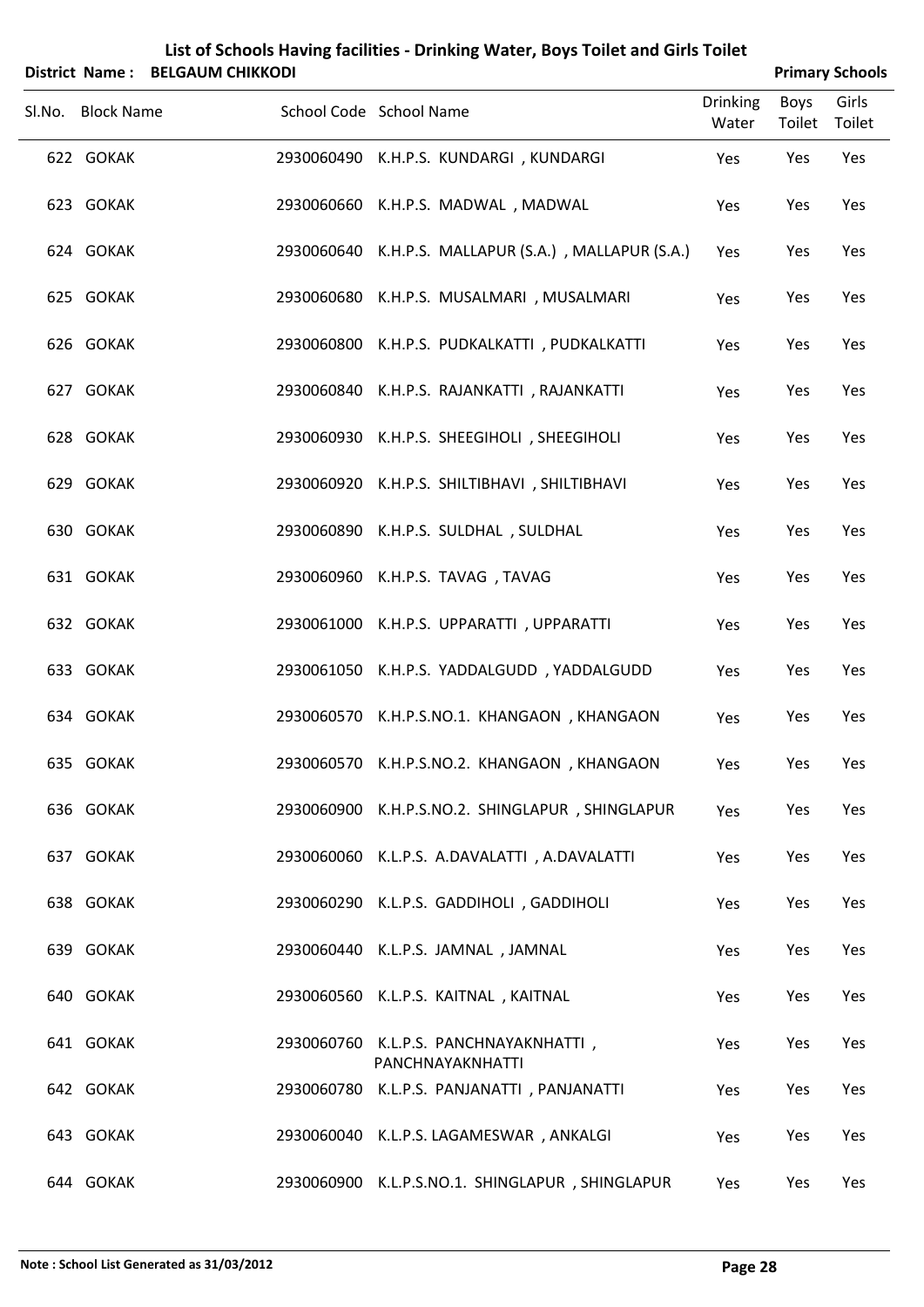|   | List of Schools Having facilities - Drinking Water, Boys Toilet and Girls Toilet |
|---|----------------------------------------------------------------------------------|
| . | _____________________                                                            |

| District Name: BELGAUM CHIKKODI |                                                                |                          |                | <b>Primary Schools</b> |
|---------------------------------|----------------------------------------------------------------|--------------------------|----------------|------------------------|
| Sl.No. Block Name               | School Code School Name                                        | <b>Drinking</b><br>Water | Boys<br>Toilet | Girls<br>Toilet        |
| 645 GOKAK                       | 2930061250 KHPS KADABGATTI, KADABGATTI                         | Yes                      | Yes            | Yes                    |
| 646 GOKAK                       | 2930060340 M.H.P.S. GOKAK, GOKAK                               | Yes                      | Yes            | Yes                    |
| 647 GOKAK                       | 2930060340 U.H.P.G.S. GOKAK, GOKAK                             | Yes                      | Yes            | Yes                    |
| 648 GOKAK                       | 2930060050 U.H.P.S. AKKATANGERHAL,<br>AKKATANGERHAL            | Yes                      | Yes            | Yes                    |
| 649 GOKAK                       | 2930060040 U.H.P.S. ANKALGI, ANKALGI                           | Yes                      | Yes            | Yes                    |
| 650 GOKAK                       | 2930060120 U.H.P.S. BUDIHAL, BUDIHAL                           | Yes                      | Yes            | Yes                    |
| 651 GOKAK                       | 2930060530 U.H.P.S. KONNUR, KONNUR                             | Yes                      | Yes            | Yes                    |
| 652 GOKAK                       | 2930060490 U.H.P.S. KUNDARGI, KUNDARGI                         | Yes                      | Yes            | Yes                    |
| 653 GOKAK                       | 2930060340 U.H.P.S.NO.1 GOKAK, GOKAK                           | Yes                      | Yes            | Yes                    |
| 654 GOKAK                       | 2930060341 U.H.P.S.NO.2. GOKAK, GOKAK                          | Yes                      | Yes            | Yes                    |
| 655 GOKAK                       | 2930060650 U.L.P.S. MAKKALGERI, MAKKALGERI                     | Yes                      | Yes            | Yes                    |
| 656 GOKAK                       | 2930060620 U.L.P.S. MAMDAPUR, MAMDAPUR                         | Yes                      | Yes            | Yes                    |
| 657 GOKAK                       | 2930060348 ADARSHA VIDYALAYA (RMSA) GOKAK, GOKAK               | Yes                      | Yes            | Yes                    |
| 658 GOKAK                       | 2930060170 GOVT H.P.S.BENCHINAMARDI, BENCHMARDI<br>$(U)$ .     | Yes                      | Yes            | Yes                    |
| 659 GOKAK                       | 2930060621 GOVT L.P.S.MALAGI TOT, MAMDAPUR                     | Yes                      | Yes            | Yes                    |
| 660 GOKAK                       | 2930060380 GOVT L.P.S.PATREPPANTOT, HIRNANDI                   | Yes                      | Yes            | Yes                    |
| 661 GOKAK                       | 2930060677 KLPS BHAGIRATHA NAGAR MALADINNI,<br><b>MALDINNI</b> | Yes                      | Yes            | Yes                    |
| 662 GOKAK                       | 2930060340 K. H. P. S NO 1 GOKAK, GOKAK                        | Yes                      | Yes            | Yes                    |
| 663 GOKAK                       | 2930060670 K. H. P. S. BENACHMARDI (K), MALDINNI               | Yes                      | Yes            | Yes                    |
| 664 GOKAK                       | 2930060540 K. H. P. S. KOLAVI, KOLAVI                          | Yes                      | Yes            | Yes                    |
| 665 GOKAK                       | 2930060670 K. H. P. S. MALADINNI, MALDINNI                     | Yes                      | Yes            | Yes                    |
| 666 GOKAK                       | 2930060530 K. H. P. S. MANIKWADI, KONNUR                       | Yes                      | Yes            | Yes                    |
| 667 GOKAK                       | 2930060530 K. H. P. S. MARDIMATH, KONNUR                       | Yes                      | Yes            | Yes                    |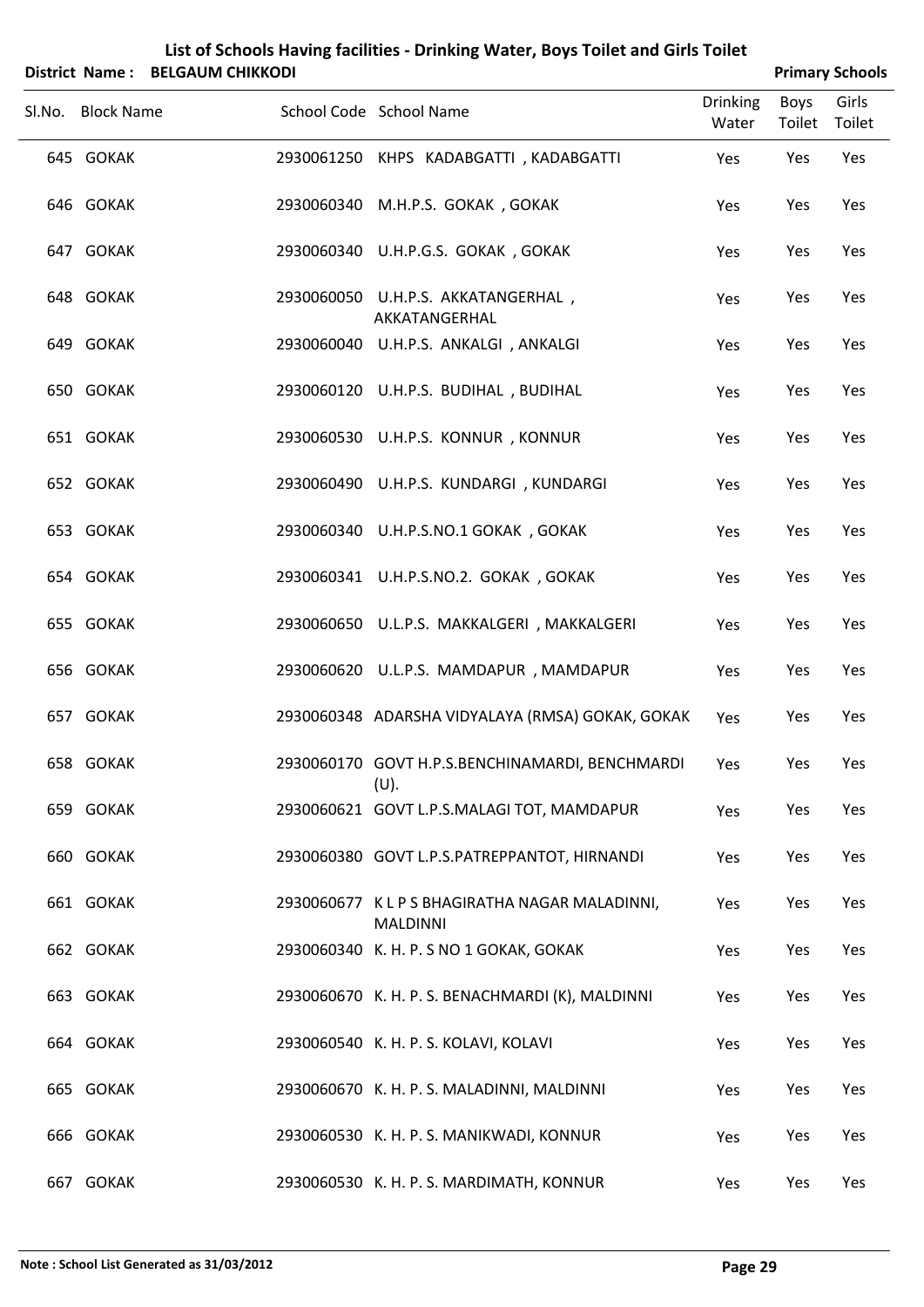| List of Schools Having facilities - Drinking Water, Boys Toilet and Girls Toilet |
|----------------------------------------------------------------------------------|
| -------------------                                                              |

|        |                   | District Name: BELGAUM CHIKKODI |                                                                    |                          |                | <b>Primary Schools</b> |
|--------|-------------------|---------------------------------|--------------------------------------------------------------------|--------------------------|----------------|------------------------|
| SI.No. | <b>Block Name</b> |                                 | School Code School Name                                            | <b>Drinking</b><br>Water | Boys<br>Toilet | Girls<br>Toilet        |
|        | 668 GOKAK         |                                 | 2930060670 K. H. P. S. PARANATTI, MALDINNI                         | Yes                      | Yes            | Yes                    |
|        | 669 GOKAK         |                                 | 2930060650 K. H. P. S.HANMAPUR, MAKKALGERI                         | Yes                      | Yes            | Yes                    |
|        | 670 GOKAK         |                                 | 2930060540 K. L. P. S GANDHI NAGAR (K), KOLAVI                     | Yes                      | Yes            | Yes                    |
|        | 671 GOKAK         |                                 | 2930060960 K. L. P. S GASTI TOT, TAVAG                             | Yes                      | Yes            | Yes                    |
|        | 672 GOKAK         |                                 | 2930060670 K. L. P. S GUNDAKALMURI TOT, MALDINNI                   | Yes                      | Yes            | Yes                    |
|        | 673 GOKAK         |                                 | 2930060670 K. L. P. S MAHALINGESHWAR NAGAR (M),<br><b>MALDINNI</b> | Yes                      | Yes            | Yes                    |
|        | 674 GOKAK         |                                 | 2930061130 K. L. P. S SHIVAPUR TOT, SHIVAPUR(K)                    | Yes                      | Yes            | Yes                    |
|        | 675 GOKAK         |                                 | 2930060690 K.H.P.B.S.NANDGAON, MUTNAL.                             | Yes                      | Yes            | Yes                    |
|        | 676 GOKAK         |                                 | 2930060690 K.H.P.G.S.NANDGAON, MUTNAL.                             | Yes                      | Yes            | Yes                    |
|        | 677 GOKAK         |                                 | 2930060342 K.H.P.S GANDHINAGAR (G), GOKAK                          | Yes                      | Yes            | Yes                    |
|        | 678 GOKAK         |                                 | 2930060330 K.H.P.S GODACHINAMALKI, GODACHINMALKI                   | Yes                      | Yes            | Yes                    |
|        | 679 GOKAK         |                                 | 2930061090 K.H.P.S YOGIKOL, YOGIKOL                                | Yes                      | Yes            | Yes                    |
|        | 680 GOKAK         |                                 | 2930060340 K.H.P.S.ADIBATTI BADAWANE, GOKAK                        | Yes                      | Yes            | Yes                    |
|        | 681 GOKAK         |                                 | 2930061000 K.H.P.S.ADINAVARTOT, UPPARATTI                          | Yes                      | Yes            | Yes                    |
|        | 682 GOKAK         |                                 | 2930060050 K.H.P.S.DUMURBINATTI, AKKATANGERHAL                     | Yes                      | Yes            | Yes                    |
|        | 683 GOKAK         |                                 | 2930060620 K.H.P.S.DUNDANATTI, MAMDAPUR                            | Yes                      | Yes            | Yes                    |
|        | 684 GOKAK         |                                 | 2930060570 K.H.P.S.GILIHOSUR, KHANGAON                             | Yes                      | Yes            | Yes                    |
|        | 685 GOKAK         |                                 | 2930060570 K.H.P.S.GUDNATTI, KHANGAON                              | Yes                      | Yes            | Yes                    |
|        | 686 GOKAK         |                                 | 2930060650 K.H.P.S.HIREHATTI., MAKKALGERI                          | Yes                      | Yes            | Yes                    |
|        | 687 GOKAK         |                                 | 2930060660 K.H.P.S.IRANATTI., MADWAL                               | Yes                      | Yes            | Yes                    |
|        | 688 GOKAK         |                                 | 2930060960 K.H.P.S.KANASGERI, TAVAG                                | Yes                      | Yes            | Yes                    |
|        | 689 GOKAK         |                                 | 2930060570 K.H.P.S.KESHAPPANATTI, KHANGAON                         | Yes                      | Yes            | Yes                    |
|        | 690 GOKAK         |                                 | 2930060341 K.H.P.S.LAXMIBADAVANE, GOKAK                            | Yes                      | Yes            | Yes                    |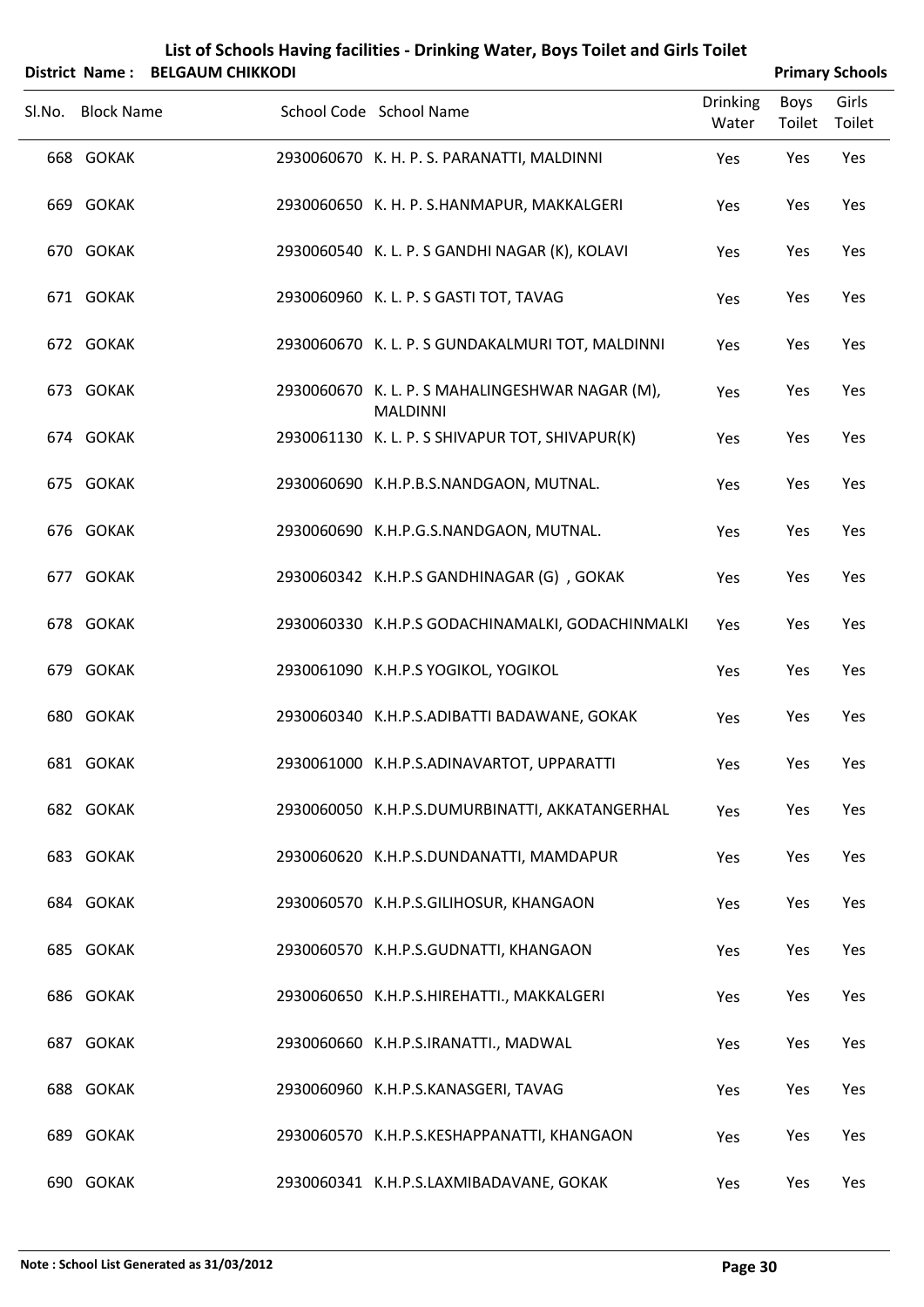| <b>District Name:</b> | <b>BELGAUM CHIKKODI</b> | List of Schools Having facilities - Drinking Water, Boys Toilet and Girls Toilet |                          |                | <b>Primary Schools</b> |
|-----------------------|-------------------------|----------------------------------------------------------------------------------|--------------------------|----------------|------------------------|
| Sl.No. Block Name     |                         | School Code School Name                                                          | <b>Drinking</b><br>Water | Boys<br>Toilet | Girls<br>Toilet        |
| 691 GOKAK             |                         | 2930060342 K.H.P.S.MARKHANDENAGAR., GOKAK                                        | Yes                      | Yes            | Yes                    |
| 692 GOKAK             |                         | 2930060570 K.H.P.S.MIDAKNATTI, KHANGAON                                          | Yes                      | Yes            | Yes                    |
| 693 GOKAK             |                         | 2930060900 K.H.P.S.NARAYANKERI, SHINGLAPUR                                       | Yes                      | Yes            | Yes                    |
| 694 GOKAK             |                         | 2930060342 K.H.P.S.NINGAYYANAGAR., GOKAK                                         | Yes                      | Yes            | Yes                    |
| 695 GOKAK             |                         | 2930060531 K.H.P.S.SHIVAPUR, KONNUR                                              | Yes                      | Yes            | Yes                    |
| 696 GOKAK             |                         | 2930060620 K.H.P.S.SHIVAPUR, MAMDAPUR                                            | Yes                      | Yes            | Yes                    |
| 697 GOKAK             |                         | 2930060660 K.H.P.S.TELGINHATTI., MADWAL                                          | Yes                      | Yes            | Yes                    |
| 698 GOKAK             |                         | 2930060930 K.H.P.S.URABINATTI, SHEEGIHOLI                                        | Yes                      | Yes            | Yes                    |
| 699 GOKAK             |                         | 2930060570 K.H.P.S.YELAPATTI, KHANGAON                                           | Yes                      | Yes            | Yes                    |
| 700 GOKAK             |                         | 2930061190 K.L.P.B.S GOKAK ROAD, GOKAK ROAD                                      | Yes                      | Yes            | Yes                    |
| 701 GOKAK             |                         | 2930060650 K.L.P.S BACCHANAVAR TOT, MAKKALGERI                                   | Yes                      | Yes            | Yes                    |
| 702 GOKAK             |                         | 2930060678 K.L.P.S NAYKAR TOT, MALDINNI                                          | Yes                      | Yes            | Yes                    |
| 703 GOKAK             |                         | 2930060621 K.L.P.S Renuka Nagar (M), MAMDAPUR                                    | Yes                      | Yes            | Yes                    |
| 704 GOKAK             |                         | 2930060347 K.L.P.S TADASAL TOT, GOKAK                                            | Yes                      | Yes            | Yes                    |
| 705 GOKAK             |                         | 2930060621 K.L.P.S.ATTIMURI TOT, MAMDAPUR                                        | Yes                      | Yes            | Yes                    |
| 706 GOKAK             |                         | 2930060760 K.L.P.S.DURDUNDESHWARTOT,<br>PANCHNAYAKNHATTI                         | Yes                      | Yes            | Yes                    |
| 707 GOKAK             |                         | 2930060840 K.L.P.S.GAD., RAJANKATTI                                              | Yes                      | Yes            | Yes                    |
| 708 GOKAK             |                         | 2930060620 K.L.P.S.GUDGANAVARTOT, MAMDAPUR                                       | Yes                      | Yes            | Yes                    |
| 709 GOKAK             |                         | 2930060400 K.L.P.S.HOOLOKATTI, HULIKATTI                                         | Yes                      | Yes            | Yes                    |
| 710 GOKAK             |                         | 2930060570 K.L.P.S.HOSAGADDIHALLA, KHANGAON                                      | Yes                      | Yes            | Yes                    |
| 711 GOKAK             |                         | 2930060560 K.L.P.S.KAIHOSUR, KAITNAL                                             | Yes                      | Yes            | Yes                    |
| 712 GOKAK             |                         | 2930060300 K.L.P.S.MALAMARDI, GUJANAL                                            | Yes                      | Yes            | Yes                    |
| 713 GOKAK             |                         | 2930060620 K.L.P.S.MAMDAPURTOT, MAMDAPUR                                         | Yes                      | Yes            | Yes                    |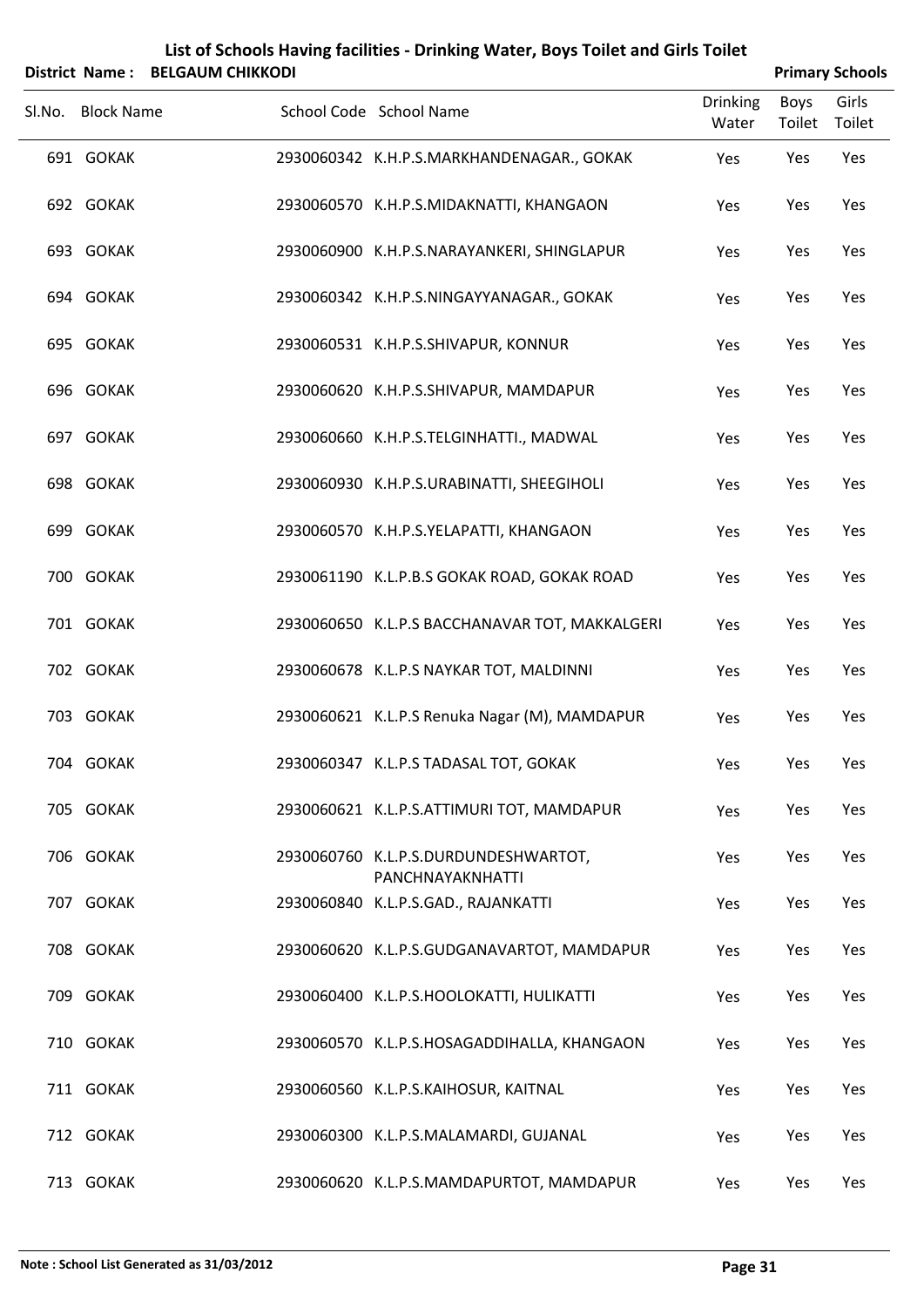|                   | District Name: BELGAUM CHIKKODI |                                              |                          |                | <b>Primary Schools</b> |
|-------------------|---------------------------------|----------------------------------------------|--------------------------|----------------|------------------------|
| Sl.No. Block Name |                                 | School Code School Name                      | <b>Drinking</b><br>Water | Boys<br>Toilet | Girls<br>Toilet        |
| 714 GOKAK         |                                 | 2930060270 K.L.P.S.NAVILMAL, DHUPDHAL        | Yes                      | Yes            | Yes                    |
| 715 GOKAK         |                                 | 2930060890 K.L.P.S.NELGANTI, SULDHAL         | Yes                      | Yes            | Yes                    |
| 716 GOKAK         |                                 | 2930060900 K.L.P.S.PRABHASUGAR., SHINGLAPUR  | Yes                      | Yes            | Yes                    |
| 717 GOKAK         |                                 | 2930061000 KHPS BASAVNAGAR(U), UPPARATTI     | Yes                      | Yes            | Yes                    |
| 718 GOKAK         |                                 | 2930060270 KHPS DUPADAL COLONY, DHUPDHAL     | Yes                      | Yes            | Yes                    |
| 719 GOKAK         |                                 | 2930060343 KHPS GOVT PU COLLEGE GOKAK, GOKAK | Yes                      | Yes            | Yes                    |
| 720 GOKAK         |                                 | 2930060440 KHPS JAMNALTOT, JAMNAL            | Yes                      | Yes            | Yes                    |
| 721 GOKAK         |                                 | 2930060270 KHPS JG CO GHATAPRABHA, DHUPDHAL  | Yes                      | Yes            | Yes                    |
| 722 GOKAK         |                                 | 2930060200 KHPS KOTUR TOT, CHICKNANDI        | Yes                      | Yes            | Yes                    |
| 723 GOKAK         |                                 | 2930061170 KHPS MELAMNAHATTI, MELAMANAHATTI  | Yes                      | Yes            | Yes                    |
| 724 GOKAK         |                                 | 2930060270 KHPS MRUTYANJAY CIRCLE, DHUPDHAL  | Yes                      | Yes            | Yes                    |
| 725 GOKAK         |                                 | 2930060020 KHPS PUJARTOT, AJJANKATTI         | Yes                      | Yes            | Yes                    |
| 726 GOKAK         |                                 | 2930060690 KLPS MUTNAL, MUTNAL.              | Yes                      | Yes            | Yes                    |
| 727 GOKAK         |                                 | 2930060343 KLPS ASHRYA BADAWANE, GOKAK       | Yes                      | Yes            | Yes                    |
| 728 GOKAK         |                                 | 2930061290 KLPS BALAYYA NAGAR(K), KANASAGERI | Yes                      | Yes            | Yes                    |
| 729 GOKAK         |                                 | 2930061290 KLPS BASAVANAGAR(K), KANASAGERI   | Yes                      | Yes            | Yes                    |
| 730 GOKAK         |                                 | 2930060342 KLPS BASAVANAGAR, GOKAK           | Yes                      | Yes            | Yes                    |
| 731 GOKAK         |                                 | 2930060342 KLPS GLASCO FACT, GOKAK           | Yes                      | Yes            | Yes                    |
| 732 GOKAK         |                                 | 2930060571 KLPS GOKULANAGARATOT, KHANGAON    | Yes                      | Yes            | Yes                    |
| 733 GOKAK         |                                 | 2930061000 KLPS GUDI GOPPA TOT, UPPARATTI    | Yes                      | Yes            | Yes                    |
| 734 GOKAK         |                                 | 2930060380 KLPS IRAGARTOT, HIRNANDI          | Yes                      | Yes            | Yes                    |
| 735 GOKAK         |                                 | 2930060342 KLPS KURBARDADDI, GOKAK           | Yes                      | Yes            | Yes                    |
| 736 GOKAK         |                                 | 2930060547 KLPS MALLAYYA NAGAR, KOLAVI       | Yes                      | Yes            | Yes                    |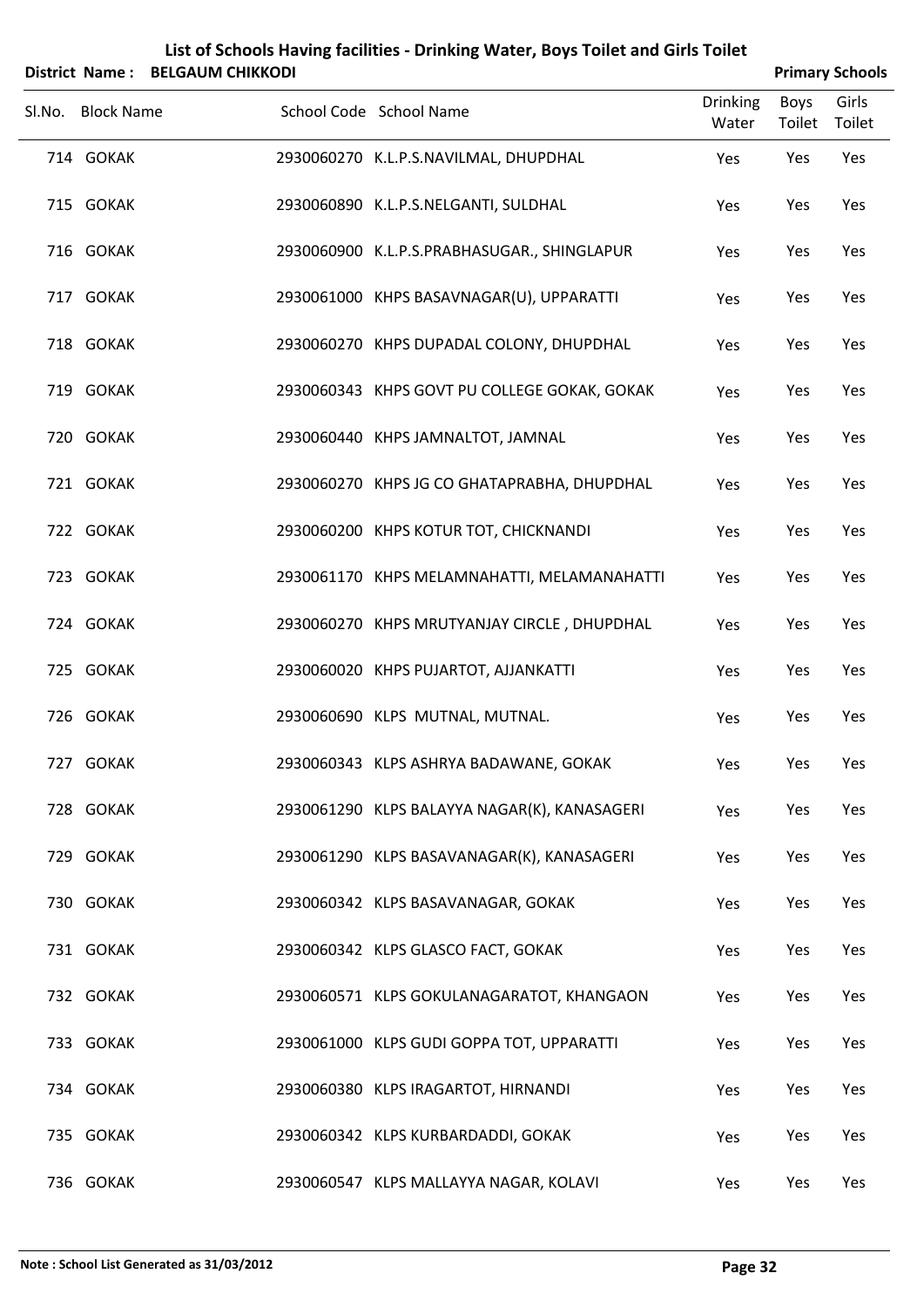|        | District Name: BELGAUM CHIKKODI |                                                                  |                          |                | <b>Primary Schools</b> |
|--------|---------------------------------|------------------------------------------------------------------|--------------------------|----------------|------------------------|
| Sl.No. | <b>Block Name</b>               | School Code School Name                                          | <b>Drinking</b><br>Water | Boys<br>Toilet | Girls<br>Toilet        |
|        | 737 GOKAK                       | 2930061170 KLPS MELAMANAHATTI, MELAMANAHATTI                     | Yes                      | Yes            | Yes                    |
|        | 738 GOKAK                       | 2930060960 KLPS TAGARI TOT(KANASAGERI), TAVAG                    | Yes                      | Yes            | Yes                    |
|        | 739 GOKAK                       | 2930060621 KLPS TEGGINA TOT, MAMDAPUR                            | Yes                      | Yes            | Yes                    |
|        | 740 GOKAK                       | 2930060621 L.P.S. SHIVASHAKTI NAGAR, MAMDAPUR                    | Yes                      | Yes            | Yes                    |
|        | 741 GOKAK                       | 2930060347 L.P.U.B.S MAHALINGESWAR NAGAR GOKAK,<br><b>GOKAK</b>  | Yes                      | Yes            | Yes                    |
|        | 742 GOKAK                       | 2930060530 U. L. P. S. MANIKWADI, KONNUR                         | Yes                      | Yes            | Yes                    |
|        | 743 GOKAK                       | 2930060900 U.HP.S NO.1 BS NO1 SINGLAPUR,<br>SHINGLAPUR           | Yes                      | Yes            | Yes                    |
|        | 744 GOKAK                       | 2930060400 U.H.P.S HULIKATTI, HULIKATTI                          | Yes                      | Yes            | Yes                    |
|        | 745 GOKAK                       | 2930060300 U.L.P.S MALLAPUR (S.A), GUJANAL                       | Yes                      | Yes            | Yes                    |
|        | 746 GOKAK                       | 2930060348 U.L.P.S NINGAYYA NAGAR, GOKAK                         | Yes                      | Yes            | Yes                    |
|        | 747 GOKAK                       | 2930060900 U.L.P.S NO.2 SINGLAPUR, SHINGLAPUR                    | Yes                      | Yes            | Yes                    |
|        | 748 GOKAK                       | 2930060330 U.L.P.S. GODACHINMALKI,<br><b>GODACHINMALKI</b>       | Yes                      | Yes            | Yes                    |
|        | 749 GOKAK                       | 2930061120 U.L.P.S.Naikavadi, MARADI MATH                        | Yes                      | Yes            | Yes                    |
|        | 750 GOKAK                       | 2930060690 U.L.P.S.NANDGAON., MUTNAL.                            | Yes                      | Yes            | Yes                    |
|        | 751 GOKAK                       | 2930060571 UL.P.P.S KHANGAON, KHANGAON                           | Yes                      | Yes            | Yes                    |
|        | 752 HUKKERI                     | 2930070060 K.HP.S. ALLUR K.M , ALLUR K.M                         | Yes                      | Yes            | Yes                    |
|        | 753 HUKKERI                     | 2930070780 K.H.P.B.S PACHAPUR, PACHAPUR                          | Yes                      | Yes            | Yes                    |
|        | 754 HUKKERI                     | 2930070160 K.H.P.B.S. BELLAD BAGEWADI, BELLAD<br><b>BAGEWADI</b> | Yes                      | Yes            | Yes                    |
|        | 755 HUKKERI                     | 2930070340 K.H.P.B.S. GHODAGERI, GHODAGERI                       | Yes                      | Yes            | Yes                    |
|        | 756 HUKKERI                     | 2930070410 K.H.P.B.S. HEBBAL, HEBBAL                             | Yes                      | Yes            | Yes                    |
|        | 757 HUKKERI                     | 2930070360 K.H.P.B.S. HUKKERI, HUKKERI                           | Yes                      | Yes            | Yes                    |
|        | 758 HUKKERI                     | 2930070560 K.H.P.B.S. KOCHARI, KOCHARI                           | Yes                      | Yes            | Yes                    |
|        | 759 HUKKERI                     | 2930070600 K.H.P.B.S. KURNI, KURNI                               | Yes                      | Yes            | Yes                    |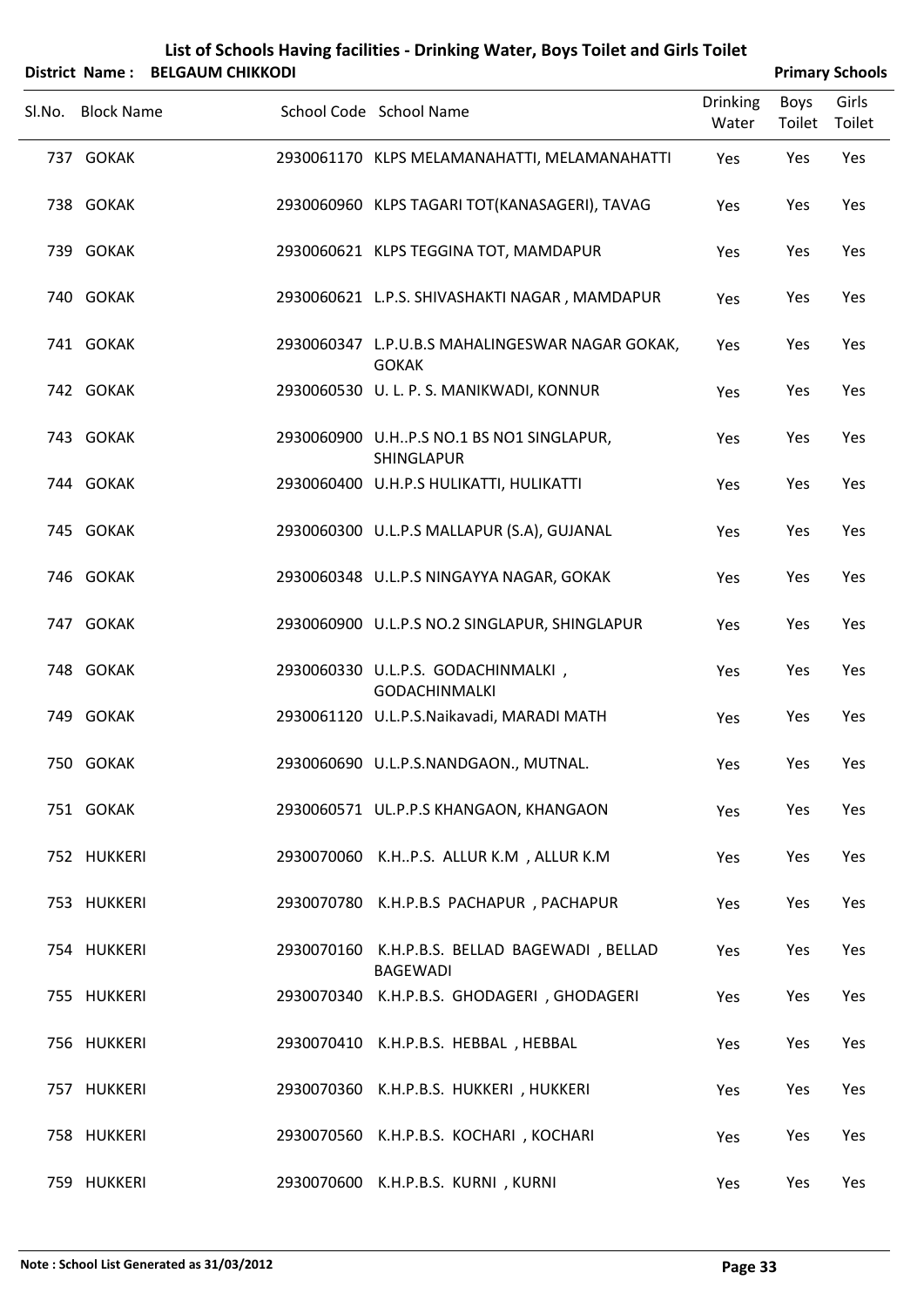| List of Schools Having facilities - Drinking Water, Boys Toilet and Girls Toilet |                        |
|----------------------------------------------------------------------------------|------------------------|
| $Dietrit$ Name $\cdot$ REIGALIM CHIKKODL                                         | <b>Drimary Schools</b> |

|                   | DISTRICT NAME: BELGAUNI CHIKKODI |                                                                  |                          |                       | <b>Primary Schools</b> |
|-------------------|----------------------------------|------------------------------------------------------------------|--------------------------|-----------------------|------------------------|
| Sl.No. Block Name |                                  | School Code School Name                                          | <b>Drinking</b><br>Water | Boys<br>Toilet Toilet | Girls                  |
| 760 HUKKERI       |                                  | 2930070770 K.H.P.B.S. NERLI, NERLI                               | Yes                      | Yes                   | Yes                    |
| 761 HUKKERI       |                                  | 2930070760 K.H.P.B.S. NIDASOSHI, NIDASOSHI                       | Yes                      | Yes                   | Yes                    |
| 762 HUKKERI       |                                  | 2930070920 K.H.P.B.S. SANKESHWAR, SANKESHWAR                     | Yes                      | Yes                   | Yes                    |
| 763 HUKKERI       |                                  | 2930070980 K.H.P.B.S. ULLAGADDI KHANAPUR,<br>ULLAGADDI KHANAPUR  | Yes                      | Yes                   | Yes                    |
| 764 HUKKERI       |                                  | 2930071020 K.H.P.B.S. YAMKANMARDI, YAMKANMARDI                   | Yes                      | Yes                   | Yes                    |
| 765 HUKKERI       |                                  | 2930071040 K.H.P.B.S. YELIMUNNOLI, YELIMUNNOLI                   | Yes                      | Yes                   | Yes                    |
| 766 HUKKERI       |                                  | 2930070180 K.H.P.G.S. BASAPUR, BASAPUR                           | Yes                      | Yes                   | Yes                    |
| 767 HUKKERI       |                                  | 2930070160 K.H.P.G.S. BELLAD BAGEWADI, BELLAD<br><b>BAGEWADI</b> | Yes                      | Yes                   | Yes                    |
| 768 HUKKERI       |                                  | 2930070340 K.H.P.G.S. GHODAGERI, GHODAGERI                       | Yes                      | Yes                   | Yes                    |
| 769 HUKKERI       |                                  | 2930070410 K.H.P.G.S. HEBBAL, HEBBAL                             | Yes                      | Yes                   | Yes                    |
| 770 HUKKERI       |                                  | 2930070360 K.H.P.G.S. HUKKERI, HUKKERI                           | Yes                      | Yes                   | Yes                    |
| 771 HUKKERI       |                                  | 2930070560 K.H.P.G.S. KOCHARI, KOCHARI                           | Yes                      | Yes                   | Yes                    |
| 772 HUKKERI       |                                  | 2930070600 K.H.P.G.S. KURNI, KURNI                               | Yes                      | Yes                   | Yes                    |
| 773 HUKKERI       |                                  | 2930070770 K.H.P.G.S. NERLI, NERLI                               | Yes                      | Yes                   | Yes                    |
| 774 HUKKERI       |                                  | 2930070760 K.H.P.G.S. NIDASOSHI, NIDASOSHI                       | Yes                      | Yes                   | Yes                    |
| 775 HUKKERI       |                                  | 2930070780 K.H.P.G.S. PACHAPUR, PACHAPUR                         | Yes                      | Yes                   | Yes                    |
| 776 HUKKERI       |                                  | 2930070920 K.H.P.G.S. SANKESHWAR, SANKESHWAR                     | Yes                      | Yes                   | Yes                    |
| 777 HUKKERI       |                                  | 2930070980 K.H.P.G.S. ULLAGADDI KHANAPUR,<br>ULLAGADDI KHANAPUR  | Yes                      | Yes                   | Yes                    |
| 778 HUKKERI       |                                  | 2930071020 K.H.P.G.S. YAMKANMARDI, YAMKANMARDI                   | Yes                      | Yes                   | Yes                    |
| 779 HUKKERI       |                                  | 2930071040 K.H.P.G.S. YELIMUNNOLI, YELIMUNNOLI                   | Yes                      | Yes                   | Yes                    |
| 780 HUKKERI       |                                  | 2930070440 K.H.P.S HITNI, HITNI                                  | Yes                      | Yes                   | Yes                    |
| 781 HUKKERI       |                                  | 2930070540 K.H.P.S KARGUPPI, KARGUPPI                            | Yes                      | Yes                   | Yes                    |
| 782 HUKKERI       |                                  | 2930070670 K.H.P.S MANGUTTI, MANGUTTI                            | Yes                      | Yes                   | Yes                    |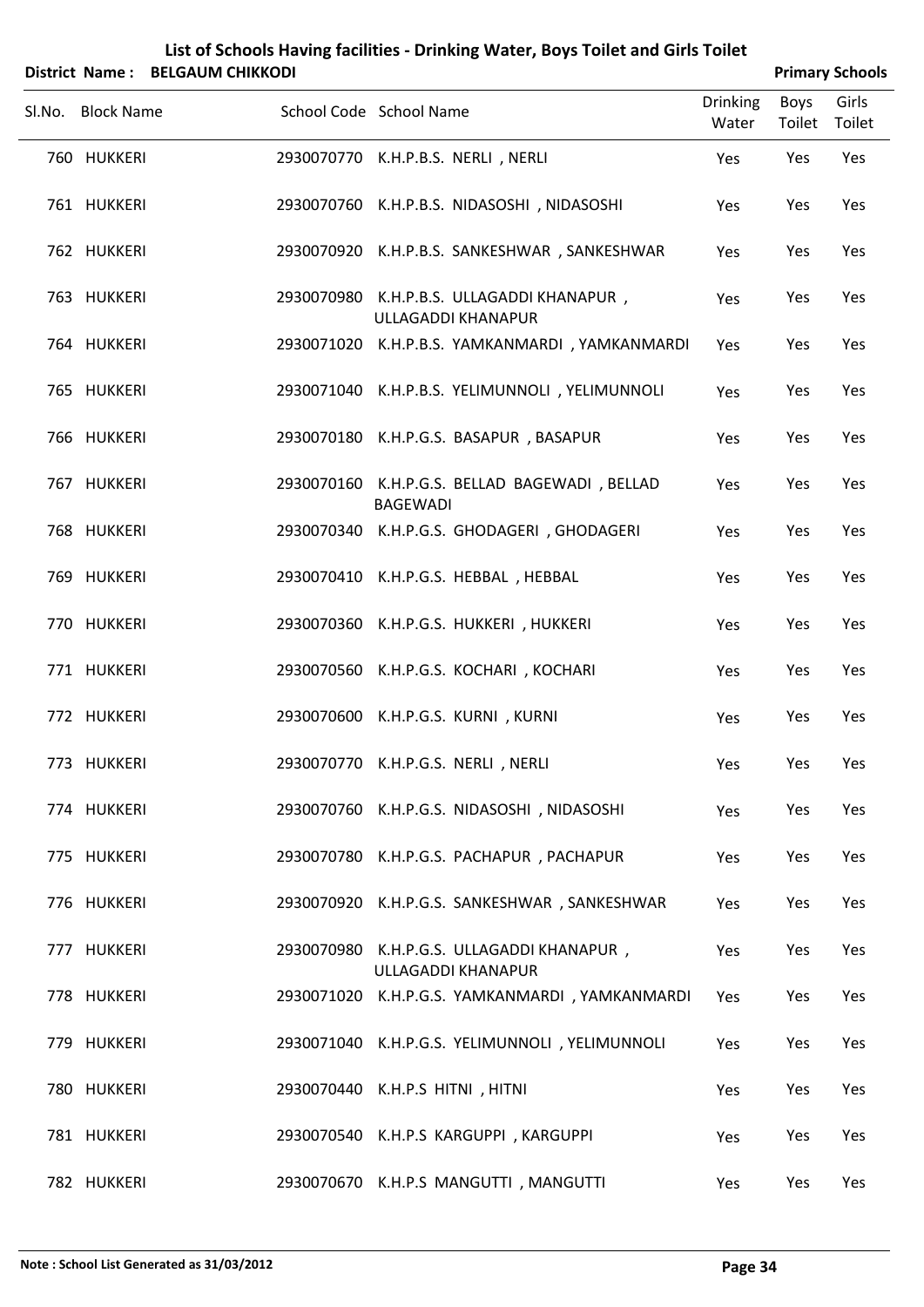| List of Schools Having facilities - Drinking Water, Boys Toilet and Girls Toilet |  |
|----------------------------------------------------------------------------------|--|
|                                                                                  |  |

| District Name: BELGAUM CHIKKODI |                                                       |                          |                | <b>Primary Schools</b> |
|---------------------------------|-------------------------------------------------------|--------------------------|----------------|------------------------|
| Sl.No. Block Name               | School Code School Name                               | <b>Drinking</b><br>Water | Boys<br>Toilet | Girls<br>Toilet        |
| 783 HUKKERI                     | 2930070800 K.H.P.S RUSTUMPUR, RUSTUMPUR               | Yes                      | Yes            | Yes                    |
| 784 HUKKERI                     | 2930070040 K.H.P.S. AKIWAT, AKIWAT                    | Yes                      | Yes            | Yes                    |
| 785 HUKKERI                     | 2930070080 K.H.P.S. AMMANAGI, AMMANAGI                | Yes                      | Yes            | Yes                    |
| 786 HUKKERI                     | 2930070070 K.H.P.S. AMMINBHAVI, AMMINBHAVI            | Yes                      | Yes            | Yes                    |
| 787 HUKKERI                     | 2930070110 K.H.P.S. ANKALGUDIKETRA,<br>ANKALGUDIKETRA | Yes                      | Yes            | Yes                    |
| 788 HUKKERI                     | 2930070050 K.H.P.S. ANKLE, ANKLE                      | Yes                      | Yes            | Yes                    |
| 789 HUKKERI                     | 2930070030 K.H.P.S. ARJUNWAD, ARJUNWAD                | Yes                      | Yes            | Yes                    |
| 790 HUKKERI                     | 2930070010 K.H.P.S. ATTIHAL, ATTIHAL                  | Yes                      | Yes            | Yes                    |
| 791 HUKKERI                     | 2930070100 K.H.P.S. AWARGOL, AWARGOL                  | Yes                      | Yes            | Yes                    |
| 792 HUKKERI                     | 2930070240 K.H.P.S. BAAD, BAAD                        | Yes                      | Yes            | Yes                    |
| 793 HUKKERI                     | 2930070130 K.H.P.S. BADKUNDRI, BADKUNDRI              | Yes                      | Yes            | Yes                    |
| 794 HUKKERI                     | 2930070180 K.H.P.S. BASAPUR, BASAPUR                  | Yes                      | Yes            | Yes                    |
| 795 HUKKERI                     | 2930070140 K.H.P.S. BASTWAD, BASTWAD                  | Yes                      | Yes            | Yes                    |
| 796 HUKKERI                     | 2930070150 K.H.P.S. BELAVI, BELAVI                    | Yes                      | Yes            | Yes                    |
| 797 HUKKERI                     | 2930070120 K.H.P.S. BENIWAD, BENIWAD                  | Yes                      | Yes            | Yes                    |
| 798 HUKKERI                     | 2930070250 K.H.P.S. BORGAL, BORGAL                    | Yes                      | Yes            | Yes                    |
| 799 HUKKERI                     | 2930070260 K.H.P.S. CHIKAL GUDDI, CHIKAL GUDDI        | Yes                      | Yes            | Yes                    |
| 800 HUKKERI                     | 2930070350 K.H.P.S. GAVANAL, GAVANAL                  | Yes                      | Yes            | Yes                    |
| 801 HUKKERI                     | 2930070330 K.H.P.S. GOTUR, GOTUR                      | Yes                      | Yes            | Yes                    |
| 802 HUKKERI                     | 2930070300 K.H.P.S. GOUDWAD, GOUDWAD                  | Yes                      | Yes            | Yes                    |
| 803 HUKKERI                     | 2930070290 K.H.P.S. GUDAS, GUDAS                      | Yes                      | Yes            | Yes                    |
| 804 HUKKERI                     | 2930070320 K.H.P.S. GUTAGUDDI, GUTAGUDDI              | Yes                      | Yes            | Yes                    |
| 805 HUKKERI                     | 2930070390 K.H.P.S. HAGEDAL, HAGEDAL                  | Yes                      | Yes            | Yes                    |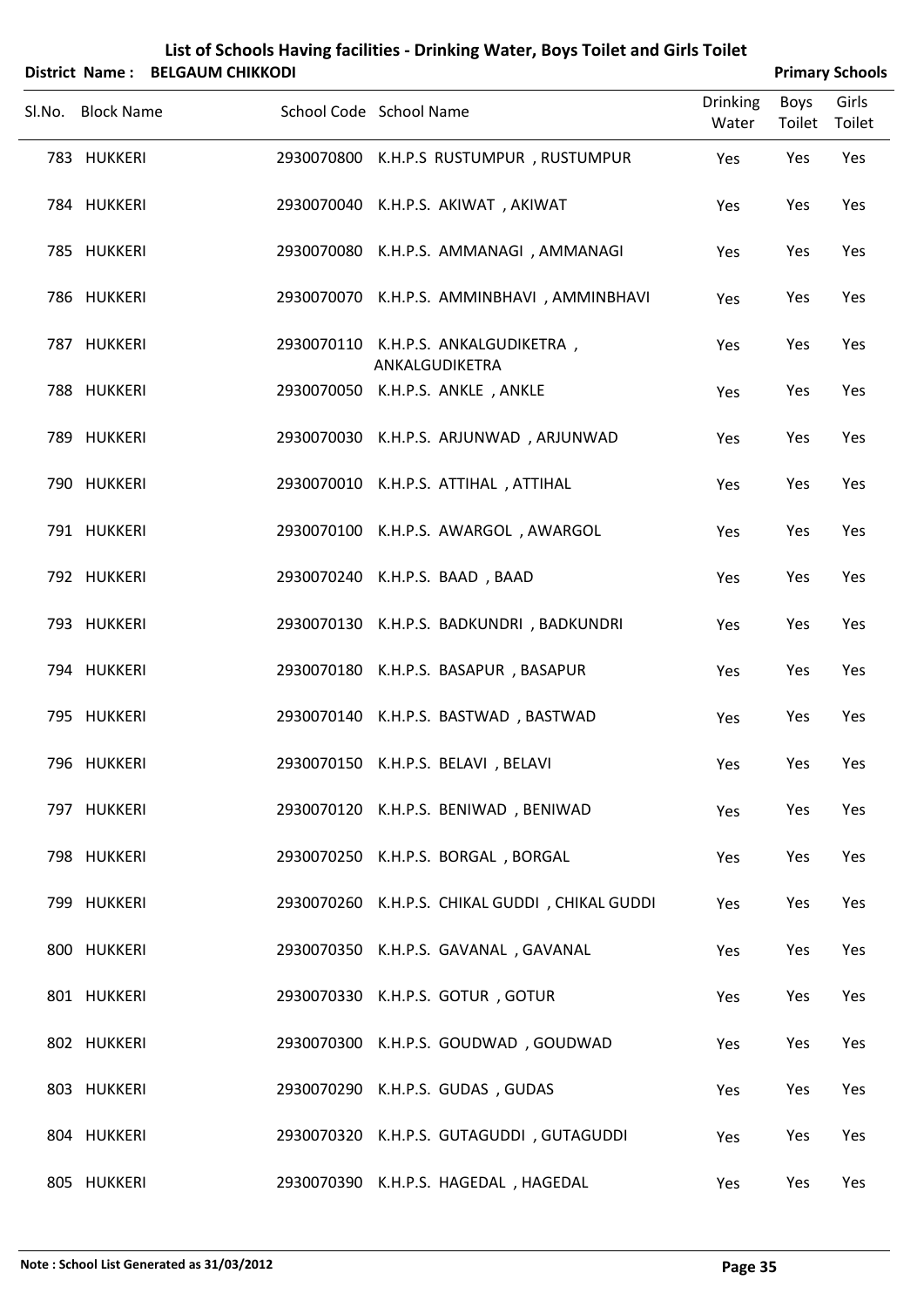| List of Schools Having facilities - Drinking Water, Boys Toilet and Girls Toilet<br>District Name: BELGAUM CHIKKODI<br><b>Primary Schools</b> |                   |                                |  |                                                |                          |                       |                 |
|-----------------------------------------------------------------------------------------------------------------------------------------------|-------------------|--------------------------------|--|------------------------------------------------|--------------------------|-----------------------|-----------------|
|                                                                                                                                               |                   |                                |  |                                                |                          |                       |                 |
|                                                                                                                                               | Sl.No. Block Name | School Code School Name        |  |                                                | <b>Drinking</b><br>Water | <b>Boys</b><br>Toilet | Girls<br>Toilet |
|                                                                                                                                               | 806 HUKKERI       |                                |  | 2930070400 K.H.P.S. HANCHINAL, HANCHINAL       | Yes                      | Yes                   | Yes             |
|                                                                                                                                               | 807 HUKKERI       |                                |  | 2930070470 K.H.P.S. HANDIGUD, HANDIGUD         | Yes                      | Yes                   | Yes             |
|                                                                                                                                               | 808 HUKKERI       |                                |  | 2930070460 K.H.P.S. HARGAPUR, HARGAPUR         | Yes                      | Yes                   | Yes             |
|                                                                                                                                               | 809 HUKKERI       |                                |  | 2930070370 K.H.P.S. HATTIALUR, HATTIALUR       | Yes                      | Yes                   | Yes             |
|                                                                                                                                               | 810 HUKKERI       |                                |  | 2930070450 K.H.P.S. HONNIHALLI, HONNIHALLI     | Yes                      | Yes                   | Yes             |
|                                                                                                                                               | 811 HUKKERI       |                                |  | 2930070420 K.H.P.S. HOSUR, HOSUR               | Yes                      | Yes                   | Yes             |
|                                                                                                                                               | 812 HUKKERI       |                                |  | 2930070480 K.H.P.S. HULLOLI, HULLOLI           | Yes                      | Yes                   | Yes             |
|                                                                                                                                               | 813 HUKKERI       |                                |  | 2930070500 K.H.P.S. INGALI, INGALI             | Yes                      | Yes                   | Yes             |
|                                                                                                                                               | 814 HUKKERI       |                                |  | 2930070490 K.H.P.S. ISLAMPUR, ISLAMPUR         | Yes                      | Yes                   | Yes             |
|                                                                                                                                               | 815 HUKKERI       |                                |  | 2930070580 K.H.P.S. KAMATNUR, KAMATNUR         | Yes                      | Yes                   | Yes             |
|                                                                                                                                               | 816 HUKKERI       |                                |  | 2930070620 K.H.P.S. KANAGALA, KANAGALA         | Yes                      | Yes                   | Yes             |
|                                                                                                                                               | 817 HUKKERI       |                                |  | 2930070630 K.H.P.S. KARAJAGA, KARAJAGA         | Yes                      | Yes                   | Yes             |
|                                                                                                                                               | 818 HUKKERI       |                                |  | 2930070530 K.H.P.S. KOTABAGI, KOTABAGI         | Yes                      | Yes                   | Yes             |
|                                                                                                                                               | 819 HUKKERI       |                                |  | 2930070640 K.H.P.S. MADHIHALLI, MADHIHALLI     | Yes                      | Yes                   | Yes             |
|                                                                                                                                               | 820 HUKKERI       |                                |  | 2930070650 K.H.P.S. MADMAKKANAL, MADMAKKANAL   | Yes                      | Yes                   | Yes             |
|                                                                                                                                               | 821 HUKKERI       |                                |  | 2930070680 K.H.P.S. MASARGUPPI, MASARGUPPI     | Yes                      | Yes                   | Yes             |
|                                                                                                                                               | 822 HUKKERI       |                                |  | 2930070660 K.H.P.S. MAVANUR, MAVANUR           | Yes                      | Yes                   | Yes             |
|                                                                                                                                               | 823 HUKKERI       |                                |  | 2930070740 K.H.P.S. NAGANUR K.M., NAGANUR K.M. | Yes                      | Yes                   | Yes             |
|                                                                                                                                               | 824 HUKKERI       |                                |  | 2930070710 K.H.P.S. NOGINHAL, NOGINHAL         | Yes                      | Yes                   | Yes             |
|                                                                                                                                               | 825 HUKKERI       | 2930070790 K.H.P.S. RAXI, RAXI |  |                                                | Yes                      | Yes                   | Yes             |
|                                                                                                                                               | 826 HUKKERI       |                                |  | 2930070950 K.H.P.S. SARAPUR, SARAPUR           | Yes                      | Yes                   | Yes             |
|                                                                                                                                               | 827 HUKKERI       |                                |  | 2930070890 K.H.P.S. SHAHABANDAR, SHAHABANDAR   | Yes                      | Yes                   | Yes             |
|                                                                                                                                               | 828 HUKKERI       |                                |  | 2930070840 K.H.P.S. SHELAPUR, SHELAPUR         | Yes                      | Yes                   | Yes             |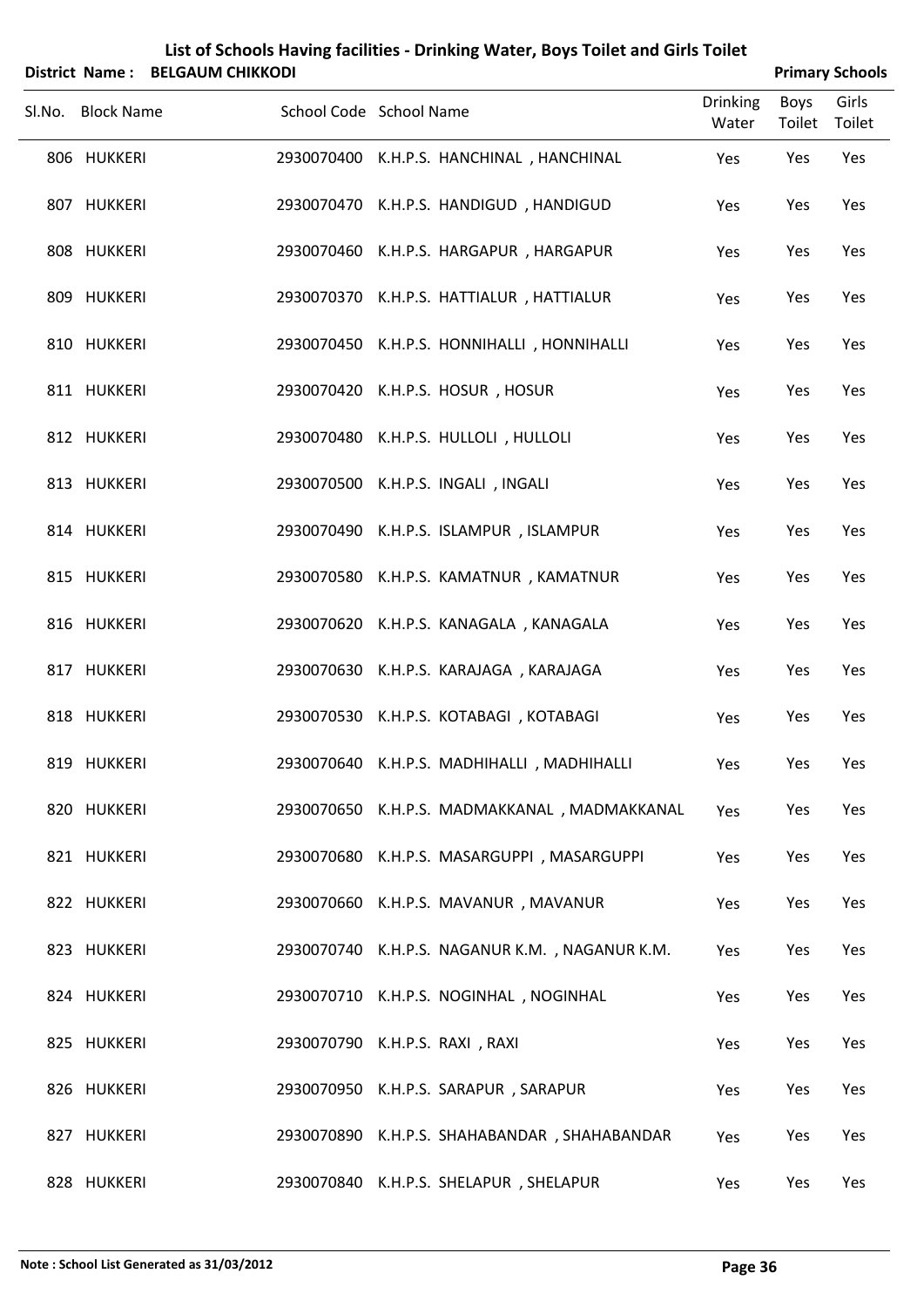| List of Schools Having facilities - Drinking Water, Boys Toilet and Girls Toilet |
|----------------------------------------------------------------------------------|
| District Name: BELGAUM CHIKKODI                                                  |

| <b>Primary Schools</b> |
|------------------------|
|                        |

| JIJULUL INGIIIC .<br>ושטחוווויט ויוטחשבים |                                                              |                          |                | r minary schools |
|-------------------------------------------|--------------------------------------------------------------|--------------------------|----------------|------------------|
| Sl.No. Block Name                         | School Code School Name                                      | <b>Drinking</b><br>Water | Boys<br>Toilet | Girls<br>Toilet  |
| 829 HUKKERI                               | 2930070870 K.H.P.S. SHIRADHAN, SHIRADHAN                     | Yes                      | Yes            | Yes              |
| 830 HUKKERI                               | 2930070850 K.H.P.S. SHIRAHATTI B,K, , SHIRAHATTI B,K,        | Yes                      | Yes            | Yes              |
| 831 HUKKERI                               | 2930070860 K.H.P.S. SHIRAHATTI K.D., SHIRAHATTI K.D.         | Yes                      | Yes            | Yes              |
| 832 HUKKERI                               | 2930070820 K.H.P.S. SHIRGAON, SHIRGAON                       | Yes                      | Yes            | Yes              |
| 833 HUKKERI                               | 2930070930 K.H.P.S. SOLAPUR, SOLAPUR                         | Yes                      | Yes            | Yes              |
| 834 HUKKERI                               | 2930070830 K.H.P.S. SULTANPUR, SULTANPUR                     | Yes                      | Yes            | Yes              |
| 835 HUKKERI                               | 2930070970 K.H.P.S. THANA HATTARGI, THANA<br><b>HATTARGI</b> | Yes                      | Yes            | Yes              |
| 836 HUKKERI                               | 2930071010 K.H.P.S. YADAGUD, YADAGUD                         | Yes                      | Yes            | Yes              |
| 837 HUKKERI                               | 2930071000 K.H.P.S. YARGATTI, YARGATTI                       | Yes                      | Yes            | Yes              |
| 838 HUKKERI                               | 2930070990 K.H.P.S. YARNAL, YARNAL                           | Yes                      | Yes            | Yes              |
| 839 HUKKERI                               | 2930071060 K.H.P.S. ZANGATIHAL, ZANGATIHAL                   | Yes                      | Yes            | Yes              |
| 840 HUKKERI                               | 2930070020 K.L.P.S. ALDHAL, ALDHAL                           | Yes                      | Yes            | Yes              |
| 841 HUKKERI                               | 2930070090 K.L.P.S. ARLIKATTI, ARLIKATTI                     | Yes                      | Yes            | Yes              |
| 842 HUKKERI                               | 2930070170 K.L.P.S. BANNIBAGI, BANNIBAGI                     | Yes                      | Yes            | Yes              |
| 843 HUKKERI                               | 2930070200 K.L.P.S. BHAGARNAL, BHAGARNAL                     | Yes                      | Yes            | Yes              |
| 844 HUKKERI                               | 2930070310 K.L.P.S. GUMACHINMARDI,<br><b>GUMACHINMARDI</b>   | Yes                      | Yes            | Yes              |
| 845 HUKKERI                               | 2930070510 K.L.P.S. JABAPUR, JABAPUR                         | Yes                      | Yes            | Yes              |
| 846 HUKKERI                               | 2930070720 K.L.P.S. NADIGUDIKETRA, NADIGUDIKETRA             | Yes                      | Yes            | Yes              |
| 847 HUKKERI                               | 2930070730 K.L.P.S. NAGANUR K.D., NAGANUR K.D.               | Yes                      | Yes            | Yes              |
| 848 HUKKERI                               | 2930070880 K.L.P.S. SHIRUR, SHIRUR                           | Yes                      | Yes            | Yes              |
| 849 HUKKERI                               | 2930070770 KLPS NERLI, NERLI                                 | Yes                      | Yes            | Yes              |
| 850 HUKKERI                               | 2930070150 KLPS BALIKAI TOT BELAVI, BELAVI                   | Yes                      | Yes            | Yes              |
| 851 HUKKERI                               | 2930070550 M.H.P.B.S. KHAVANEWADI, KHAVANEWADI               | Yes                      | Yes            | Yes              |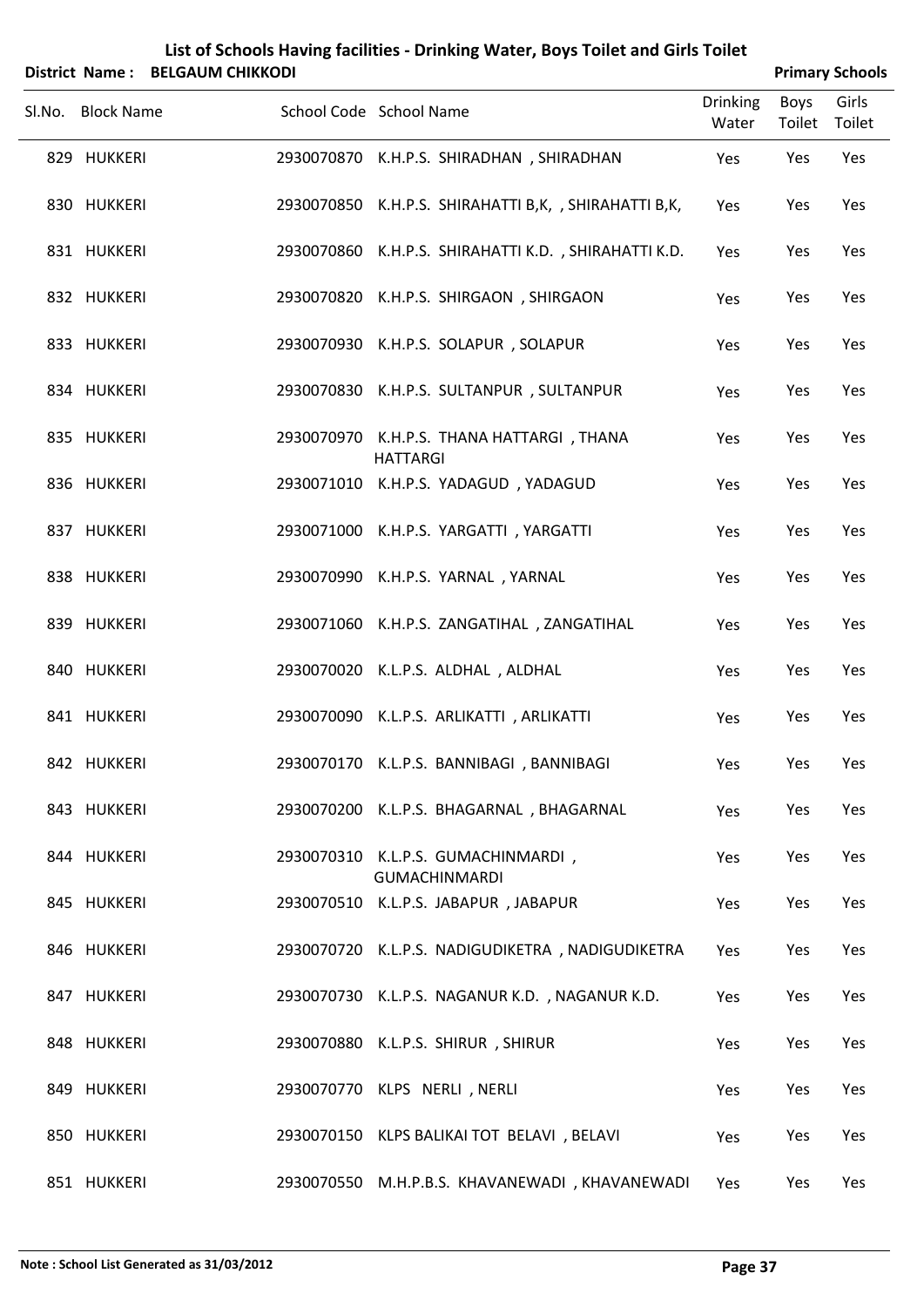| List of Schools Having facilities - Drinking Water, Boys Toilet and Girls Toilet |
|----------------------------------------------------------------------------------|
| District Name: RELGALIM CHIKKODL                                                 |

| <b>Primary Schools</b> |
|------------------------|
|                        |

| . סוווסוי ויטוווכ<br>- DLLUAVIVI CHINNUDI |                                                               |                          |                | r milial y Juliouis |
|-------------------------------------------|---------------------------------------------------------------|--------------------------|----------------|---------------------|
| Sl.No. Block Name                         | School Code School Name                                       | <b>Drinking</b><br>Water | Boys<br>Toilet | Girls<br>Toilet     |
| 852 HUKKERI                               | 2930070920 M.H.P.B.S. SANKESHWAR, SANKESHWAR                  | Yes                      | Yes            | Yes                 |
| 853 HUKKERI                               | 2930070920 M.H.P.G.S. SANKESHWAR, SANKESHWAR                  | Yes                      | Yes            | Yes                 |
| 854 HUKKERI                               | 2930070670 M.H.P.S MANGUTTI, MANGUTTI                         | Yes                      | Yes            | Yes                 |
| 855 HUKKERI                               | 2930070050 M.H.P.S. ANKLE, ANKLE                              | Yes                      | Yes            | Yes                 |
| 856 HUKKERI                               | 2930070230 M.H.P.S. BHAIRAPUR, BHAIRAPUR                      | Yes                      | Yes            | Yes                 |
| 857 HUKKERI                               | 2930070220 M.H.P.S. BHUGATEALUR, BHUGATEALUR                  | Yes                      | Yes            | Yes                 |
| 858 HUKKERI                               | 2930070270 M.H.P.S. DADDI(RAMEWADI),                          | Yes                      | Yes            | Yes                 |
| 859 HUKKERI                               | DADDI(RAMEWADI)<br>2930070280 M.H.P.S. DHONDGATTI, DHONDGATTI | Yes                      | Yes            | Yes                 |
| 860 HUKKERI                               | 2930070430 M.H.P.S. HADALGA, HADALGA                          | Yes                      | Yes            | Yes                 |
| 861 HUKKERI                               | 2930070440 M.H.P.S. HITNI, HITNI                              | Yes                      | Yes            | Yes                 |
| 862 HUKKERI                               | 2930070620 M.H.P.S. KANAGALA, KANAGALA                        | Yes                      | Yes            | Yes                 |
| 863 HUKKERI                               | 2930070630 M.H.P.S. KARAJAGA, KARAJAGA                        | Yes                      | Yes            | Yes                 |
| 864 HUKKERI                               | 2930070570 M.H.P.S. KOT, KOT                                  | Yes                      | Yes            | Yes                 |
| 865 HUKKERI                               | 2930070690 M.H.P.S. MATIWADE, MATIWADE                        | Yes                      | Yes            | Yes                 |
| 866 HUKKERI                               | 2930070700 M.H.P.S. MODAGE, MODAGE                            | Yes                      | Yes            | Yes                 |
| 867 HUKKERI                               | 2930070900 M.H.P.S. SALAMWADI, SALAMWADI                      | Yes                      | Yes            | Yes                 |
| 868 HUKKERI                               | 2930070910 M.H.P.S. SHETTIHALLI, SHETTIHALLI                  | Yes                      | Yes            | Yes                 |
| 869 HUKKERI                               | 2930070960 M.H.P.S. SHIPPUR, SHIPPUR                          | Yes                      | Yes            | Yes                 |
| 870 HUKKERI                               | 2930070930 M.H.P.S. SOLAPUR, SOLAPUR                          | Yes                      | Yes            | Yes                 |
| 871 HUKKERI                               | 2930070190 M.L.P.S. BELLANKI, BELLANKI                        | Yes                      | Yes            | Yes                 |
| 872 HUKKERI                               | 2930070750 M.L.P.S. NAGNUR K.S., NAGNUR K.S.                  | Yes                      | Yes            | Yes                 |
| 873 HUKKERI                               | 2930070810 M.L.P.S. RASHING, RASHING                          | Yes                      | Yes            | Yes                 |
| 874 HUKKERI                               | 2930070940 M.L.P.S. SHEKINHOSUR, SHEKINHOSUR                  | Yes                      | Yes            | Yes                 |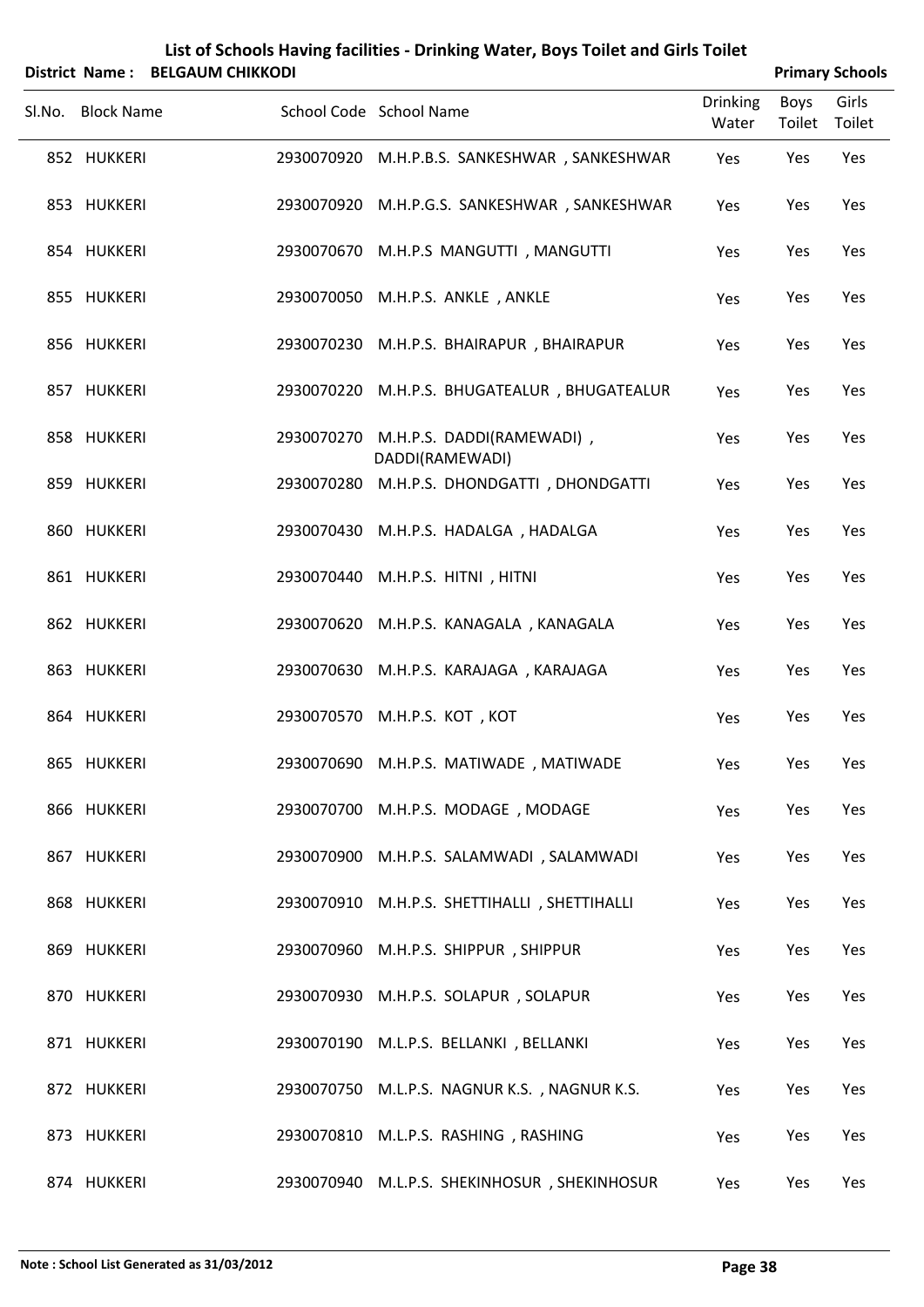| List of Schools Having facilities - Drinking Water, Boys Toilet and Girls Toilet |                        |
|----------------------------------------------------------------------------------|------------------------|
| District Name · RELGALIM CHIKKODL                                                | <b>Primary Schools</b> |

|                   | DISTRICT Name: BELGAUNI CHIRRODI |                                                                |                          |                       | <b>Primary Schools</b> |
|-------------------|----------------------------------|----------------------------------------------------------------|--------------------------|-----------------------|------------------------|
| Sl.No. Block Name |                                  | School Code School Name                                        | <b>Drinking</b><br>Water | <b>Boys</b><br>Toilet | Girls<br>Toilet        |
| 875 HUKKERI       |                                  | 2930070360 U.H.P.B.S. HUKKERI, HUKKERI                         | Yes                      | Yes                   | Yes                    |
| 876 HUKKERI       |                                  | 2930070920 U.H.P.B.S. SANKESHWAR, SANKESHWAR                   | Yes                      | Yes                   | Yes                    |
| 877 HUKKERI       |                                  | 2930070360 U.H.P.G.S. HUKKERI, HUKKERI                         | Yes                      | Yes                   | Yes                    |
| 878 HUKKERI       |                                  | 2930070920 U.H.P.G.S. SANKESHWAR, SANKESHWAR                   | Yes                      | Yes                   | Yes                    |
| 879 HUKKERI       |                                  | 2930070140 U.H.P.S. BASTWAD, BASTWAD                           | Yes                      | Yes                   | Yes                    |
| 880 HUKKERI       |                                  | 2930070270 U.H.P.S. DADDI(RAMEWADI),<br>DADDI(RAMEWADI)        | Yes                      | Yes                   | Yes                    |
| 881 HUKKERI       |                                  | 2930070780 U.H.P.S. PACHAPUR, PACHAPUR                         | Yes                      | Yes                   | Yes                    |
| 882 HUKKERI       |                                  | 2930070890 U.H.P.S. SHAHABANDAR, SHAHABANDAR                   | Yes                      | Yes                   | Yes                    |
| 883 HUKKERI       |                                  | 2930070930 U.H.P.S. SOLAPUR, SOLAPUR                           | Yes                      | Yes                   | Yes                    |
| 884 HUKKERI       |                                  | 2930070980 U.H.P.S. ULLAGADDI KHANAPUR,<br>ULLAGADDI KHANAPUR  | Yes                      | Yes                   | Yes                    |
| 885 HUKKERI       |                                  | 2930071020 U.H.P.S. YAMKANMARDI, YAMKANMARDI                   | Yes                      | Yes                   | Yes                    |
| 886 HUKKERI       |                                  | 2930070780 U.L.P.G.S. PACHAPUR, PACHAPUR                       | Yes                      | Yes                   | Yes                    |
| 887 HUKKERI       |                                  | 2930070180 U.L.P.S. BASAPUR, BASAPUR                           | Yes                      | Yes                   | Yes                    |
| 888 HUKKERI       |                                  | 2930070160 U.L.P.S. BELLAD BAGEWADI, BELLAD<br><b>BAGEWADI</b> | Yes                      | Yes                   | Yes                    |
| 889 HUKKERI       |                                  | 2930070340 U.L.P.S. GHODAGERI, GHODAGERI                       | Yes                      | Yes                   | Yes                    |
| 890 HUKKERI       |                                  | 2930070330 U.L.P.S. GOTUR, GOTUR                               | Yes                      | Yes                   | Yes                    |
| 891 HUKKERI       |                                  | 2930070640 U.L.P.S. MADHIHALLI, MADHIHALLI                     | Yes                      | Yes                   | Yes                    |
| 892 HUKKERI       |                                  | 2930070770 U.L.P.S. NERLI, NERLI                               | Yes                      | Yes                   | Yes                    |
| 893 HUKKERI       |                                  | 2930071040 U.L.P.S. YELIMUNNOLI, YELIMUNNOLI                   | Yes                      | Yes                   | Yes                    |
| 894 HUKKERI       |                                  | 2930070500 ULPS INGALI, INGALI                                 | Yes                      | Yes                   | Yes                    |
| 895 HUKKERI       |                                  | 2930070830 ULPS SULTANPUR, SULTANPUR                           | Yes                      | Yes                   | Yes                    |
| 896 HUKKERI       |                                  | 2930070150 K.H.P.S BELAVI TOT, BELAVI                          | Yes                      | Yes                   | Yes                    |
| 897 HUKKERI       |                                  | 2930070970 K.H.P.S.ANANDPUR., THANA HATTARGI                   | Yes                      | Yes                   | Yes                    |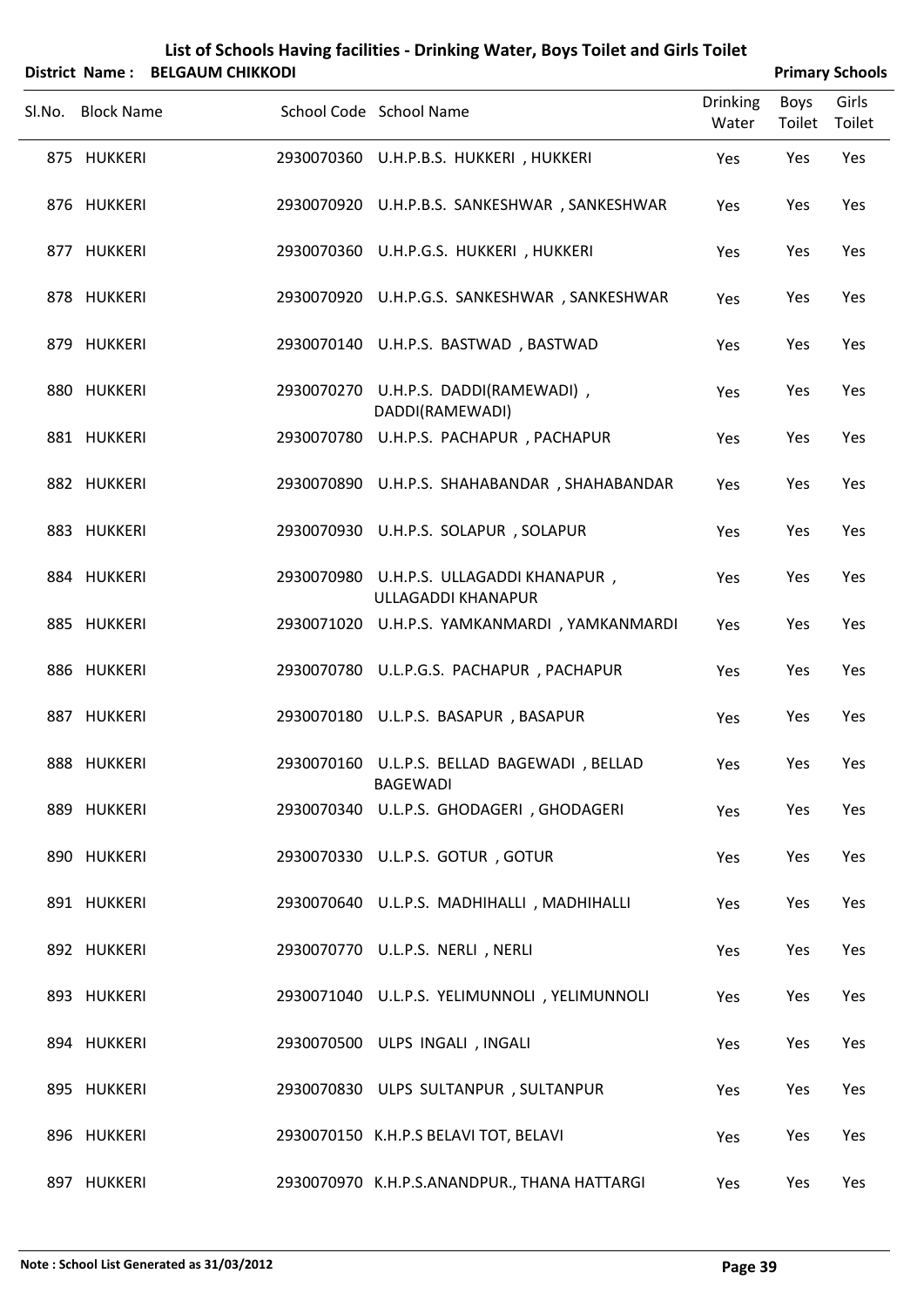|        |                   | District Name: BELGAUM CHIKKODI |                                                         |                          |                | <b>Primary Schools</b> |
|--------|-------------------|---------------------------------|---------------------------------------------------------|--------------------------|----------------|------------------------|
| Sl.No. | <b>Block Name</b> |                                 | School Code School Name                                 | <b>Drinking</b><br>Water | Boys<br>Toilet | Girls<br>Toilet        |
|        | 898 HUKKERI       |                                 | 2930070490 K.H.P.S.BEERANHOLI, ISLAMPUR                 | Yes                      | Yes            | Yes                    |
|        | 899 HUKKERI       |                                 | 2930070670 K.H.P.S.BENAKANHOLI, MANGUTTI                | Yes                      | Yes            | Yes                    |
|        | 900 HUKKERI       |                                 | 2930070270 K.H.P.S.DADDI, DADDI(RAMEWADI)               | Yes                      | Yes            | Yes                    |
|        | 901 HUKKERI       |                                 | 2930070360 K.H.P.S.GANDHI NAGAR, HUKKERI                | Yes                      | Yes            | Yes                    |
|        | 902 HUKKERI       |                                 | 2930070890 K.H.P.S.GEJAPATI, SHAHABANDAR                | Yes                      | Yes            | Yes                    |
|        | 903 HUKKERI       |                                 | 2930070270 K.H.P.S.GUDANATTI., DADDI(RAMEWADI)          | Yes                      | Yes            | Yes                    |
|        | 904 HUKKERI       |                                 | 2930071020 K.H.P.S.GUDGANATTI R.C., YAMKANMARDI         | Yes                      | Yes            | Yes                    |
|        | 905 HUKKERI       |                                 | 2930070670 K.H.P.S.H, MASTIHOLI, MANGUTTI               | Yes                      | Yes            | Yes                    |
|        | 906 HUKKERI       |                                 | 2930071050 K.H.P.S.HANJANATTI.,<br>Y.MUNNOLI(HANJANATI) | Yes                      | Yes            | Yes                    |
|        | 907 HUKKERI       |                                 | 2930070080 K.H.P.S.HARIJAN COL, AMMANAGI                | Yes                      | Yes            | Yes                    |
|        | 908 HUKKERI       |                                 | 2930070380 K.H.P.S.HIDKAL COL, HOSPET                   | Yes                      | Yes            | Yes                    |
|        | 909 HUKKERI       |                                 | 2930070920 K.H.P.S.HIRASUGAR, SANKESHWAR                | Yes                      | Yes            | Yes                    |
|        | 910 HUKKERI       |                                 | 2930070480 K.H.P.S.HULLOLIHATTI, HULLOLI                | Yes                      | Yes            | Yes                    |
|        | 911 HUKKERI       |                                 | 2930070970 K.H.P.S.INDIRANAGAR., THANA HATTARGI         | Yes                      | Yes            | Yes                    |
|        | 912 HUKKERI       |                                 | 2930070400 K.H.P.S.JINARAL, HANCHINAL                   | Yes                      | Yes            | Yes                    |
|        | 913 HUKKERI       |                                 | 2930070520 K.H.P.S.K.TOT, KADAHATTI                     | Yes                      | Yes            | Yes                    |
|        | 914 HUKKERI       |                                 | 2930070590 K.H.P.S.KESTI, KESTI                         | Yes                      | Yes            | Yes                    |
|        | 915 HUKKERI       |                                 | 2930070610 K.H.P.S.KONANAKERI, KONANKERI                | Yes                      | Yes            | Yes                    |
|        | 916 HUKKERI       |                                 | 2930070600 K.H.P.S.KURNIHATTI, KURNI                    | Yes                      | Yes            | Yes                    |
|        | 917 HUKKERI       |                                 | 2930070270 K.H.P.S.MAJATI, DADDI(RAMEWADI)              | Yes                      | Yes            | Yes                    |
|        | 918 HUKKERI       |                                 | 2930070290 K.H.P.S.NERLITOT, GUDAS                      | Yes                      | Yes            | Yes                    |
|        | 919 HUKKERI       |                                 | 2930070760 K.H.P.S.NIDASOSHIWADI, NIDASOSHI             | Yes                      | Yes            | Yes                    |
|        | 920 HUKKERI       |                                 | 2930070160 K.H.P.S.PADMAVATI NAGAR, BELLAD              | Yes                      | Yes            | Yes                    |

BAGEWADI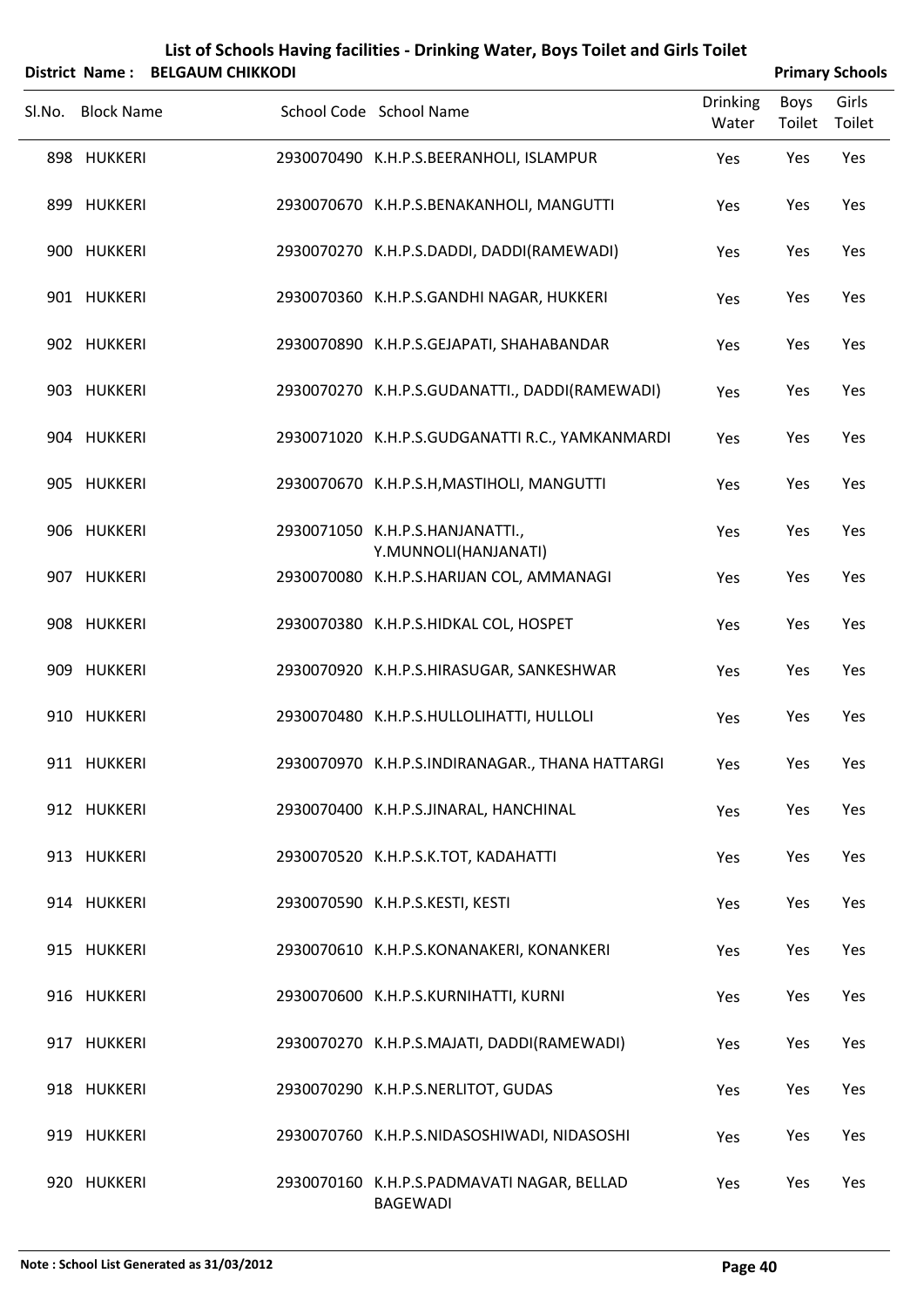|        | <b>District Name:</b> | <b>BELGAUM CHIKKODI</b> | List of Schools Having facilities - Drinking Water, Boys Toilet and Girls Toilet |                          |                       | <b>Primary Schools</b> |
|--------|-----------------------|-------------------------|----------------------------------------------------------------------------------|--------------------------|-----------------------|------------------------|
| Sl.No. | <b>Block Name</b>     |                         | School Code School Name                                                          | <b>Drinking</b><br>Water | <b>Boys</b><br>Toilet | Girls<br>Toilet        |
|        | 921 HUKKERI           |                         | 2930070660 K.H.P.S.PARAKANTTI, MAVANUR                                           | Yes                      | Yes                   | Yes                    |
|        | 922 HUKKERI           |                         | 2930070320 K.H.P.S.RAJAKATTI, GUTAGUDDI                                          | Yes                      | Yes                   | Yes                    |
|        | 923 HUKKERI           |                         | 2930070540 K.H.P.S.YALLAPUR (KARGUPPI), KARGUPPI                                 | Yes                      | Yes                   | Yes                    |
|        | 924 HUKKERI           |                         | 2930070150 K.LP.S. H. TOT, BELAVI                                                | Yes                      | Yes                   | Yes                    |
|        | 925 HUKKERI           |                         | 2930070490 K.LP.S.JARKIHOLI, ISLAMPUR                                            | Yes                      | Yes                   | Yes                    |
|        | 926 HUKKERI           |                         | 2930070921 K.L.P.S ANKALI ROAD, SANKESHWAR                                       | Yes                      | Yes                   | Yes                    |
|        | 927 HUKKERI           |                         | 2930070220 K.L.P.S BUGATEALUR, BHUGATEALUR                                       | Yes                      | Yes                   | Yes                    |
|        | 928 HUKKERI           |                         | 2930070361 K.L.P.S JANATA COLONY, HUKKERI                                        | Yes                      | Yes                   | Yes                    |
|        | 929 HUKKERI           |                         | 2930071080 K.L.P.S KALABHAVI, KALABHAVI                                          | Yes                      | Yes                   | Yes                    |
|        | 930 HUKKERI           |                         | 2930071070 K.L.P.S KARIKATTI, KARIKATTI                                          | Yes                      | Yes                   | Yes                    |
|        | 931 HUKKERI           |                         | 2930070760 K.L.P.S KARPURI HALAD TOT, NIDASOSHI                                  | Yes                      | Yes                   | Yes                    |
|        | 932 HUKKERI           |                         | 2930071010 K.L.P.S. (H.TOT), YADAGUD                                             | Yes                      | Yes                   | Yes                    |
|        | 933 HUKKERI           |                         | 2930070090 K.L.P.S. LAXMI NAGAR, ARLIKATTI                                       | Yes                      | Yes                   | Yes                    |
|        | 934 HUKKERI           |                         | 2930070950 K.L.P.S. SARAPUR TOT, SARAPUR                                         | Yes                      | Yes                   | Yes                    |
|        | 935 HUKKERI           |                         | 2930071020 K.L.P.S.(HALEGUDGANATTI), YAMKANMARDI                                 | Yes                      | Yes                   | Yes                    |
|        | 936 HUKKERI           |                         | 2930070240 K.L.P.S.BAADAHATTI, BAAD                                              | Yes                      | Yes                   | Yes                    |
|        | 937 HUKKERI           |                         | 2930070500 K.L.P.S.BASARAGI TOT, INGALI                                          | Yes                      | Yes                   | Yes                    |
|        | 938 HUKKERI           |                         | 2930070210 K.L.P.S.BIDREWADI, BIDREWADI                                          | Yes                      | Yes                   | Yes                    |
|        | 939 HUKKERI           |                         | 2930070670 K.L.P.S.BOLASHANATTI, MANGUTTI                                        | Yes                      | Yes                   | Yes                    |
|        | 940 HUKKERI           |                         | 2930070890 K.L.P.S.CHIKKALDINNI, SHAHABANDAR                                     | Yes                      | Yes                   | Yes                    |
|        | 941 HUKKERI           |                         | 2930070800 K.L.P.S.CHILABHAVI, RUSTUMPUR                                         | Yes                      | Yes                   | Yes                    |
|        | 942 HUKKERI           |                         | 2930070970 K.L.P.S.DADBANATTI, THANA HATTARGI                                    | Yes                      | Yes                   | Yes                    |
|        | 943 HUKKERI           |                         | 2930070530 K.L.P.S.DASARATTI, KOTABAGI                                           | Yes                      | Yes                   | Yes                    |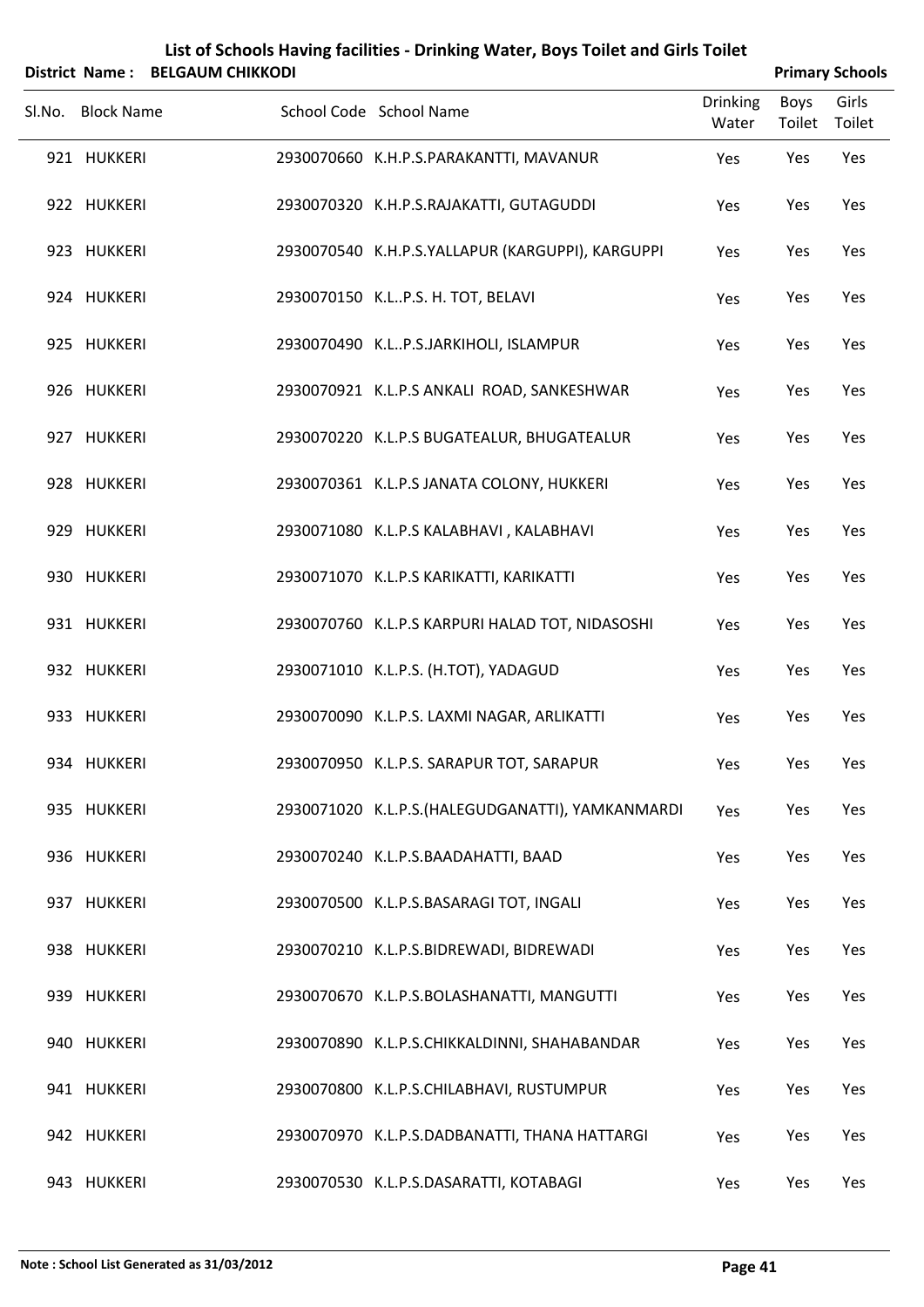|        | <b>District Name:</b> | <b>BELGAUM CHIKKODI</b> |                                                    |                          |                       | <b>Primary Schools</b> |
|--------|-----------------------|-------------------------|----------------------------------------------------|--------------------------|-----------------------|------------------------|
| Sl.No. | <b>Block Name</b>     |                         | School Code School Name                            | <b>Drinking</b><br>Water | <b>Boys</b><br>Toilet | Girls<br>Toilet        |
|        | 944 HUKKERI           |                         | 2930071040 K.L.P.S.GANDHINAGARTOT, YELIMUNNOLI     | Yes                      | Yes                   | Yes                    |
|        | 945 HUKKERI           |                         | 2930070460 K.L.P.S.H.GAD, HARGAPUR                 | Yes                      | Yes                   | Yes                    |
|        | 946 HUKKERI           |                         | 2930070540 K.L.P.S.H.VANTMURI, KARGUPPI            | Yes                      | Yes                   | Yes                    |
|        | 947 HUKKERI           |                         | 2930070670 K.L.P.S.HALE.MASTI.HOLI, MANGUTTI       | Yes                      | Yes                   | Yes                    |
|        | 948 HUKKERI           |                         | 2930070380 K.L.P.S.HOSPET, HOSPET                  | Yes                      | Yes                   | Yes                    |
|        | 949 HUKKERI           |                         | 2930070420 K.L.P.S.HOSUR TOT, HOSUR                | Yes                      | Yes                   | Yes                    |
|        | 950 HUKKERI           |                         | 2930070990 K.L.P.S.HUNNIUR R.C., YARNAL            | Yes                      | Yes                   | Yes                    |
|        | 951 HUKKERI           |                         | 2930070990 K.L.P.S.HUNNUR DYKE., YARNAL            | Yes                      | Yes                   | Yes                    |
|        | 952 HUKKERI           |                         | 2930071040 K.L.P.S.IMAGOUNDARTOT, YELIMUNNOLI      | Yes                      | Yes                   | Yes                    |
|        | 953 HUKKERI           |                         | 2930070490 K.L.P.S.KALLATTI, ISLAMPUR              | Yes                      | Yes                   | Yes                    |
|        | 954 HUKKERI           |                         | 2930070380 K.L.P.S.KANAVINTTI, HOSPET              | Yes                      | Yes                   | Yes                    |
|        | 955 HUKKERI           |                         | 2930070490 K.L.P.S.KATABALI, ISLAMPUR              | Yes                      | Yes                   | Yes                    |
|        | 956 HUKKERI           |                         | 2930070590 K.L.P.S.KESTI TOT, KESTI                | Yes                      | Yes                   | Yes                    |
|        | 957 HUKKERI           |                         | 2930070380 K.L.P.S.LABOUR CAMP, HOSPET             | Yes                      | Yes                   | Yes                    |
|        | 958 HUKKERI           |                         | 2930070670 K.L.P.S.M.H.WARI, MANGUTTI              | Yes                      | Yes                   | Yes                    |
|        | 959 HUKKERI           |                         | 2930070740 K.L.P.S.MALLATTI, NAGANUR K.M.          | Yes                      | Yes                   | Yes                    |
|        | 960 HUKKERI           |                         | 2930070760 K.L.P.S.NIDOSHI TOT, NIDASOSHI          | Yes                      | Yes                   | Yes                    |
|        | 961 HUKKERI           |                         | 2930070160 K.L.P.S.NINGANKODI, BELLAD BAGEWADI     | Yes                      | Yes                   | Yes                    |
|        | 962 HUKKERI           |                         | 2930070380 K.L.P.S.NIRVANATTI, HOSPET              | Yes                      | Yes                   | Yes                    |
|        | 963 HUKKERI           |                         | 2930070960 K.L.P.S.RAHUL NAGAR (SRP), SHIPPUR      | Yes                      | Yes                   | Yes                    |
|        | 964 HUKKERI           |                         | 2930070380 K.L.P.S.SHINDHIHATTI, HOSPET            | Yes                      | Yes                   | Yes                    |
|        | 965 HUKKERI           |                         | 2930070850 K.L.P.S.SHIRAHATTITOT., SHIRAHATTI B,K, | Yes                      | Yes                   | Yes                    |
|        | 966 HUKKERI           |                         | 2930070980 K.L.P.S.TUDIMALTOT, ULLAGADDI KHANAPUR  | Yes                      | Yes                   | Yes                    |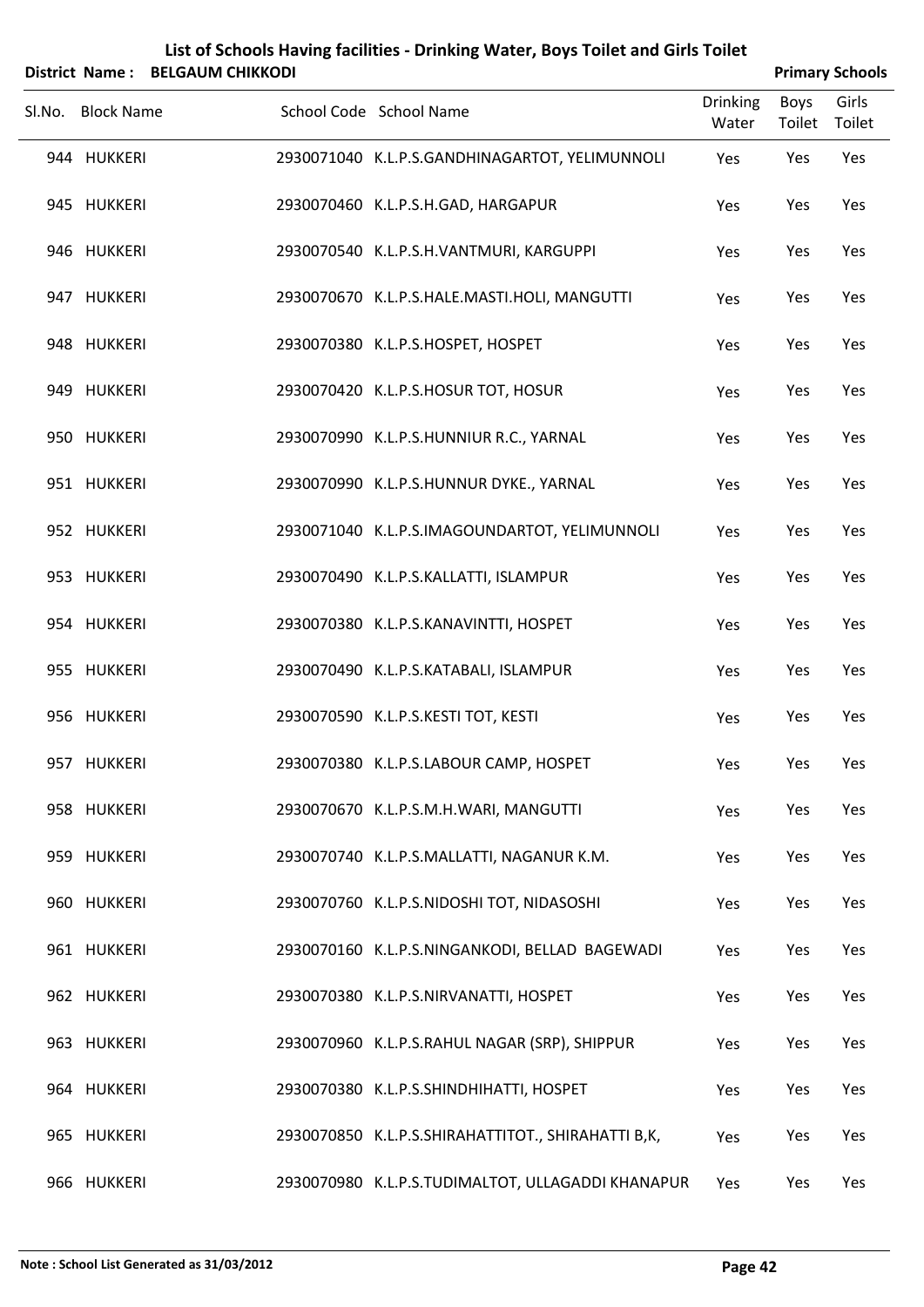|        |                       |                         | List of Schools Having facilities - Drinking Water, Boys Toilet and Girls Toilet |                          |                       |                        |
|--------|-----------------------|-------------------------|----------------------------------------------------------------------------------|--------------------------|-----------------------|------------------------|
|        | <b>District Name:</b> | <b>BELGAUM CHIKKODI</b> |                                                                                  |                          |                       | <b>Primary Schools</b> |
| SI.No. | <b>Block Name</b>     |                         | School Code School Name                                                          | <b>Drinking</b><br>Water | <b>Boys</b><br>Toilet | Girls<br>Toilet        |
|        | 967 HUKKERI           |                         | 2930070930 K.L.P.S.TUKKAIWADI, SOLAPUR                                           | Yes                      | Yes                   | Yes                    |
|        | 968 HUKKERI           |                         | 2930070160 K.L.P.S.UMESH NAGAR, BELLAD BAGEWADI                                  | Yes                      | Yes                   | Yes                    |
|        | 969 HUKKERI           |                         | 2930070320 K.L.P.S.YELLAPUR., GUTAGUDDI                                          | Yes                      | Yes                   | Yes                    |
|        | 970 HUKKERI           |                         | 2930070270 K.L.PS.MANAGAON, DADDI(RAMEWADI)                                      | Yes                      | Yes                   | Yes                    |
|        | 971 HUKKERI           |                         | 2930070570 KHPS KOT, KOT                                                         | Yes                      | Yes                   | Yes                    |
|        | 972 HUKKERI           |                         | 2930070320 KLPS BAHRAMAPUR, GUTAGUDDI                                            | Yes                      | Yes                   | Yes                    |
|        | 973 HUKKERI           |                         | 2930070600 KLPS BASAVA NAGAR, KURNI                                              | Yes                      | Yes                   | Yes                    |
|        | 974 HUKKERI           |                         | 2930070120 KLPS BENIWAD TOT, BENIWAD                                             | Yes                      | Yes                   | Yes                    |
|        | 975 HUKKERI           |                         | 2930070130 KLPS HANUMAN NAGAR, BADKUNDRI                                         | Yes                      | Yes                   | Yes                    |
|        | 976 HUKKERI           |                         | 2930070161 KLPS HANUMANNAGAR, BELLAD BAGEWADI                                    | Yes                      | Yes                   | Yes                    |
|        | 977 HUKKERI           |                         | 2930070410 KLPS HEBBAL RUD. MATH, HEBBAL                                         | Yes                      | Yes                   | Yes                    |
|        | 978 HUKKERI           |                         | 2930070180 KLPS HOSA BASAPUR, BASAPUR                                            | Yes                      | Yes                   | Yes                    |
|        | 979 HUKKERI           |                         | 2930071190 KLPS HOSAGAR, CHIKKALDINNI                                            | Yes                      | Yes                   | Yes                    |
|        | 980 HUKKERI           |                         | 2930071010 KLPS JANM, YADAGUD                                                    | Yes                      | Yes                   | Yes                    |
|        | 981 HUKKERI           |                         | 2930071080 KLPS LAGMAPUR, KALABHAVI                                              | Yes                      | Yes                   | Yes                    |
|        | 982 HUKKERI           |                         | 2930071130 KLPS LAXMI BADAVANE (B), KAXMI<br><b>BADAVANI</b>                     | Yes                      | Yes                   | Yes                    |
|        | 983 HUKKERI           |                         | 2930070411 KLPS LAXMIGUDI HEBBAL, HEBBAL                                         | Yes                      | Yes                   | Yes                    |
|        | 984 HUKKERI           |                         | 2930070520 KLPS LAXMINAGAR, KADAHATTI                                            | Yes                      | Yes                   | Yes                    |
|        | 985 HUKKERI           |                         | 2930071110 KLPS MALEBAIL (M), MALEBAIL                                           | Yes                      | Yes                   | Yes                    |
|        | 986 HUKKERI           |                         | 2930070080 KLPS MALLARAJ GUDI, AMMANAGI                                          | Yes                      | Yes                   | Yes                    |
|        | 987 HUKKERI           |                         | 2930070250 KLPS NAGAR MUNNOLI TOT, BORGAL                                        | Yes                      | Yes                   | Yes                    |
|        | 988 HUKKERI           |                         | 2930070923 KLPS NAMAZ MALA, SANKESHWAR                                           | Yes                      | Yes                   | Yes                    |
|        | 989 HUKKERI           |                         | 2930070922 KLPS PADAGUDI SANKESHWAR,<br>SANKESHWAR                               | Yes                      | Yes                   | Yes                    |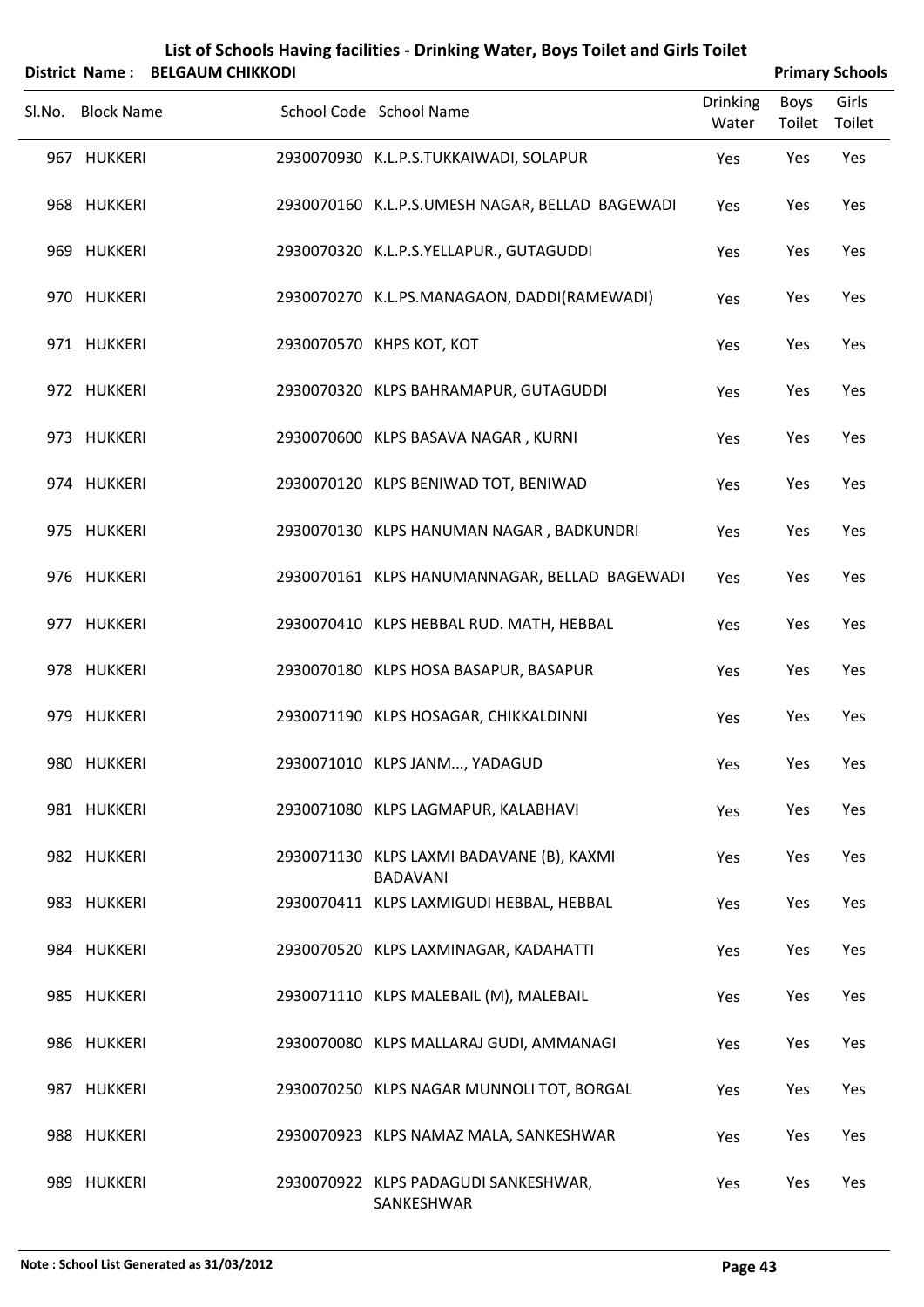| District Name:    | <b>BELGAUM CHIKKODI</b> | List of Schools Having facilities - Drinking Water, Boys Toilet and Girls Toilet |                          |                       | <b>Primary Schools</b> |
|-------------------|-------------------------|----------------------------------------------------------------------------------|--------------------------|-----------------------|------------------------|
| Sl.No. Block Name |                         | School Code School Name                                                          | <b>Drinking</b><br>Water | <b>Boys</b><br>Toilet | Girls<br>Toilet        |
| 990 HUKKERI       |                         | 2930070480 KLPS PATIL TOT, HULLOLI                                               | Yes                      | Yes                   | Yes                    |
| 991 HUKKERI       |                         | 2930070390 KLPS RAJAN HALLI, HAGEDAL                                             | Yes                      | Yes                   | Yes                    |
| 992 HUKKERI       |                         | 2930070990 KLPS RAMARUD TOT, YARNAL                                              | Yes                      | Yes                   | Yes                    |
| 993 HUKKERI       |                         | 2930071090 KLPS RAMESH NAGAR, RAMESH NAGAR                                       | Yes                      | Yes                   | Yes                    |
| 994 HUKKERI       |                         | 2930070900 KLPS SALAMAWADI, SALAMWADI                                            | Yes                      | Yes                   | Yes                    |
| 995 HUKKERI       |                         | 2930070100 KLPS SANGAMESHWAR NAGAR, AWARGOL                                      | Yes                      | Yes                   | Yes                    |
| 996 HUKKERI       |                         | 2930070921 KLPS SANKESHWAR JP, SANKESHWAR                                        | Yes                      | Yes                   | Yes                    |
| 997 HUKKERI       |                         | 2930070361 KLPS SEED FARM HUKKERI, HUKKERI                                       | Yes                      | Yes                   | Yes                    |
| 998 HUKKERI       |                         | 2930070080 KLPS SHERI TOT, AMMANAGI                                              | Yes                      | Yes                   | Yes                    |
| 999 HUKKERI       |                         | 2930070930 KLPS SHINDE TOT, SOLAPUR                                              | Yes                      | Yes                   | Yes                    |
| 1000 HUKKERI      |                         | 2930070870 KLPS SHIRDHAN CROSS, SHIRADHAN                                        | Yes                      | Yes                   | Yes                    |
| 1001 HUKKERI      |                         | 2930070100 KLPS SHIVLINGESHWAR NAGAR, AWARGOL                                    | Yes                      | Yes                   | Yes                    |
| 1002 HUKKERI      |                         | 2930071190 KLPS SIDDAPUR, CHIKKALDINNI                                           | Yes                      | Yes                   | Yes                    |
| 1003 HUKKERI      |                         | 2930071040 KLPS YELIMUNNOLI, YELIMUNNOLI                                         | Yes                      | Yes                   | Yes                    |
| 1004 HUKKERI      |                         | 2930070460 M.H.P.S.H.GAD.NO.2., HARGAPUR                                         | Yes                      | Yes                   | Yes                    |
| 1005 HUKKERI      |                         | 2930070920 M.L.P.S.NAMAJMAL, SANKESHWAR                                          | Yes                      | Yes                   | Yes                    |
| 1006 HUKKERI      |                         | 2930070680 U.H P.S.MASARGUPPI, MASARGUPPI                                        | Yes                      | Yes                   | Yes                    |
| 1007 HUKKERI      |                         | 2930070380 U.H.P.S.HIDKAL COL, HOSPET                                            | Yes                      | Yes                   | Yes                    |
| 1008 HUKKERI      |                         | 2930071040 U.L.P.S HANJANATTI, YELIMUNNOLI                                       | Yes                      | Yes                   | Yes                    |
| 1009 HUKKERI      |                         | 2930070360 U.L.P.S.GAJABARWADI, HUKKERI                                          | Yes                      | Yes                   | Yes                    |
| 1010 HUKKERI      |                         | 2930071180 ULPS ANANDPUR, HATTARAGI                                              | Yes                      | Yes                   | Yes                    |
| 1011 HUKKERI      |                         | 2930070362 ULPS JANATA PLOT HUKKERI, HUKKERI                                     | Yes                      | Yes                   | Yes                    |
| 1012 HUKKERI      |                         | 2930070361 ULPS MOKASHI GALLI, HUKKERI                                           | Yes                      | Yes                   | Yes                    |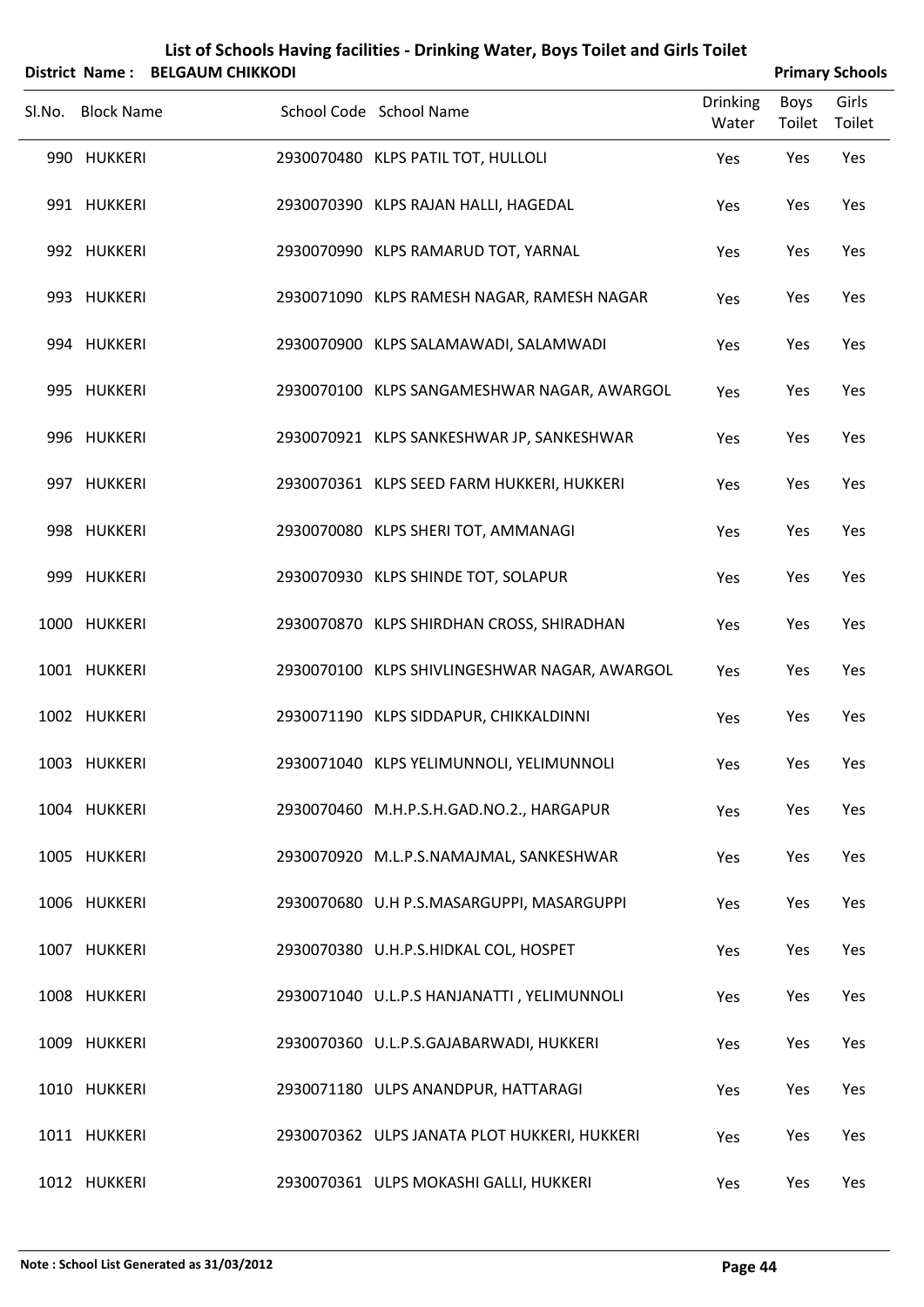| District Name: BELGAUM CHIKKODI |                                                    |                          |      | <b>Primary Schools</b> |
|---------------------------------|----------------------------------------------------|--------------------------|------|------------------------|
| Sl.No. Block Name               | School Code School Name                            | <b>Drinking</b><br>Water | Boys | Girls<br>Toilet Toilet |
| 1013 KAGWAD                     | 2930130020 K.H.P.B.S. AINAPUR, AINAPUR             | Yes                      | Yes  | Yes                    |
| 1014 KAGWAD                     | 2930130030 K.H.P.B.S. JUGUL, JUGUL                 | Yes                      | Yes  | Yes                    |
| 1015 KAGWAD                     | 2930130140 K.H.P.B.S. SHEDBAL, SHEDBAL             | Yes                      | Yes  | Yes                    |
| 1016 KAGWAD                     | 2930130020 K.H.P.G.S. AINAPUR, AINAPUR             | Yes                      | Yes  | Yes                    |
| 1017 KAGWAD                     | 2930130030 K.H.P.G.S. JUGUL, JUGUL                 | Yes                      | Yes  | Yes                    |
| 1018 KAGWAD                     | 2930130140 K.H.P.G.S. SHEDBAL, SHEDBAL             | Yes                      | Yes  | Yes                    |
| 1019 KAGWAD                     | 2930130010 K.H.P.S. KAGWAD, KAGWAD                 | Yes                      | Yes  | Yes                    |
| 1020 KAGWAD                     | 2930130050 K.H.P.S. KAVALGUDD, KAVALGUDD           | Yes                      | Yes  | Yes                    |
| 1021 KAGWAD                     | 2930130060 K.H.P.S. KEMPWAD, KEMPWAD               | Yes                      | Yes  | Yes                    |
| 1022 KAGWAD                     | 2930130070 K.H.P.S. KRISHNA KITTUR, KRISHNA KITTUR | Yes                      | Yes  | Yes                    |
| 1023 KAGWAD                     | 2930130080 K.H.P.S. LOKUR, LOKUR                   | Yes                      | Yes  | Yes                    |
| 1024 KAGWAD                     | 2930130090 K.H.P.S. MANGUSULI, MANGUSULI           | Yes                      | Yes  | Yes                    |
| 1025 KAGWAD                     | 2930130100 K.H.P.S. MOLE, MOLE                     | Yes                      | Yes  | Yes                    |
| 1026 KAGWAD                     | 2930130110 K.H.P.S. MOLWAD, MOLWAD                 | Yes                      | Yes  | Yes                    |
| 1027 KAGWAD                     | 2930130120 K.H.P.S. NAVALIHAL, NAVALIHAL           | Yes                      | Yes  | Yes                    |
| 1028 KAGWAD                     | 2930130150 K.H.P.S. SHIRGUPPI, SHIRGUPPI           | Yes                      | Yes  | Yes                    |
| 1029 KAGWAD                     | 2930130170 K.H.P.S. TANGADI, TANGADI               | Yes                      | Yes  | Yes                    |
| 1030 KAGWAD                     | 2930130180 K.H.P.S. UGAR B.K., UGAR B.K.           | Yes                      | Yes  | Yes                    |
| 1031 KAGWAD                     | 2930130190 K.H.P.S. UGAR K.D., UGAR K.D.           | Yes                      | Yes  | Yes                    |
| 1032 KAGWAD                     | 2930130180 K.L.P.G.S. UGAR B.K., UGAR B.K.         | Yes                      | Yes  | Yes                    |
| 1033 KAGWAD                     | 2930130010 K.L.P.S. KAGWAD, KAGWAD                 | Yes                      | Yes  | Yes                    |
| 1034 KAGWAD                     | 2930130040 K.L.P.S. KATRAL, KATRAL                 | Yes                      | Yes  | Yes                    |
| 1035 KAGWAD                     | 2930130130 K.L.P.S. SHAHAPUR, SHAHAPUR             | Yes                      | Yes  | Yes                    |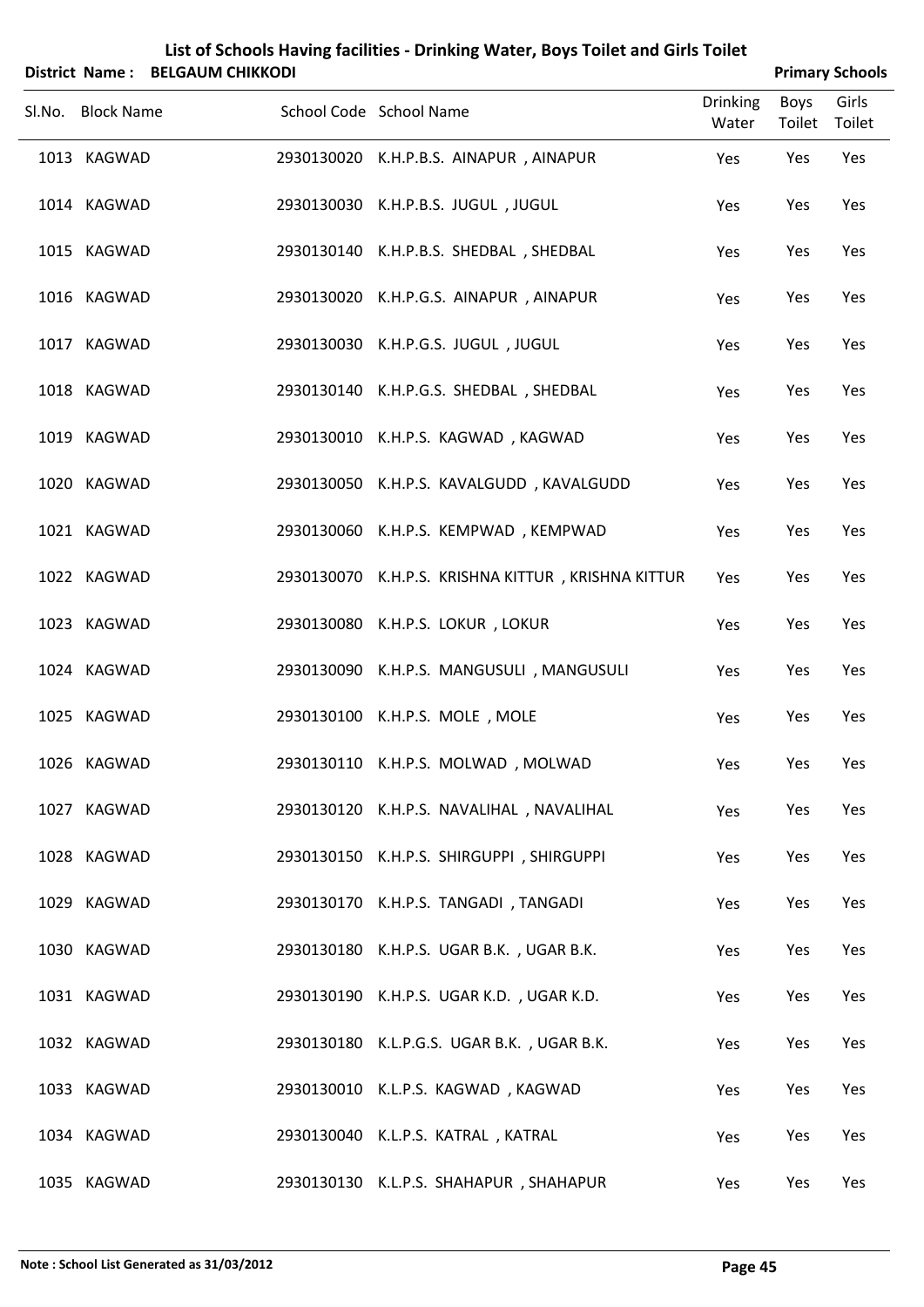| List of Schools Having facilities - Drinking Water, Boys Toilet and Girls Toilet<br>District Name: BELGAUM CHIKKODI<br><b>Primary Schools</b> |  |                                                    |                          |                |                 |  |  |  |
|-----------------------------------------------------------------------------------------------------------------------------------------------|--|----------------------------------------------------|--------------------------|----------------|-----------------|--|--|--|
| Sl.No. Block Name                                                                                                                             |  | School Code School Name                            | <b>Drinking</b><br>Water | Boys<br>Toilet | Girls<br>Toilet |  |  |  |
| 1036 KAGWAD                                                                                                                                   |  | 2930130160 K.L.P.S. SINAL, SINAL                   | Yes                      | Yes            | Yes             |  |  |  |
| 1037 KAGWAD                                                                                                                                   |  | 2930130010 M.H.P.S. KAGWAD, KAGWAD                 | Yes                      | Yes            | Yes             |  |  |  |
| 1038 KAGWAD                                                                                                                                   |  | 2930130070 M.H.P.S. KRISHNA KITTUR, KRISHNA KITTUR | Yes                      | Yes            | Yes             |  |  |  |
| 1039 KAGWAD                                                                                                                                   |  | 2930130080 M.H.P.S. LOKUR, LOKUR                   | Yes                      | Yes            | Yes             |  |  |  |
| 1040 KAGWAD                                                                                                                                   |  | 2930130090 M.H.P.S. MANGUSULI, MANGUSULI           | Yes                      | Yes            | Yes             |  |  |  |
| 1041 KAGWAD                                                                                                                                   |  | 2930130100 M.H.P.S. MOLE, MOLE                     | Yes                      | Yes            | Yes             |  |  |  |
| 1042 KAGWAD                                                                                                                                   |  | 2930130150 M.H.P.S. SHIRGUPPI, SHIRGUPPI           | Yes                      | Yes            | Yes             |  |  |  |
| 1043 KAGWAD                                                                                                                                   |  | 2930130160 M.H.P.S. SINAL, SINAL                   | Yes                      | Yes            | Yes             |  |  |  |
| 1044 KAGWAD                                                                                                                                   |  | 2930130170 M.H.P.S. TANGADI, TANGADI               | Yes                      | Yes            | Yes             |  |  |  |
| 1045 KAGWAD                                                                                                                                   |  | 2930130190 M.H.P.S. UGAR K.D., UGAR K.D.           | Yes                      | Yes            | Yes             |  |  |  |
| 1046 KAGWAD                                                                                                                                   |  | 2930130090 M.L.P.G.S. MANGUSULI , MANGUSULI        | Yes                      | Yes            | Yes             |  |  |  |
| 1047 KAGWAD                                                                                                                                   |  | 2930130040 M.L.P.S. KATRAL, KATRAL                 | Yes                      | Yes            | Yes             |  |  |  |
| 1048 KAGWAD                                                                                                                                   |  | 2930130130 M.L.P.S. SHAHAPUR, SHAHAPUR             | Yes                      | Yes            | Yes             |  |  |  |
| 1049 KAGWAD                                                                                                                                   |  | 2930130020 U.H.P.S. AINAPUR, AINAPUR               | Yes                      | Yes            | Yes             |  |  |  |
| 1050 KAGWAD                                                                                                                                   |  | 2930130030 U.H.P.S. JUGUL, JUGUL                   | Yes                      | Yes            | Yes             |  |  |  |
| 1051 KAGWAD                                                                                                                                   |  | 2930130150 U.H.P.S. SHIRGUPPI, SHIRGUPPI           | Yes                      | Yes            | Yes             |  |  |  |
| 1052 KAGWAD                                                                                                                                   |  | 2930130070 U.LP.S. KRISHNA KITTUR, KRISHNA KITTUR  | Yes                      | Yes            | Yes             |  |  |  |
| 1053 KAGWAD                                                                                                                                   |  | 2930130010 U.L.P.S. KAGWAD, KAGWAD                 | Yes                      | Yes            | Yes             |  |  |  |
| 1054 KAGWAD                                                                                                                                   |  | 2930130110 U.L.P.S. MOLWAD, MOLWAD                 | Yes                      | Yes            | Yes             |  |  |  |
| 1055 KAGWAD                                                                                                                                   |  | 2930130140 U.L.P.S. SHEDBAL, SHEDBAL               | Yes                      | Yes            | Yes             |  |  |  |
| 1056 KAGWAD                                                                                                                                   |  | 2930130180 U.L.P.S. UGAR B.K., UGAR B.K.           | Yes                      | Yes            | Yes             |  |  |  |
| 1057 KAGWAD                                                                                                                                   |  | 2930130010 K.H.P.G.S.KAGWAD, KAGWAD                | Yes                      | Yes            | Yes             |  |  |  |
| 1058 KAGWAD                                                                                                                                   |  | 2930130100 K.H.P.S.DEVREDDITOT, MOLE               | Yes                      | Yes            | Yes             |  |  |  |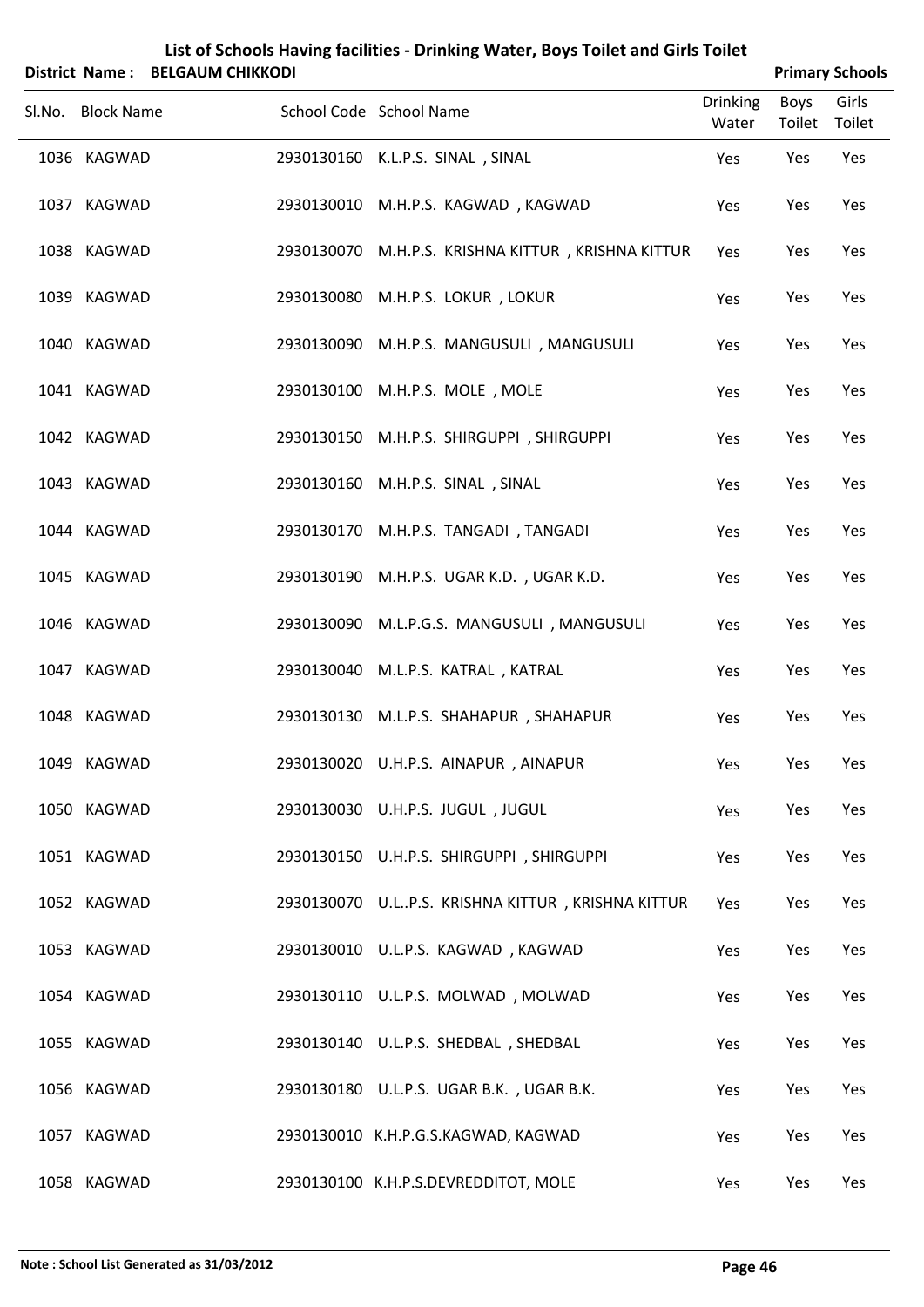|        |                   | District Name: BELGAUM CHIKKODI |                                                 |                          | <b>Primary Schools</b> |                 |
|--------|-------------------|---------------------------------|-------------------------------------------------|--------------------------|------------------------|-----------------|
| SI.No. | <b>Block Name</b> |                                 | School Code School Name                         | <b>Drinking</b><br>Water | Boys<br>Toilet         | Girls<br>Toilet |
|        | 1059 KAGWAD       |                                 | 2930130190 K.H.P.S.FARIDAKHANWADI, UGAR K.D.    | Yes                      | Yes                    | Yes             |
|        | 1060 KAGWAD       |                                 | 2930130140 K.H.P.S.KALLAL, SHEDBAL              | Yes                      | Yes                    | Yes             |
|        | 1061 KAGWAD       |                                 | 2930130180 K.H.P.S.PARMESHWARWADI, UGAR B.K.    | Yes                      | Yes                    | Yes             |
|        | 1062 KAGWAD       |                                 | 2930130100 K.H.P.S.PUJARITOT, MOLE              | Yes                      | Yes                    | Yes             |
|        | 1063 KAGWAD       |                                 | 2930130140 K.H.P.S.SHEDBAL STATION, SHEDBAL     | Yes                      | Yes                    | Yes             |
|        | 1064 KAGWAD       |                                 | 2930130060 K.L.P.S KIDAGEDI, KEMPWAD            | Yes                      | Yes                    | Yes             |
|        | 1065 KAGWAD       |                                 | 2930130191 K.L.P.S LAXMI GUDI F WADI, UGAR K.D. | Yes                      | Yes                    | Yes             |
|        | 1066 KAGWAD       |                                 | 2930130090 K.L.P.S NAIKAR TOT, MANGUSULI        | Yes                      | Yes                    | Yes             |
|        | 1067 KAGWAD       |                                 | 2930130180 K.L.P.S.ARAGYANAKODI, UGAR B.K.      | Yes                      | Yes                    | Yes             |
|        | 1068 KAGWAD       |                                 | 2930130020 K.L.P.S.ARYANSIDDANTOT, AINAPUR      | Yes                      | Yes                    | Yes             |
|        | 1069 KAGWAD       |                                 | 2930130190 K.L.P.S.DATTAWADI, UGAR K.D.         | Yes                      | Yes                    | Yes             |
|        | 1070 KAGWAD       |                                 | 2930130180 K.L.P.S.GORGAONTOT, UGAR B.K.        | Yes                      | Yes                    | Yes             |
|        | 1071 KAGWAD       |                                 | 2930130020 K.L.P.S.HUVINKODI, AINAPUR           | Yes                      | Yes                    | Yes             |
|        | 1072 KAGWAD       |                                 | 2930130090 K.L.P.S.KARIMATHA, MANGUSULI         | Yes                      | Yes                    | Yes             |
|        | 1073 KAGWAD       |                                 | 2930130010 K.L.P.S.MAGDUMKODI, KAGWAD           | Yes                      | Yes                    | Yes             |
|        | 1074 KAGWAD       |                                 | 2930130060 K.L.P.S.MAHALINGRAYANTOT, KEMPWAD    | Yes                      | Yes                    | Yes             |
|        | 1075 KAGWAD       |                                 | 2930130100 K.L.P.S.PASHIMTOT, MOLE              | Yes                      | Yes                    | Yes             |
|        | 1076 KAGWAD       |                                 | 2930130100 K.L.P.S.SONDKARTOT, MOLE             | Yes                      | Yes                    | Yes             |
|        | 1077 KAGWAD       |                                 | 2930130191 K.L.P.S.UGAR TLY.STATION, UGAR K.D.  | Yes                      | Yes                    | Yes             |
|        | 1078 KAGWAD       |                                 | 2930130010 K.L.P.S.UPPARWADI, KAGWAD            | Yes                      | Yes                    | Yes             |
|        | 1079 KAGWAD       |                                 | 2930130210 KHPS KUSANAL, KUSANAL                | Yes                      | Yes                    | Yes             |
|        | 1080 KAGWAD       |                                 | 2930130200 KHPS MANGAWATI, MANGAWATI            | Yes                      | Yes                    | Yes             |
|        | 1081 KAGWAD       |                                 | 2930130070 KLPS BANAJAWAD, KRISHNA KITTUR       | Yes                      | Yes                    | Yes             |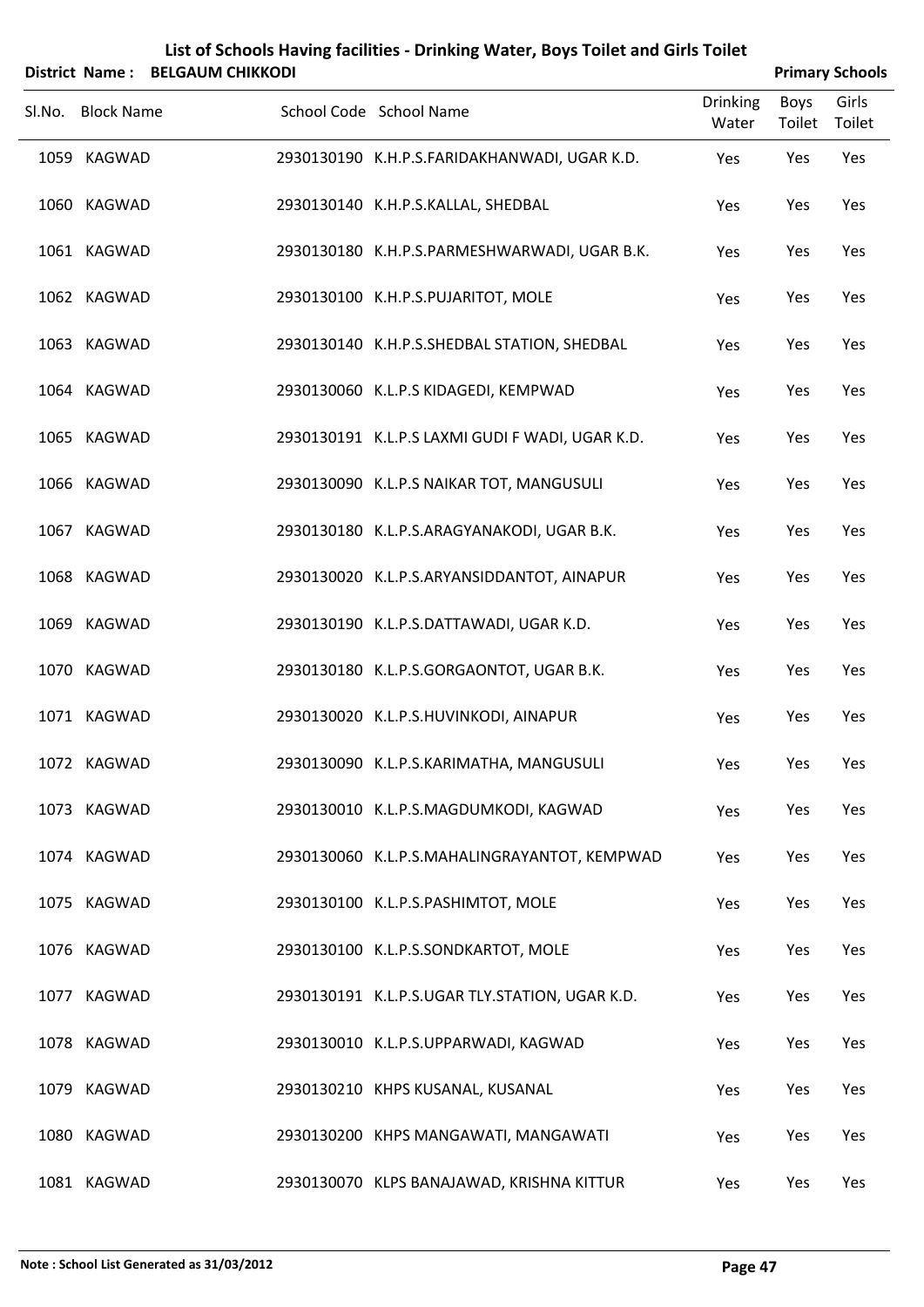|                   | District Name: BELGAUM CHIKKODI |                                                        |                          |                       | <b>Primary Schools</b> |
|-------------------|---------------------------------|--------------------------------------------------------|--------------------------|-----------------------|------------------------|
| Sl.No. Block Name |                                 | School Code School Name                                | <b>Drinking</b><br>Water | <b>Boys</b><br>Toilet | Girls<br>Toilet        |
| 1082 KAGWAD       |                                 | 2930130101 KLPS BARIGADDI TOT, MOLE                    | Yes                      | Yes                   | Yes                    |
| 1083 KAGWAD       |                                 | 2930130060 KLPS CHUNG TOTA, KEMPWAD                    | Yes                      | Yes                   | Yes                    |
| 1084 KAGWAD       |                                 | 2930130170 KLPS DATTANAGAR, TANGADI                    | Yes                      | Yes                   | Yes                    |
| 1085 KAGWAD       |                                 | 2930130101 KLPS DURGI TOT, MOLE                        | Yes                      | Yes                   | Yes                    |
| 1086 KAGWAD       |                                 | 2930130170 KLPS GANESHNAGAR, TANGADI                   | Yes                      | Yes                   | Yes                    |
| 1087 KAGWAD       |                                 | 2930130011 KLPS GOMTE TOT, KAGWAD                      | Yes                      | Yes                   | Yes                    |
| 1088 KAGWAD       |                                 | 2930130101 KLPS Hubballitot (Mole), MOLE               | Yes                      | Yes                   | Yes                    |
| 1089 KAGWAD       |                                 | 2930130021 KLPS HUNASIKODI, AINAPUR                    | Yes                      | Yes                   | Yes                    |
| 1090 KAGWAD       |                                 | 2930130060 KLPS KEMPWAD TOT, KEMPWAD                   | Yes                      | Yes                   | Yes                    |
| 1091 KAGWAD       |                                 | 2930130141 KLPS Konankodi(Shedabal), SHEDBAL           | Yes                      | Yes                   | Yes                    |
| 1092 KAGWAD       |                                 | 2930130210 KLPS LAXMIWADI (KUSANAL), KUSANAL           | Yes                      | Yes                   | Yes                    |
| 1093 KAGWAD       |                                 | 2930130181 KLPS MAYAVVANAKERE.(SHEDABAL), UGAR<br>B.K. | Yes                      | Yes                   | Yes                    |
| 1094 KAGWAD       |                                 | 2930130102 KLPS MOLE MALA, MOLE                        | Yes                      | Yes                   | Yes                    |
| 1095 KAGWAD       |                                 | 2930130101 KLPS MUDVITOT MOLE, MOLE                    | Yes                      | Yes                   | Yes                    |
| 1096 KAGWAD       |                                 | 2930130060 KLPS PARAMANATTI TOT, KEMPWAD               | Yes                      | Yes                   | Yes                    |
| 1097 KAGWAD       |                                 | 2930130021 KLPS PARASHETTI TOT, AINAPUR                | Yes                      | Yes                   | Yes                    |
| 1098 KAGWAD       |                                 | 2930130101 KLPS PATIL (TELI) TOT, MOLE                 | Yes                      | Yes                   | Yes                    |
| 1099 KAGWAD       |                                 | 2930130101 KLPS THARATHARE TOT MOLE, MOLE              | Yes                      | Yes                   | Yes                    |
| 1100 KAGWAD       |                                 | 2930130011 KLPS UDAGANVETOT KAGAWAD, KAGWAD            | Yes                      | Yes                   | Yes                    |
| 1101 KAGWAD       |                                 | 2930130101 KLPS UPPAR TOTA, MOLE                       | Yes                      | Yes                   | Yes                    |
| 1102 KAGWAD       |                                 | 2930130091 KLPS. Pujari tot, (Mangasuli), MANGUSULI    | Yes                      | Yes                   | Yes                    |
| 1103 KAGWAD       |                                 | 2930130190 M.H.P.S.FARIDAKHANWADI, UGAR K.D.           | Yes                      | Yes                   | Yes                    |
| 1104 KAGWAD       |                                 | 2930130100 M.H.P.S.MOLEMALA, MOLE                      | Yes                      | Yes                   | Yes                    |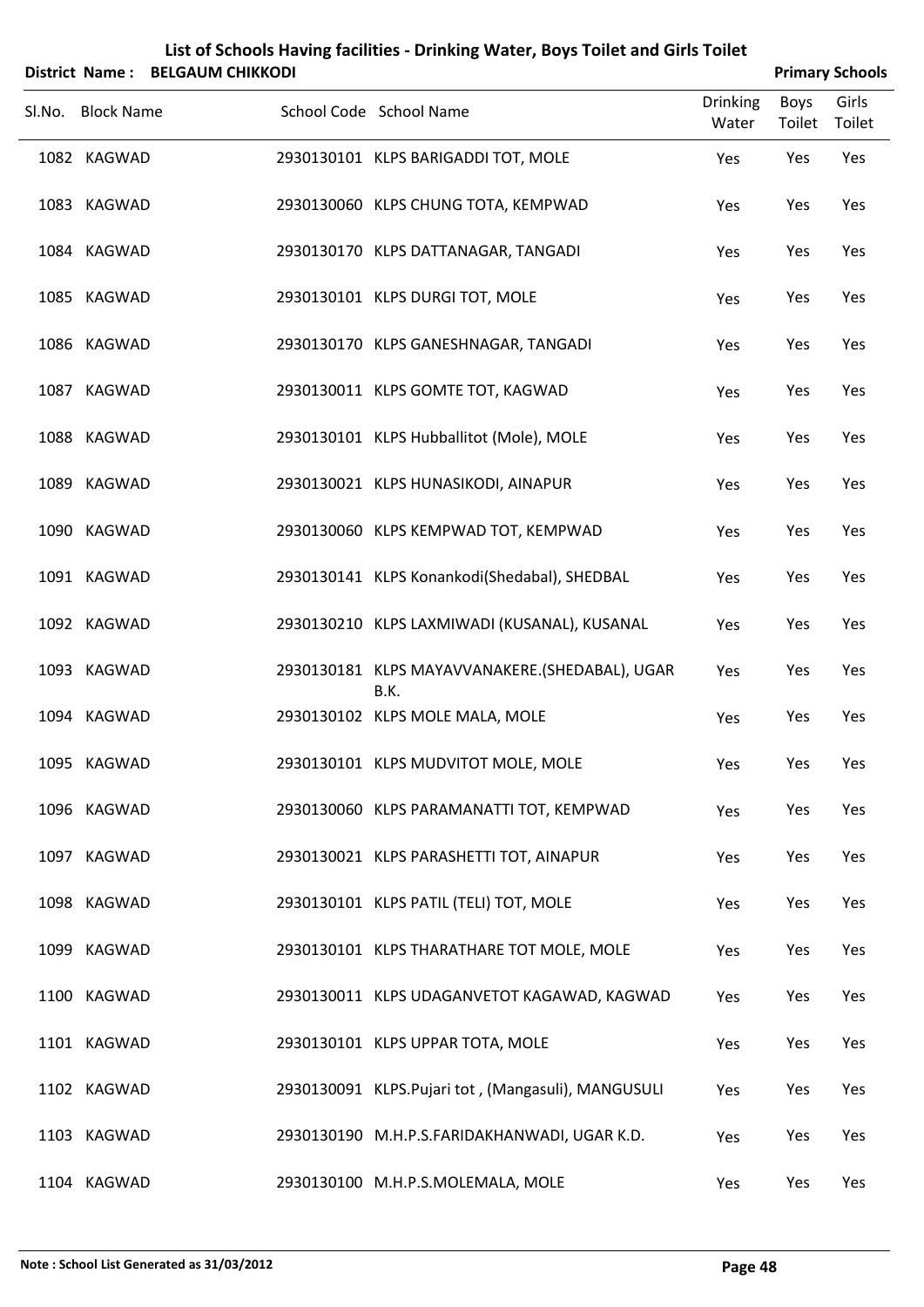|                   | District Name: BELGAUM CHIKKODI |                                                                     |                          |                | <b>Primary Schools</b> |
|-------------------|---------------------------------|---------------------------------------------------------------------|--------------------------|----------------|------------------------|
| Sl.No. Block Name |                                 | School Code School Name                                             | <b>Drinking</b><br>Water | Boys<br>Toilet | Girls<br>Toilet        |
| 1105 KAGWAD       |                                 | 2930130140 M.H.P.S.SHEDBAL STATION, SHEDBAL                         | Yes                      | Yes            | Yes                    |
| 1106 KAGWAD       |                                 | 2930130190 M.L.B.S.DESAIMALA, UGAR K.D.                             | Yes                      | Yes            | Yes                    |
| 1107 KAGWAD       |                                 | 2930130080 M.L.P.S.BHAGTAMAL, LOKUR                                 | Yes                      | Yes            | Yes                    |
| 1108 KAGWAD       |                                 | 2930130190 M.L.P.S.BHOSALEMALA, UGAR K.D.                           | Yes                      | Yes            | Yes                    |
| 1109 KAGWAD       |                                 | 2930130191 M.L.P.S.NIMBALKARMALA, UGAR K.D.                         | Yes                      | Yes            | Yes                    |
| 1110 KAGWAD       |                                 | 2930130170 M.L.P.S.UDAYAMANAGAR, TANGADI                            | Yes                      | Yes            | Yes                    |
| 1111 KAGWAD       |                                 | 2930130090 M.L.P.S.VIKASWADI, MANGUSULI                             | Yes                      | Yes            | Yes                    |
| 1112 KAGWAD       |                                 | 2930130191 M.L.P.S.VINAYAKWADI, UGAR K.D.                           | Yes                      | Yes            | Yes                    |
| 1113 KAGWAD       |                                 | 2930130091 MLPS Bhoi tot (Mangasuli), MANGUSULI                     | Yes                      | Yes            | Yes                    |
| 1114 KAGWAD       |                                 | 2930130080 MLPS CHAWANMALA, LOKUR                                   | Yes                      | Yes            | Yes                    |
| 1115 KAGWAD       |                                 | 2930130091 MLPS Dattu Rama Patil Kodi Bhag, Ma,<br><b>MANGUSULI</b> | Yes                      | Yes            | Yes                    |
| 1116 KAGWAD       |                                 | 2930130080 MLPS Kshirasagartot(Lokur), LOKUR                        | Yes                      | Yes            | Yes                    |
| 1117 KAGWAD       |                                 | 2930130091 MLPS PATIL TOT MANGASULI, MANGUSULI                      | Yes                      | Yes            | Yes                    |
| 1118 KAGWAD       |                                 | 2930130091 MLPS Shivaji Nagar, Mangasuli, MANGUSULI                 | Yes                      | Yes            | Yes                    |
| 1119 KAGWAD       |                                 | 2930130092 MLPS VINAYAK NAGAR, MANGUSULI                            | Yes                      | Yes            | Yes                    |
| 1120 KAGWAD       |                                 | 2930130090 MLPS.Hanumannagar, (Mangasuli),<br><b>MANGUSULI</b>      | Yes                      | Yes            | Yes                    |
| 1121 KAGWAD       |                                 | 2930130090 U.L.P.S MANGUSULI, MANGUSULI                             | Yes                      | Yes            | Yes                    |
| 1122 KAGWAD       |                                 | 2930130191 U.L.P.S.PERALTOT, UGAR K.D.                              | Yes                      | Yes            | Yes                    |
| 1123 KAGWAD       |                                 | 2930130190 U.L.P.S.UGARCOLONEY, UGAR K.D.                           | Yes                      | Yes            | Yes                    |
| 1124 KAGWAD       |                                 | 2930130192 UHPS UGAR.KH, UGAR K.D.                                  | Yes                      | Yes            | Yes                    |
| 1125 MUDALGI      |                                 | 2930140020 U.H.P.S. ARBHAVI, ARBHAVI                                | Yes                      | Yes            | Yes                    |
| 1126 MUDALGI      |                                 | 2930140251 GULPS HALLUR, HALLUR                                     | Yes                      | Yes            | Yes                    |
| 1127 MUDALGI      |                                 | 2930140680 HPS KHANATTI, KHANATTI                                   | Yes                      | Yes            | Yes                    |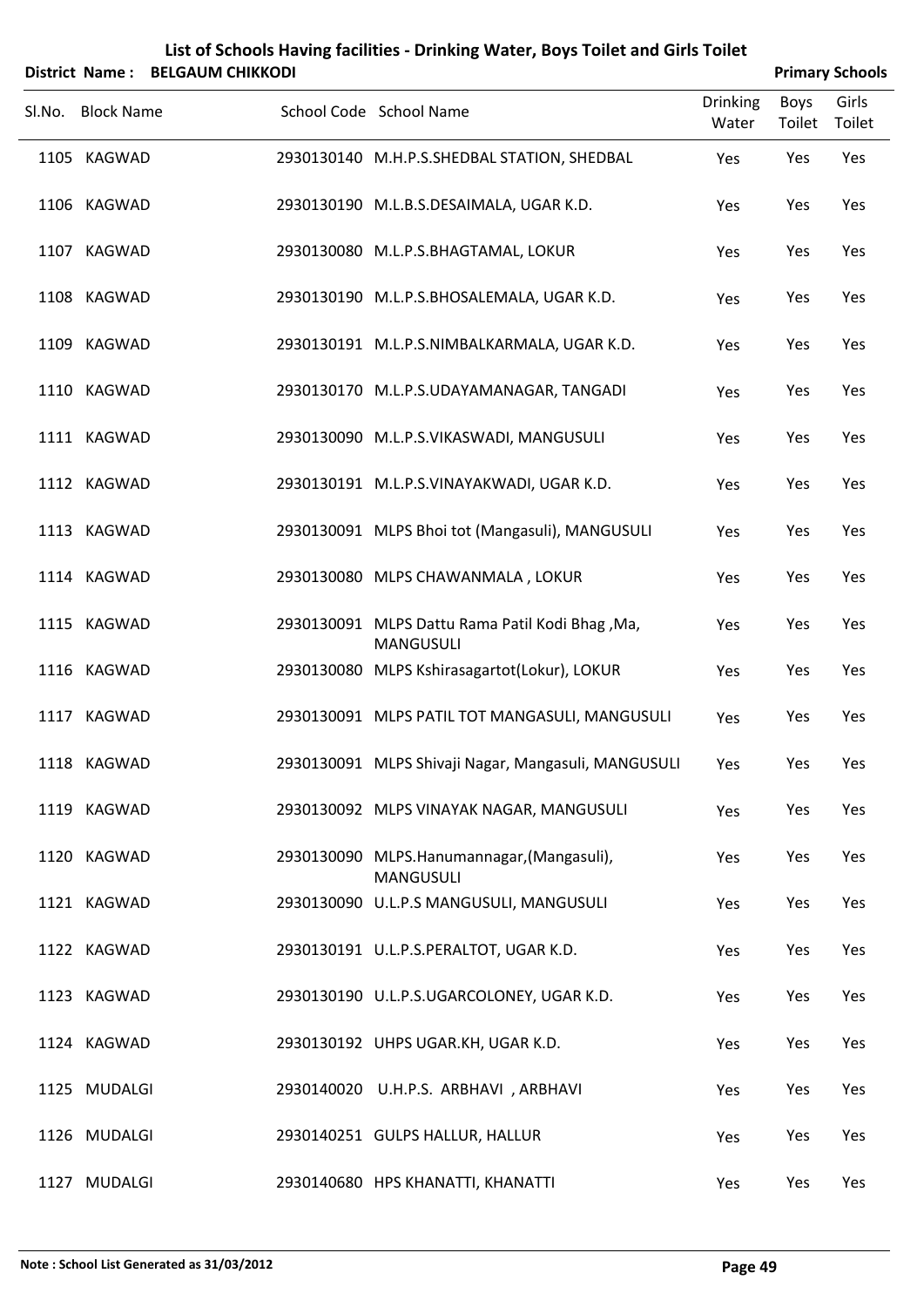|        |                   | District Name: BELGAUM CHIKKODI |                                                   |                          |                | <b>Primary Schools</b> |
|--------|-------------------|---------------------------------|---------------------------------------------------|--------------------------|----------------|------------------------|
| Sl.No. | <b>Block Name</b> |                                 | School Code School Name                           | <b>Drinking</b><br>Water | Boys<br>Toilet | Girls<br>Toilet        |
|        | 1128 MUDALGI      |                                 | 2930140021 KLPSDURADUNDESHWAR NAGAR, ARBHAVI      | Yes                      | Yes            | Yes                    |
|        | 1129 MUDALGI      |                                 | 2930140661 K.G.B.V. WADERHATTI, WADERHATTI        | Yes                      | Yes            | Yes                    |
|        | 1130 MUDALGI      |                                 | 2930140020 K.H.P.B.S.ARABHAVI, ARBHAVI            | Yes                      | Yes            | Yes                    |
|        | 1131 MUDALGI      |                                 | 2930140100 K.H.P.B.S.BETAGERI, BETAGERI           | Yes                      | Yes            | Yes                    |
|        | 1132 MUDALGI      |                                 | 2930140330 K.H.P.B.S.KALLOLI, KALLOLI             | Yes                      | Yes            | Yes                    |
|        | 1133 MUDALGI      |                                 | 2930140350 K.H.P.B.S.KAMANAKATTI, KAMANKATTI      | Yes                      | Yes            | Yes                    |
|        | 1134 MUDALGI      |                                 | 2930140380 K.H.P.B.S.KOUJALAGI, KOUJALGI          | Yes                      | Yes            | Yes                    |
|        | 1135 MUDALGI      |                                 | 2930140390 K.H.P.B.S.KULIGOD, KULIGOD             | Yes                      | Yes            | Yes                    |
|        | 1136 MUDALGI      |                                 | 2930140450 K.H.P.B.S.MUDALGI, MUDALGI             | Yes                      | Yes            | Yes                    |
|        | 1137 MUDALGI      |                                 | 2930140560 K.H.P.B.S.SHINDI KURABET, SHINDIKURBET | Yes                      | Yes            | Yes                    |
|        | 1138 MUDALGI      |                                 | 2930140580 K.H.P.B.S.SUNADHOLI, SUNADHOLI         | Yes                      | Yes            | Yes                    |
|        | 1139 MUDALGI      |                                 | 2930140670 K.H.P.B.S.YADAWAD, YADAWAD             | Yes                      | Yes            | Yes                    |
|        | 1140 MUDALGI      |                                 | 2930140020 K.H.P.G.S.ARABHAVI, ARBHAVI            | Yes                      | Yes            | Yes                    |
|        | 1141 MUDALGI      |                                 | 2930140100 K.H.P.G.S.BETAGERI, BETAGERI           | Yes                      | Yes            | Yes                    |
|        | 1142 MUDALGI      |                                 | 2930140330 K.H.P.G.S.KALLOLI, KALLOLI             | Yes                      | Yes            | Yes                    |
|        | 1143 MUDALGI      |                                 | 2930140380 K.H.P.G.S.KOUJALAGI, KOUJALGI          | Yes                      | Yes            | Yes                    |
|        | 1144 MUDALGI      |                                 | 2930140390 K.H.P.G.S.KULIGOD, KULIGOD             | Yes                      | Yes            | Yes                    |
|        | 1145 MUDALGI      |                                 | 2930140450 K.H.P.G.S.MUDALGI, MUDALGI             | Yes                      | Yes            | Yes                    |
|        | 1146 MUDALGI      |                                 | 2930140560 K.H.P.G.S.SHINDI KURABET, SHINDIKURBET | Yes                      | Yes            | Yes                    |
|        | 1147 MUDALGI      |                                 | 2930140580 K.H.P.G.S.SUNADHOLI, SUNADHOLI         | Yes                      | Yes            | Yes                    |
|        | 1148 MUDALGI      |                                 | 2930140670 K.H.P.G.S.YADAWAD, YADAWAD             | Yes                      | Yes            | Yes                    |
|        | 1149 MUDALGI      |                                 | 2930140100 K.H.P.S BASAWNAGAR(BETAGERI), BETAGERI | Yes                      | Yes            | Yes                    |
|        | 1150 MUDALGI      |                                 | 2930140630 K.H.P.S TUKKANATTI TOT, TUKKANATTI     | Yes                      | Yes            | Yes                    |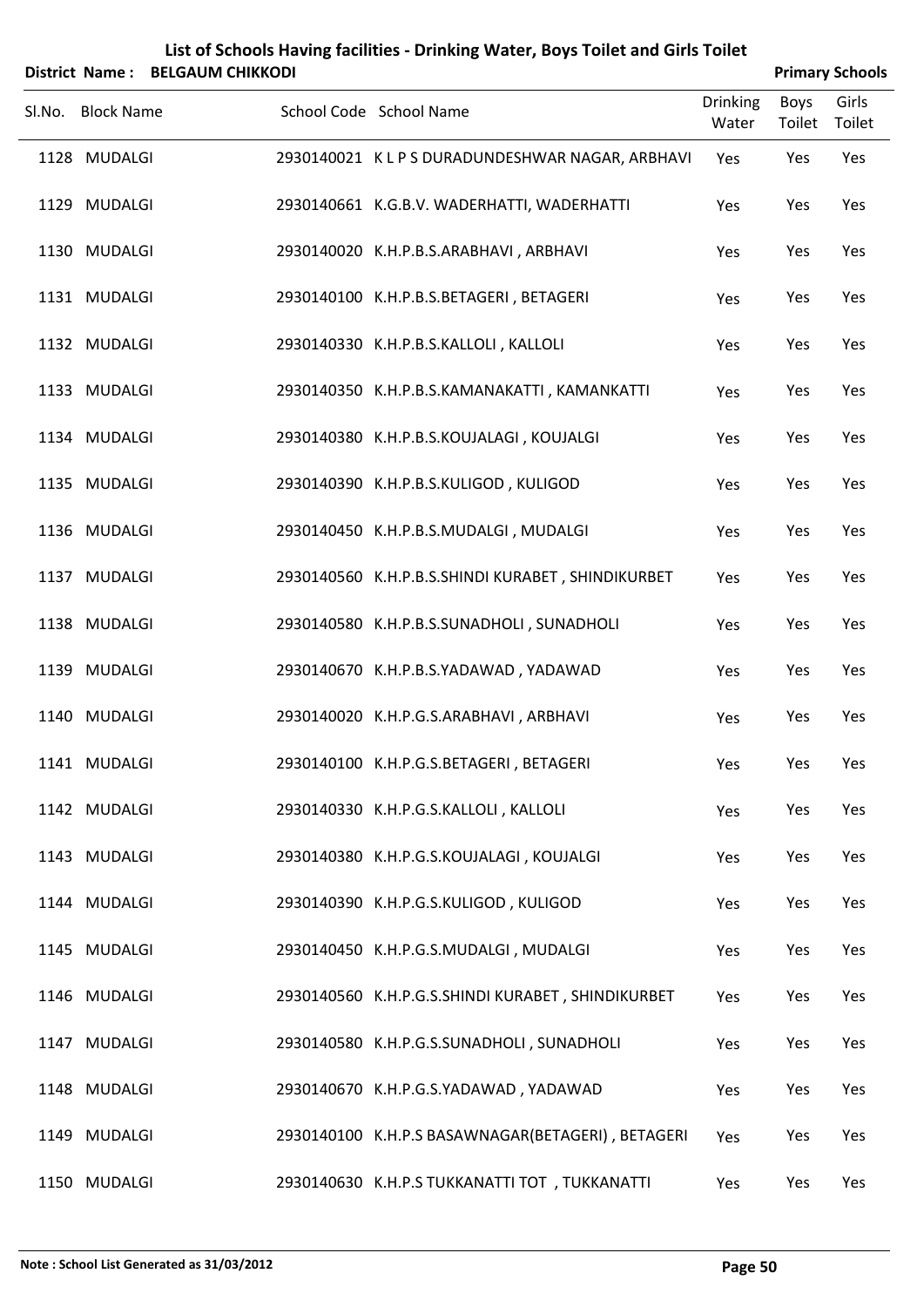|                   | District Name: BELGAUM CHIKKODI |                                                   |                          |                       | <b>Primary Schools</b> |
|-------------------|---------------------------------|---------------------------------------------------|--------------------------|-----------------------|------------------------|
| Sl.No. Block Name |                                 | School Code School Name                           | <b>Drinking</b><br>Water | <b>Boys</b><br>Toilet | Girls<br>Toilet        |
| 1151 MUDALGI      |                                 | 2930140070 K.H.P.S. BAIRANATTI, BAIRNATTI         | Yes                      | Yes                   | Yes                    |
| 1152 MUDALGI      |                                 | 2930140010 K.H.P.S.ADIBATTI, ADIBATTI             | Yes                      | Yes                   | Yes                    |
| 1153 MUDALGI      |                                 | 2930140020 K.H.P.S.ARBHAVIFORM, ARBHAVI           | Yes                      | Yes                   | Yes                    |
| 1154 MUDALGI      |                                 | 2930140020 K.H.P.S.ARBHAVITOT, ARBHAVI            | Yes                      | Yes                   | Yes                    |
| 1155 MUDALGI      |                                 | 2930140030 K.H.P.S.ARILIMATTI, ARLIMATTI          | Yes                      | Yes                   | Yes                    |
| 1156 MUDALGI      |                                 | 2930140040 K.H.P.S.AVARADI, AWARADI               | Yes                      | Yes                   | Yes                    |
| 1157 MUDALGI      |                                 | 2930140060 K.H.P.S.BAGARANAL, BAGARNAL            | Yes                      | Yes                   | Yes                    |
| 1158 MUDALGI      |                                 | 2930140080 K.H.P.S.BALOBAL, BALOBAL               | Yes                      | Yes                   | Yes                    |
| 1159 MUDALGI      |                                 | 2930140630 K.H.P.S.BARITOT TUKKANATTI, TUKKANATTI | Yes                      | Yes                   | Yes                    |
| 1160 MUDALGI      |                                 | 2930140090 K.H.P.S.BASALIGUNDI, BASLIGUNDI        | Yes                      | Yes                   | Yes                    |
| 1161 MUDALGI      |                                 | 2930140540 K.H.P.S.BAVIHALTOT (R), RAJAPUR        | Yes                      | Yes                   | Yes                    |
| 1162 MUDALGI      |                                 | 2930140110 K.H.P.S.BILAKUNDI, BILKUNDI            | Yes                      | Yes                   | Yes                    |
| 1163 MUDALGI      |                                 | 2930140120 K.H.P.S.BIRANAGADDI, BIRANGADDI        | Yes                      | Yes                   | Yes                    |
| 1164 MUDALGI      |                                 | 2930140130 K.H.P.S.BISANAKOPPA, BISANKOPPA        | Yes                      | Yes                   | Yes                    |
| 1165 MUDALGI      |                                 | 2930140150 K.H.P.S.DANDAPUR, DANDAPUR             | Yes                      | Yes                   | Yes                    |
| 1166 MUDALGI      |                                 | 2930140160 K.H.P.S.DHARMATTI, DHARMATTI           | Yes                      | Yes                   | Yes                    |
| 1167 MUDALGI      |                                 | 2930140170 K.H.P.S.DHAWLESHWAR, DHAVALESHWAR      | Yes                      | Yes                   | Yes                    |
| 1168 MUDALGI      |                                 | 2930140180 K.H.P.S.DURADUNDI, DURDUNDI            | Yes                      | Yes                   | Yes                    |
| 1169 MUDALGI      |                                 | 2930140250 K.H.P.S.GANDHI NAGAR(H), HALLUR        | Yes                      | Yes                   | Yes                    |
| 1170 MUDALGI      |                                 | 2930140670 K.H.P.S.GIRISAGAR, YADAWAD             | Yes                      | Yes                   | Yes                    |
| 1171 MUDALGI      |                                 | 2930140200 K.H.P.S.GOSABAL, GOSBAL                | Yes                      | Yes                   | Yes                    |
| 1172 MUDALGI      |                                 | 2930140210 K.H.P.S.GUJANATTI, GUJNATTI            | Yes                      | Yes                   | Yes                    |
| 1173 MUDALGI      |                                 | 2930140220 K.H.P.S.GULAGANJI KOPPA, GULGANJIKOPPA | Yes                      | Yes                   | Yes                    |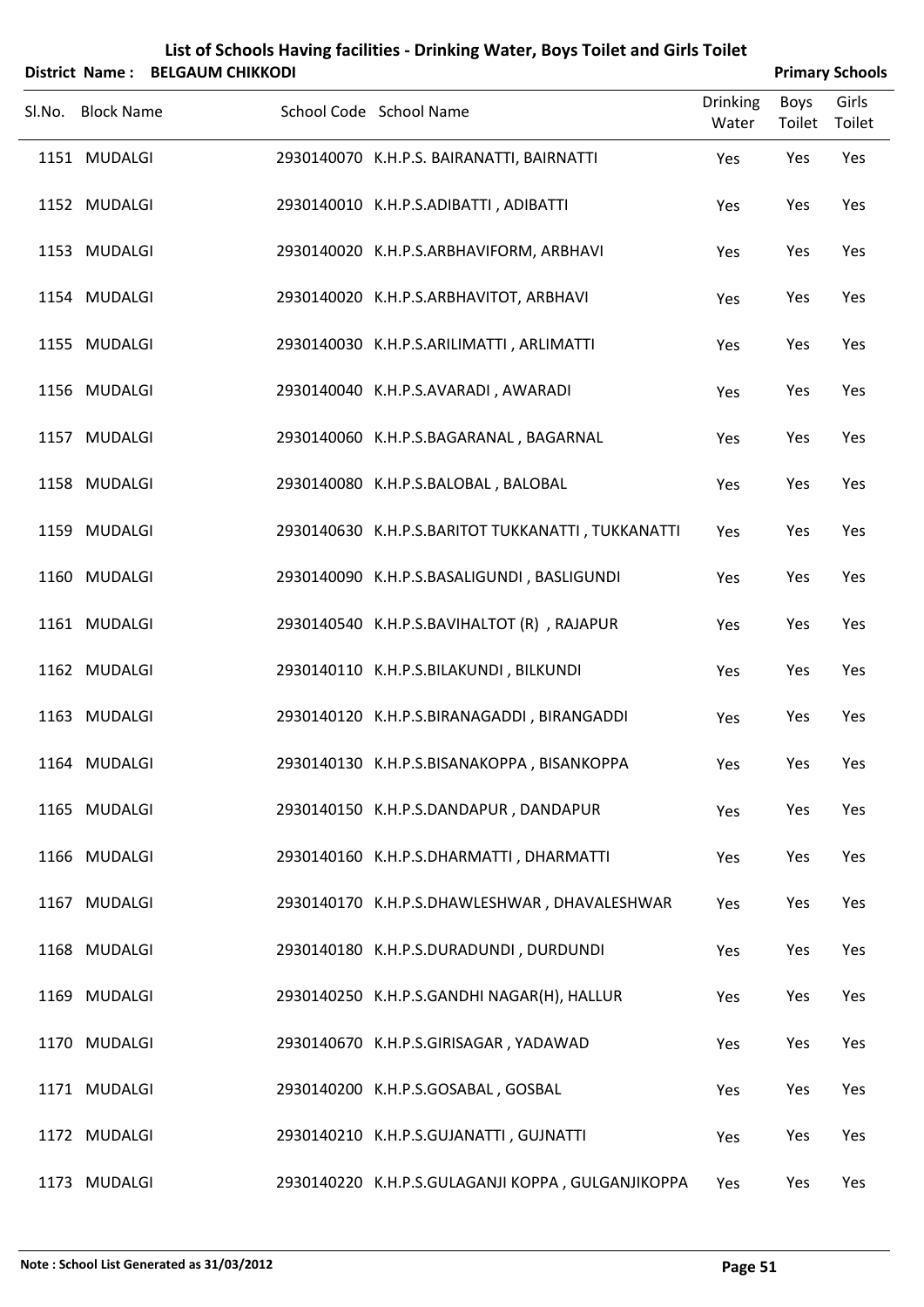|                   | District Name: BELGAUM CHIKKODI |                                                     |                          |                       | <b>Primary Schools</b> |
|-------------------|---------------------------------|-----------------------------------------------------|--------------------------|-----------------------|------------------------|
| Sl.No. Block Name |                                 | School Code School Name                             | <b>Drinking</b><br>Water | <b>Boys</b><br>Toilet | Girls<br>Toilet        |
| 1174 MUDALGI      |                                 | 2930140450 K.H.P.S.GURLAPUR, MUDALGI                | Yes                      | Yes                   | Yes                    |
| 1175 MUDALGI      |                                 | 2930140240 K.H.P.S.HADAGINAL, HADIGANAL             | Yes                      | Yes                   | Yes                    |
| 1176 MUDALGI      |                                 | 2930140250 K.H.P.S.HALLUR, HALLUR                   | Yes                      | Yes                   | Yes                    |
| 1177 MUDALGI      |                                 | 2930140250 K.H.P.S.HALLURCROSS. (H), HALLUR         | Yes                      | Yes                   | Yes                    |
| 1178 MUDALGI      |                                 | 2930140331 K.H.P.S.HANMAPUR, KALLOLI                | Yes                      | Yes                   | Yes                    |
| 1179 MUDALGI      |                                 | 2930140480 K.H.P.S.HANUMANNAGAR. (N), NAGNUR        | Yes                      | Yes                   | Yes                    |
| 1180 MUDALGI      |                                 | 2930140451 K.H.P.S.HOSANAGAR DHARMATTI, MUDALGI     | Yes                      | Yes                   | Yes                    |
| 1181 MUDALGI      |                                 | 2930140260 K.H.P.S.HOSATTI, HOSATTI                 | Yes                      | Yes                   | Yes                    |
| 1182 MUDALGI      |                                 | 2930140290 K.H.P.S.HUNASHAL P.Y., HUNSHAL (P.Y)     | Yes                      | Yes                   | Yes                    |
| 1183 MUDALGI      |                                 | 2930140280 K.H.P.S.HUNSYAL P.G., HUNSHAL (P.G.)     | Yes                      | Yes                   | Yes                    |
| 1184 MUDALGI      |                                 | 2930140021 K.H.P.S.JAINARKODI, ARBHAVI              | Yes                      | Yes                   | Yes                    |
| 1185 MUDALGI      |                                 | 2930140210 K.H.P.S.JOKANATTI., GUJNATTI             | Yes                      | Yes                   | Yes                    |
| 1186 MUDALGI      |                                 | 2930140310 K.H.P.S.KALARKOPPA, KALARKOPPA           | Yes                      | Yes                   | Yes                    |
| 1187 MUDALGI      |                                 | 2930140320 K.H.P.S.KALLIGUDDI, KALLIGUDDI           | Yes                      | Yes                   | Yes                    |
| 1188 MUDALGI      |                                 | 2930140340 K.H.P.S.KAMALADINNI, KAMALDINNI          | Yes                      | Yes                   | Yes                    |
| 1189 MUDALGI      |                                 | 2930140600 K.H.P.S.KEMMAN KOL, TAPSHI               | Yes                      | Yes                   | Yes                    |
| 1190 MUDALGI      |                                 | 2930140590 K.H.P.S.KHANDRATTI, TALAKATNAL           | Yes                      | Yes                   | Yes                    |
| 1191 MUDALGI      |                                 | 2930140670 K.H.P.S.KOPDATTI, YADAWAD                | Yes                      | Yes                   | Yes                    |
| 1192 MUDALGI      |                                 | 2930140400 K.H.P.S.LOLASUR, LOLASUR                 | Yes                      | Yes                   | Yes                    |
| 1193 MUDALGI      |                                 | 2930140420 K.H.P.S.MALLAPUR (P.G), MALLAPUR P.G.(G) | Yes                      | Yes                   | Yes                    |
| 1194 MUDALGI      |                                 | 2930140430 K.H.P.S.MANNIKERI, MANNIKERI             | Yes                      | Yes                   | Yes                    |
| 1195 MUDALGI      |                                 | 2930140470 K.H.P.S.MASAGUPPI, MUSGUPPI              | Yes                      | Yes                   | Yes                    |
| 1196 MUDALGI      |                                 | 2930140440 K.H.P.S.MELAVANKI, MELVANKI              | Yes                      | Yes                   | Yes                    |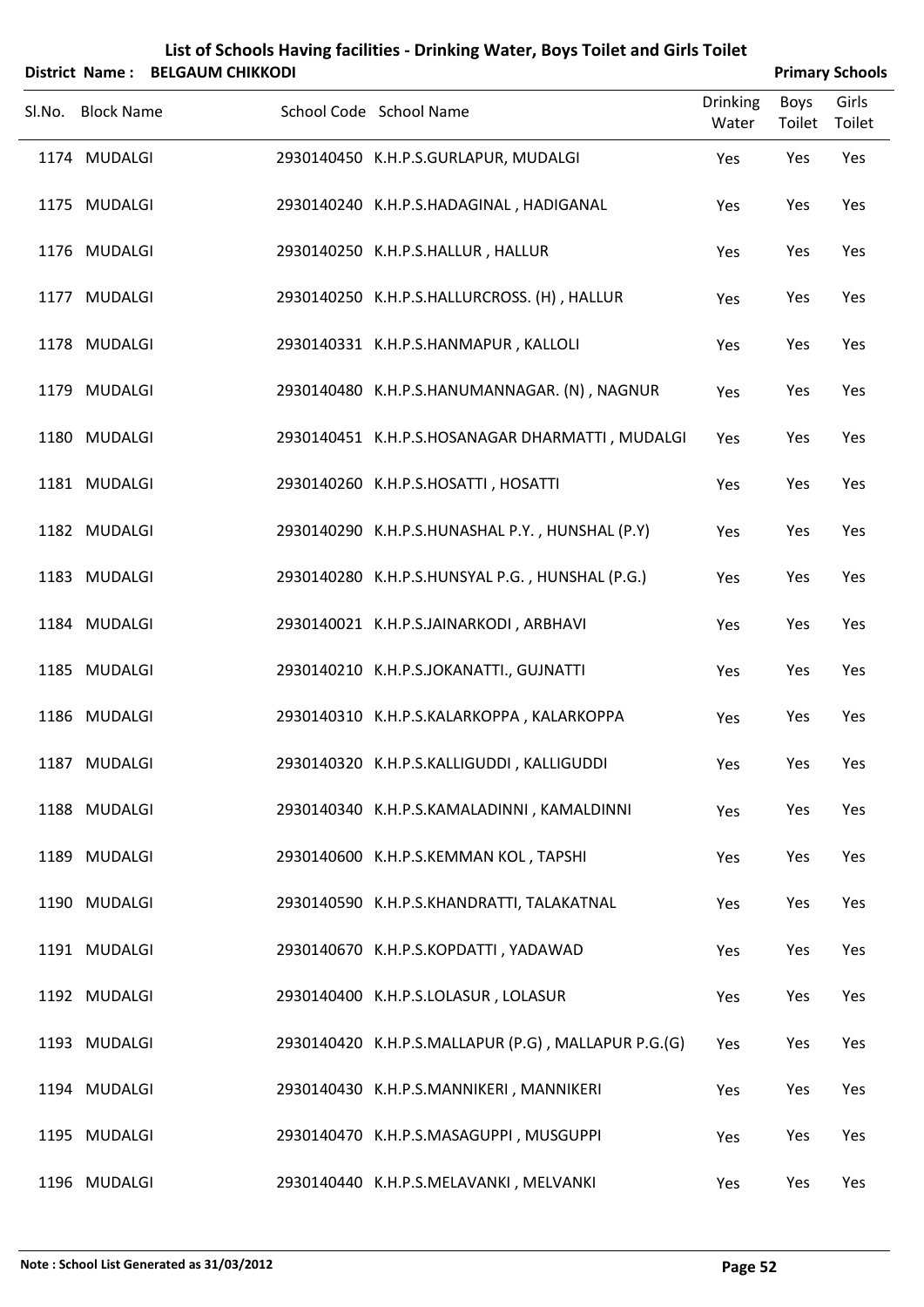|        |                              | District Name: BELGAUM CHIKKODI |                                                                                                 |                          | <b>Primary Schools</b> |                 |
|--------|------------------------------|---------------------------------|-------------------------------------------------------------------------------------------------|--------------------------|------------------------|-----------------|
| Sl.No. | <b>Block Name</b>            |                                 | School Code School Name                                                                         | <b>Drinking</b><br>Water | Boys<br>Toilet         | Girls<br>Toilet |
|        | 1197 MUDALGI                 |                                 | 2930140210 K.H.P.S.MUDHOLMARDI(JO), GUJNATTI                                                    | Yes                      | Yes                    | Yes             |
|        | 1198 MUDALGI                 |                                 | 2930140460 K.H.P.S.MUNNYAL, MUNNYAL                                                             | Yes                      | Yes                    | Yes             |
|        | 1199 MUDALGI                 |                                 | 2930140460 K.H.P.S.MUNNYALTOT, MUNNYAL                                                          | Yes                      | Yes                    | Yes             |
|        | 1200 MUDALGI                 |                                 | 2930140470 K.H.P.S.MUSGUPPITOT, MUSGUPPI                                                        | Yes                      | Yes                    | Yes             |
|        | 1201 MUDALGI                 |                                 | 2930140480 K.H.P.S.NAGANUR, NAGNUR                                                              | Yes                      | Yes                    | Yes             |
|        | 1202 MUDALGI                 |                                 | 2930140490 K.H.P.S.NALLANATTI, NALLANATTI                                                       | Yes                      | Yes                    | Yes             |
|        | 1203 MUDALGI                 |                                 | 2930140480 K.H.P.S.NAYAKARTOT (N), NAGNUR                                                       | Yes                      | Yes                    | Yes             |
|        | 1204 MUDALGI                 |                                 | 2930140450 K.H.P.S.NEMAGOUDAR TOT Mudalagi,<br><b>MUDALGI</b>                                   | Yes                      | Yes                    | Yes             |
|        | 1205 MUDALGI                 |                                 | 2930140500 K.H.P.S.PAMALADINNI, PAMALDINNI                                                      | Yes                      | Yes                    | Yes             |
|        | 1206 MUDALGI<br>1207 MUDALGI |                                 | 2930140500 K.H.P.S.PAMALDINNITOT, PAMALDINNI<br>2930140560 K.H.P.S.PARMESWARMARDI, SHINDIKURBET | Yes                      | Yes                    | Yes<br>Yes      |
|        | 1208 MUDALGI                 |                                 | 2930140510 K.H.P.S.PATAGUNDI, PATGUNDI                                                          | Yes<br>Yes               | Yes<br>Yes             | Yes             |
|        | 1209 MUDALGI                 |                                 | 2930140530 K.H.P.S.RADDERHATTI, RADERATTI                                                       | Yes                      | Yes                    | Yes             |
|        | 1210 MUDALGI                 |                                 | 2930140540 K.H.P.S.RAJAPUR, RAJAPUR                                                             | Yes                      | Yes                    | Yes             |
|        | 1211 MUDALGI                 |                                 | 2930140540 K.H.P.S.RAJAPURTOT, RAJAPUR                                                          | Yes                      | Yes                    | Yes             |
|        | 1212 MUDALGI                 |                                 | 2930140550 K.H.P.S.RANGAPUR, RANGAPURA                                                          | Yes                      | Yes                    | Yes             |
|        | 1213 MUDALGI                 |                                 | 2930140020 K.H.P.S.SANGANKERI, ARBHAVI                                                          | Yes                      | Yes                    | Yes             |
|        | 1214 MUDALGI                 |                                 | 2930140021 K.H.P.S.SATTIGERI TOT Duradundi, ARBHAVI                                             | Yes                      | Yes                    | Yes             |
|        | 1215 MUDALGI                 |                                 | 2930140570 K.H.P.S.SHIVAPUR, SHIVAPUR(H)                                                        | Yes                      | Yes                    | Yes             |
|        | 1216 MUDALGI                 |                                 | 2930140570 K.H.P.S.SHIVAPURTOT NO.1., SHIVAPUR(H)                                               | Yes                      | Yes                    | Yes             |
|        | 1217 MUDALGI                 |                                 | 2930140570 K.H.P.S.SHIVAPURTOT NO.2., SHIVAPUR(H)                                               | Yes                      | Yes                    | Yes             |
|        | 1218 MUDALGI                 |                                 | 2930140250 K.H.P.S.SHIVASHANKARTOT (H), HALLUR                                                  | Yes                      | Yes                    | Yes             |
|        |                              |                                 |                                                                                                 |                          |                        |                 |

MUDALGI 2930140580 K.H.P.S.SUNADHOLICORSS, SUNADHOLI Yes Yes Yes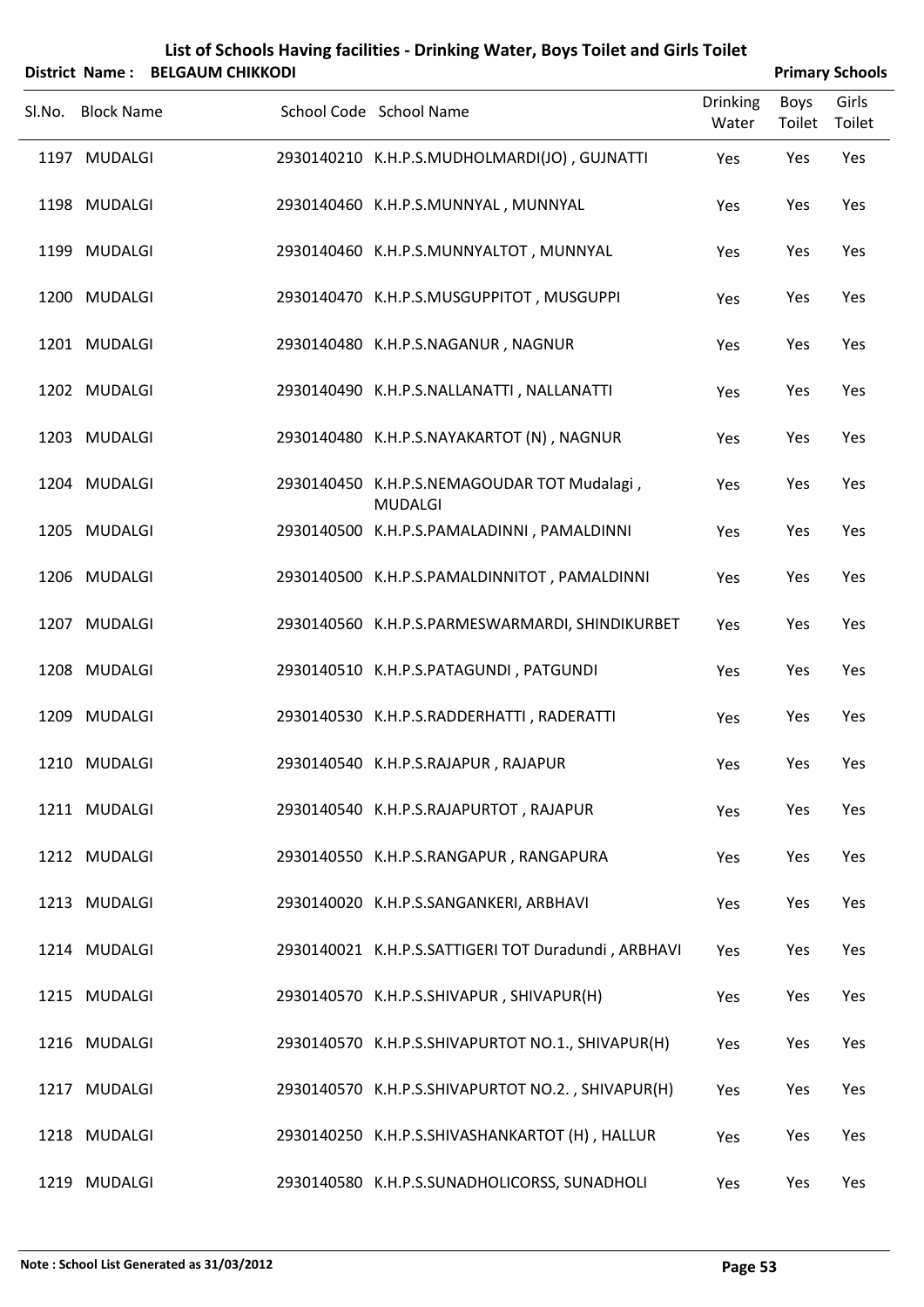|        |                   | District Name: BELGAUM CHIKKODI | List of Schools Having facilities - Drinking Water, Boys Toilet and Girls Toilet |                          |                       | <b>Primary Schools</b> |
|--------|-------------------|---------------------------------|----------------------------------------------------------------------------------|--------------------------|-----------------------|------------------------|
| Sl.No. | <b>Block Name</b> |                                 | School Code School Name                                                          | <b>Drinking</b><br>Water | <b>Boys</b><br>Toilet | Girls<br>Toilet        |
|        | 1220 MUDALGI      |                                 | 2930140590 K.H.P.S.TALAKATNAL, TALAKATNAL                                        | Yes                      | Yes                   | Yes                    |
|        | 1221 MUDALGI      |                                 | 2930140610 K.H.P.S.TIGADI, TIGADI                                                | Yes                      | Yes                   | Yes                    |
|        | 1222 MUDALGI      |                                 | 2930140620 K.H.P.S.TIMMAPUR, TIMMAPUR                                            | Yes                      | Yes                   | Yes                    |
|        | 1223 MUDALGI      |                                 | 2930140330 K.H.P.S.TOLMARDI, KALLOLI                                             | Yes                      | Yes                   | Yes                    |
|        | 1224 MUDALGI      |                                 | 2930140630 K.H.P.S.TUKKANATTI, TUKKANATTI                                        | Yes                      | Yes                   | Yes                    |
|        | 1225 MUDALGI      |                                 | 2930140640 K.H.P.S.UDAGATTI, UDAGATTI                                            | Yes                      | Yes                   | Yes                    |
|        | 1226 MUDALGI      |                                 | 2930140160 K.H.P.S.UPAVIRTOT DHARMATTI,<br><b>DHARMATTI</b>                      | Yes                      | Yes                   | Yes                    |
|        | 1227 MUDALGI      |                                 | 2930140650 K.H.P.S.VENKATAPUR, VENKATAPUR                                        | Yes                      | Yes                   | Yes                    |
|        | 1228 MUDALGI      |                                 | 2930140250 K.H.P.S.VIJAYNAGAR (H), HALLUR                                        | Yes                      | Yes                   | Yes                    |
|        | 1229 MUDALGI      |                                 | 2930140660 K.H.P.S.WADERAHATTI, WADERHATTI                                       | Yes                      | Yes                   | Yes                    |
|        | 1230 MUDALGI      |                                 | 2930140500 K.L.P.S BHANGI TOT, PAMALDINNI                                        | Yes                      | Yes                   | Yes                    |
|        | 1231 MUDALGI      |                                 | 2930140410 K.L.P.S MAL TOT MUDALGI, MALA TOT                                     | Yes                      | Yes                   | Yes                    |
|        | 1232 MUDALGI      |                                 | 2930140460 K.L.P.S SWAMY TOT, MUNNYAL                                            | Yes                      | Yes                   | Yes                    |
|        | 1233 MUDALGI      |                                 | 2930140070 K.L.P.S. BAIRNATTI TOT, BAIRNATTI                                     | Yes                      | Yes                   | Yes                    |
|        | 1234 MUDALGI      |                                 | 2930140345 K.L.P.S. KAMALADINNI TOT, KAMALDINNI                                  | Yes                      | Yes                   | Yes                    |
|        | 1235 MUDALGI      |                                 | 2930140470 K.L.P.S. LAXMINAGAR, MUSGUPPI                                         | Yes                      | Yes                   | Yes                    |
|        | 1236 MUDALGI      |                                 | 2930140720 K.L.P.S. SIDDAPURHATTI, HONAKUPPI                                     | Yes                      | Yes                   | Yes                    |
|        | 1237 MUDALGI      |                                 | 2930140327 K.L.P.S. YARAGATTI TOT, KALLIGUDDI                                    | Yes                      | Yes                   | Yes                    |
|        | 1238 MUDALGI      |                                 | 2930140480 K.L.P.S.(ARNYAS.TOT)., NAGNUR                                         | Yes                      | Yes                   | Yes                    |
|        | 1239 MUDALGI      |                                 | 2930140450 K.L.P.S.(R.SIDDESHWAR G.TOT, MUDALGI                                  | Yes                      | Yes                   | Yes                    |
|        | 1240 MUDALGI      |                                 | 2930140660 K.L.P.S.AMBGERTOT NO.1., WADERHATTI                                   | Yes                      | Yes                   | Yes                    |
|        | 1241 MUDALGI      |                                 | 2930140330 K.L.P.S.ANENNAVARTOT, KALLOLI                                         | Yes                      | Yes                   | Yes                    |
|        | 1242 MUDALGI      |                                 | 2930140020 K.L.P.S.ARBHAVIMATHA, ARBHAVI                                         | Yes                      | Yes                   | Yes                    |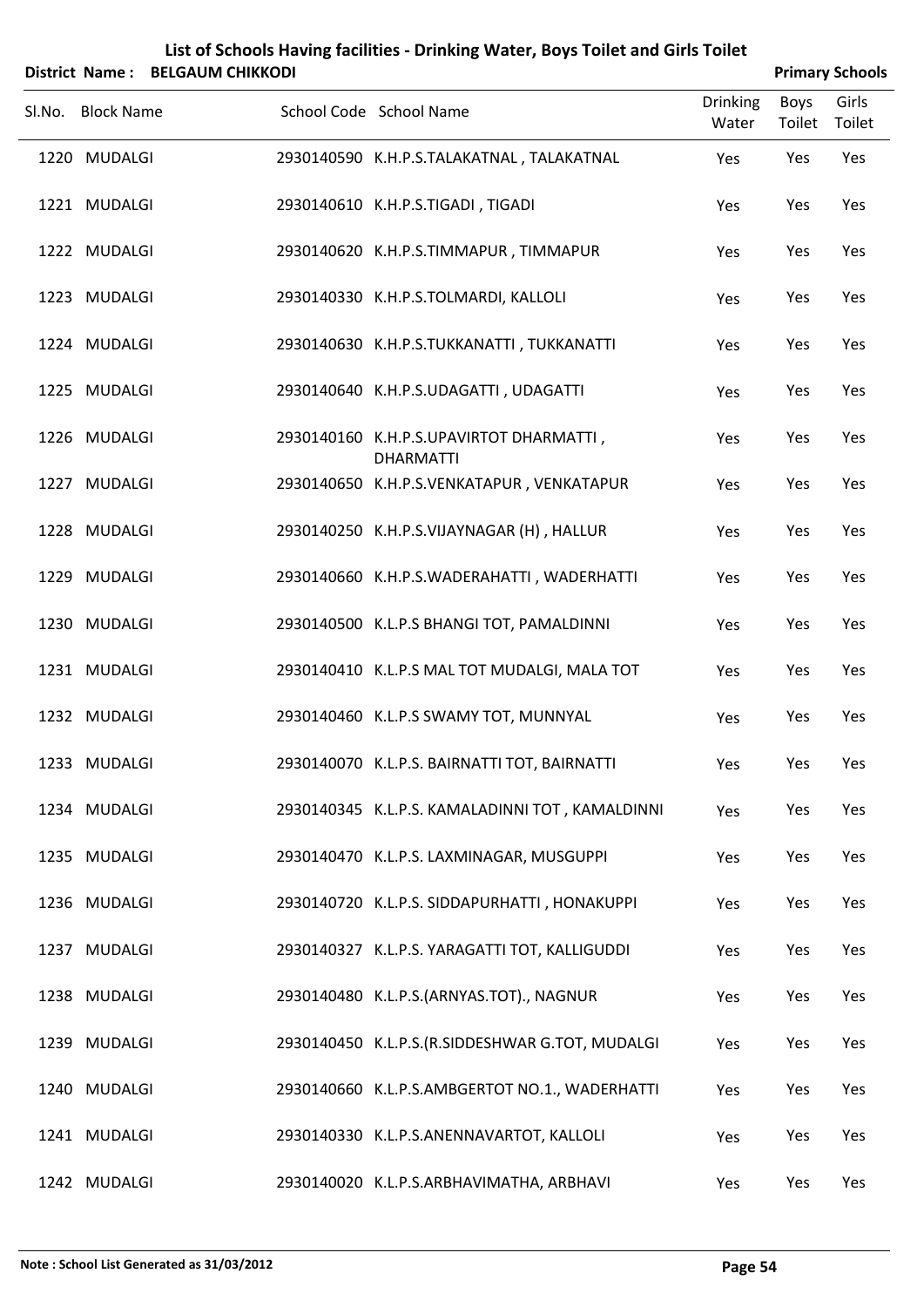|        |                       |                         | List of Schools Having facilities - Drinking Water, Boys Toilet and Girls Toilet |                          |                |                        |
|--------|-----------------------|-------------------------|----------------------------------------------------------------------------------|--------------------------|----------------|------------------------|
|        | <b>District Name:</b> | <b>BELGAUM CHIKKODI</b> |                                                                                  |                          |                | <b>Primary Schools</b> |
| Sl.No. | <b>Block Name</b>     |                         | School Code School Name                                                          | <b>Drinking</b><br>Water | Boys<br>Toilet | Girls<br>Toilet        |
|        | 1243 MUDALGI          |                         | 2930140540 K.L.P.S.BADIGERTOT, RAJAPUR                                           | Yes                      | Yes            | Yes                    |
|        | 1244 MUDALGI          |                         | 2930140440 K.L.P.S.BASAVNAGAR (M), MELVANKI                                      | Yes                      | Yes            | Yes                    |
|        | 1245 MUDALGI          |                         | 2930140250 K.L.P.S.BASAVNAGAR.(H), HALLUR                                        | Yes                      | Yes            | Yes                    |
|        | 1246 MUDALGI          |                         | 2930140510 K.L.P.S.BOLITOT, PATGUNDI                                             | Yes                      | Yes            | Yes                    |
|        | 1247 MUDALGI          |                         | 2930140140 K.L.P.S.CHIGADOLI, CHIGADOLLI                                         | Yes                      | Yes            | Yes                    |
|        | 1248 MUDALGI          |                         | 2930140150 K.L.P.S.DANDAPURTOT, DANDAPUR                                         | Yes                      | Yes            | Yes                    |
|        | 1249 MUDALGI          |                         | 2930140480 K.L.P.S.GADADITOT (N), NAGNUR                                         | Yes                      | Yes            | Yes                    |
|        | 1250 MUDALGI          |                         | 2930140280 K.L.P.S.GADDITOT, HUNSHAL (P.G.)                                      | Yes                      | Yes            | Yes                    |
|        | 1251 MUDALGI          |                         | 2930140210 K.L.P.S.GANDHINAGAR.(JO), GUJNATTI                                    | Yes                      | Yes            | Yes                    |
|        | 1252 MUDALGI          |                         | 2930140631 K.L.P.S.GOVT HOSIPITAL, TUKKANATTI                                    | Yes                      | Yes            | Yes                    |
|        | 1253 MUDALGI          |                         | 2930140480 K.L.P.S.GUDENAVARTOT (N), NAGNUR                                      | Yes                      | Yes            | Yes                    |
|        | 1254 MUDALGI          |                         | 2930140270 K.L.P.S.HOSA YARAGUDRI, HOSAYARAGUDRI                                 | Yes                      | Yes            | Yes                    |
|        | 1255 MUDALGI          |                         | 2930140660 K.L.P.S.INCHAL TOT Hunshyal PG,<br><b>WADERHATTI</b>                  | Yes                      | Yes            | Yes                    |
|        | 1256 MUDALGI          |                         | 2930140500 K.L.P.S.IRALATTI, PAMALDINNI                                          | Yes                      | Yes            | Yes                    |
|        | 1257 MUDALGI          |                         | 2930140450 K.L.P.S.KAJJALMARDI, MUDALGI                                          | Yes                      | Yes            | Yes                    |
|        | 1258 MUDALGI          |                         | 2930140590 K.L.P.S.KAPARATTI., TALAKATNAL                                        | Yes                      | Yes            | Yes                    |
|        | 1259 MUDALGI          |                         | 2930140500 K.L.P.S.KAVALI TOT, PAMALDINNI                                        | Yes                      | Yes            | Yes                    |
|        | 1260 MUDALGI          |                         | 2930140330 K.L.P.S.KURBETOTOT, KALLOLI                                           | Yes                      | Yes            | Yes                    |
|        | 1261 MUDALGI          |                         | 2930140170 K.L.P.S.MANNAPUR, DHAVALESHWAR                                        | Yes                      | Yes            | Yes                    |
|        | 1262 MUDALGI          |                         | 2930140670 K.L.P.S.MANOMI, YADAWAD                                               | Yes                      | Yes            | Yes                    |
|        | 1263 MUDALGI          |                         | 2930140180 K.L.P.S.MANTESHWAR NAGAR, DURDUNDI                                    | Yes                      | Yes            | Yes                    |
|        | 1264 MUDALGI          |                         | 2930140660 K.L.P.S.MARDI S.MURI., WADERHATTI                                     | Yes                      | Yes            | Yes                    |
|        | 1265 MUDALGI          |                         | 2930140480 K.L.P.S.MARDI SIDDESHWAR TOT (N),<br><b>NAGNUR</b>                    | Yes                      | Yes            | Yes                    |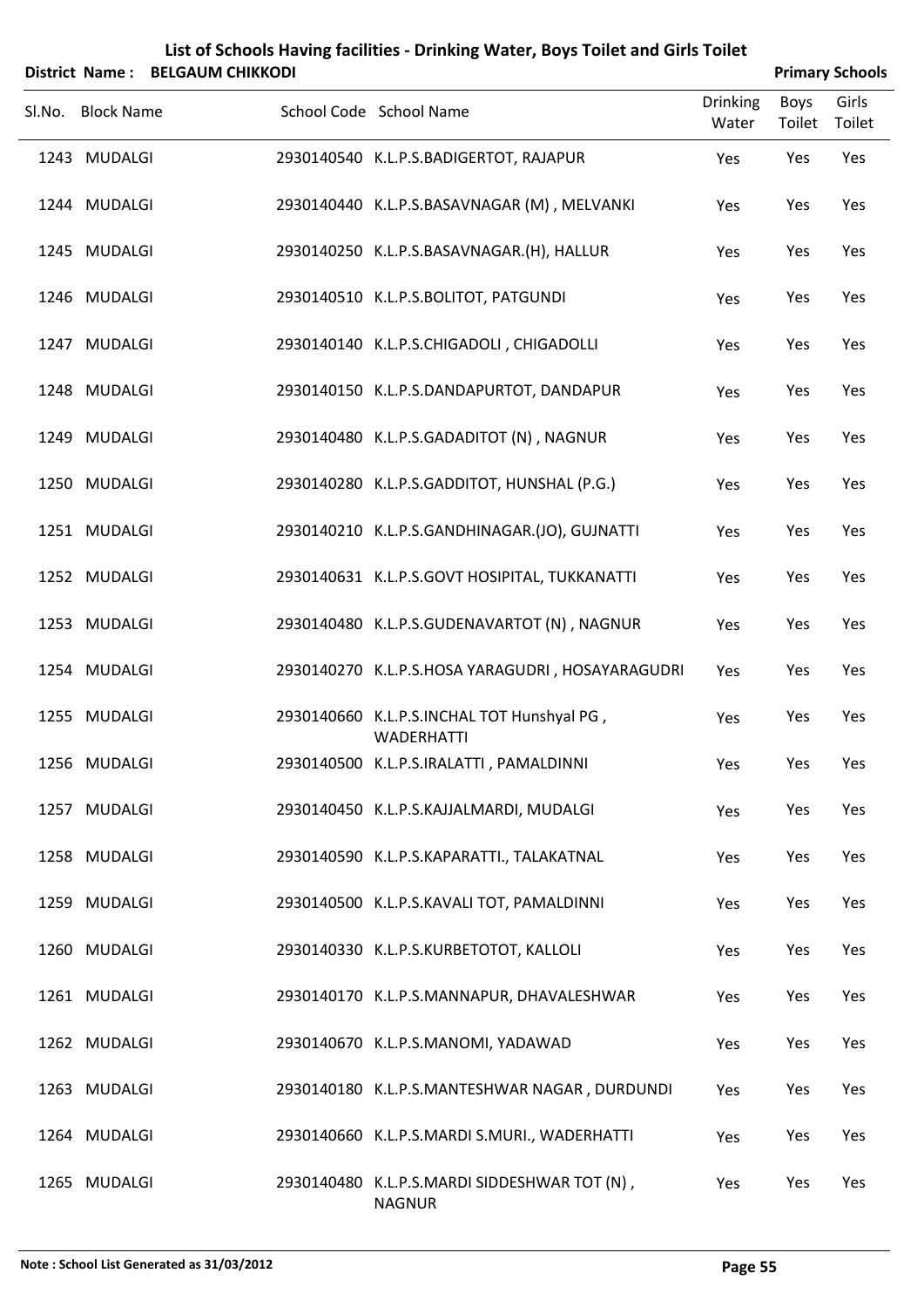|        |                   | District Name: BELGAUM CHIKKODI |                                                         |                          |                | <b>Primary Schools</b> |
|--------|-------------------|---------------------------------|---------------------------------------------------------|--------------------------|----------------|------------------------|
| Sl.No. | <b>Block Name</b> |                                 | School Code School Name                                 | <b>Drinking</b><br>Water | Boys<br>Toilet | Girls<br>Toilet        |
|        | 1266 MUDALGI      |                                 | 2930140380 K.L.P.S.MIRALTOT, KOUJALGI                   | Yes                      | Yes            | Yes                    |
|        | 1267 MUDALGI      |                                 | 2930140510 K.L.P.S.NAYAKARTOT, PATGUNDI                 | Yes                      | Yes            | Yes                    |
|        | 1268 MUDALGI      |                                 | 2930140360 K.L.P.S.NINGAPURA, KEMMANKOL                 | Yes                      | Yes            | Yes                    |
|        | 1269 MUDALGI      |                                 | 2930140560 K.L.P.S.ONKARESWARTOT, SHINDIKURBET          | Yes                      | Yes            | Yes                    |
|        | 1270 MUDALGI      |                                 | 2930140500 K.L.P.S.PAMALDINNICROSS, PAMALDINNI          | Yes                      | Yes            | Yes                    |
|        | 1271 MUDALGI      |                                 | 2930140290 K.L.P.S.PATILTOT, HUNSHAL (P.Y)              | Yes                      | Yes            | Yes                    |
|        | 1272 MUDALGI      |                                 | 2930140440 K.L.P.S.SADASHIVNAGAR (M), MELVANKI          | Yes                      | Yes            | Yes                    |
|        | 1273 MUDALGI      |                                 | 2930140331 K.L.P.S.SADLYARAMADDI, KALLOLI               | Yes                      | Yes            | Yes                    |
|        | 1274 MUDALGI      |                                 | 2930140600 K.L.P.S.SAJJIHAL, TAPSHI                     | Yes                      | Yes            | Yes                    |
|        | 1275 MUDALGI      |                                 | 2930140610 K.L.P.S.SIDDHARUDTOT, TIGADI                 | Yes                      | Yes            | Yes                    |
|        | 1276 MUDALGI      |                                 | 2930140450 K.L.P.S.SONVALKARTOT, MUDALGI                | Yes                      | Yes            | Yes                    |
|        | 1277 MUDALGI      |                                 | 2930140481 K.L.P.S.TIGADITOT (N), NAGNUR                | Yes                      | Yes            | Yes                    |
|        | 1278 MUDALGI      |                                 | 2930140590 K.L.P.S.TOKARATTI, TALAKATNAL                | Yes                      | Yes            | Yes                    |
|        | 1279 MUDALGI      |                                 | 2930140510 K.L.P.S.VITTAPPANKODI, PATGUNDI              | Yes                      | Yes            | Yes                    |
|        | 1280 MUDALGI      |                                 | 2930140210 K.L.P.S.YOGISIDESHWARTOT, GUJNATTI           | Yes                      | Yes            | Yes                    |
|        | 1281 MUDALGI      |                                 | 2930140050 KHPS BADIGWAD, BADIGWAD                      | Yes                      | Yes            | Yes                    |
|        | 1282 MUDALGI      |                                 | 2930140630 KHPS BHAVINKODITOT TUKKANATTI,<br>TUKKANATTI | Yes                      | Yes            | Yes                    |
|        | 1283 MUDALGI      |                                 | 2930140545 KHPS CHUNIMATTI, RAJAPUR                     | Yes                      | Yes            | Yes                    |
|        | 1284 MUDALGI      |                                 | 2930140050 KHPS GANESHAWADI, BADIGWAD                   | Yes                      | Yes            | Yes                    |
|        | 1285 MUDALGI      |                                 | 2930140700 KHPS H.YARAGUDAR, HALE YARAGUDOR             | Yes                      | Yes            | Yes                    |
|        | 1286 MUDALGI      |                                 | 2930140720 KHPS HONAKUPPI, HONAKUPPI                    | Yes                      | Yes            | Yes                    |
|        | 1287 MUDALGI      |                                 | 2930140421 KHPS JANATA PLOT, MALLAPUR P.G.(G)           | Yes                      | Yes            | Yes                    |
|        | 1288 MUDALGI      |                                 | 2930140481 KHPS KOAWANJI TOT NAGNUR, NAGNUR             | Yes                      | Yes            | Yes                    |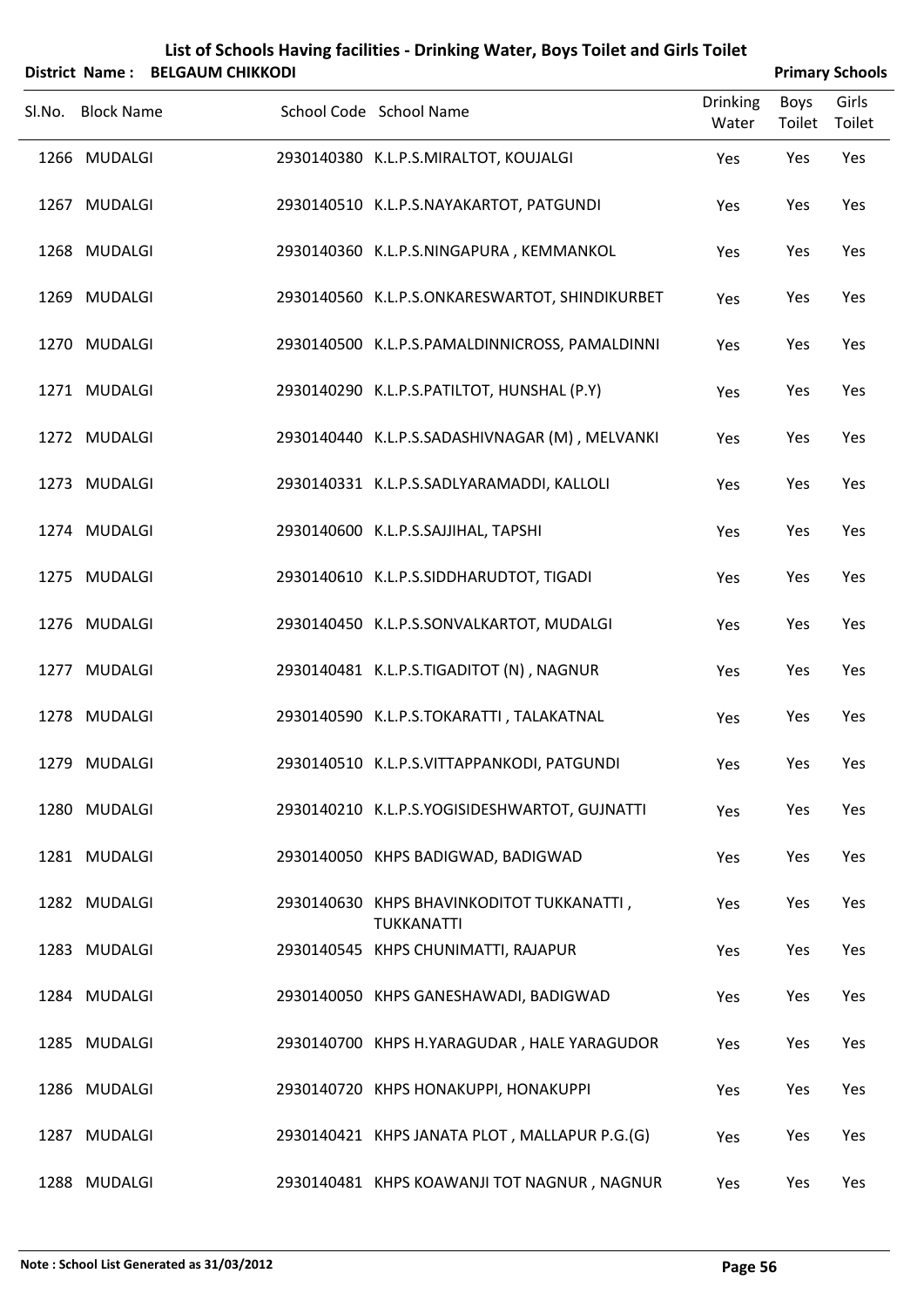|        |                   | District Name: BELGAUM CHIKKODI |                                                              |                          |                | <b>Primary Schools</b> |
|--------|-------------------|---------------------------------|--------------------------------------------------------------|--------------------------|----------------|------------------------|
| Sl.No. | <b>Block Name</b> |                                 | School Code School Name                                      | <b>Drinking</b><br>Water | Boys<br>Toilet | Girls<br>Toilet        |
|        | 1289 MUDALGI      |                                 | 2930140661 KHPS Maradi Shideswar Tot (B), WADERHATTI         | Yes                      | Yes            | Yes                    |
|        | 1290 MUDALGI      |                                 | 2930140520 KHPS PULGADDI, PULGADDI                           | Yes                      | Yes            | Yes                    |
|        | 1291 MUDALGI      |                                 | 2930140110 KHPS SAVADATTI TOT (B), BILKUNDI                  | Yes                      | Yes            | Yes                    |
|        | 1292 MUDALGI      |                                 | 2930140561 KLPS BASAVNAGAR (S), SHINDIKURBET                 | Yes                      | Yes            | Yes                    |
|        | 1293 MUDALGI      |                                 | 2930140283 KLPS AMBIGER TOT II, HUNSHAL (P.G.)               | Yes                      | Yes            | Yes                    |
|        | 1294 MUDALGI      |                                 | 2930140631 KLPS BAGEWADITOT, TUKKANATTI                      | Yes                      | Yes            | Yes                    |
|        | 1295 MUDALGI      |                                 | 2930140331 KLPS BASAVANAGAR (K), KALLOLI                     | Yes                      | Yes            | Yes                    |
|        | 1296 MUDALGI      |                                 | 2930140661 KLPS Belavi Tot (B), WADERHATTI                   | Yes                      | Yes            | Yes                    |
|        | 1297 MUDALGI      |                                 | 2930140640 KLPS BHAGANNAWARTOT, UDAGATTI                     | Yes                      | Yes            | Yes                    |
|        | 1298 MUDALGI      |                                 | 2930140210 KLPS BHAGIRATHA NAGAR, GUJNATTI                   | Yes                      | Yes            | Yes                    |
|        | 1299 MUDALGI      |                                 | 2930140540 KLPS BHIRASHEDHESHAWAR, RAJAPUR                   | Yes                      | Yes            | Yes                    |
|        | 1300 MUDALGI      |                                 | 2930140481 KLPS BRAHMNAGAR (N), NAGNUR                       | Yes                      | Yes            | Yes                    |
|        | 1301 MUDALGI      |                                 | 2930140380 KLPS BUDNITOT, KOUJALGI                           | Yes                      | Yes            | Yes                    |
|        | 1302 MUDALGI      |                                 | 2930140159 KLPS CHOUKI TOT (P), DANDAPUR                     | Yes                      | Yes            | Yes                    |
|        | 1303 MUDALGI      |                                 | 2930140170 KLPS DHAVALESHWAR, DHAVALESHWAR                   | Yes                      | Yes            | Yes                    |
|        | 1304 MUDALGI      |                                 | 2930140460 KLPS DONI TOT, MUNNYAL                            | Yes                      | Yes            | Yes                    |
|        | 1305 MUDALGI      |                                 | 2930140600 KLPS GAGALITOT, TAPSHI                            | Yes                      | Yes            | Yes                    |
|        | 1306 MUDALGI      |                                 | 2930140500 KLPS GAJANAN TOT PAMALDINNI,<br>PAMALDINNI        | Yes                      | Yes            | Yes                    |
|        | 1307 MUDALGI      |                                 | 2930140720 KLPS GEDALAMADEVI TOT TIGADI,<br><b>HONAKUPPI</b> | Yes                      | Yes            | Yes                    |
|        | 1308 MUDALGI      |                                 | 2930140381 KLPS HALLUR TOT, KOUJALGI                         | Yes                      | Yes            | Yes                    |
|        | 1309 MUDALGI      |                                 | 2930140021 KLPS HATTIGUDDA, ARBHAVI                          | Yes                      | Yes            | Yes                    |
|        | 1310 MUDALGI      |                                 | 2930140590 KLPS HULAKUND TOT, TALAKATNAL                     | Yes                      | Yes            | Yes                    |
|        |                   |                                 |                                                              |                          |                |                        |

1311 MUDALGI 2930140488 KLPS ILIGER TOT (B) , NAGNUR Yes Yes Yes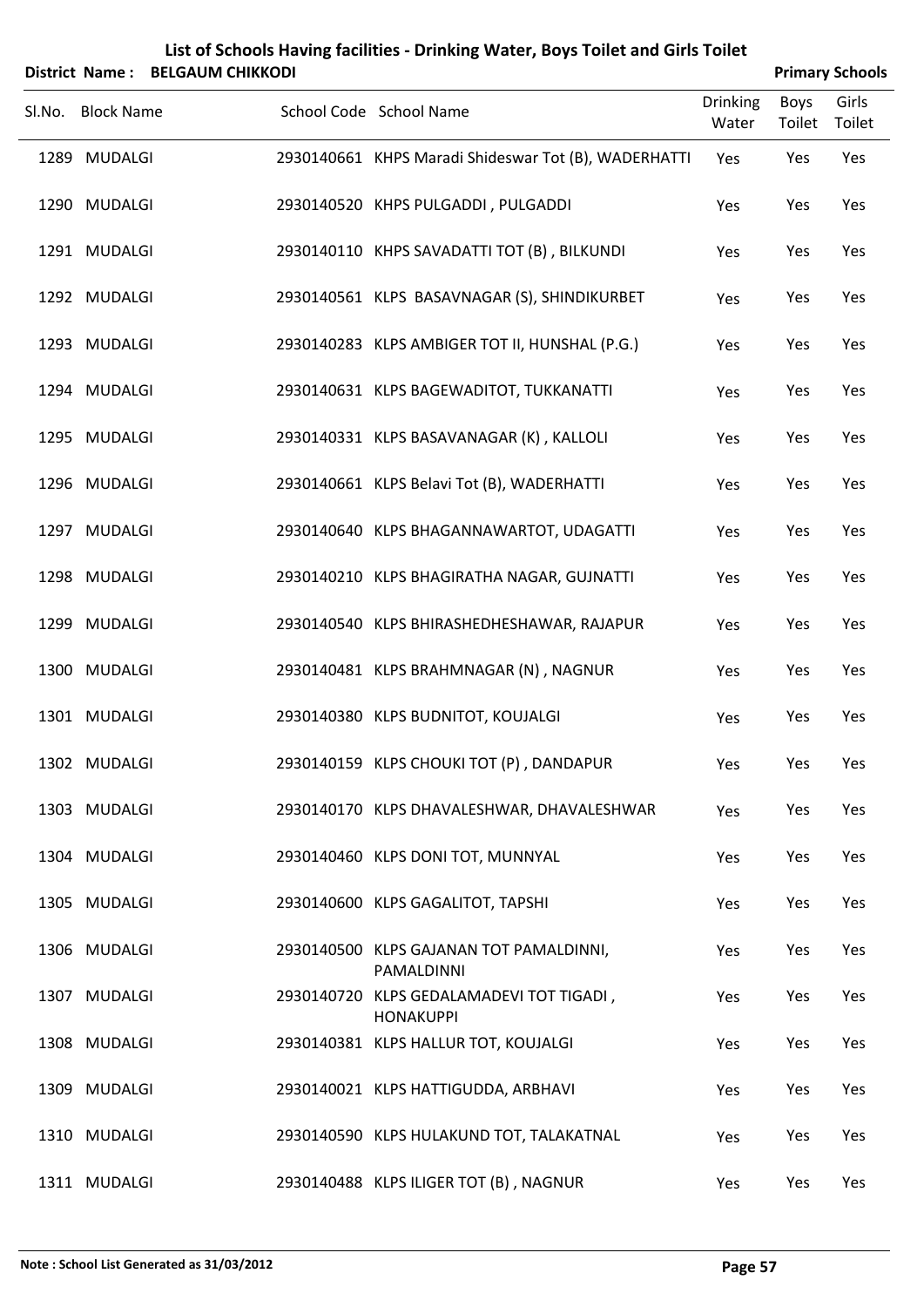|        | DISUILL NAME. DELGAONI CHINNODI |                                                                 |                          |                | PHINGLY SCHOOD  |
|--------|---------------------------------|-----------------------------------------------------------------|--------------------------|----------------|-----------------|
| Sl.No. | <b>Block Name</b>               | School Code School Name                                         | <b>Drinking</b><br>Water | Boys<br>Toilet | Girls<br>Toilet |
|        | 1312 MUDALGI                    | 2930140021 KLPS INDIRA NAGAR ARBHANVI, ARBHAVI                  | Yes                      | Yes            | Yes             |
|        | 1313 MUDALGI                    | 2930140580 KLPS JADISHIDDESWAR TOT, SUNADHOLI                   | Yes                      | Yes            | Yes             |
|        | 1314 MUDALGI                    | 2930140310 KLPS KALARKOPPA CROSS, KALARKOPPA                    | Yes                      | Yes            | Yes             |
|        | 1315 MUDALGI                    | 2930140640 KLPS KALLOLI TOT NAGALINGA NAGAR,<br><b>UDAGATTI</b> | Yes                      | Yes            | Yes             |
|        | 1316 MUDALGI                    | 2930140120 KLPS KELAGADETOT, BIRANGADDI                         | Yes                      | Yes            | Yes             |
|        | 1317 MUDALGI                    | 2930140600 KLPS KERURTOT, TAPSHI                                | Yes                      | Yes            | Yes             |
|        | 1318 MUDALGI                    | 2930140394 KLPS KUDARI TOT (SAJI), KULIGOD                      | Yes                      | Yes            | Yes             |
|        | 1319 MUDALGI                    | 2930140143 KLPS KURABATTI(Y), CHIGADOLLI                        | Yes                      | Yes            | Yes             |
|        | 1320 MUDALGI                    | 2930140530 KLPS LAGALI TOT, RADERATTI                           | Yes                      | Yes            | Yes             |
|        | 1321 MUDALGI                    | 2930140710 KLPS LAXMESHWAR, LAXMESHWAR                          | Yes                      | Yes            | Yes             |
|        | 1322 MUDALGI                    | 2930140453 KLPS LAXMI NAGAR Betageri, MUDALGI                   | Yes                      | Yes            | Yes             |
|        | 1323 MUDALGI                    | 2930140481 KLPS LAXMI NAGAR, NAGNUR                             | Yes                      | Yes            | Yes             |
|        | 1324 MUDALGI                    | 2930140210 KLPS LAXMINAGAR (G), GUJNATTI                        | Yes                      | Yes            | Yes             |
|        | 1325 MUDALGI                    | 2930140380 KLPS LOKANNAVAR TOT, KOUJALGI                        | Yes                      | Yes            | Yes             |
|        | 1326 MUDALGI                    | 2930140620 KLPS MABANUR TOT, TIMMAPUR                           | Yes                      | Yes            | Yes             |
|        | 1327 MUDALGI                    | 2930140570 KLPS MADALAMATTI, SHIVAPUR(H)                        | Yes                      | Yes            | Yes             |
|        | 1328 MUDALGI                    | 2930140430 KLPS MAHANTESHWAR TOT MANIKERI,<br><b>MANNIKERI</b>  | Yes                      | Yes            | Yes             |
|        | 1329 MUDALGI                    | 2930140050 KLPS MAKKANAVAR TOT, BADIGWAD                        | Yes                      | Yes            | Yes             |
|        | 1330 MUDALGI                    | 2930140590 KLPS MANDALI TOT, TALAKATNAL                         | Yes                      | Yes            | Yes             |
|        | 1331 MUDALGI                    | 2930140395 KLPS METAGUDA TOT, KULIGOD                           | Yes                      | Yes            | Yes             |
|        | 1332 MUDALGI                    | 2930140300 KLPS MOKASHI TOT JOKKANATTI,<br><b>JOKKANATTI</b>    | Yes                      | Yes            | Yes             |
|        | 1333 MUDALGI                    | 2930140280 KLPS MUNJOJITOT, HUNSHAL (P.G.)                      | Yes                      | Yes            | Yes             |
|        |                                 |                                                                 |                          |                |                 |

1334 MUDALGI 1334 MUDALGI 2930140251 KLPS Navanagar (H), HALLUR YES Yes Yes Yes

### **List of Schools Having facilities ‐ Drinking Water, Boys Toilet and Girls Toilet District Name : BELGAUM CHIKKODI Primary Schools**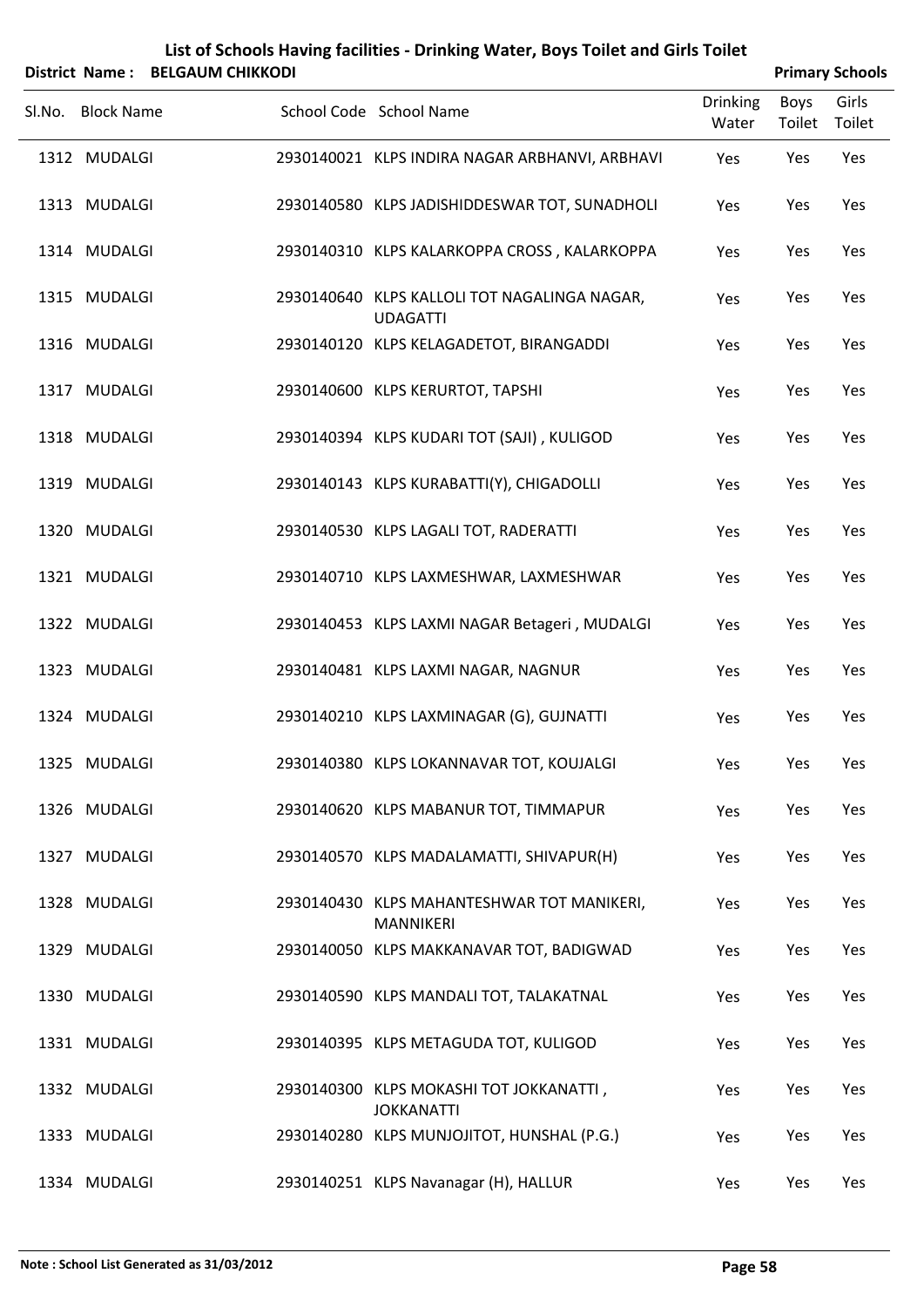|        | List of Schools Having facilities - Drinking Water, Boys Toilet and Girls Toilet<br><b>BELGAUM CHIKKODI</b><br><b>Primary Schools</b><br>District Name: |  |  |                                                     |                          |                |                 |
|--------|---------------------------------------------------------------------------------------------------------------------------------------------------------|--|--|-----------------------------------------------------|--------------------------|----------------|-----------------|
| Sl.No. | <b>Block Name</b>                                                                                                                                       |  |  | School Code School Name                             | <b>Drinking</b><br>Water | Boys<br>Toilet | Girls<br>Toilet |
|        | 1335 MUDALGI                                                                                                                                            |  |  | 2930140100 KLPS PATREPPANTOT, BETAGERI              | Yes                      | Yes            | Yes             |
|        | 1336 MUDALGI                                                                                                                                            |  |  | 2930140540 KLPS RAMAPURTOT, RAJAPUR                 | Yes                      | Yes            | Yes             |
|        | 1337 MUDALGI                                                                                                                                            |  |  | 2930140250 KLPS SARASWATI NAGAR(H), HALLUR          | Yes                      | Yes            | Yes             |
|        | 1338 MUDALGI                                                                                                                                            |  |  | 2930140440 KLPS SIDDRUDAMATA (M), MELVANKI          | Yes                      | Yes            | Yes             |
|        | 1339 MUDALGI                                                                                                                                            |  |  | 2930140600 KLPS TAPSHI, TAPSHI                      | Yes                      | Yes            | Yes             |
|        | 1340 MUDALGI                                                                                                                                            |  |  | 2930140060 KLPS TOTAGITOT, BAGARNAL                 | Yes                      | Yes            | Yes             |
|        | 1341 MUDALGI                                                                                                                                            |  |  | 2930140159 L.P.S. WALAKIMARDI, DANDAPUR             | Yes                      | Yes            | Yes             |
|        | 1342 MUDALGI                                                                                                                                            |  |  | 2930140050 LPS HALSHIDDESHWAR TOT, BADIGWAD         | Yes                      | Yes            | Yes             |
|        | 1343 MUDALGI                                                                                                                                            |  |  | 2930140395 LPS KALLIMADDI TOT Kulgod, KULIGOD       | Yes                      | Yes            | Yes             |
|        | 1344 MUDALGI                                                                                                                                            |  |  | 2930140455 LPS TALAVAR TOT, MUDALGI                 | Yes                      | Yes            | Yes             |
|        | 1345 MUDALGI                                                                                                                                            |  |  | 2930140455 LPS Vidyanagar (M), MUDALGI              | Yes                      | Yes            | Yes             |
|        | 1346 MUDALGI                                                                                                                                            |  |  | 2930140484 LPS VIJAY NAGAR MUDALGI, NAGNUR          | Yes                      | Yes            | Yes             |
|        | 1347 MUDALGI                                                                                                                                            |  |  | 2930140481 LPUBS NAGNUR, NAGNUR                     | Yes                      | Yes            | Yes             |
|        | 1348 MUDALGI                                                                                                                                            |  |  | 2930140330 U.H.P.S.KALLOLI, KALLOLI                 | Yes                      | Yes            | Yes             |
|        | 1349 MUDALGI                                                                                                                                            |  |  | 2930140350 U.H.P.S.KAMANAKATTI, KAMANKATTI          | Yes                      | Yes            | Yes             |
|        | 1350 MUDALGI                                                                                                                                            |  |  | 2930140420 U.H.P.S.MALLAPUR (P.G), MALLAPUR P.G.(G) | Yes                      | Yes            | Yes             |
|        | 1351 MUDALGI                                                                                                                                            |  |  | 2930140450 U.H.P.S.MUDALGI, MUDALGI                 | Yes                      | Yes            | Yes             |
|        | 1352 MUDALGI                                                                                                                                            |  |  | 2930140020 U.H.P.S.SANGANKERI, ARBHAVI              | Yes                      | Yes            | Yes             |
|        | 1353 MUDALGI                                                                                                                                            |  |  | 2930140560 U.H.P.S.SHINDI KURABET, SHINDIKURBET     | Yes                      | Yes            | Yes             |
|        | 1354 MUDALGI                                                                                                                                            |  |  | 2930140280 U.L.P.S HUNSHAL (PG), HUNSHAL (P.G.)     | Yes                      | Yes            | Yes             |
|        | 1355 MUDALGI                                                                                                                                            |  |  | 2930140380 U.L.P.S.KOUJALAGI, KOUJALGI              | Yes                      | Yes            | Yes             |
|        | 1356 MUDALGI                                                                                                                                            |  |  | 2930140710 UHPS LAXMESHWAR, LAXMESHWAR              | Yes                      | Yes            | Yes             |
|        | 1357 MUDALGI                                                                                                                                            |  |  | 2930140400 ULPS LOLASUR, LOLASUR                    | Yes                      | Yes            | Yes             |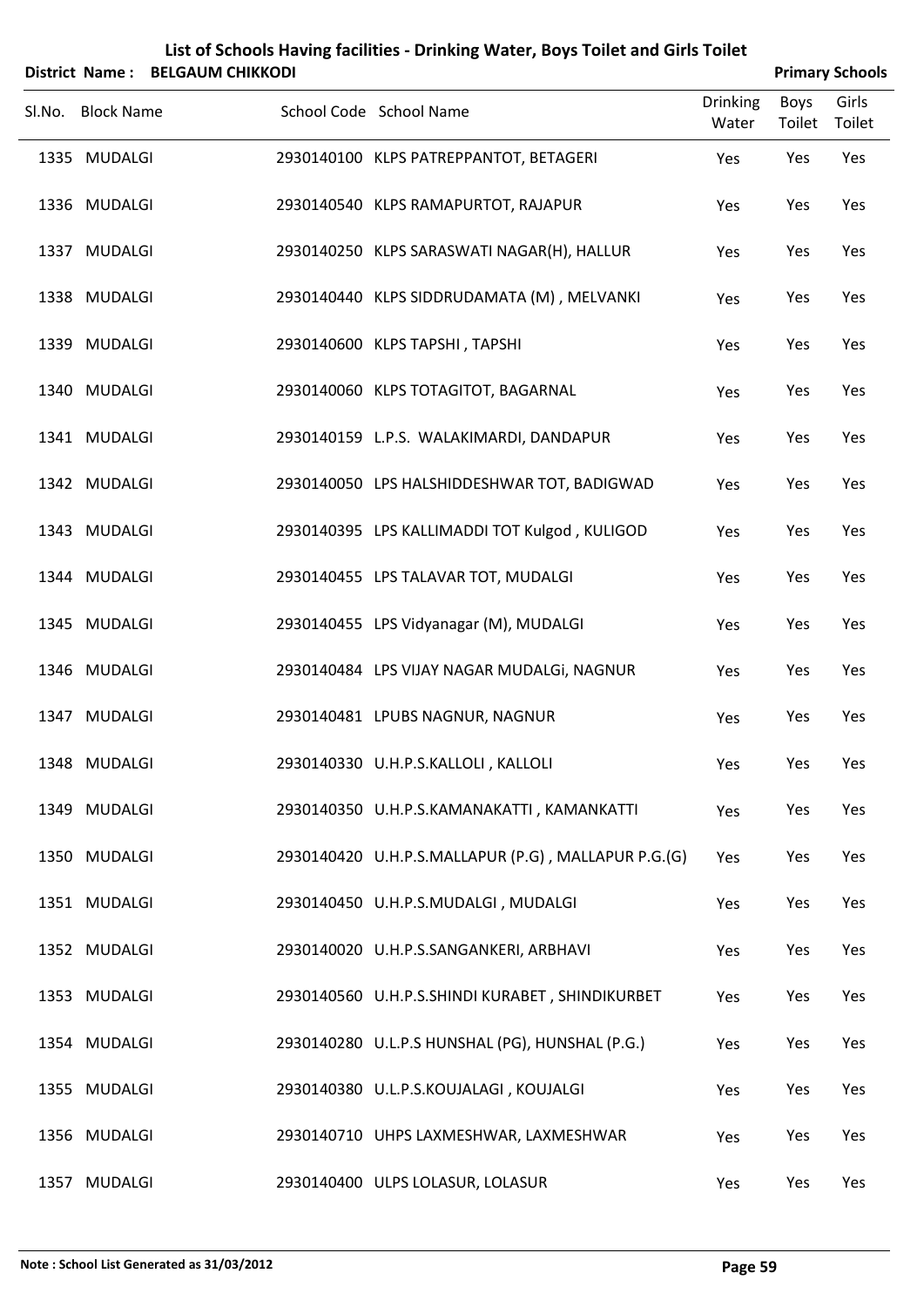| District Name:    | <b>BELGAUM CHIKKODI</b> | List of Schools Having facilities - Drinking Water, Boys Toilet and Girls Toilet |                          |                       | <b>Primary Schools</b> |
|-------------------|-------------------------|----------------------------------------------------------------------------------|--------------------------|-----------------------|------------------------|
| Sl.No. Block Name |                         | School Code School Name                                                          | <b>Drinking</b><br>Water | <b>Boys</b><br>Toilet | Girls<br>Toilet        |
| 1358 MUDALGI      |                         | 2930140510 ULPS PATAGUNDI, PATGUNDI                                              | Yes                      | Yes                   | Yes                    |
| 1359 MUDALGI      |                         | 2930140540 ULPS RAJAPUR, RAJAPUR                                                 | Yes                      | Yes                   | Yes                    |
| 1360 MUDALGI      |                         | 2930140670 ULPS YADAWAD, YADAWAD                                                 | Yes                      | Yes                   | Yes                    |
| 1361 NIPPANI      |                         | 2930090100 K.H.P.B.,S. BORGAON, BORGAON                                          | Yes                      | Yes                   | Yes                    |
| 1362 NIPPANI      |                         | 2930090090 K.H.P.B.S. BHOJ, BHOJ                                                 | Yes                      | Yes                   | Yes                    |
| 1363 NIPPANI      |                         | 2930090120 K.H.P.B.S. GALATAGA, GALATAGA                                         | Yes                      | Yes                   | Yes                    |
| 1364 NIPPANI      |                         | 2930090320 K.H.P.B.S. SADALAGA, SADALAGA                                         | Yes                      | Yes                   | Yes                    |
| 1365 NIPPANI      |                         | 2930090330 K.H.P.B.S. SHAMANEWADI, SHAMANEWADI                                   | Yes                      | Yes                   | Yes                    |
| 1366 NIPPANI      |                         | 2930090300 K.H.P.B.S.NO.1. NIPPANI, NIPPANI                                      | Yes                      | Yes                   | Yes                    |
| 1367 NIPPANI      |                         | 2930090090 K.H.P.G.S. BHOJ, BHOJ                                                 | Yes                      | Yes                   | Yes                    |
| 1368 NIPPANI      |                         | 2930090100 K.H.P.G.S. BORGAON, BORGAON                                           | Yes                      | Yes                   | Yes                    |
| 1369 NIPPANI      |                         | 2930090120 K.H.P.G.S. GALATAGA, GALATAGA                                         | Yes                      | Yes                   | Yes                    |
| 1370 NIPPANI      |                         | 2930090300 K.H.P.G.S. NIPPANI, NIPPANI                                           | Yes                      | Yes                   | Yes                    |
| 1371 NIPPANI      |                         | 2930090330 K.H.P.G.S. SHAMANEWADI,<br>SHAMANEWADI                                | Yes                      | Yes                   | Yes                    |
| 1372 NIPPANI      |                         | 2930090010 K.H.P.S. ADI, ADI                                                     | Yes                      | Yes                   | Yes                    |
| 1373 NIPPANI      |                         | 2930090020 K.H.P.S. AKKOL, AKKOL                                                 | Yes                      | Yes                   | Yes                    |
| 1374 NIPPANI      |                         | 2930090050 K.H.P.S. BEDKIHAL, BEDKIHAL                                           | Yes                      | Yes                   | Yes                    |
| 1375 NIPPANI      |                         | 2930090060 K.H.P.S. BENADI, BENADI                                               | Yes                      | Yes                   | Yes                    |
| 1376 NIPPANI      |                         | 2930090150 K.H.P.S. HUNNARAGI, HUNNARAGI                                         | Yes                      | Yes                   | Yes                    |
| 1377 NIPPANI      |                         | 2930090160 K.H.P.S. JANAWAD, JANAWAD                                             | Yes                      | Yes                   | Yes                    |
| 1378 NIPPANI      |                         | 2930090180 K.H.P.S. KARADGA, KARADGA                                             | Yes                      | Yes                   | Yes                    |
| 1379 NIPPANI      |                         | 2930090230 K.H.P.S. LAKHANAPUR, LAKHANAPUR                                       | Yes                      | Yes                   | Yes                    |
| 1380 NIPPANI      |                         | 2930090290 K.H.P.S. NEJ, NEJ                                                     | Yes                      | Yes                   | Yes                    |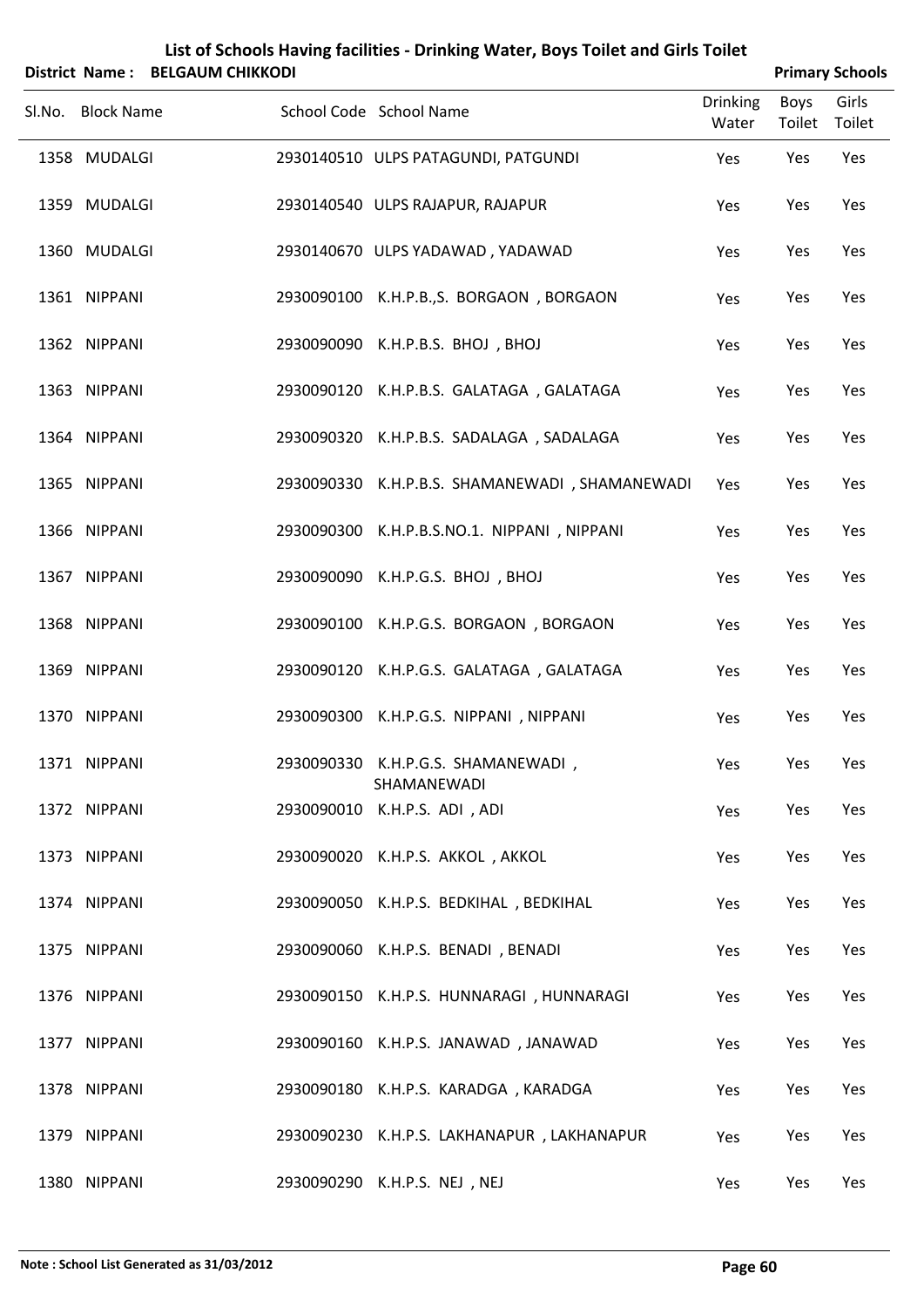|                                                                                                                                                                                                                                                                                                                                                              |                                                      |                                                                                                                                                                                                                                                                                                            |                                                                                  | <b>Primary Schools</b> |
|--------------------------------------------------------------------------------------------------------------------------------------------------------------------------------------------------------------------------------------------------------------------------------------------------------------------------------------------------------------|------------------------------------------------------|------------------------------------------------------------------------------------------------------------------------------------------------------------------------------------------------------------------------------------------------------------------------------------------------------------|----------------------------------------------------------------------------------|------------------------|
|                                                                                                                                                                                                                                                                                                                                                              |                                                      | <b>Drinking</b><br>Water                                                                                                                                                                                                                                                                                   | <b>Boys</b><br>Toilet                                                            | Girls<br>Toilet        |
| 2930090350                                                                                                                                                                                                                                                                                                                                                   | K.H.P.S. SHIRAGAON, SHIRAGAON                        | Yes                                                                                                                                                                                                                                                                                                        | Yes                                                                              | Yes                    |
| 2930090340                                                                                                                                                                                                                                                                                                                                                   | K.H.P.S. SHIRDAWAD, SHIRDAWAD                        | Yes                                                                                                                                                                                                                                                                                                        | Yes                                                                              | Yes                    |
| 2930090300                                                                                                                                                                                                                                                                                                                                                   | K.H.P.S.NO.2. NIPPANI, NIPPANI                       | Yes                                                                                                                                                                                                                                                                                                        | Yes                                                                              | Yes                    |
|                                                                                                                                                                                                                                                                                                                                                              | K.L.P.G.S. BEDKIHAL, BEDKIHAL                        | Yes                                                                                                                                                                                                                                                                                                        | Yes                                                                              | Yes                    |
| 2930090360                                                                                                                                                                                                                                                                                                                                                   | K.L.P.S SIDNAL MAL (DPEP), SIDNAL                    | Yes                                                                                                                                                                                                                                                                                                        | Yes                                                                              | Yes                    |
|                                                                                                                                                                                                                                                                                                                                                              | K.L.P.S. BARWAD, BARWAD                              | Yes                                                                                                                                                                                                                                                                                                        | Yes                                                                              | Yes                    |
| 2930090140                                                                                                                                                                                                                                                                                                                                                   | K.L.P.S. HANCHINAL K.S., HANCHINAL K.S.              | Yes                                                                                                                                                                                                                                                                                                        | Yes                                                                              | Yes                    |
|                                                                                                                                                                                                                                                                                                                                                              | K.L.P.S. JATRAT, JATRAT                              | Yes                                                                                                                                                                                                                                                                                                        | Yes                                                                              | Yes                    |
| 2930090190                                                                                                                                                                                                                                                                                                                                                   | K.L.P.S. KASANAL, KASANAL                            | Yes                                                                                                                                                                                                                                                                                                        | Yes                                                                              | Yes                    |
|                                                                                                                                                                                                                                                                                                                                                              | K.L.P.S. KOGNOLI, KOGNOLI                            | Yes                                                                                                                                                                                                                                                                                                        | Yes                                                                              | Yes                    |
| 2930090210                                                                                                                                                                                                                                                                                                                                                   | K.L.P.S. KUNNUR, KUNNUR                              | Yes                                                                                                                                                                                                                                                                                                        | Yes                                                                              | Yes                    |
|                                                                                                                                                                                                                                                                                                                                                              |                                                      | Yes                                                                                                                                                                                                                                                                                                        | Yes                                                                              | Yes                    |
|                                                                                                                                                                                                                                                                                                                                                              |                                                      | Yes                                                                                                                                                                                                                                                                                                        | Yes                                                                              | Yes                    |
|                                                                                                                                                                                                                                                                                                                                                              |                                                      | Yes                                                                                                                                                                                                                                                                                                        | Yes                                                                              | Yes                    |
|                                                                                                                                                                                                                                                                                                                                                              |                                                      | Yes                                                                                                                                                                                                                                                                                                        | Yes                                                                              | Yes                    |
| 2930090020                                                                                                                                                                                                                                                                                                                                                   | M.H.P.B.S. AKKOL, AKKOL                              | Yes                                                                                                                                                                                                                                                                                                        | Yes                                                                              | Yes                    |
|                                                                                                                                                                                                                                                                                                                                                              | M.H.P.B.S. BHOJ, BHOJ                                | Yes                                                                                                                                                                                                                                                                                                        | Yes                                                                              | Yes                    |
| 2930090200                                                                                                                                                                                                                                                                                                                                                   | M.H.P.B.S. KOGNOLI, KOGNOLI                          | Yes                                                                                                                                                                                                                                                                                                        | Yes                                                                              | Yes                    |
|                                                                                                                                                                                                                                                                                                                                                              | M.H.P.B.S. KURLI, KURLI                              | Yes                                                                                                                                                                                                                                                                                                        | Yes                                                                              | Yes                    |
| 2930090300                                                                                                                                                                                                                                                                                                                                                   | M.H.P.B.S.NO.1. NIPPANI, NIPPANI                     | Yes                                                                                                                                                                                                                                                                                                        | Yes                                                                              | Yes                    |
|                                                                                                                                                                                                                                                                                                                                                              | M.H.P.G.S. AKKOL, AKKOL                              | Yes                                                                                                                                                                                                                                                                                                        | Yes                                                                              | Yes                    |
| 2930090090                                                                                                                                                                                                                                                                                                                                                   | M.H.P.G.S. BHOJ, BHOJ                                | Yes                                                                                                                                                                                                                                                                                                        | Yes                                                                              | Yes                    |
| 1381 NIPPANI<br>1382 NIPPANI<br>1383 NIPPANI<br>1384 NIPPANI<br>1385 NIPPANI<br>1386 NIPPANI<br>1387 NIPPANI<br>1388 NIPPANI<br>1389 NIPPANI<br>1390 NIPPANI<br>1391 NIPPANI<br>1392 NIPPANI<br>1393 NIPPANI<br>1394 NIPPANI<br>1395 NIPPANI<br>1396 NIPPANI<br>1397 NIPPANI<br>1398 NIPPANI<br>1399 NIPPANI<br>1400 NIPPANI<br>1401 NIPPANI<br>1402 NIPPANI | District Name: BELGAUM CHIKKODI<br><b>Block Name</b> | School Code School Name<br>2930090050<br>2930090040<br>2930090170<br>2930090200<br>2930090250 K.L.P.S. MANAKAPUR, MANAKAPUR<br>2930090370 K.L.P.S. SOUNDALGA, SOUNDALGA<br>2930090390 K.L.P.S. YAMAGARNI, YAMAGARNI<br>2930090300 K.L.P.S.NO.3. NIPPANI, NIPPANI<br>2930090090<br>2930090220<br>2930090020 | List of Schools Having facilities - Drinking Water, Boys Toilet and Girls Toilet |                        |

NIPPANI 2930090200 M.H.P.G.S. KOGNOLI , KOGNOLI Yes Yes Yes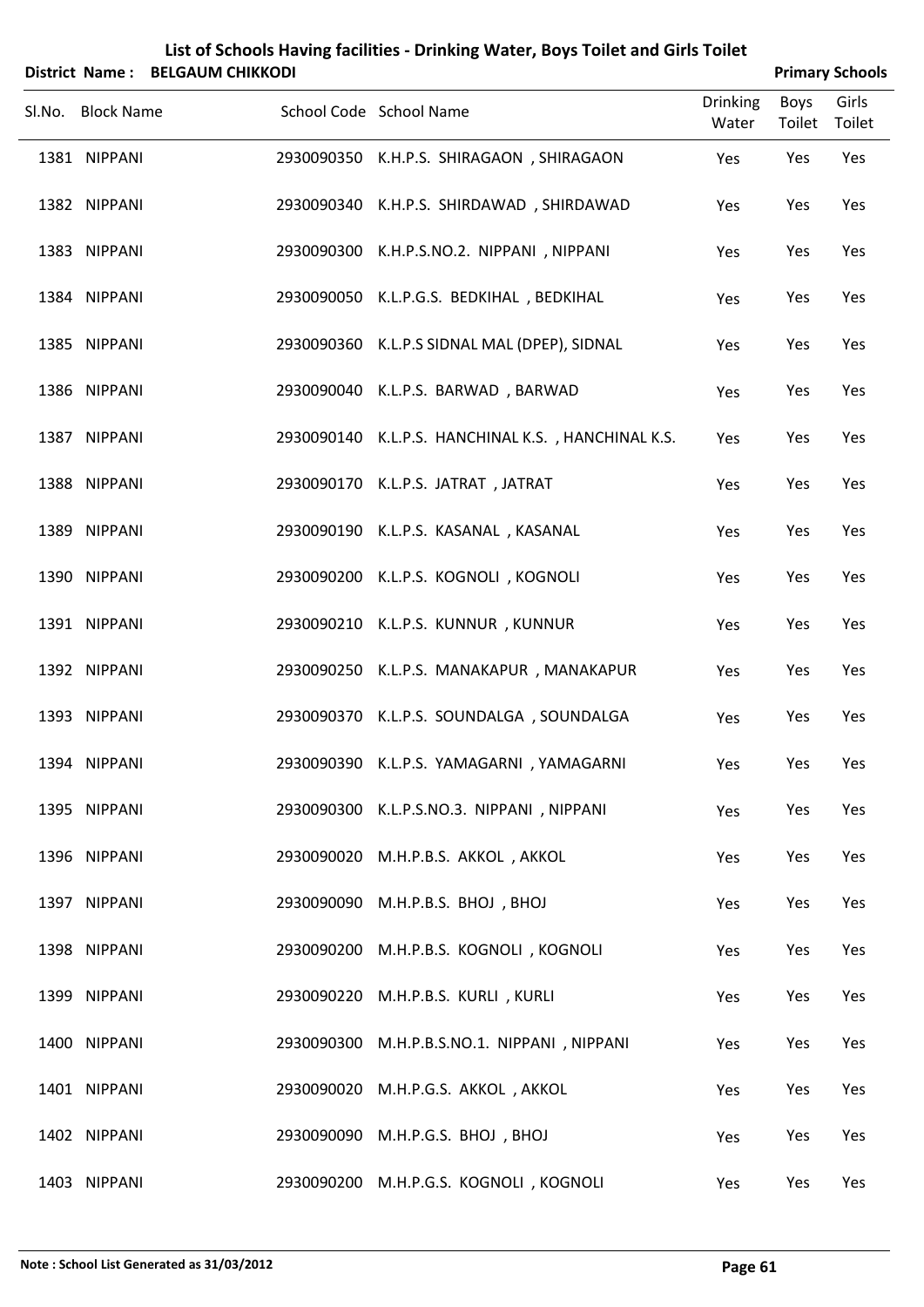| List of Schools Having facilities - Drinking Water, Boys Toilet and Girls Toilet<br>District Name: BELGAUM CHIKKODI |                   |            |                                            |                          |                       | <b>Primary Schools</b> |  |  |
|---------------------------------------------------------------------------------------------------------------------|-------------------|------------|--------------------------------------------|--------------------------|-----------------------|------------------------|--|--|
| SI.No.                                                                                                              | <b>Block Name</b> |            | School Code School Name                    | <b>Drinking</b><br>Water | <b>Boys</b><br>Toilet | Girls<br>Toilet        |  |  |
|                                                                                                                     | 1404 NIPPANI      | 2930090220 | M.H.P.G.S. KURLI, KURLI                    | Yes                      | Yes                   | Yes                    |  |  |
|                                                                                                                     | 1405 NIPPANI      | 2930090260 | M.H.P.G.S. MANGUR, MANGUR                  | Yes                      | Yes                   | Yes                    |  |  |
|                                                                                                                     | 1406 NIPPANI      | 2930090370 | M.H.P.G.S. SOUNDALGA, SOUNDALGA            | Yes                      | Yes                   | Yes                    |  |  |
|                                                                                                                     | 1407 NIPPANI      | 2930090301 | M.H.P.G.S.NO.1. NIPPANI, NIPPANI           | Yes                      | Yes                   | Yes                    |  |  |
|                                                                                                                     | 1408 NIPPANI      | 2930090301 | M.H.P.G.S.NO.3. NIPPANI, NIPPANI           | Yes                      | Yes                   | Yes                    |  |  |
|                                                                                                                     | 1409 NIPPANI      | 2930090010 | M.H.P.S. ADI, ADI                          | Yes                      | Yes                   | Yes                    |  |  |
|                                                                                                                     | 1410 NIPPANI      | 2930090030 | M.H.P.S. APPACHIWADI, APPACHIWADI          | Yes                      | Yes                   | Yes                    |  |  |
|                                                                                                                     | 1411 NIPPANI      | 2930090040 | M.H.P.S. BARWAD, BARWAD                    | Yes                      | Yes                   | Yes                    |  |  |
|                                                                                                                     | 1412 NIPPANI      | 2930090060 | M.H.P.S. BENADI, BENADI                    | Yes                      | Yes                   | Yes                    |  |  |
|                                                                                                                     | 1413 NIPPANI      | 2930090070 | M.H.P.S. BHATNAGANUR, BHATNAGANUR          | Yes                      | Yes                   | Yes                    |  |  |
|                                                                                                                     | 1414 NIPPANI      | 2930090080 | M.H.P.S. BHIVASHI, BHIVASHI                | Yes                      | Yes                   | Yes                    |  |  |
|                                                                                                                     | 1415 NIPPANI      | 2930090100 | M.H.P.S. BORGAON, BORGAON                  | Yes                      | Yes                   | Yes                    |  |  |
|                                                                                                                     | 1416 NIPPANI      |            | 2930090110 M.H.P.S. BUDIHAL, BUDIHAL       | Yes                      | Yes                   | Yes                    |  |  |
|                                                                                                                     | 1417 NIPPANI      |            | 2930090120 M.H.P.S. GALATAGA, GALATAGA     | Yes                      | Yes                   | Yes                    |  |  |
|                                                                                                                     | 1418 NIPPANI      |            | 2930090130 M.H.P.S. HADANAL, HADANAL       | Yes                      | Yes                   | Yes                    |  |  |
|                                                                                                                     | 1419 NIPPANI      | 2930090140 | M.H.P.S. HANCHINAL K.S., HANCHINAL K.S.    | Yes                      | Yes                   | Yes                    |  |  |
|                                                                                                                     | 1420 NIPPANI      |            | 2930090150 M.H.P.S. HUNNARAGI, HUNNARAGI   | Yes                      | Yes                   | Yes                    |  |  |
|                                                                                                                     | 1421 NIPPANI      | 2930090160 | M.H.P.S. JANAWAD, JANAWAD                  | Yes                      | Yes                   | Yes                    |  |  |
|                                                                                                                     | 1422 NIPPANI      |            | 2930090170 M.H.P.S. JATRAT, JATRAT         | Yes                      | Yes                   | Yes                    |  |  |
|                                                                                                                     | 1423 NIPPANI      |            | 2930090180 M.H.P.S. KARADGA, KARADGA       | Yes                      | Yes                   | Yes                    |  |  |
|                                                                                                                     | 1424 NIPPANI      |            | 2930090210 M.H.P.S. KUNNUR, KUNNUR         | Yes                      | Yes                   | Yes                    |  |  |
|                                                                                                                     | 1425 NIPPANI      |            | 2930090230 M.H.P.S. LAKHANAPUR, LAKHANAPUR | Yes                      | Yes                   | Yes                    |  |  |
|                                                                                                                     | 1426 NIPPANI      |            | 2930090240 M.H.P.S. MAMADAPUR (NEW),       | Yes                      | Yes                   | Yes                    |  |  |

MAMADAPUR (NEW)

### **Note : School List Generated as 31/03/2012 Page 62**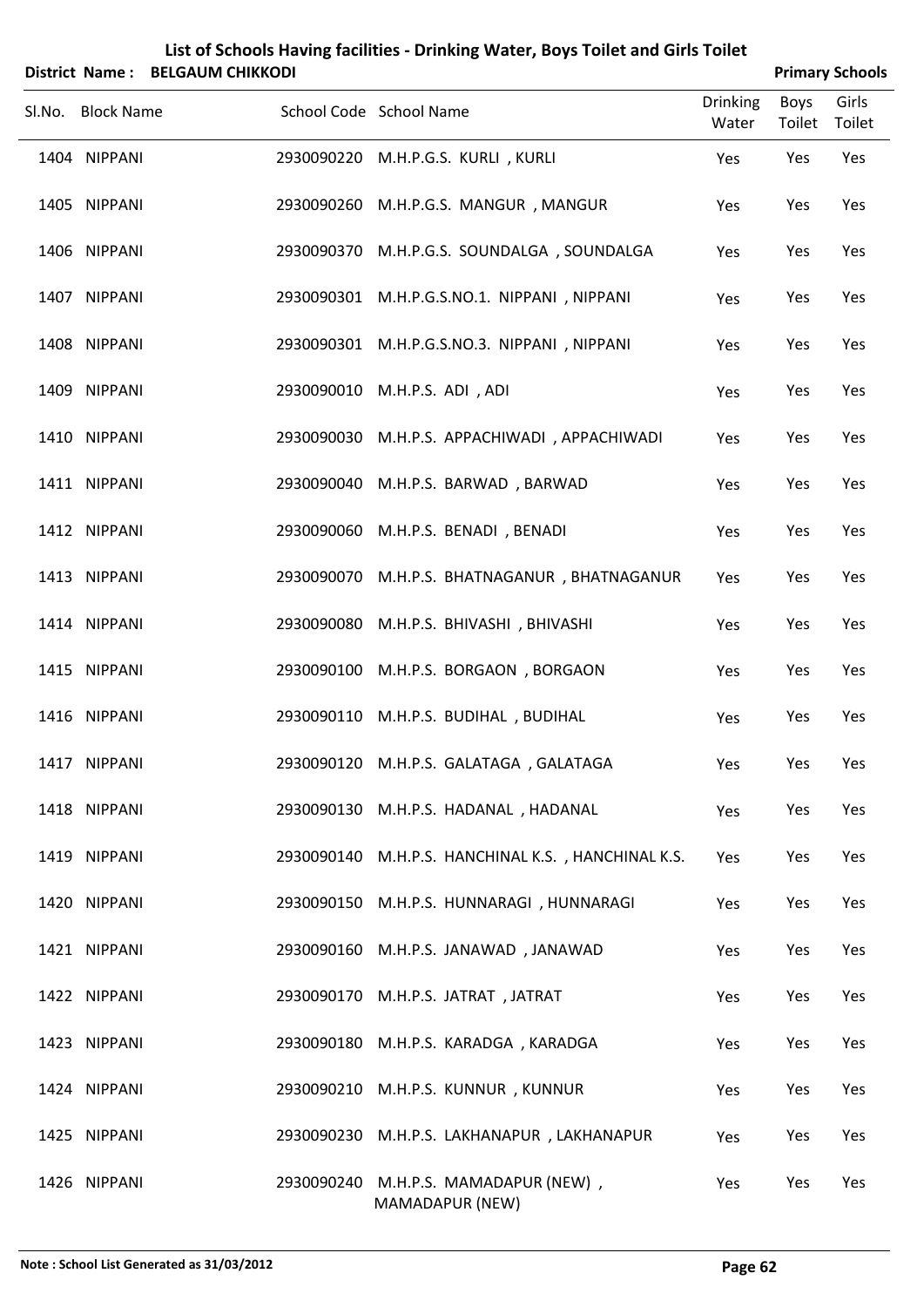| List of Schools Having facilities - Drinking Water, Boys Toilet and Girls Toilet |
|----------------------------------------------------------------------------------|
| District Name: BELGAUM CHIKKODI                                                  |

| <b>Primary Schools</b> |
|------------------------|
|                        |

| 213UICL IVANIE : DELOAOIVI CHINNODI |                                               |                          |                | <b>FINNALY JUNUOIS</b> |
|-------------------------------------|-----------------------------------------------|--------------------------|----------------|------------------------|
| Sl.No. Block Name                   | School Code School Name                       | <b>Drinking</b><br>Water | Boys<br>Toilet | Girls<br>Toilet        |
| 1427 NIPPANI                        | 2930090250 M.H.P.S. MANAKAPUR, MANAKAPUR      | Yes                      | Yes            | Yes                    |
| 1428 NIPPANI                        | 2930090260 M.H.P.S. MANGUR, MANGUR            | Yes                      | Yes            | Yes                    |
| 1429 NIPPANI                        | 2930090270 M.H.P.S. MATTIWADE, MATTIWADE      | Yes                      | Yes            | Yes                    |
| 1430 NIPPANI                        | 2930090280 M.H.P.S. NANGANUR, NANGANUR        | Yes                      | Yes            | Yes                    |
| 1431 NIPPANI                        | 2930090310 M.H.P.S. PADLIHAL, PADLIHAL        | Yes                      | Yes            | Yes                    |
| 1432 NIPPANI                        | 2930090320 M.H.P.S. SADALAGA, SADALAGA        | Yes                      | Yes            | Yes                    |
| 1433 NIPPANI                        | 2930090340 M.H.P.S. SHIRDAWAD, SHIRDAWAD      | Yes                      | Yes            | Yes                    |
| 1434 NIPPANI                        | 2930090360 M.H.P.S. SIDNAL, SIDNAL            | Yes                      | Yes            | Yes                    |
| 1435 NIPPANI                        | 2930090370 M.H.P.S. SOUNDALGA, SOUNDALGA      | Yes                      | Yes            | Yes                    |
| 1436 NIPPANI                        | 2930090380 M.H.P.S. SULGAON, SULGAON          | Yes                      | Yes            | Yes                    |
| 1437 NIPPANI                        | 2930090390 M.H.P.S. YAMAGARNI, YAMAGARNI      | Yes                      | Yes            | Yes                    |
| 1438 NIPPANI                        | 2930090350 M.H.P.S.NO.1. SHIRAGAON, SHIRAGAON | Yes                      | Yes            | Yes                    |
| 1439 NIPPANI                        | 2930090300 M.H.P.S.NO.2. NIPPANI, NIPPANI     | Yes                      | Yes            | Yes                    |
| 1440 NIPPANI                        | 2930090300 M.H.P.S.NO.3. NIPPANI, NIPPANI     | Yes                      | Yes            | Yes                    |
| 1441 NIPPANI                        | 2930090050 M.H.P.S.NO.4. BEDKIHAL, BEDKIHAL   | Yes                      | Yes            | Yes                    |
| 1442 NIPPANI                        | 2930090301 M.H.P.S.NO.5. NIPPANI, NIPPANI     | Yes                      | Yes            | Yes                    |
| 1443 NIPPANI                        | 2930090210 M.L.P.G.S. KUNNUR, KUNNUR          | Yes                      | Yes            | Yes                    |
| 1444 NIPPANI                        | 2930090301 M.L.P.G.S.NO.2. NIPPANI, NIPPANI   | Yes                      | Yes            | Yes                    |
| 1445 NIPPANI                        | 2930090190 M.L.P.S. KASANAL, KASANAL          | Yes                      | Yes            | Yes                    |
| 1446 NIPPANI                        | 2930090290 M.L.P.S. NEJ, NEJ                  | Yes                      | Yes            | Yes                    |
| 1447 NIPPANI                        | 2930090050 M.L.P.S.NO.2. BEDKIHAL, BEDKIHAL   | Yes                      | Yes            | Yes                    |
| 1448 NIPPANI                        | 2930090051 MLPS USF BEDKIHAL, BEDKIHAL        | Yes                      | Yes            | Yes                    |
| 1449 NIPPANI                        | 2930090302 U.H.P.B.S.NO.1. NIPPANI, NIPPANI   | Yes                      | Yes            | Yes                    |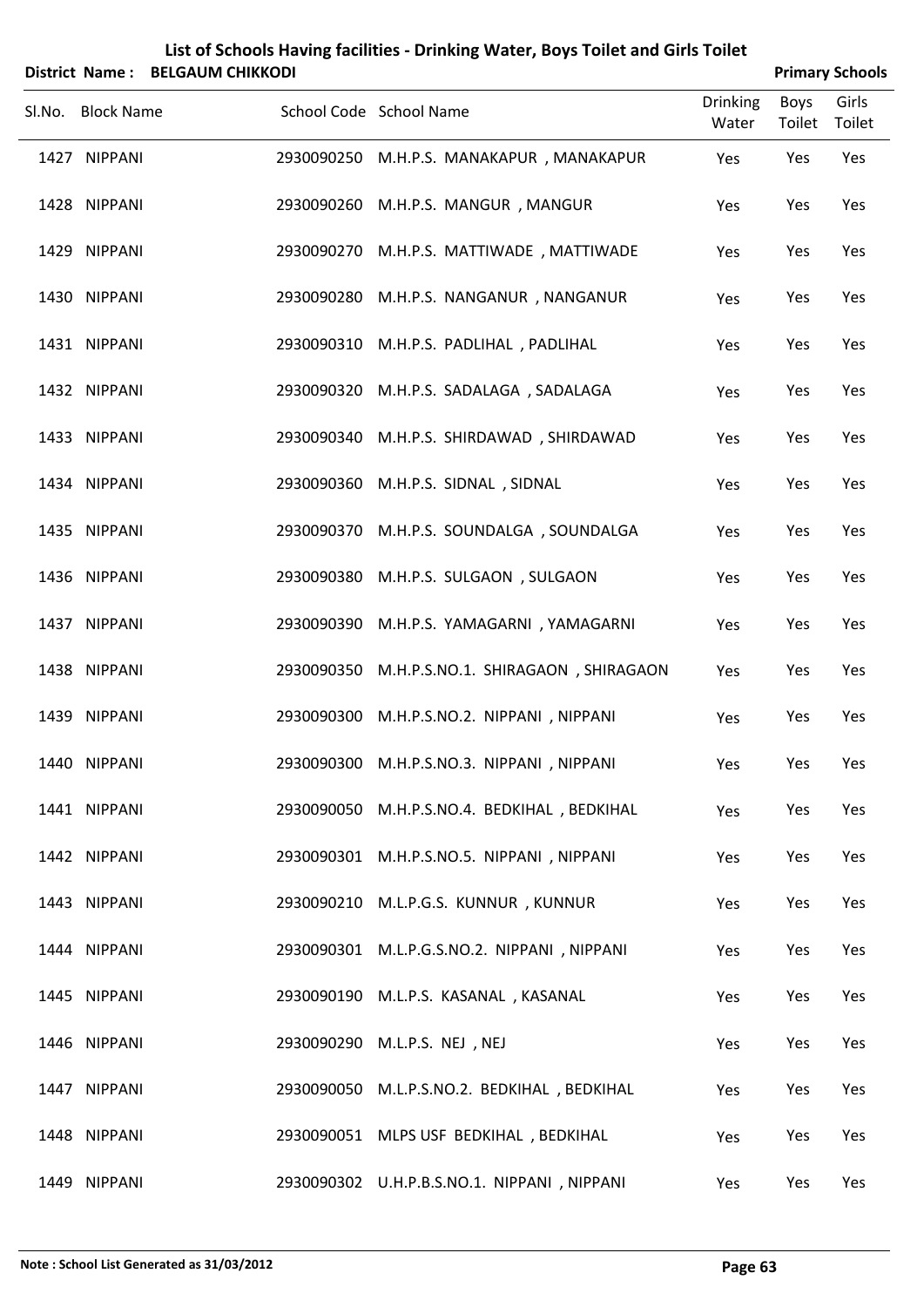|   | List of Schools Having facilities - Drinking Water, Boys Toilet and Girls Toilet |  |
|---|----------------------------------------------------------------------------------|--|
| . |                                                                                  |  |

| District Name: BELGAUM CHIKKODI |                                              |                          |                | <b>Primary Schools</b> |
|---------------------------------|----------------------------------------------|--------------------------|----------------|------------------------|
| Sl.No. Block Name               | School Code School Name                      | <b>Drinking</b><br>Water | Boys<br>Toilet | Girls<br>Toilet        |
| 1450 NIPPANI                    | 2930090302 U.H.P.B.S.NO.2. NIPPANI, NIPPANI  | Yes                      | Yes            | Yes                    |
| 1451 NIPPANI                    | 2930090302 U.H.P.G.S. NIPPANI, NIPPANI       | Yes                      | Yes            | Yes                    |
| 1452 NIPPANI                    | 2930090100 U.H.P.S. BORGAON, BORGAON         | Yes                      | Yes            | Yes                    |
| 1453 NIPPANI                    | 2930090150 U.H.P.S. HUNNARAGI, HUNNARAGI     | Yes                      | Yes            | Yes                    |
| 1454 NIPPANI                    | 2930090180 U.H.P.S. KARADGA, KARADGA         | Yes                      | Yes            | Yes                    |
| 1455 NIPPANI                    | 2930090200 U.H.P.S. KOGNOLI, KOGNOLI         | Yes                      | Yes            | Yes                    |
| 1456 NIPPANI                    | 2930090320 U.H.P.S. SADALAGA, SADALAGA       | Yes                      | Yes            | Yes                    |
| 1457 NIPPANI                    | 2930090050 U.L.P.S. BEDKIHAL, BEDKIHAL       | Yes                      | Yes            | Yes                    |
| 1458 NIPPANI                    | 2930090090 U.L.P.S. BHOJ, BHOJ               | Yes                      | Yes            | Yes                    |
| 1459 NIPPANI                    | 2930090120 U.L.P.S. GALATAGA, GALATAGA       | Yes                      | Yes            | Yes                    |
| 1460 NIPPANI                    | 2930090170 U.L.P.S. JATRAT, JATRAT           | Yes                      | Yes            | Yes                    |
| 1461 NIPPANI                    | 2930090210 U.L.P.S. KUNNUR, KUNNUR           | Yes                      | Yes            | Yes                    |
| 1462 NIPPANI                    | 2930090260 U.L.P.S. MANGUR, MANGUR           | Yes                      | Yes            | Yes                    |
| 1463 NIPPANI                    | 2930090290 U.L.P.S. NEJ , NEJ                | Yes                      | Yes            | Yes                    |
| 1464 NIPPANI                    | 2930090330 U.L.P.S. SHAMANEWADI, SHAMANEWADI | Yes                      | Yes            | Yes                    |
| 1465 NIPPANI                    | 2930090350 U.L.P.S. SHIRAGAON, SHIRAGAON     | Yes                      | Yes            | Yes                    |
| 1466 NIPPANI                    | 2930090340 U.L.P.S. SHIRDAWAD, SHIRDAWAD     | Yes                      | Yes            | Yes                    |
| 1467 NIPPANI                    | 2930090390 U.L.P.S. YAMAGARNI, YAMAGARNI     | Yes                      | Yes            | Yes                    |
| 1468 NIPPANI                    | 2930090090 K.H.P.S.BHOJHATTI, BHOJ           | Yes                      | Yes            | Yes                    |
| 1469 NIPPANI                    | 2930090350 K.H.P.S.SHIRGAONWADI, SHIRAGAON   | Yes                      | Yes            | Yes                    |
| 1470 NIPPANI                    | 2930090210 K.H.P.S.SHIVAPURWADI, KUNNUR      | Yes                      | Yes            | Yes                    |
| 1471 NIPPANI                    | 2930090320 K.H.P.S.WADAGOL, SADALAGA         | Yes                      | Yes            | Yes                    |
| 1472 NIPPANI                    | 2930090290 K.L.P.S KERE TOT NEJ, NEJ         | Yes                      | Yes            | Yes                    |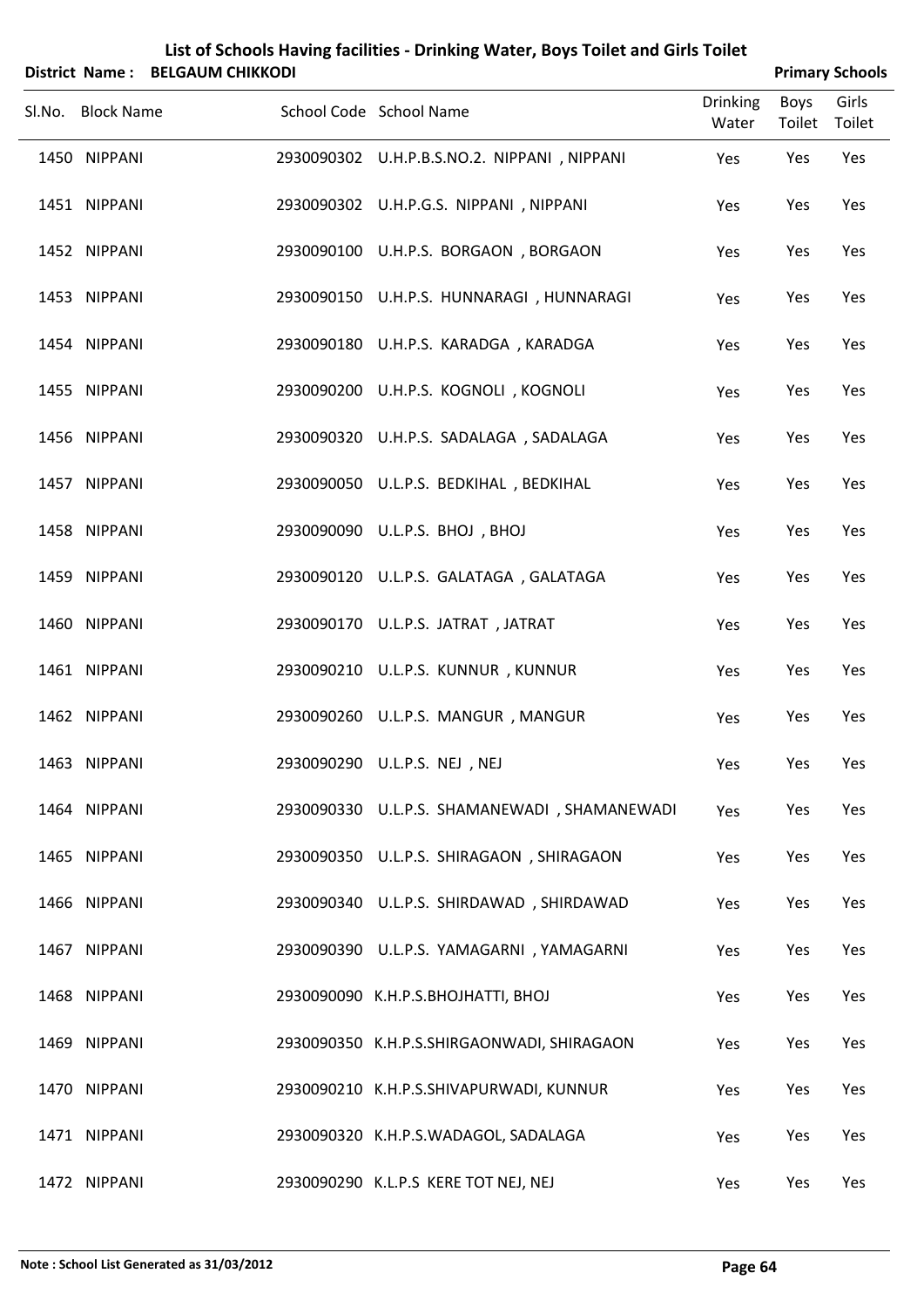|        |                   | District Name: BELGAUM CHIKKODI |                                                 |                          |                       | <b>Primary Schools</b> |
|--------|-------------------|---------------------------------|-------------------------------------------------|--------------------------|-----------------------|------------------------|
| SI.No. | <b>Block Name</b> |                                 | School Code School Name                         | <b>Drinking</b><br>Water | <b>Boys</b><br>Toilet | Girls<br>Toilet        |
|        | 1473 NIPPANI      |                                 | 2930090101 K.L.P.S TALAWARKODI BORGAON, BORGAON | Yes                      | Yes                   | Yes                    |
|        | 1474 NIPPANI      |                                 | 2930090030 K.L.P.S APPACHIWADI, APPACHIWADI     | Yes                      | Yes                   | Yes                    |
|        | 1475 NIPPANI      |                                 | 2930090080 K.L.P.S BHIVASHI, BHIVASHI           | Yes                      | Yes                   | Yes                    |
|        | 1476 NIPPANI      |                                 | 2930090220 K.L.P.S KURLI (DPEP), KURLI          | Yes                      | Yes                   | Yes                    |
|        | 1477 NIPPANI      |                                 | 2930090260 K.L.P.S MANGUR, MANGUR               | Yes                      | Yes                   | Yes                    |
|        | 1478 NIPPANI      |                                 | 2930090270 K.L.P.S MATTIWADE, MATTIWADE         | Yes                      | Yes                   | Yes                    |
|        | 1479 NIPPANI      |                                 | 2930090340 K.L.P.S MOKASHI TOT, SHIRDAWAD       | Yes                      | Yes                   | Yes                    |
|        | 1480 NIPPANI      |                                 | 2930090280 K.L.P.S NAGANUR, NANGANUR            | Yes                      | Yes                   | Yes                    |
|        | 1481 NIPPANI      |                                 | 2930090290 K.L.P.S SHIRASATTI TOT NEJ, NEJ      | Yes                      | Yes                   | Yes                    |
|        | 1482 NIPPANI      |                                 | 2930090400 K.L.P.S SHRIPEWADI, SHRIPEWADI       | Yes                      | Yes                   | Yes                    |
|        | 1483 NIPPANI      |                                 | 2930090380 K.L.P.S SULGAON, SULGAON             | Yes                      | Yes                   | Yes                    |
|        | 1484 NIPPANI      |                                 | 2930090051 K.L.P.S V.S.F BEDAKIHAL, BEDKIHAL    | Yes                      | Yes                   | Yes                    |
|        | 1485 NIPPANI      |                                 | 2930090320 K.L.P.S WADAGOL HATTI, SADALAGA      | Yes                      | Yes                   | Yes                    |
|        | 1486 NIPPANI      |                                 | 2930090201 K.L.P.S. HANABARWADI, KOGNOLI        | Yes                      | Yes                   | Yes                    |
|        | 1487 NIPPANI      |                                 | 2930090320 K.L.P.S.BAINAKWADI, SADALAGA         | Yes                      | Yes                   | Yes                    |
|        | 1488 NIPPANI      |                                 | 2930090020 K.L.P.S.BALOBAMAL, AKKOL             | Yes                      | Yes                   | Yes                    |
|        | 1489 NIPPANI      |                                 | 2930090120 K.L.P.S.BHIMAPURWADI, GALATAGA       | Yes                      | Yes                   | Yes                    |
|        | 1490 NIPPANI      |                                 | 2930090290 K.L.P.S.BIRAPPANKODI, NEJ            | Yes                      | Yes                   | Yes                    |
|        | 1491 NIPPANI      |                                 | 2930090060 K.L.P.S.BOLEWADI, BENADI             | Yes                      | Yes                   | Yes                    |
|        | 1492 NIPPANI      |                                 | 2930090100 K.L.P.S.BORAGAONTOT, BORGAON         | Yes                      | Yes                   | Yes                    |
|        | 1493 NIPPANI      |                                 | 2930090180 K.L.P.S.DHONEWADI, KARADGA           | Yes                      | Yes                   | Yes                    |
|        | 1494 NIPPANI      |                                 | 2930090120 K.L.P.S.DILALAPURWADI, GALATAGA      | Yes                      | Yes                   | Yes                    |

NIPPANI 2930090120 K.L.P.S.HALLADAHATTI, GALATAGA Yes Yes Yes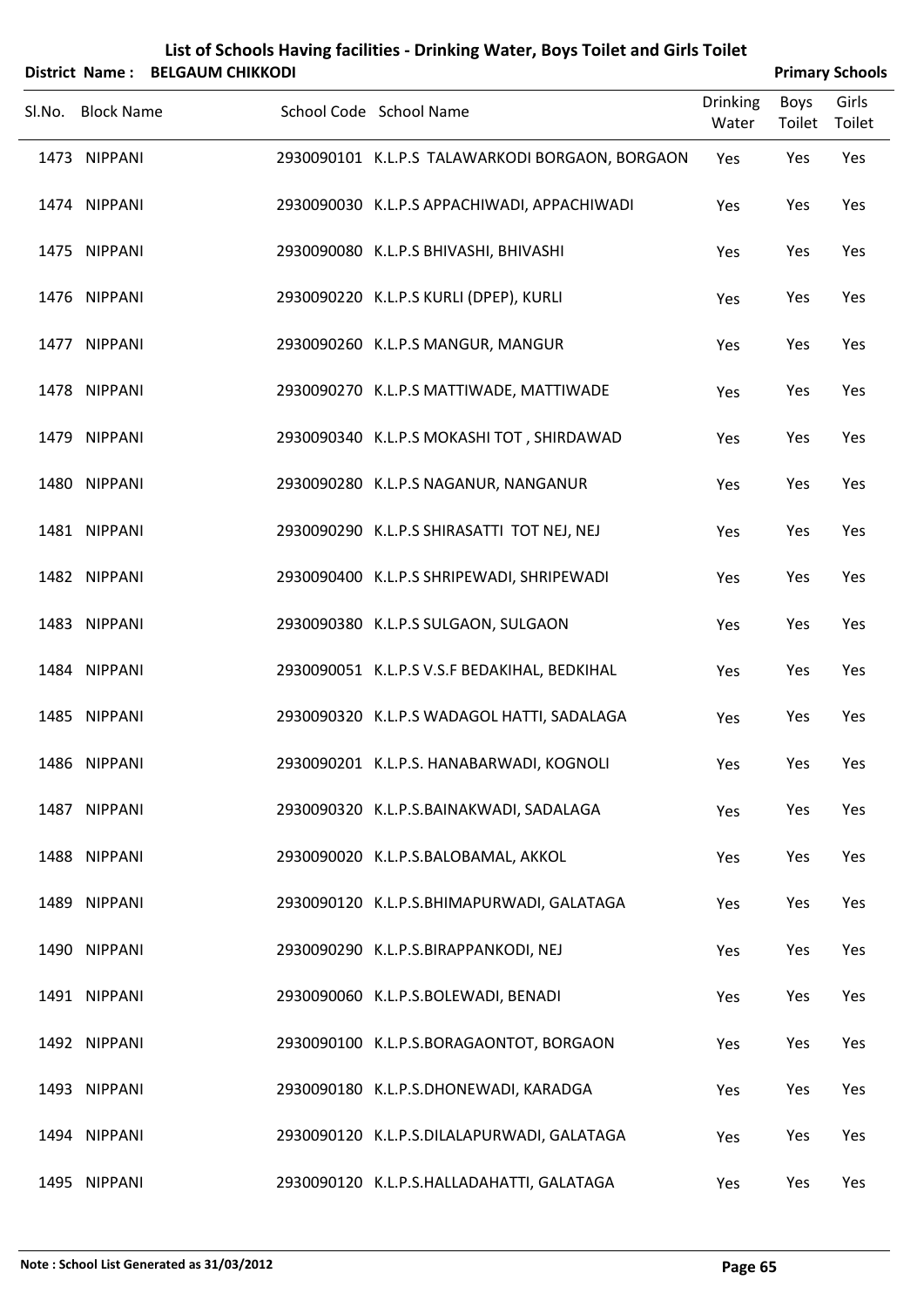|        |                   | District Name: BELGAUM CHIKKODI |                                                                 |                          |                       | <b>Primary Schools</b> |
|--------|-------------------|---------------------------------|-----------------------------------------------------------------|--------------------------|-----------------------|------------------------|
| SI.No. | <b>Block Name</b> |                                 | School Code School Name                                         | <b>Drinking</b><br>Water | <b>Boys</b><br>Toilet | Girls<br>Toilet        |
|        | 1496 NIPPANI      |                                 | 2930090010 K.L.P.S.JANATACOLONY, ADI                            | Yes                      | Yes                   | Yes                    |
|        | 1497 NIPPANI      |                                 | 2930090100 K.L.P.S.MAGADUMTOT, BORGAON                          | Yes                      | Yes                   | Yes                    |
|        | 1498 NIPPANI      |                                 | 2930090050 K.L.P.S.MAHAVIRNAGAR, BEDKIHAL                       | Yes                      | Yes                   | Yes                    |
|        | 1499 NIPPANI      |                                 | 2930090060 K.L.P.S.MALLIKARJUN-NAGAR, BENADI                    | Yes                      | Yes                   | Yes                    |
|        | 1500 NIPPANI      |                                 | 2930090060 K.L.P.S.MANGAVATIMARADI, BENADI                      | Yes                      | Yes                   | Yes                    |
|        | 1501 NIPPANI      |                                 | 2930090290 K.L.P.S.NAGAZARI, NEJ                                | Yes                      | Yes                   | Yes                    |
|        | 1502 NIPPANI      |                                 | 2930090300 K.L.P.S.SAINAGAR, NIPPANI                            | Yes                      | Yes                   | Yes                    |
|        | 1503 NIPPANI      |                                 | 2930090300 K.L.P.S.SHANKARNANDNAGAR, NIPPANI                    | Yes                      | Yes                   | Yes                    |
|        | 1504 NIPPANI      |                                 | 2930090120 K.L.P.S.SILINGADIMARADI, GALATAGA                    | Yes                      | Yes                   | Yes                    |
|        | 1505 NIPPANI      |                                 | 2930090100 K.L.P.S.WADDARMAL, BORGAON                           | Yes                      | Yes                   | Yes                    |
|        | 1506 NIPPANI      |                                 | 2930090290 K.L.PS HALASIDDAN KODI NEJ, NEJ                      | Yes                      | Yes                   | Yes                    |
|        | 1507 NIPPANI      |                                 | 2930090321 KLPS AMBEDAKAR NAGAR, SADALAGA                       | Yes                      | Yes                   | Yes                    |
|        | 1508 NIPPANI      |                                 | 2930090350 KLPS BASAVESHWAR KODI, SHIRAGAON                     | Yes                      | Yes                   | Yes                    |
|        | 1509 NIPPANI      |                                 | 2930090303 KLPS BEEROBAMAL NIPPANI-25, NIPPANI                  | Yes                      | Yes                   | Yes                    |
|        | 1510 NIPPANI      |                                 | 2930090470 KLPS BEGAR VASAHAT LAZAMI NAGAR,<br><b>DHONEWADI</b> | Yes                      | Yes                   | Yes                    |
|        | 1511 NIPPANI      |                                 | 2930090070 KLPS BHAT NAGNUR, BHATNAGANUR                        | Yes                      | Yes                   | Yes                    |
|        | 1512 NIPPANI      |                                 | 2930090110 KLPS BUDIHAL, BUDIHAL                                | Yes                      | Yes                   | Yes                    |
|        | 1513 NIPPANI      |                                 | 2930090030 KLPS HADANAL, APPACHIWADI                            | Yes                      | Yes                   | Yes                    |
|        | 1514 NIPPANI      |                                 | 2930090430 KLPS JAINWADI, JAINWADI                              | Yes                      | Yes                   | Yes                    |
|        | 1515 NIPPANI      |                                 | 2930090320 KLPS JYOTI NAGAR SADALAGA, SADALAGA                  | Yes                      | Yes                   | Yes                    |
|        | 1516 NIPPANI      |                                 | 2930090290 KLPS KASHIDDESHWAR TOT, NEJ                          | Yes                      | Yes                   | Yes                    |
|        | 1517 NIPPANI      |                                 | 2930090440 KLPS MAMADAPUR, MAMADAPUR                            | Yes                      | Yes                   | Yes                    |
|        | 1518 NIPPANI      |                                 | 2930090060 KLPS NULETUTA BENADI, BENADI                         | Yes                      | Yes                   | Yes                    |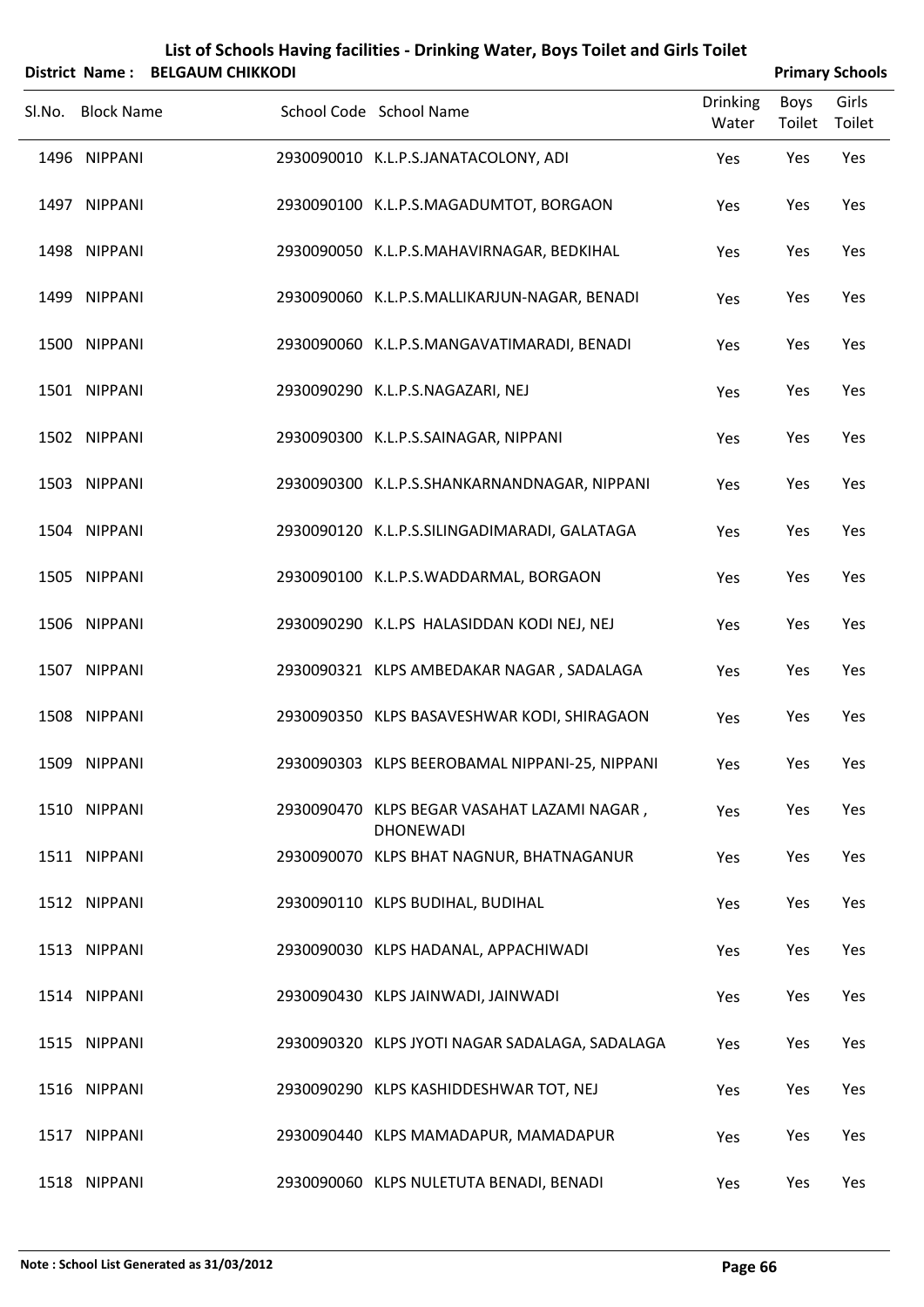|        |                   | District Name: BELGAUM CHIKKODI |                                                       |                          |                | <b>Primary Schools</b> |
|--------|-------------------|---------------------------------|-------------------------------------------------------|--------------------------|----------------|------------------------|
| Sl.No. | <b>Block Name</b> |                                 | School Code School Name                               | <b>Drinking</b><br>Water | Boys<br>Toilet | Girls<br>Toilet        |
|        | 1519 NIPPANI      |                                 | 2930090321 KLPS PADARMADDI SADALGA, SADALAGA          | Yes                      | Yes            | Yes                    |
|        | 1520 NIPPANI      |                                 | 2930090410 KLPS PANGIRE A, PANGIRE                    | Yes                      | Yes            | Yes                    |
|        | 1521 NIPPANI      |                                 | 2930090090 KLPS SALUNKEKODI BHOJ, BHOJ                | Yes                      | Yes            | Yes                    |
|        | 1522 NIPPANI      |                                 | 2930090051 KLPS SIHARTH NAGAR BEDKIHAL, BEDKIHAL      | Yes                      | Yes            | Yes                    |
|        | 1523 NIPPANI      |                                 | 2930090100 L.K.P.S.BORGAONWADI, BORGAON               | Yes                      | Yes            | Yes                    |
|        | 1524 NIPPANI      |                                 | 2930090100 M.H.P.S.BORGAONWADI, BORGAON               | Yes                      | Yes            | Yes                    |
|        | 1525 NIPPANI      |                                 | 2930090180 M.H.P.S.DHONEWADI, KARADGA                 | Yes                      | Yes            | Yes                    |
|        | 1526 NIPPANI      |                                 | 2930090210 M.H.P.S.GAJABARAWADI, KUNNUR               | Yes                      | Yes            | Yes                    |
|        | 1527 NIPPANI      |                                 | 2930090240 M.H.P.S.MAMADAPUR(OLD), MAMADAPUR<br>(NEW) | Yes                      | Yes            | Yes                    |
|        | 1528 NIPPANI      |                                 | 2930090020 M.H.P.S.PANGERI A., AKKOL                  | Yes                      | Yes            | Yes                    |
|        | 1529 NIPPANI      |                                 | 2930090170 M.H.P.S.SHRIPEWADI, JATRAT                 | Yes                      | Yes            | Yes                    |
|        | 1530 NIPPANI      |                                 | 2930090280 M.L.P.S BARABHAVI, NANGANUR                | Yes                      | Yes            | Yes                    |
|        | 1531 NIPPANI      |                                 | 2930090200 M.L.P.S DATTAWADI, KOGNOLI                 | Yes                      | Yes            | Yes                    |
|        | 1532 NIPPANI      |                                 | 2930090303 M.L.P.S SHINDE NAGAR, NIPPANI              | Yes                      | Yes            | Yes                    |
|        | 1533 NIPPANI      |                                 | 2930090301 M.L.P.S.ASHRAYANAGAR, NIPPANI              | Yes                      | Yes            | Yes                    |
|        | 1534 NIPPANI      |                                 | 2930090301 M.L.P.S.BALAKMANDIR, NIPPANI               | Yes                      | Yes            | Yes                    |
|        | 1535 NIPPANI      |                                 | 2930090120 M.L.P.S.BHIMAPURWADI, GALATAGA             | Yes                      | Yes            | Yes                    |
|        | 1536 NIPPANI      |                                 | 2930090480 M.L.P.S.BOLEWADI, BOLEWADI                 | Yes                      | Yes            | Yes                    |
|        | 1537 NIPPANI      |                                 | 2930090301 M.L.P.S.GOURISHANKAR, NIPPANI              | Yes                      | Yes            | Yes                    |
|        | 1538 NIPPANI      |                                 | 2930090200 M.L.P.S.HALASIDHANAGAR, KOGNOLI            | Yes                      | Yes            | Yes                    |
|        | 1539 NIPPANI      |                                 | 2930090200 M.L.P.S.HANABARAWADI, KOGNOLI              | Yes                      | Yes            | Yes                    |
|        | 1540 NIPPANI      |                                 | 2930090301 M.L.P.S.HARINAGAR, NIPPANI                 | Yes                      | Yes            | Yes                    |
|        | 1541 NIPPANI      |                                 | 2930090010 M.L.P.S.JAINWADI, ADI                      | Yes                      | Yes            | Yes                    |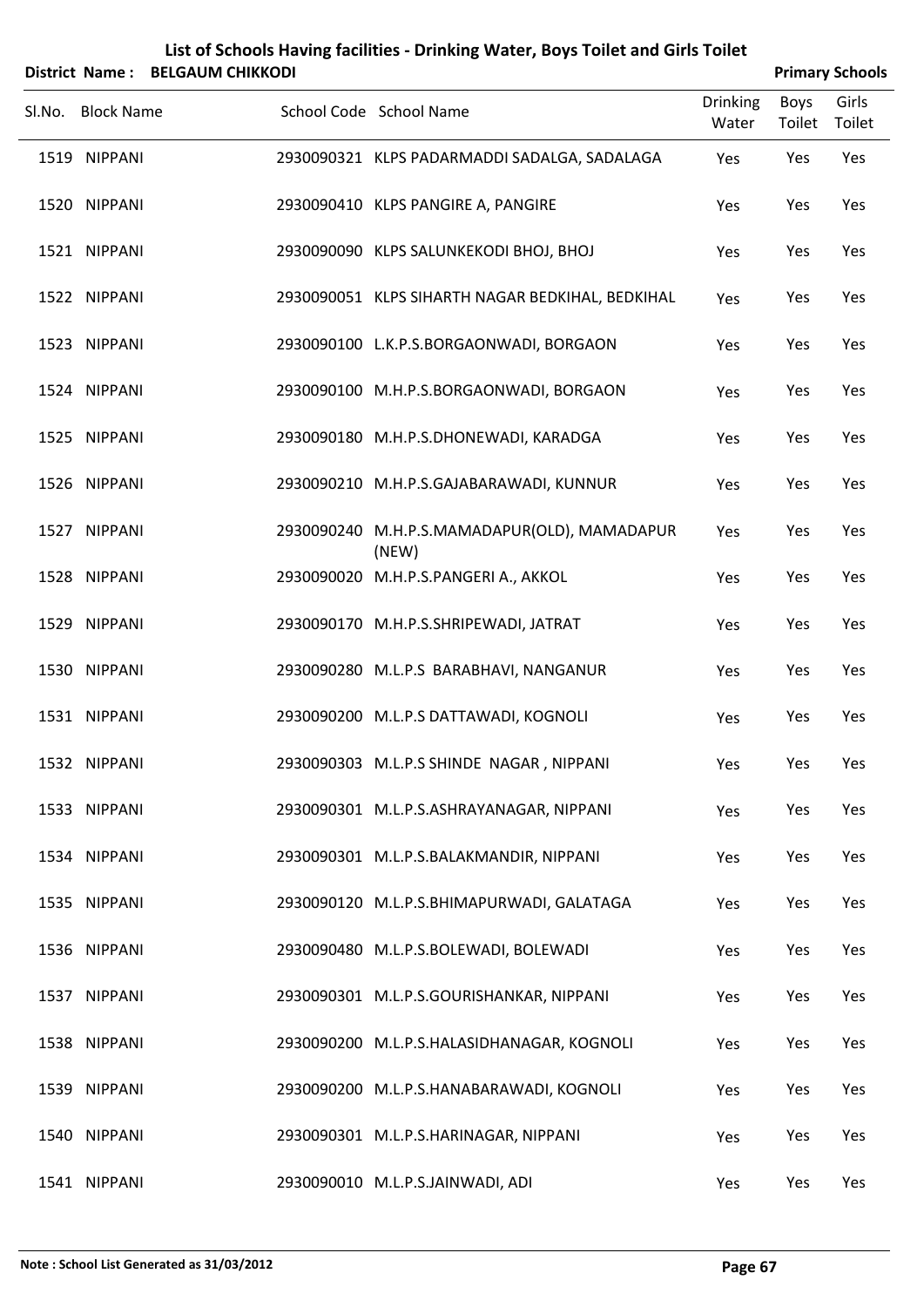| List of Schools Having facilities - Drinking Water, Boys Toilet and Girls Toilet |
|----------------------------------------------------------------------------------|
| District Name: BELGAUM CHIKKODI                                                  |

| <b>Primary Schools</b> |
|------------------------|
|                        |

| Sl.No. Block Name | School Code School Name                                      | <b>Drinking</b><br>Water | Boys<br>Toilet | Girls<br>Toilet |
|-------------------|--------------------------------------------------------------|--------------------------|----------------|-----------------|
| 1542 NIPPANI      | 2930090250 M.L.P.S.PATILMAL, MANAKAPUR                       | Yes                      | Yes            | Yes             |
| 1543 NIPPANI      | 2930090350 M.L.P.S.SHIRGAONWADI, SHIRAGAON                   | Yes                      | Yes            | Yes             |
| 1544 NIPPANI      | 2930090210 M.L.P.S.SHIVAPURWADI, KUNNUR                      | Yes                      | Yes            | Yes             |
| 1545 NIPPANI      | 2930090302 M.L.P.S.SWAMIMAL, NIPPANI                         | Yes                      | Yes            | Yes             |
| 1546 NIPPANI      | 2930090301 M.L.P.S.YARANALROAD, NIPPANI                      | Yes                      | Yes            | Yes             |
| 1547 NIPPANI      | 2930090020 MBS LP MAGADUM TOT, AKKOL                         | Yes                      | Yes            | Yes             |
| 1548 NIPPANI      | 2930090370 MBS SALUNKEWADI SOUNDALGA,<br>SOUNDALGA           | Yes                      | Yes            | Yes             |
| 1549 NIPPANI      | 2930090304 MLPS AMBEDKAR NAGAR, NIPPANI                      | Yes                      | Yes            | Yes             |
| 1550 NIPPANI      | 2930090181 MLPS DADDI TOT KHOTMALA KARDGA,<br><b>KARADGA</b> | Yes                      | Yes            | Yes             |
| 1551 NIPPANI      | 2930090181 MLPS DHARANGUTTI TOT KARADGA,<br><b>KARADGA</b>   | Yes                      | Yes            | Yes             |
| 1552 NIPPANI      | 2930090200 MLPS KHOT MALA KHADAK, KOGNOLI                    | Yes                      | Yes            | Yes             |
| 1553 NIPPANI      | 2930090200 MLPS MAJAGE MALA, KOGNOLI                         | Yes                      | Yes            | Yes             |
| 1554 NIPPANI      | 2930090250 MLPS MORE MALA MANAKAPUR,<br><b>MANAKAPUR</b>     | Yes                      | Yes            | Yes             |
| 1555 NIPPANI      | 2930090303 MLPS NAMAJMAL NIPPANI, NIPPANI                    | Yes                      | Yes            | Yes             |
| 1556 NIPPANI      | 2930090304 MLPS SAMBHAJI NAGAR, NIPPANI                      | Yes                      | Yes            | Yes             |
| 1557 NIPPANI      | 2930090360 MLPS SIDNAL NEJMAL, SIDNAL                        | Yes                      | Yes            | Yes             |
| 1558 NIPPANI      | 2930090302 U.H.P.S.AZAD, NIPPANI                             | Yes                      | Yes            | Yes             |
| 1559 NIPPANI      | 2930090306 U.L.P.S TASHILDAR PLAT NIPPANI, NIPPANI           | Yes                      | Yes            | Yes             |
| 1560 NIPPANI      | 2930090303 ULPS SHANUNAGAR /4, NIPPANI                       | Yes                      | Yes            | Yes             |
| 1561 RAIBAG       | 2930100500 G.H.P.B.S. SOUNDATTI, SOUNDATTI                   | Yes                      | Yes            | Yes             |
| 1562 RAIBAG       | 2930100250 H.P.M.B.S. JALALPUR, JALALPUR                     | Yes                      | Yes            | Yes             |
| 1563 RAIBAG       | 2930100090 KHPS BIRNAL, BIRNAL                               | Yes                      | Yes            | Yes             |
| 1564 RAIBAG       | 2930100200 K.H.P.B.S. HARUGERI, HARUGERI                     | Yes                      | Yes            | Yes             |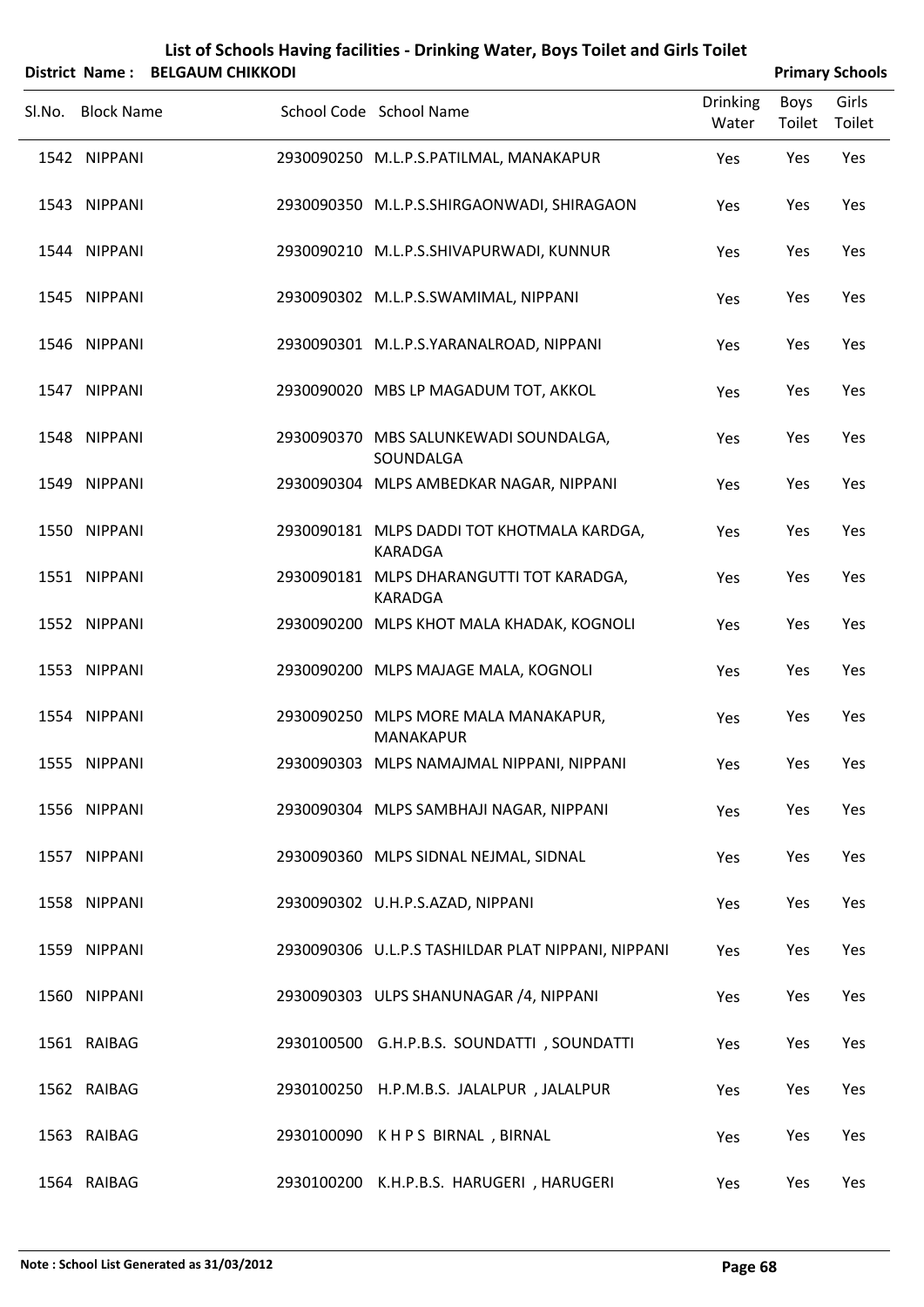| List of Schools Having facilities - Drinking Water, Boys Toilet and Girls Toilet |
|----------------------------------------------------------------------------------|
| District Name: RELGALIM CHIKKODL                                                 |

| <b>Primary Schools</b> |
|------------------------|
|                        |

| DISTITT IN THE PELOADINI CHINNODI |                                                |                          |                | Fillilai y Juliuuls |
|-----------------------------------|------------------------------------------------|--------------------------|----------------|---------------------|
| Sl.No. Block Name                 | School Code School Name                        | <b>Drinking</b><br>Water | Boys<br>Toilet | Girls<br>Toilet     |
| 1565 RAIBAG                       | 2930100290 K.H.P.B.S. KANKANWADI, KANKANWADI   | Yes                      | Yes            | Yes                 |
| 1566 RAIBAG                       | 2930100430 K.H.P.B.S. NANDIKURALI, NANDIKURALI | Yes                      | Yes            | Yes                 |
| 1567 RAIBAG                       | 2930100420 K.H.P.B.S. NASLAPUR, NASLAPUR       | Yes                      | Yes            | Yes                 |
| 1568 RAIBAG                       | 2930100490 K.H.P.B.S. RAIBAG, RAIBAG           | Yes                      | Yes            | Yes                 |
| 1569 RAIBAG                       | 2930100530 K.H.P.B.S. SHIRGUR, SHIRGUR         | Yes                      | Yes            | Yes                 |
| 1570 RAIBAG                       | 2930100130 K.H.P.G.S. CHINCHALI, CHINCHALI     | Yes                      | Yes            | Yes                 |
| 1571 RAIBAG                       | 2930100200 K.H.P.G.S. HARUGERI, HARUGERI       | Yes                      | Yes            | Yes                 |
| 1572 RAIBAG                       | 2930100420 K.H.P.G.S. NASLAPUR, NASLAPUR       | Yes                      | Yes            | Yes                 |
| 1573 RAIBAG                       | 2930100491 K.H.P.G.S. RAIBAG, RAIBAG           | Yes                      | Yes            | Yes                 |
| 1574 RAIBAG                       | 2930100500 K.H.P.G.S. SOUNDATTI, SOUNDATTI     | Yes                      | Yes            | Yes                 |
| 1575 RAIBAG                       | 2930100020 K.H.P.S. ALAGAWADI, ALAGAWADI       | Yes                      | Yes            | Yes                 |
| 1576 RAIBAG                       | 2930100010 K.H.P.S. ALAKNUR, ALAKNUR           | Yes                      | Yes            | Yes                 |
| 1577 RAIBAG                       | 2930100030 K.H.P.S. BADABYKUD, BADABYKUD       | Yes                      | Yes            | Yes                 |
| 1578 RAIBAG                       | 2930100040 K.H.P.S. BASTWAD, BASTWAD           | Yes                      | Yes            | Yes                 |
| 1579 RAIBAG                       | 2930100050 K.H.P.S. BAWACHI, BAWACHI           | Yes                      | Yes            | Yes                 |
| 1580 RAIBAG                       | 2930100060 K.H.P.S. BEKKERI, BEKKERI           | Yes                      | Yes            | Yes                 |
| 1581 RAIBAG                       | 2930100080 K.H.P.S. BHENDAWAD, BHENDAWAD       | Yes                      | Yes            | Yes                 |
| 1582 RAIBAG                       | 2930100070 K.H.P.S. BIRADI, BIRADI             | Yes                      | Yes            | Yes                 |
| 1583 RAIBAG                       | 2930100100 K.H.P.S. BOMMANAL, BOMMANAL         | Yes                      | Yes            | Yes                 |
| 1584 RAIBAG                       | 2930100110 K.H.P.S. BUDHIHAL, BUDHIHAL         | Yes                      | Yes            | Yes                 |
| 1585 RAIBAG                       | 2930100120 K.H.P.S. BYAKUD, BYAKUD             | Yes                      | Yes            | Yes                 |
| 1586 RAIBAG                       | 2930100160 K.H.P.S. DIGGEWADI, DIGGEWADI       | Yes                      | Yes            | Yes                 |
| 1587 RAIBAG                       | 2930100170 K.H.P.S. EABARAHATTI, EABARAHATTI   | Yes                      | Yes            | Yes                 |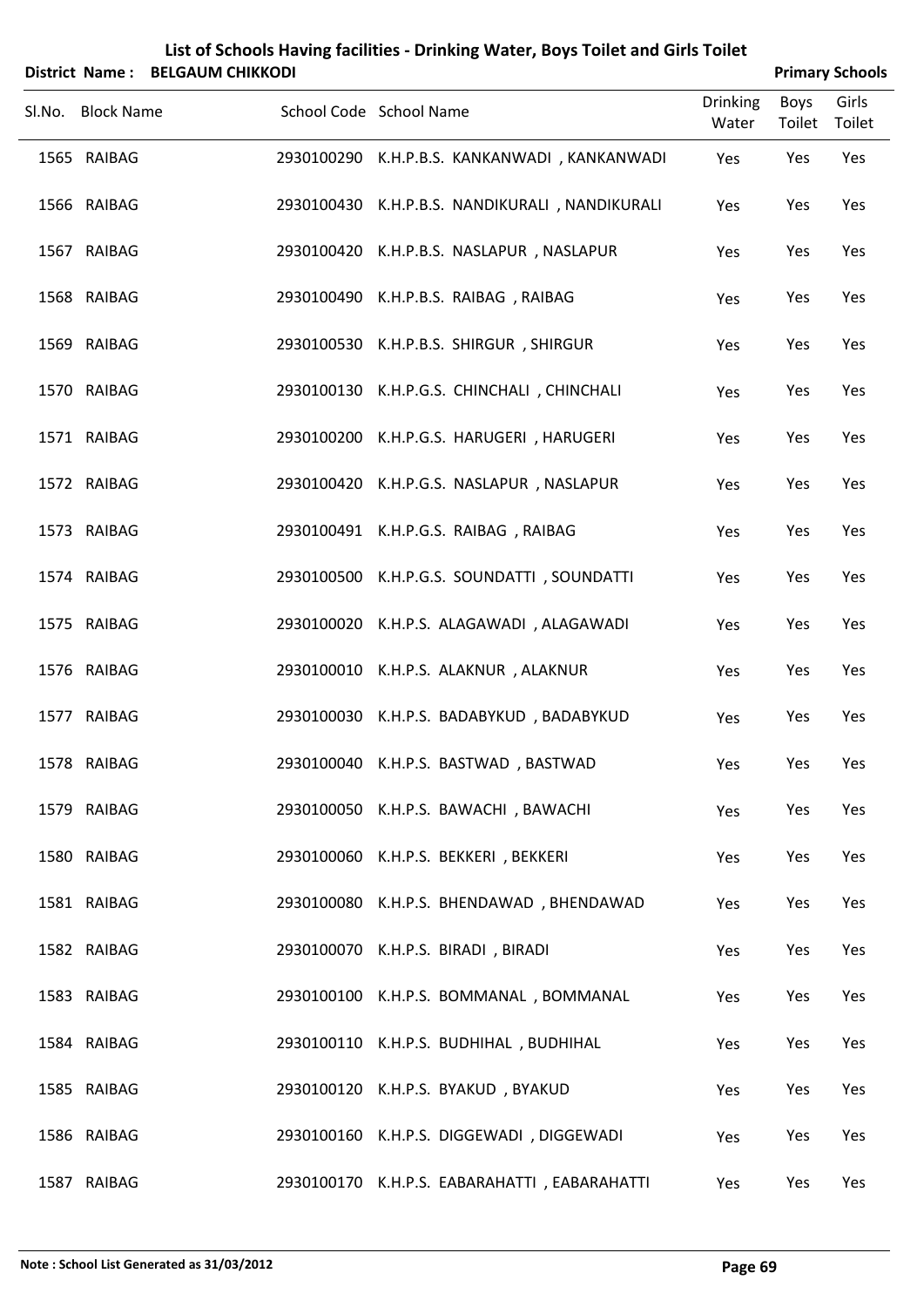|                   | District Name: BELGAUM CHIKKODI | List of Schools Having facilities - Drinking Water, Boys Tollet and Girls Tollet |                          |                       | <b>Primary Schools</b> |
|-------------------|---------------------------------|----------------------------------------------------------------------------------|--------------------------|-----------------------|------------------------|
| Sl.No. Block Name | School Code School Name         |                                                                                  | <b>Drinking</b><br>Water | Boys<br>Toilet Toilet | Girls                  |
| 1588 RAIBAG       |                                 | 2930100190 K.H.P.S. GUNDWAD, GUNDWAD                                             | Yes                      | Yes                   | Yes                    |
| 1589 RAIBAG       |                                 | 2930100210 K.H.P.S. HANDIGUND, HANDIGUND                                         | Yes                      | Yes                   | Yes                    |
| 1590 RAIBAG       |                                 | 2930100220 K.H.P.S. HIDKAL, HIDKAL                                               | Yes                      | Yes                   | Yes                    |
| 1591 RAIBAG       |                                 | 2930100230 K.H.P.S. HUBBARWADI, HUBBARWADI                                       | Yes                      | Yes                   | Yes                    |
| 1592 RAIBAG       |                                 | 2930100240 K.H.P.S. ITNAL, ITNAL                                                 | Yes                      | Yes                   | Yes                    |
| 1593 RAIBAG       |                                 | 2930100250 K.H.P.S. JALALPUR, JALALPUR                                           | Yes                      | Yes                   | Yes                    |
| 1594 RAIBAG       |                                 | 2930100260 K.H.P.S. JODAHATTI, JODAHATTI                                         | Yes                      | Yes                   | Yes                    |
| 1595 RAIBAG       |                                 | 2930100270 K.H.P.S. KAPPALGUDDI, KAPPALGUDDI                                     | Yes                      | Yes                   | Yes                    |
| 1596 RAIBAG       |                                 | 2930100280 K.H.P.S. KATAKBHAVI, KATAKBHAVI                                       | Yes                      | Yes                   | Yes                    |
| 1597 RAIBAG       |                                 | 2930100300 K.H.P.S. KHANDAL, KHANDAL                                             | Yes                      | Yes                   | Yes                    |
| 1598 RAIBAG       |                                 | 2930100310 K.H.P.S. KHEMLAPUR, KHEMLAPUR                                         | Yes                      | Yes                   | Yes                    |
| 1599 RAIBAG       |                                 | 2930100320 K.H.P.S. KOLIGUDD, KOLIGUDD                                           | Yes                      | Yes                   | Yes                    |
| 1600 RAIBAG       |                                 | 2930100330 K.H.P.S. KUDCHI, KUDCHI                                               | Yes                      | Yes                   | Yes                    |
| 1601 RAIBAG       |                                 | 2930100370 K.H.P.S. MADALGI, MADALGI                                             | Yes                      | Yes                   | Yes                    |
| 1602 RAIBAG       |                                 | 2930100400 K.H.P.S. MAKHALI, MAKHALI                                             | Yes                      | Yes                   | Yes                    |
| 1603 RAIBAG       |                                 | 2930100360 K.H.P.S. MANTUR, MANTUR                                               | Yes                      | Yes                   | Yes                    |
| 1604 RAIBAG       |                                 | 2930100340 K.H.P.S. MARIKUDI, MARIKUDI                                           | Yes                      | Yes                   | Yes                    |
| 1605 RAIBAG       |                                 | 2930100350 K.H.P.S. MAVINHONDA, MAVINHONDA                                       | Yes                      | Yes                   | Yes                    |
| 1606 RAIBAG       |                                 | 2930100380 K.H.P.S. MORAB, MORAB                                                 | Yes                      | Yes                   | Yes                    |
| 1607 RAIBAG       |                                 | 2930100391 K.H.P.S. MUGALKHOD, MUGALKHOD                                         | Yes                      | Yes                   | Yes                    |
| 1608 RAIBAG       |                                 | 2930100410 K.H.P.S. NAGRAL, NAGRAL                                               | Yes                      | Yes                   | Yes                    |
| 1609 RAIBAG       |                                 | 2930100450 K.H.P.S. NIDAGUNDI, NIDAGUNDI                                         | Yes                      | Yes                   | Yes                    |
| 1610 RAIBAG       |                                 | 2930100460 K.H.P.S. NILAGI, NILAGI                                               | Yes                      | Yes                   | Yes                    |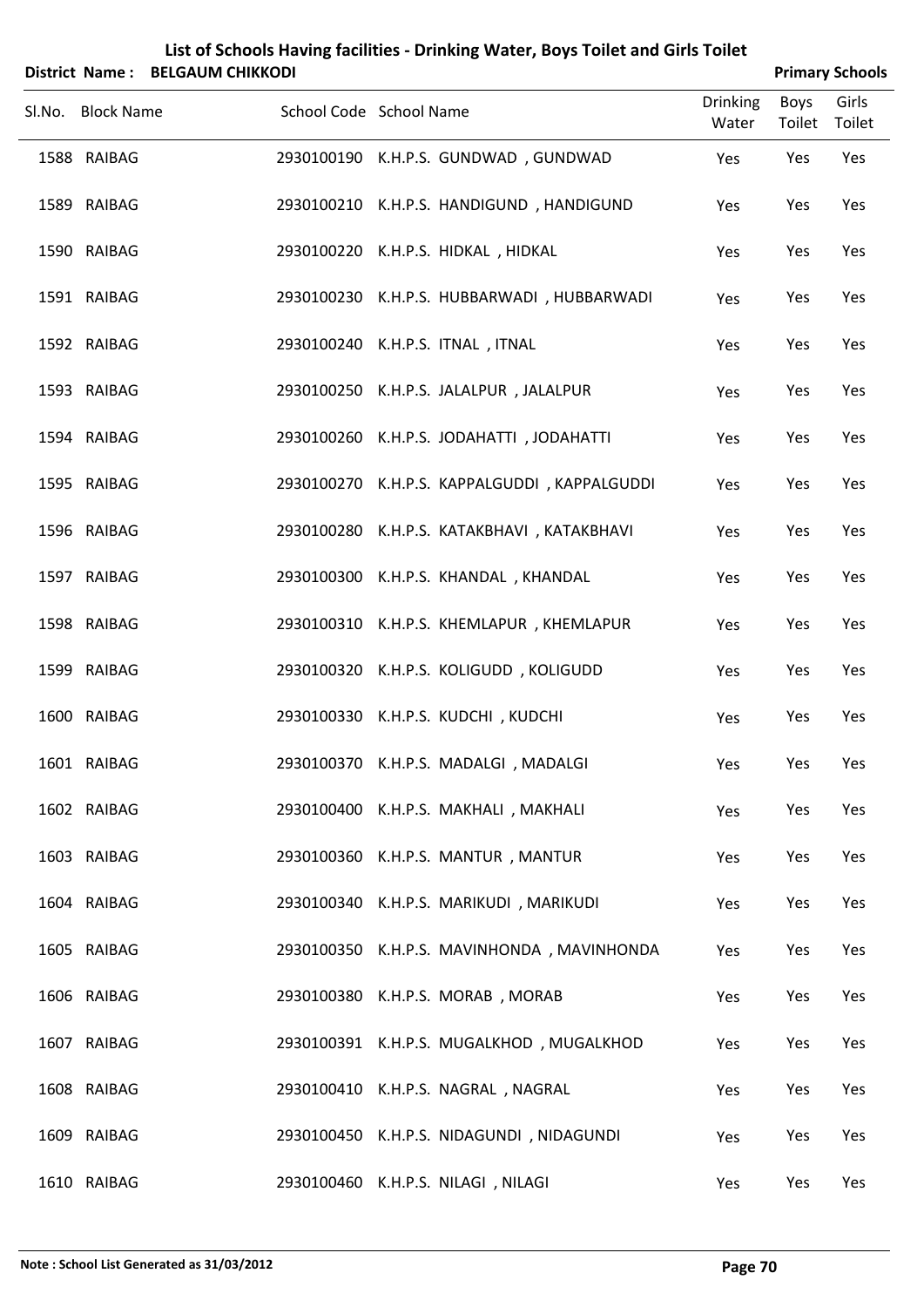| <b>District Name:</b> | <b>BELGAUM CHIKKODI</b> | List of scribbis Having Tachities - Diffiking Water, Doys Tonet and Only Tonet |                          |                       | <b>Primary Schools</b> |
|-----------------------|-------------------------|--------------------------------------------------------------------------------|--------------------------|-----------------------|------------------------|
| Sl.No. Block Name     |                         | School Code School Name                                                        | <b>Drinking</b><br>Water | <b>Boys</b><br>Toilet | Girls<br>Toilet        |
| 1611 RAIBAG           |                         | 2930100440 K.H.P.S. NIPNAL, NIPNAL                                             | Yes                      | Yes                   | Yes                    |
| 1612 RAIBAG           |                         | 2930100470 K.H.P.S. PALBHAVI, PALBHAVI                                         | Yes                      | Yes                   | Yes                    |
| 1613 RAIBAG           |                         | 2930100480 K.H.P.S. PARAMANANDWADI,<br>PARAMANANDWADI                          | Yes                      | Yes                   | Yes                    |
| 1614 RAIBAG           | 2930100510              | K.H.P.S. SAVASUDDI, SAVASUDDI                                                  | Yes                      | Yes                   | Yes                    |
| 1615 RAIBAG           |                         | 2930100550 K.H.P.S. SULTANPUR, SULTANPUR                                       | Yes                      | Yes                   | Yes                    |
| 1616 RAIBAG           |                         | 2930100520 K.H.P.S. SUTTATI, SUTTATI                                           | Yes                      | Yes                   | Yes                    |
| 1617 RAIBAG           |                         | 2930100570 K.H.P.S. YADRAVI, YADRAVI                                           | Yes                      | Yes                   | Yes                    |
| 1618 RAIBAG           |                         | 2930100560 K.H.P.S. YALPHARATTI, YALPHARATTI                                   | Yes                      | Yes                   | Yes                    |
| 1619 RAIBAG           |                         | 2930100290 K.L.P.G.S. KANKANWADI, KANKANWADI                                   | Yes                      | Yes                   | Yes                    |
| 1620 RAIBAG           |                         | 2930100140 K.L.P.S. DEVANKATTI, DEVANKATTI                                     | Yes                      | Yes                   | Yes                    |
| 1621 RAIBAG           |                         | 2930100150 K.L.P.S. DEVAPURHATTI, DEVAPURHATTI                                 | Yes                      | Yes                   | Yes                    |
| 1622 RAIBAG           |                         | 2930100180 K.L.P.S. GIRNAIKWADI, GIRNAIKWADI                                   | Yes                      | Yes                   | Yes                    |
| 1623 RAIBAG           |                         | 2930100130 M.H.P.B.S. CHINCHALI, CHINCHALI                                     | Yes                      | Yes                   | Yes                    |
| 1624 RAIBAG           |                         | 2930100500 M.H.P.B.S. SOUNDATTI, SOUNDATTI                                     | Yes                      | Yes                   | Yes                    |
| 1625 RAIBAG           |                         | 2930100491 M.H.P.G.S. RAIBAG, RAIBAG                                           | Yes                      | Yes                   | Yes                    |
| 1626 RAIBAG           |                         | 2930100070 M.H.P.S. BIRADI, BIRADI                                             | Yes                      | Yes                   | Yes                    |
| 1627 RAIBAG           |                         | 2930100331 M.H.P.S. KUDCHI, KUDCHI                                             | Yes                      | Yes                   | Yes                    |
| 1628 RAIBAG           |                         | 2930100330 U.H.P.B.S. KUDCHI, KUDCHI                                           | Yes                      | Yes                   | Yes                    |
| 1629 RAIBAG           |                         | 2930100331 U.H.P.G.S. KUDCHI, KUDCHI                                           | Yes                      | Yes                   | Yes                    |
| 1630 RAIBAG           |                         | 2930100200 U.H.P.S. HARUGERI, HARUGERI                                         | Yes                      | Yes                   | Yes                    |
| 1631 RAIBAG           |                         | 2930100420 U.H.P.S. NASLAPUR, NASLAPUR                                         | Yes                      | Yes                   | Yes                    |
| 1632 RAIBAG           |                         | 2930100491 U.H.P.S. RAIBAG, RAIBAG                                             | Yes                      | Yes                   | Yes                    |
| 1633 RAIBAG           |                         | 2930100130 U.L.P.S. CHINCHALI, CHINCHALI                                       | Yes                      | Yes                   | Yes                    |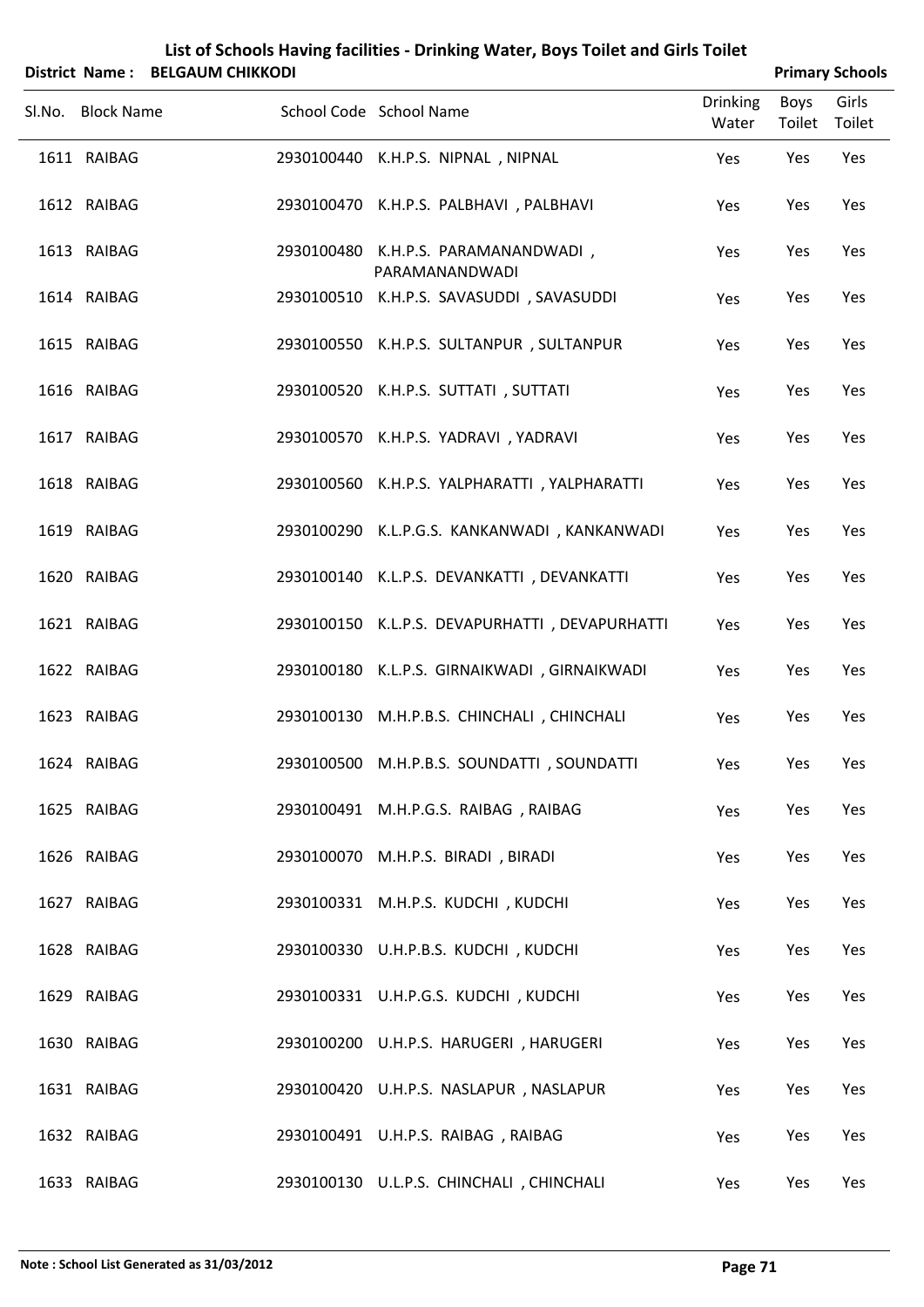|   | List of Schools Having facilities - Drinking Water, Boys Toilet and Girls Toilet |  |
|---|----------------------------------------------------------------------------------|--|
| . | ------------------                                                               |  |

|        |                   | District Name: BELGAUM CHIKKODI |                                                       |                          |                | <b>Primary Schools</b> |
|--------|-------------------|---------------------------------|-------------------------------------------------------|--------------------------|----------------|------------------------|
| Sl.No. | <b>Block Name</b> |                                 | School Code School Name                               | <b>Drinking</b><br>Water | Boys<br>Toilet | Girls<br>Toilet        |
|        | 1634 RAIBAG       |                                 | 2930100190 U.L.P.S. GUNDWAD, GUNDWAD                  | Yes                      | Yes            | Yes                    |
|        | 1635 RAIBAG       |                                 | 2930100480 U.L.P.S. PARAMANANDWADI,<br>PARAMANANDWADI | Yes                      | Yes            | Yes                    |
|        | 1636 RAIBAG       |                                 | 2930100530 U.L.P.S. SHIRGUR, SHIRGUR                  | Yes                      | Yes            | Yes                    |
|        | 1637 RAIBAG       |                                 | 2930100500 U.L.P.S. SOUNDATTI, SOUNDATTI              | Yes                      | Yes            | Yes                    |
|        | 1638 RAIBAG       |                                 | 2930100400 ADRASH VIDYALAYA (RMSA), MAKHALI           | Yes                      | Yes            | Yes                    |
|        | 1639 RAIBAG       |                                 | 2930100511 K L P S Gokak tot Mugalakhod, SAVASUDDI    | Yes                      | Yes            | Yes                    |
|        | 1640 RAIBAG       |                                 | 2930100400 K.H.P.S BEERDEV NAGAR, MAKHALI             | Yes                      | Yes            | Yes                    |
|        | 1641 RAIBAG       |                                 | 2930100132 K.H.P.S. CHINCHALI, CHINCHALI              | Yes                      | Yes            | Yes                    |
|        | 1642 RAIBAG       |                                 | 2930100100 K.H.P.S.(K.KODI), BOMMANAL                 | Yes                      | Yes            | Yes                    |
|        | 1643 RAIBAG       |                                 | 2930100270 K.H.P.S.ANGADITOT, KAPPALGUDDI             | Yes                      | Yes            | Yes                    |
|        | 1644 RAIBAG       |                                 | 2930100491 K.H.P.S.ANIBHAVIKODI, RAIBAG               | Yes                      | Yes            | Yes                    |
|        | 1645 RAIBAG       |                                 | 2930100010 K.H.P.S.BADIGANATOT, ALAKNUR               | Yes                      | Yes            | Yes                    |
|        | 1646 RAIBAG       |                                 | 2930100510 K.H.P.S.BADIGERTOT, SAVASUDDI              | Yes                      | Yes            | Yes                    |
|        | 1647 RAIBAG       |                                 | 2930100400 K.H.P.S.BAGIKODI, MAKHALI                  | Yes                      | Yes            | Yes                    |
|        | 1648 RAIBAG       |                                 | 2930100130 K.H.P.S.CHINCHALIKODI, CHINCHALI           | Yes                      | Yes            | Yes                    |
|        | 1649 RAIBAG       |                                 | 2930100130 K.H.P.S.CHINCHALITOT, CHINCHALI            | Yes                      | Yes            | Yes                    |
|        | 1650 RAIBAG       |                                 | 2930100200 K.H.P.S.DARURTOT, HARUGERI                 | Yes                      | Yes            | Yes                    |
|        | 1651 RAIBAG       |                                 | 2930100390 K.H.P.S.DASARTOT, MUGALKHOD                | Yes                      | Yes            | Yes                    |
|        | 1652 RAIBAG       |                                 | 2930100220 K.H.P.S.GALGALITOT, HIDKAL                 | Yes                      | Yes            | Yes                    |
|        | 1653 RAIBAG       |                                 | 2930100160 K.H.P.S.HALEDIGGEWADI, DIGGEWADI           | Yes                      | Yes            | Yes                    |
|        | 1654 RAIBAG       |                                 | 2930100530 K.H.P.S.HALSIRGUR, SHIRGUR                 | Yes                      | Yes            | Yes                    |
|        | 1655 RAIBAG       |                                 | 2930100390 K.H.P.S.HARANKODI, MUGALKHOD               | Yes                      | Yes            | Yes                    |
|        | 1656 RAIBAG       |                                 | 2930100200 K.H.P.S.HARUGERICROSS, HARUGERI            | Yes                      | Yes            | Yes                    |

L,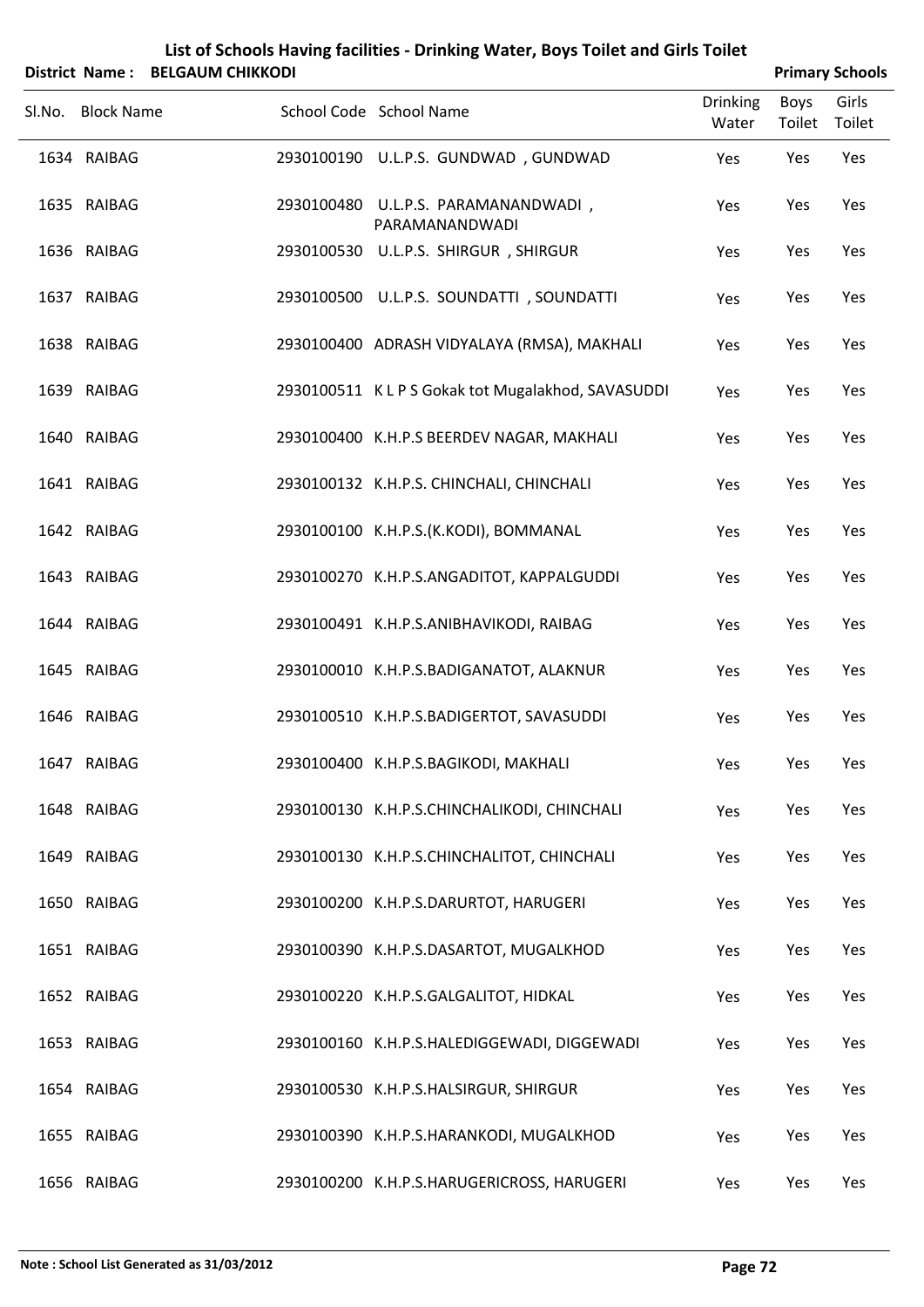| List of Schools Having facilities - Drinking Water, Boys Toilet and Girls Toilet |                        |
|----------------------------------------------------------------------------------|------------------------|
| District Name: REIGAUM CHIKKODI                                                  | <b>Primary Schools</b> |

| DISTITUT IN THE . DELGAUNI CHINNODI |                                                         |                          |                | PHILID Y SUIDUIS |
|-------------------------------------|---------------------------------------------------------|--------------------------|----------------|------------------|
| Sl.No. Block Name                   | School Code School Name                                 | <b>Drinking</b><br>Water | Boys<br>Toilet | Girls<br>Toilet  |
| 1657 RAIBAG                         | 2930100220 K.H.P.S.HOSATTITOT, HIDKAL                   | Yes                      | Yes            | Yes              |
| 1658 RAIBAG                         | 2930100020 K.H.P.S.HUNSIKODI, ALAGAWADI                 | Yes                      | Yes            | Yes              |
| 1659 RAIBAG                         | 2930100490 K.H.P.S.KANCHKARWADI, RAIBAG                 | Yes                      | Yes            | Yes              |
| 1660 RAIBAG                         | 2930100390 K.H.P.S.KANTEPANTOT, MUGALKHOD               | Yes                      | Yes            | Yes              |
| 1661 RAIBAG                         | 2930100431 K.H.P.S.KEMPATTI NANDIKURALI,<br>NANDIKURALI | Yes                      | Yes            | Yes              |
| 1662 RAIBAG                         | 2930100490 K.H.P.S.KHAIRWADI, RAIBAG                    | Yes                      | Yes            | Yes              |
| 1663 RAIBAG                         | 2930100291 K.H.P.S.KHANDALE TOTA, KANKANWADI            | Yes                      | Yes            | Yes              |
| 1664 RAIBAG                         | 2930100310 K.H.P.S.KHEMLAPURTOT, KHEMLAPUR              | Yes                      | Yes            | Yes              |
| 1665 RAIBAG                         | 2930100201 K.H.P.S.KURABGODI, HARUGERI                  | Yes                      | Yes            | Yes              |
| 1666 RAIBAG                         | 2930100391 K.H.P.S.NIRALKODI, MUGALKHOD                 | Yes                      | Yes            | Yes              |
| 1667 RAIBAG                         | 2930100070 K.H.P.S.NISHANDARTOT, BIRADI                 | Yes                      | Yes            | Yes              |
| 1668 RAIBAG                         | 2930100010 K.H.P.S.PAVINATOT, ALAKNUR                   | Yes                      | Yes            | Yes              |
| 1669 RAIBAG                         | 2930100430 K.H.P.S.PEERNKUDI, NANDIKURALI               | Yes                      | Yes            | Yes              |
| 1670 RAIBAG                         | 2930100290 K.H.P.S.PUJARITOT, KANKANWADI                | Yes                      | Yes            | Yes              |
| 1671 RAIBAG                         | 2930100010 K.H.P.S.SADASHIVNAGAR, ALAKNUR               | Yes                      | Yes            | Yes              |
| 1672 RAIBAG                         | 2930100540 K.H.P.S.SIDDAHAPURTOT, SIDDAHAPUR            | Yes                      | Yes            | Yes              |
| 1673 RAIBAG                         | 2930100491 K.H.P.S.SUGARFACTORY, RAIBAG                 | Yes                      | Yes            | Yes              |
| 1674 RAIBAG                         | 2930100221 K.H.P.S.SURANNAVARTOT, HIDKAL                | Yes                      | Yes            | Yes              |
| 1675 RAIBAG                         | 2930100290 K.H.P.S.SWAMYTOT, KANKANWADI                 | Yes                      | Yes            | Yes              |
| 1676 RAIBAG                         | 2930100391 K.H.P.S.YADANKODI, MUGALKHOD                 | Yes                      | Yes            | Yes              |
| 1677 RAIBAG                         | 2930100131 K.L.P.B.S GARIBI HATAVO COLON, CHINCHALI     | Yes                      | Yes            | Yes              |
| 1678 RAIBAG                         | 2930100460 K.L.P.S NILAJI TOT, NILAGI                   | Yes                      | Yes            | Yes              |
| 1679 RAIBAG                         | 2930100010 K.L.P.S VADAKI TOT ALAKNUR, ALAKNUR          | Yes                      | Yes            | Yes              |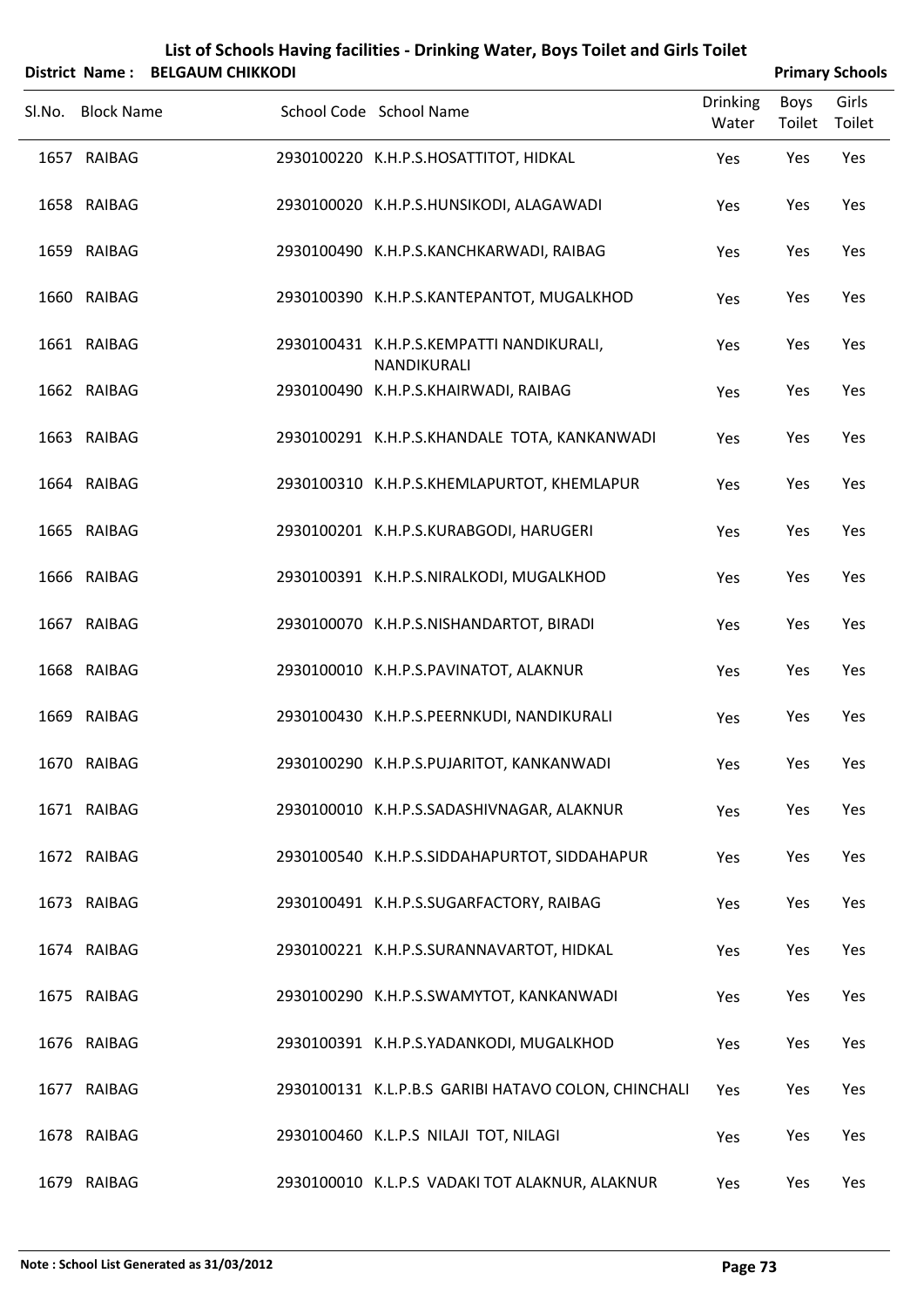| List of Schools Having facilities - Drinking Water, Boys Toilet and Girls Toilet |
|----------------------------------------------------------------------------------|
|                                                                                  |

|        | <b>District Name:</b><br><b>BELGAUM CHIKKODI</b> |                                                                  |                          |                | <b>Primary Schools</b> |
|--------|--------------------------------------------------|------------------------------------------------------------------|--------------------------|----------------|------------------------|
| Sl.No. | <b>Block Name</b>                                | School Code School Name                                          | <b>Drinking</b><br>Water | Boys<br>Toilet | Girls<br>Toilet        |
|        | 1680 RAIBAG                                      | 2930100450 K.L.P.S Ambedkar Nagar Nidugundi,<br><b>NIDAGUNDI</b> | Yes                      | Yes            | Yes                    |
|        | 1681 RAIBAG                                      | 2930100493 K.L.P.S AMBEDKAR NAGAR, RAIBAG                        | Yes                      | Yes            | Yes                    |
|        | 1682 RAIBAG                                      | 2930100440 K.L.P.S Ammangol Tot Nipanal, NIPNAL                  | Yes                      | Yes            | Yes                    |
|        | 1683 RAIBAG                                      | 2930100340 K.L.P.S Baligar Tot Marakodi, MARIKUDI                | Yes                      | Yes            | Yes                    |
|        | 1684 RAIBAG                                      | 2930100070 K.L.P.S HIPPARGI TOT, BIRADI                          | Yes                      | Yes            | Yes                    |
|        | 1685 RAIBAG                                      | 2930100450 K.L.P.S Hukkeritot Nidagundi, NIDAGUNDI               | Yes                      | Yes            | Yes                    |
|        | 1686 RAIBAG                                      | 2930100380 K.L.P.S KADAMWADI, MORAB                              | Yes                      | Yes            | Yes                    |
|        | 1687 RAIBAG                                      | 2930100291 K.L.P.S MALAWAD TOT, KANKANWADI                       | Yes                      | Yes            | Yes                    |
|        | 1688 RAIBAG                                      | 2930100470 K.L.P.S Maraditot B Palbhavi, PALBHAVI                | Yes                      | Yes            | Yes                    |
|        | 1689 RAIBAG                                      | 2930100510 K.L.P.S MUTNAL TOT, SAVASUDDI                         | Yes                      | Yes            | Yes                    |
|        | 1690 RAIBAG                                      | 2930100210 K.L.P.S Naikar Tot B Handigund, HANDIGUND             | Yes                      | Yes            | Yes                    |
|        | 1691 RAIBAG                                      | 2930100550 K.L.P.S Naikar Tot Sultanpur, SULTANPUR               | Yes                      | Yes            | Yes                    |
|        | 1692 RAIBAG                                      | 2930100090 K.L.P.S NAIKAR TOT, BIRNAL                            | Yes                      | Yes            | Yes                    |
|        | 1693 RAIBAG                                      | 2930100440 K.L.P.S Padataritot Nipanal, NIPNAL                   | Yes                      | Yes            | Yes                    |
|        | 1694 RAIBAG                                      | 2930100400 K.L.P.S PARAMESHWAR NAGAR MEKHALI,<br><b>MAKHALI</b>  | Yes                      | Yes            | Yes                    |
|        | 1695 RAIBAG                                      | 2930100440 K.L.P.S Patil Tot Nipanal, NIPNAL                     | Yes                      | Yes            | Yes                    |
|        | 1696 RAIBAG                                      | 2930100240 K.L.P.S PATIL TOT, ITNAL                              | Yes                      | Yes            | Yes                    |
|        | 1697 RAIBAG                                      | 2930100440 K.L.P.S POTADAR TOT, NIPNAL                           | Yes                      | Yes            | Yes                    |
|        | 1698 RAIBAG                                      | 2930100090 K.L.P.S SANADI TOT, BIRNAL                            | Yes                      | Yes            | Yes                    |
|        | 1699 RAIBAG                                      | 2930100530 K.L.P.S SHIRGUR TOT, SHIRGUR                          | Yes                      | Yes            | Yes                    |
|        | 1700 RAIBAG                                      | 2930100540 K.L.P.S SIDDAHAPUR M.D TOT, SIDDAHAPUR                | Yes                      | Yes            | Yes                    |
|        | 1701 RAIBAG                                      | 2930100210 K.L.P.S Talawar Tot Handigund, HANDIGUND              | Yes                      | Yes            | Yes                    |
|        | 1702 RAIBAG                                      | 2930100590 K.L.P.S. SHAMNAGAR, KUDACHI                           | Yes                      | Yes            | Yes                    |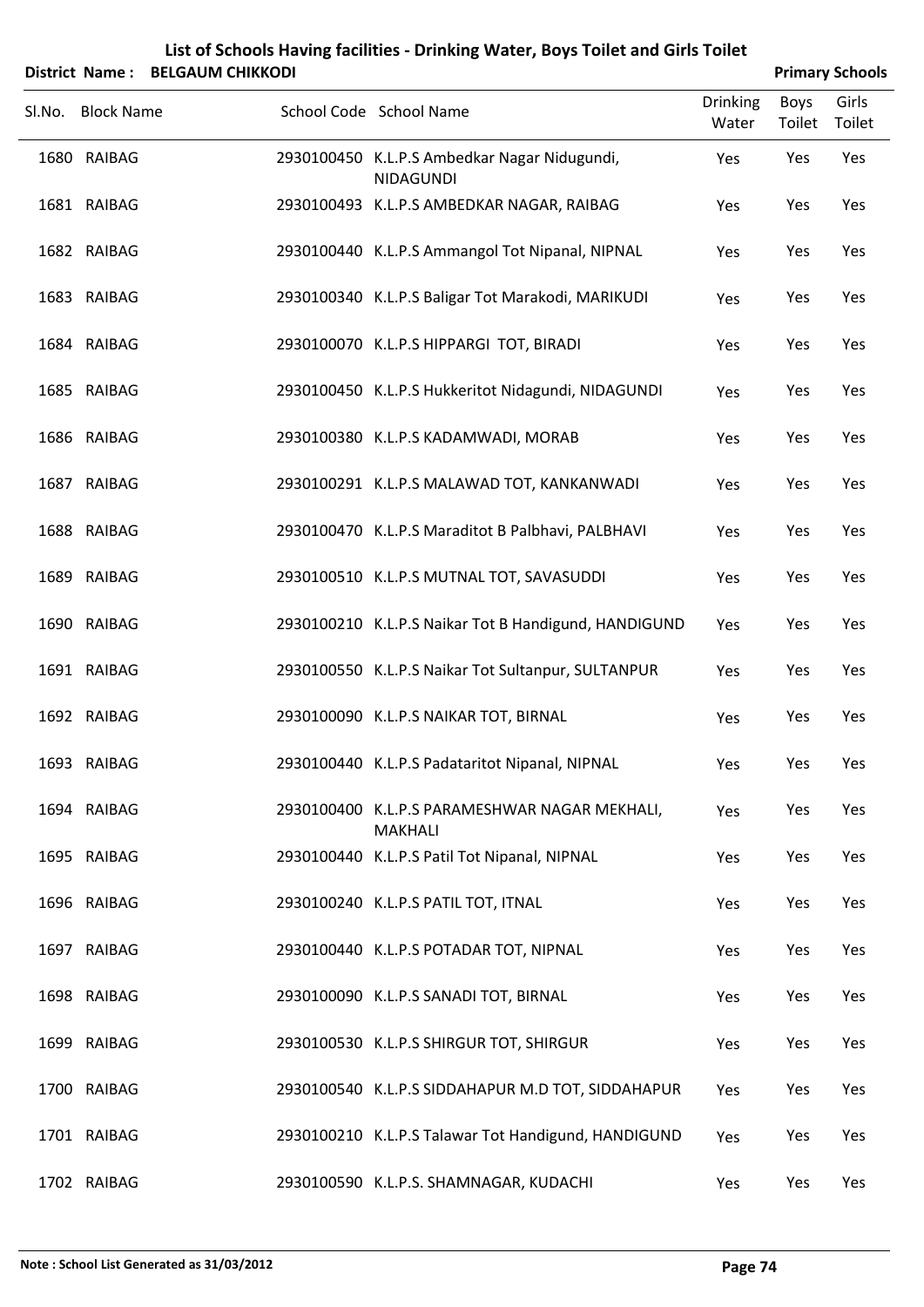|        | <b>District Name:</b> | <b>BELGAUM CHIKKODI</b> | List of Schools Having facilities - Drinking Water, Boys Toilet and Girls Toilet |                          |                | <b>Primary Schools</b> |
|--------|-----------------------|-------------------------|----------------------------------------------------------------------------------|--------------------------|----------------|------------------------|
| Sl.No. | <b>Block Name</b>     |                         | School Code School Name                                                          | <b>Drinking</b><br>Water | Boys<br>Toilet | Girls<br>Toilet        |
|        | 1703 RAIBAG           |                         | 2930100490 K.L.P.S.(K.E.B)., RAIBAG                                              | Yes                      | Yes            | Yes                    |
|        | 1704 RAIBAG           |                         | 2930100200 K.L.P.S.AJURETOT, HARUGERI                                            | Yes                      | Yes            | Yes                    |
|        | 1705 RAIBAG           |                         | 2930100320 K.L.P.S.ANANDASHRAM, KOLIGUDD                                         | Yes                      | Yes            | Yes                    |
|        | 1706 RAIBAG           |                         | 2930100560 K.L.P.S.ANANDNAGAR, YALPHARATTI                                       | Yes                      | Yes            | Yes                    |
|        | 1707 RAIBAG           |                         | 2930100510 K.L.P.S.ARERATOT, SAVASUDDI                                           | Yes                      | Yes            | Yes                    |
|        | 1708 RAIBAG           |                         | 2930100110 K.L.P.S.ARYANNASHIDESHWAR, BUDHIHAL                                   | Yes                      | Yes            | Yes                    |
|        | 1709 RAIBAG           |                         | 2930100390 K.L.P.S.BABANAVARTOT, MUGALKHOD                                       | Yes                      | Yes            | Yes                    |
|        | 1710 RAIBAG           |                         | 2930100130 K.L.P.S.BADAMIKODI, CHINCHALI                                         | Yes                      | Yes            | Yes                    |
|        | 1711 RAIBAG           |                         | 2930100520 K.L.P.S.BALOGITOT, SUTTATI                                            | Yes                      | Yes            | Yes                    |
|        | 1712 RAIBAG           |                         | 2930100392 K.L.P.S.BASAVESHWAR TOT, MUGALKHOD                                    | Yes                      | Yes            | Yes                    |
|        | 1713 RAIBAG           |                         | 2930100040 K.L.P.S.BASTWADTOT, BASTWAD                                           | Yes                      | Yes            | Yes                    |
|        | 1714 RAIBAG           |                         | 2930100510 K.L.P.S.BASWESHTOT, SAVASUDDI                                         | Yes                      | Yes            | Yes                    |
|        | 1715 RAIBAG           |                         | 2930100080 K.L.P.S.BENDWADTOT, BHENDAWAD                                         | Yes                      | Yes            | Yes                    |
|        | 1716 RAIBAG           |                         | 2930100450 K.L.P.S.BHARMANKUDI, NIDAGUNDI                                        | Yes                      | Yes            | Yes                    |
|        | 1717 RAIBAG           |                         | 2930100270 K.L.P.S.BIJJARAGITOT, KAPPALGUDDI                                     | Yes                      | Yes            | Yes                    |
|        | 1718 RAIBAG           |                         | 2930100130 K.L.P.S.CHINCHALISTATION, CHINCHALI                                   | Yes                      | Yes            | Yes                    |
|        | 1719 RAIBAG           |                         | 2930100330 K.L.P.S.CHOUGULETOT, KUDCHI                                           | Yes                      | Yes            | Yes                    |
|        | 1720 RAIBAG           |                         | 2930100240 K.L.P.S.DANGETOT, ITNAL                                               | Yes                      | Yes            | Yes                    |
|        | 1721 RAIBAG           |                         | 2930100390 K.L.P.S.GADDAGITOT, MUGALKHOD                                         | Yes                      | Yes            | Yes                    |
|        | 1722 RAIBAG           |                         | 2930100492 K.L.P.S.GAIBITOT, RAIBAG                                              | Yes                      | Yes            | Yes                    |
|        | 1723 RAIBAG           |                         | 2930100291 K.L.P.S.GANESH TOT, KANKANWADI                                        | Yes                      | Yes            | Yes                    |
|        | 1724 RAIBAG           |                         | 2930100060 K.L.P.S.GANIGERKODI, BEKKERI                                          | Yes                      | Yes            | Yes                    |
|        | 1725 RAIBAG           |                         | 2930100410 K.L.P.S.GONDETOT, NAGRAL                                              | Yes                      | Yes            | Yes                    |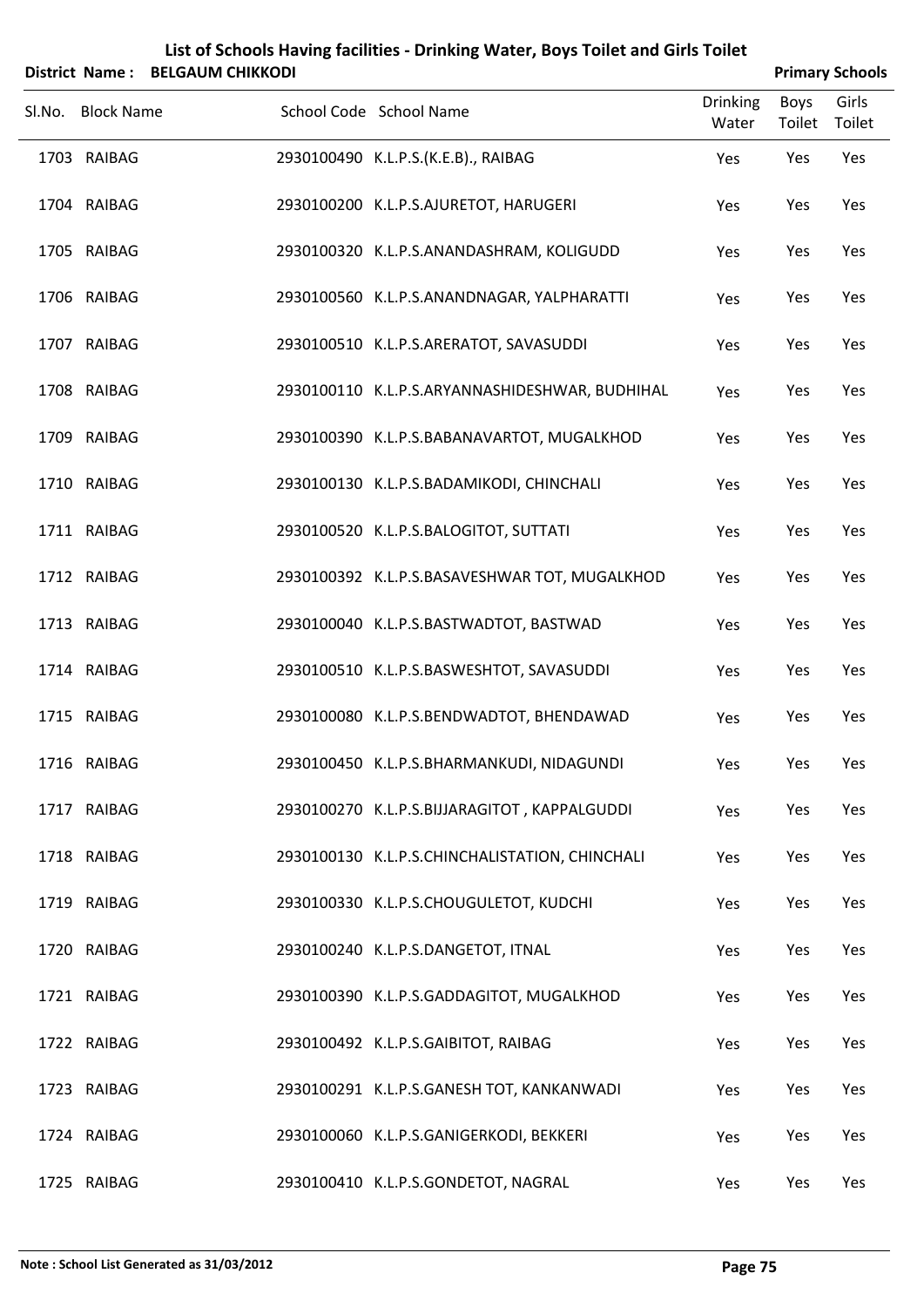|        |                   | District Name: BELGAUM CHIKKODI |                                                     |                          | <b>Primary Schools</b> |                 |
|--------|-------------------|---------------------------------|-----------------------------------------------------|--------------------------|------------------------|-----------------|
| Sl.No. | <b>Block Name</b> |                                 | School Code School Name                             | <b>Drinking</b><br>Water | Boys<br>Toilet         | Girls<br>Toilet |
|        | 1726 RAIBAG       |                                 | 2930100280 K.L.P.S.GOUDARTOT, KATAKBHAVI            | Yes                      | Yes                    | Yes             |
|        | 1727 RAIBAG       |                                 | 2930100010 K.L.P.S.HALAPPANATOT, ALAKNUR            | Yes                      | Yes                    | Yes             |
|        | 1728 RAIBAG       |                                 | 2930100490 K.L.P.S.HALLADHARITOT, RAIBAG            | Yes                      | Yes                    | Yes             |
|        | 1729 RAIBAG       |                                 | 2930100290 K.L.P.S.HALSIDDESHWAR, KANKANWADI        | Yes                      | Yes                    | Yes             |
|        | 1730 RAIBAG       |                                 | 2930100430 K.L.P.S.HANBARHATTI, NANDIKURALI         | Yes                      | Yes                    | Yes             |
|        | 1731 RAIBAG       |                                 | 2930100490 K.L.P.S.HARIJANCOLONY, RAIBAG            | Yes                      | Yes                    | Yes             |
|        | 1732 RAIBAG       |                                 | 2930100460 K.L.P.S.HASARETOT, NILAGI                | Yes                      | Yes                    | Yes             |
|        | 1733 RAIBAG       |                                 | 2930100250 K.L.P.S.HAVALDARTOT, JALALPUR            | Yes                      | Yes                    | Yes             |
|        | 1734 RAIBAG       |                                 | 2930100390 K.L.P.S.HIPPARGI, MUGALKHOD              | Yes                      | Yes                    | Yes             |
|        | 1735 RAIBAG       |                                 | 2930100200 K.L.P.S.HIREHALLTOT, HARUGERI            | Yes                      | Yes                    | Yes             |
|        | 1736 RAIBAG       |                                 | 2930100040 K.L.P.S.HIREKODITOT, BASTWAD             | Yes                      | Yes                    | Yes             |
|        | 1737 RAIBAG       |                                 | 2930100390 K.L.P.S.HITTANGI, MUGALKHOD              | Yes                      | Yes                    | Yes             |
|        | 1738 RAIBAG       |                                 | 2930100390 K.L.P.S.HULLOLITOT, MUGALKHOD            | Yes                      | Yes                    | Yes             |
|        | 1739 RAIBAG       |                                 | 2930100240 K.L.P.S.ITNALTOT, ITNAL                  | Yes                      | Yes                    | Yes             |
|        | 1740 RAIBAG       |                                 | 2930100290 K.L.P.S.JALITOT, KANKANWADI              | Yes                      | Yes                    | Yes             |
|        | 1741 RAIBAG       |                                 | 2930100201 K.L.P.S.JAMBAGITOT, HARUGERI             | Yes                      | Yes                    | Yes             |
|        | 1742 RAIBAG       |                                 | 2930100020 K.L.P.S.JANATACOLONY, ALAGAWADI          | Yes                      | Yes                    | Yes             |
|        | 1743 RAIBAG       |                                 | 2930100201 K.L.P.S.JYOTINAGAR, HARUGERI             | Yes                      | Yes                    | Yes             |
|        | 1744 RAIBAG       |                                 | 2930100470 K.L.P.S.KADSHETTITOT, PALBHAVI           | Yes                      | Yes                    | Yes             |
|        | 1745 RAIBAG       |                                 | 2930100530 K.L.P.S.KALMESHWARNAGAR, SHIRGUR         | Yes                      | Yes                    | Yes             |
|        | 1746 RAIBAG       |                                 | 2930100080 K.L.P.S.KAMATKODI BHENDWAD,<br>BHENDAWAD | Yes                      | Yes                    | Yes             |
|        | 1747 RAIBAG       |                                 | 2930100040 K.L.P.S.KAMBLETOT, BASTWAD               | Yes                      | Yes                    | Yes             |
|        |                   |                                 |                                                     |                          |                        |                 |

RAIBAG 2930100220 K.L.P.S.KANKANWADITOT, HIDKAL Yes Yes Yes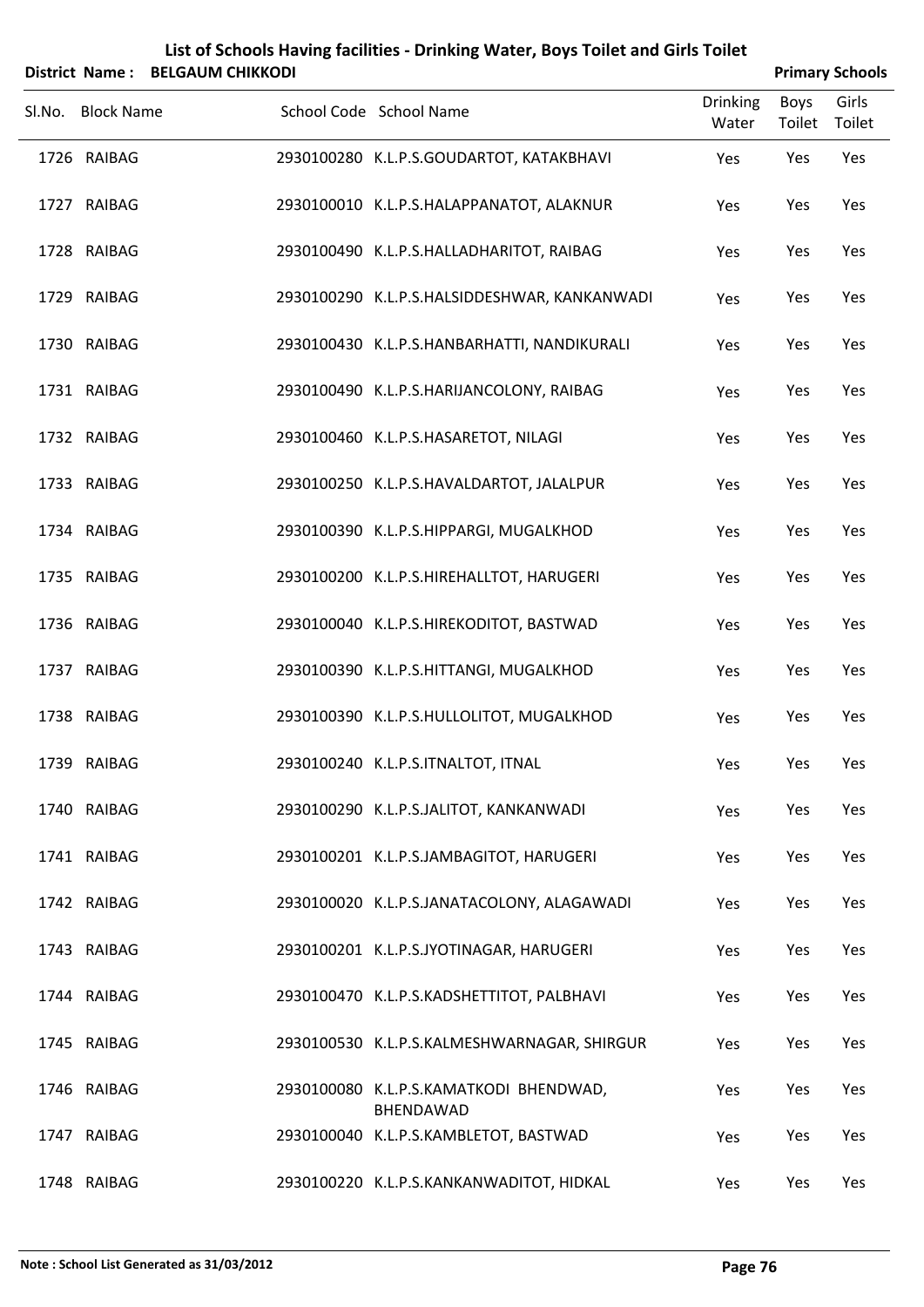|        |                   | District Name: BELGAUM CHIKKODI |                                                |                          |                | <b>Primary Schools</b> |
|--------|-------------------|---------------------------------|------------------------------------------------|--------------------------|----------------|------------------------|
| Sl.No. | <b>Block Name</b> |                                 | School Code School Name                        | <b>Drinking</b><br>Water | Boys<br>Toilet | Girls<br>Toilet        |
|        | 1749 RAIBAG       |                                 | 2930100270 K.L.P.S.KAPPALGUDDITOT, KAPPALGUDDI | Yes                      | Yes            | Yes                    |
|        | 1750 RAIBAG       |                                 | 2930100190 K.L.P.S.KARLATTITOT, GUNDWAD        | Yes                      | Yes            | Yes                    |
|        | 1751 RAIBAG       |                                 | 2930100380 K.L.P.S.KARLWANDI, MORAB            | Yes                      | Yes            | Yes                    |
|        | 1752 RAIBAG       |                                 | 2930100430 K.L.P.S.KARTANKODI, NANDIKURALI     | Yes                      | Yes            | Yes                    |
|        | 1753 RAIBAG       |                                 | 2930100390 K.L.P.S.KATHGOUDARTOT, MUGALKHOD    | Yes                      | Yes            | Yes                    |
|        | 1754 RAIBAG       |                                 | 2930100360 K.L.P.S.KESARKODI, MANTUR           | Yes                      | Yes            | Yes                    |
|        | 1755 RAIBAG       |                                 | 2930100290 K.L.P.S.KODDINTOT, KANKANWADI       | Yes                      | Yes            | Yes                    |
|        | 1756 RAIBAG       |                                 | 2930100330 K.L.P.S.KODI TOT KUDCHI, KUDCHI     | Yes                      | Yes            | Yes                    |
|        | 1757 RAIBAG       |                                 | 2930100490 K.L.P.S.KULGUDETOT, RAIBAG          | Yes                      | Yes            | Yes                    |
|        | 1758 RAIBAG       |                                 | 2930100220 K.L.P.S.KULLOLITOT., HIDKAL         | Yes                      | Yes            | Yes                    |
|        | 1759 RAIBAG       |                                 | 2930100201 K.L.P.S.LALYANKODI, HARUGERI        | Yes                      | Yes            | Yes                    |
|        | 1760 RAIBAG       |                                 | 2930100130 K.L.P.S.LAXMIGUDITOT, CHINCHALI     | Yes                      | Yes            | Yes                    |
|        | 1761 RAIBAG       |                                 | 2930100060 K.L.P.S.LAXMINAGAR, BEKKERI         | Yes                      | Yes            | Yes                    |
|        | 1762 RAIBAG       |                                 | 2930100430 K.L.P.S.LAXMINAGAR, NANDIKURALI     | Yes                      | Yes            | Yes                    |
|        | 1763 RAIBAG       |                                 | 2930100220 K.L.P.S.MAHALAXMITOT, HIDKAL        | Yes                      | Yes            | Yes                    |
|        | 1764 RAIBAG       |                                 | 2930100020 K.L.P.S.MAHAVIRNAGAR, ALAGAWADI     | Yes                      | Yes            | Yes                    |
|        | 1765 RAIBAG       |                                 | 2930100220 K.L.P.S.MALITOT, HIDKAL             | Yes                      | Yes            | Yes                    |
|        | 1766 RAIBAG       |                                 | 2930100220 K.L.P.S.MALSIDDESHWARTOT, HIDKAL    | Yes                      | Yes            | Yes                    |
|        | 1767 RAIBAG       |                                 | 2930100220 K.L.P.S.MANNIKERITOT, HIDKAL        | Yes                      | Yes            | Yes                    |
|        | 1768 RAIBAG       |                                 | 2930100470 K.L.P.S.MARDITOT, PALBHAVI          | Yes                      | Yes            | Yes                    |
|        | 1769 RAIBAG       |                                 | 2930100131 K.L.P.S.MARGUBAITOT, CHINCHALI      | Yes                      | Yes            | Yes                    |
|        | 1770 RAIBAG       |                                 | 2930100391 K.L.P.S.MUKHANJALITOT, MUGALKHOD    | Yes                      | Yes            | Yes                    |
|        | 1771 RAIBAG       |                                 | 2930100391 K.L.P.S.NADVINPATTI, MUGALKHOD      | Yes                      | Yes            | Yes                    |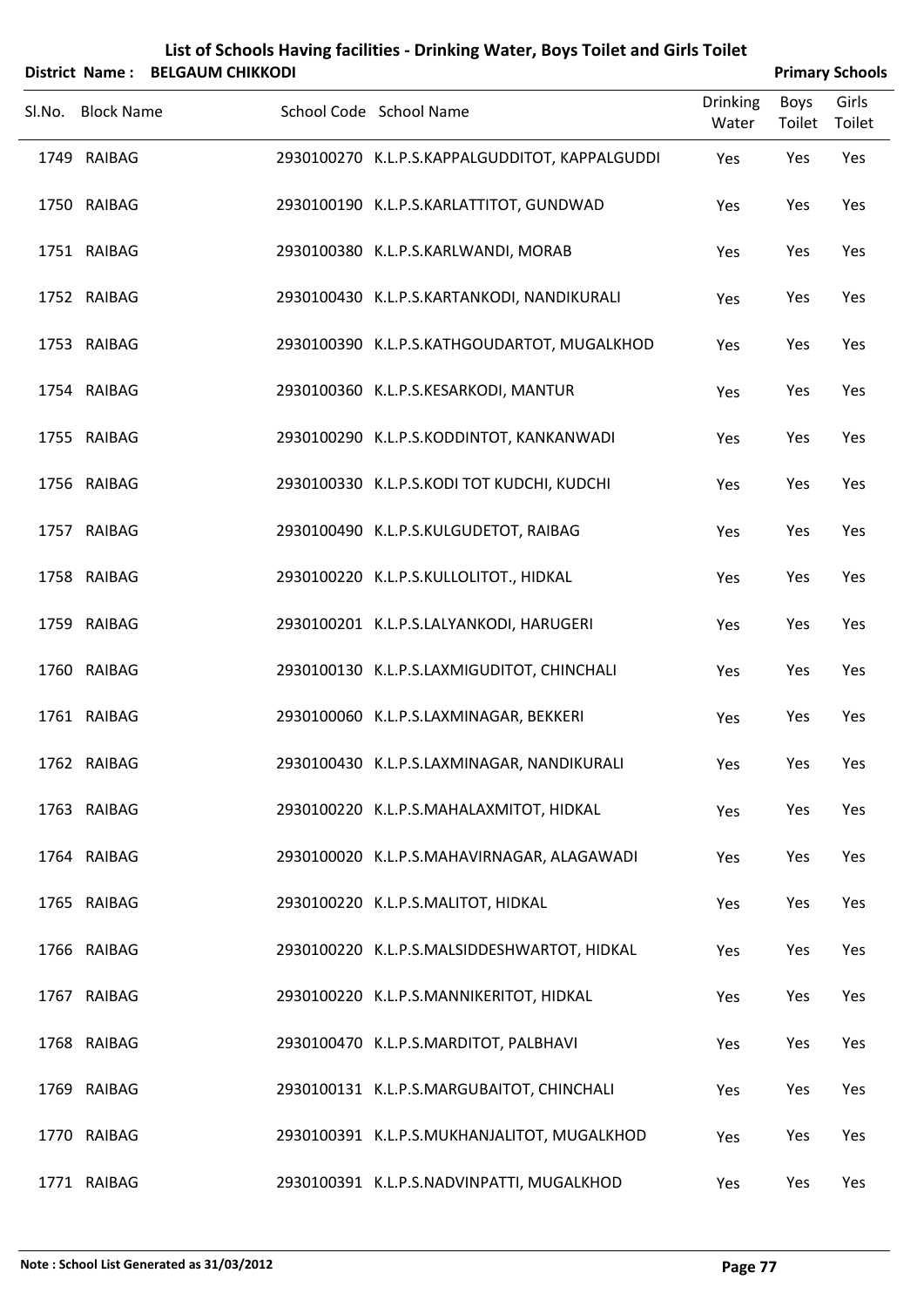| List of Schools Having facilities - Drinking Water, Boys Toilet and Girls Toilet<br>District Name: BELGAUM CHIKKODI<br><b>Primary Schools</b> |                   |  |                                                 |                          |                       |                 |  |
|-----------------------------------------------------------------------------------------------------------------------------------------------|-------------------|--|-------------------------------------------------|--------------------------|-----------------------|-----------------|--|
| Sl.No.                                                                                                                                        | <b>Block Name</b> |  | School Code School Name                         | <b>Drinking</b><br>Water | <b>Boys</b><br>Toilet | Girls<br>Toilet |  |
|                                                                                                                                               | 1772 RAIBAG       |  | 2930100240 K.L.P.S.NAIKARTOT, ITNAL             | Yes                      | Yes                   | Yes             |  |
|                                                                                                                                               | 1773 RAIBAG       |  | 2930100440 K.L.P.S.NANDITOT, NIPNAL             | Yes                      | Yes                   | Yes             |  |
|                                                                                                                                               | 1774 RAIBAG       |  | 2930100391 K.L.P.S.NASITOT, MUGALKHOD           | Yes                      | Yes                   | Yes             |  |
|                                                                                                                                               | 1775 RAIBAG       |  | 2930100110 K.L.P.S.NEW BUDHIHAL, BUDHIHAL       | Yes                      | Yes                   | Yes             |  |
|                                                                                                                                               | 1776 RAIBAG       |  | 2930100080 K.L.P.S.NIMBALKARTOT, BHENDAWAD      | Yes                      | Yes                   | Yes             |  |
|                                                                                                                                               | 1777 RAIBAG       |  | 2930100570 K.L.P.S.PADALYALKODI, YADRAVI        | Yes                      | Yes                   | Yes             |  |
|                                                                                                                                               | 1778 RAIBAG       |  | 2930100460 K.L.P.S.PADLALETOT, NILAGI           | Yes                      | Yes                   | Yes             |  |
|                                                                                                                                               | 1779 RAIBAG       |  | 2930100131 K.L.P.S.PAMPTOT, CHINCHALI           | Yes                      | Yes                   | Yes             |  |
|                                                                                                                                               | 1780 RAIBAG       |  | 2930100493 K.L.P.S.PATIL TOT, RAIBAG            | Yes                      | Yes                   | Yes             |  |
|                                                                                                                                               | 1781 RAIBAG       |  | 2930100250 K.L.P.S.PATILTOT, JALALPUR           | Yes                      | Yes                   | Yes             |  |
|                                                                                                                                               | 1782 RAIBAG       |  | 2930100120 K.L.P.S.PIDAITOT, BYAKUD             | Yes                      | Yes                   | Yes             |  |
|                                                                                                                                               | 1783 RAIBAG       |  | 2930100300 K.L.P.S.PINJARTOT, KHANDAL           | Yes                      | Yes                   | Yes             |  |
|                                                                                                                                               | 1784 RAIBAG       |  | 2930100490 K.L.P.S.PUJARITOT, RAIBAG            | Yes                      | Yes                   | Yes             |  |
|                                                                                                                                               | 1785 RAIBAG       |  | 2930100490 K.L.P.S.RAJARAM COLONY, RAIBAG       | Yes                      | Yes                   | Yes             |  |
|                                                                                                                                               | 1786 RAIBAG       |  | 2930100221 K.L.P.S.SAMBRE TOT, HIDKAL           | Yes                      | Yes                   | Yes             |  |
|                                                                                                                                               | 1787 RAIBAG       |  | 2930100380 K.L.P.S.SAPTSAGAR, MORAB             | Yes                      | Yes                   | Yes             |  |
|                                                                                                                                               | 1788 RAIBAG       |  | 2930100060 K.L.P.S.SHASTRINAGAR, BEKKERI        | Yes                      | Yes                   | Yes             |  |
|                                                                                                                                               | 1789 RAIBAG       |  | 2930100491 K.L.P.S.SHIVAJIPARK, RAIBAG          | Yes                      | Yes                   | Yes             |  |
|                                                                                                                                               | 1790 RAIBAG       |  | 2930100450 K.L.P.S.SIDDESHWARNAGAR, NIDAGUNDI   | Yes                      | Yes                   | Yes             |  |
|                                                                                                                                               | 1791 RAIBAG       |  | 2930100560 K.L.P.S.SIDDESHWARNAGAR, YALPHARATTI | Yes                      | Yes                   | Yes             |  |
|                                                                                                                                               | 1792 RAIBAG       |  | 2930100270 K.L.P.S.SINGADITOT, KAPPALGUDDI      | Yes                      | Yes                   | Yes             |  |
|                                                                                                                                               | 1793 RAIBAG       |  | 2930100500 K.L.P.S.SOUNDATTI HATTI, SOUNDATTI   | Yes                      | Yes                   | Yes             |  |
|                                                                                                                                               | 1794 RAIBAG       |  | 2930100491 K.L.P.S.SULTANPUJARITOT, RAIBAG      | Yes                      | Yes                   | Yes             |  |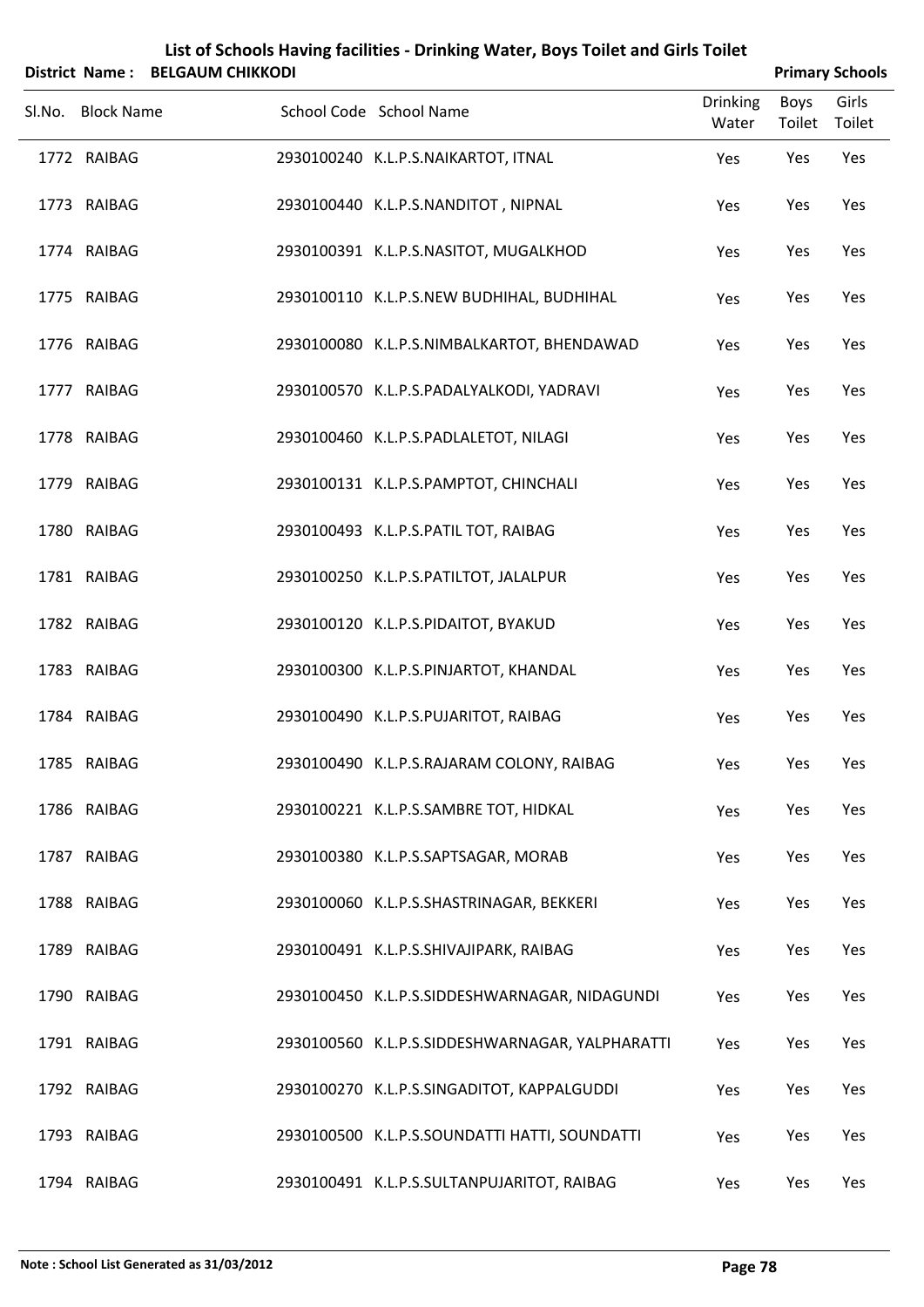|                   | District Name: BELGAUM CHIKKODI | List of Schools Having facilities - Drinking Water, Boys Toilet and Girls Toilet |                          |                | <b>Primary Schools</b> |
|-------------------|---------------------------------|----------------------------------------------------------------------------------|--------------------------|----------------|------------------------|
| Sl.No. Block Name |                                 | School Code School Name                                                          | <b>Drinking</b><br>Water | Boys<br>Toilet | Girls<br>Toilet        |
| 1795 RAIBAG       |                                 | 2930100331 K.L.P.S.TIKNALTOT, KUDCHI                                             | Yes                      | Yes            | Yes                    |
| 1796 RAIBAG       |                                 | 2930100200 K.L.P.S.UMARANI TOT, HARUGERI                                         | Yes                      | Yes            | Yes                    |
| 1797 RAIBAG       |                                 | 2930100491 K.L.P.S.VANTMURITOT, RAIBAG                                           | Yes                      | Yes            | Yes                    |
| 1798 RAIBAG       |                                 | 2930100430 K.L.P.S.VEERNAGAR, NANDIKURALI                                        | Yes                      | Yes            | Yes                    |
| 1799 RAIBAG       |                                 | 2930100450 K.L.P.S.VITHALNAGAR, NIDAGUNDI                                        | Yes                      | Yes            | Yes                    |
| 1800 RAIBAG       |                                 | 2930100020 K.L.P.S.VIVEKANDA, ALAGAWADI                                          | Yes                      | Yes            | Yes                    |
| 1801 RAIBAG       |                                 | 2930100010 K.L.P.S.VIVEKNAGAR, ALAKNUR                                           | Yes                      | Yes            | Yes                    |
| 1802 RAIBAG       |                                 | 2930100440 K.L.P.S.VYAPARI TOT, NIPNAL                                           | Yes                      | Yes            | Yes                    |
| 1803 RAIBAG       |                                 | 2930100280 K.L.P.S.WALAPPAGOLL TOT, KATAKBHAVI                                   | Yes                      | Yes            | Yes                    |
| 1804 RAIBAG       |                                 | 2930100320 K.L.P.S.YALINGNAGAR (A)., KOLIGUDD                                    | Yes                      | Yes            | Yes                    |
| 1805 RAIBAG       |                                 | 2930100320 K.L.P.S.YALINGNAGAR (B)., KOLIGUDD                                    | Yes                      | Yes            | Yes                    |
| 1806 RAIBAG       |                                 | 2930100120 KGBV Byakud, BYAKUD                                                   | Yes                      | Yes            | Yes                    |
| 1807 RAIBAG       |                                 | 2930100380 KHPS BASAWESHWAR NAGAR, MORAB                                         | Yes                      | Yes            | Yes                    |
| 1808 RAIBAG       |                                 | 2930100131 KHPS GURUTAI TOT, CHINCHALI                                           | Yes                      | Yes            | Yes                    |
| 1809 RAIBAG       |                                 | 2930100210 KHPS PUJAR TOT A, HANDIGUND                                           | Yes                      | Yes            | Yes                    |
| 1810 RAIBAG       |                                 | 2930100131 KHPS UPPARWADI, CHINCHALI                                             | Yes                      | Yes            | Yes                    |
| 1811 RAIBAG       |                                 | 2930100300 KLPS AJURETOT, KHANDAL                                                | Yes                      | Yes            | Yes                    |
| 1812 RAIBAG       |                                 | 2930100240 KLPS BALOGI, ITNAL                                                    | Yes                      | Yes            | Yes                    |
| 1813 RAIBAG       |                                 | 2930100400 KLPS BARIKODI TOT MEKHALI, MAKHALI                                    | Yes                      | Yes            | Yes                    |
| 1814 RAIBAG       |                                 | 2930100020 KLPS BIDARI TOT, ALAGAWADI                                            | Yes                      | Yes            | Yes                    |
| 1815 RAIBAG       |                                 | 2930100440 KLPS BILAKAR TOT NIPANAL, NIPNAL                                      | Yes                      | Yes            | Yes                    |
| 1816 RAIBAG       |                                 | 2930100291 KLPS BRAMANAND NAGAR TOT,<br>KANKANWADI                               | Yes                      | Yes            | Yes                    |
| 1817 RAIBAG       |                                 | 2930100211 KLPS Chinagudi ILG Tot Handigund,<br>HANDIGUND                        | Yes                      | Yes            | Yes                    |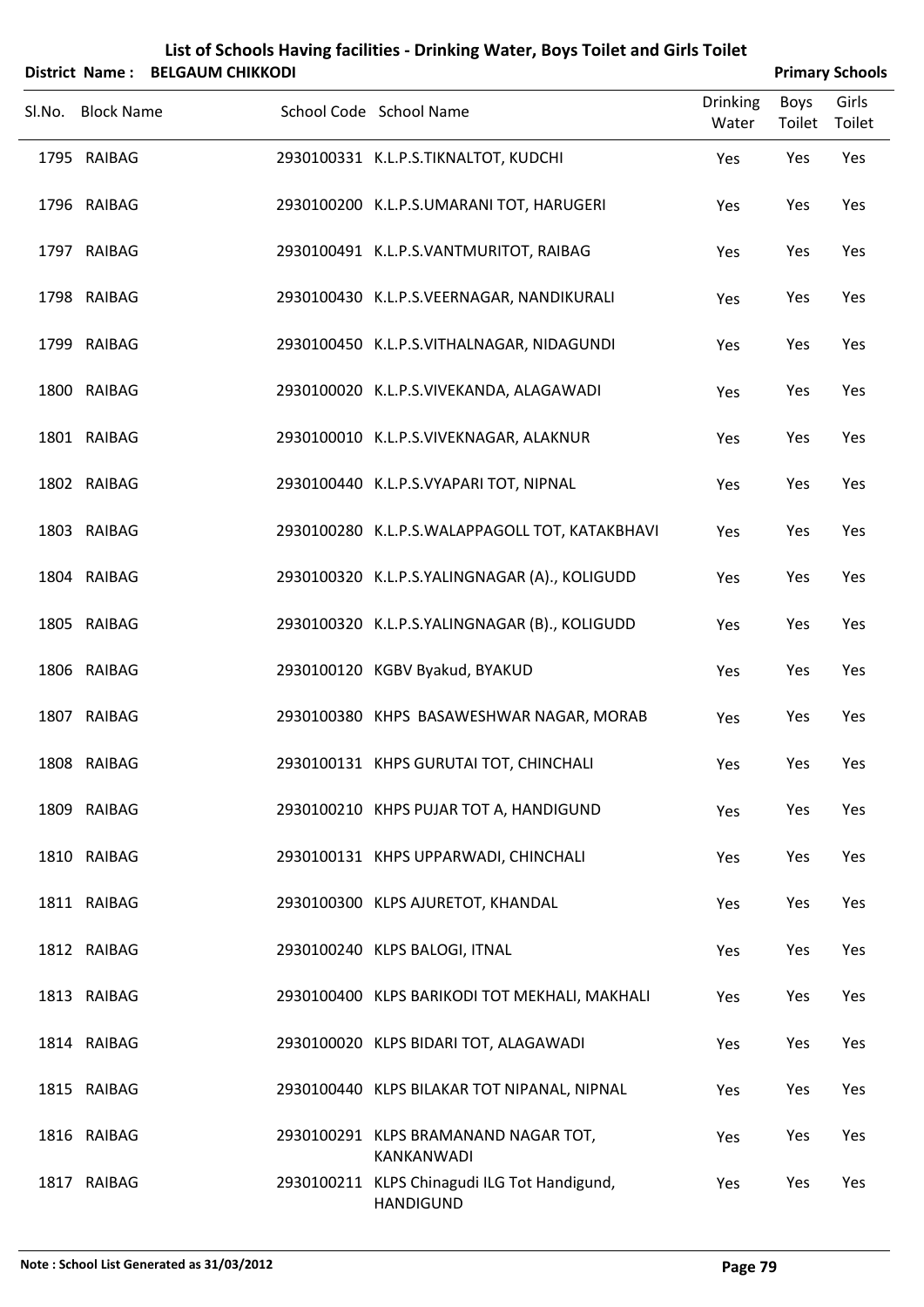|        |                   | District Name: BELGAUM CHIKKODI |                                                             |                          |                | <b>Primary Schools</b> |
|--------|-------------------|---------------------------------|-------------------------------------------------------------|--------------------------|----------------|------------------------|
| Sl.No. | <b>Block Name</b> |                                 | School Code School Name                                     | <b>Drinking</b><br>Water | Boys<br>Toilet | Girls<br>Toilet        |
|        | 1818 RAIBAG       |                                 | 2930100512 KLPS Davani Tot Katakabhavi, SAVASUDDI           | Yes                      | Yes            | Yes                    |
|        | 1819 RAIBAG       |                                 | 2930100230 KLPS GANDHI NAGAR, HUBBARWADI                    | Yes                      | Yes            | Yes                    |
|        | 1820 RAIBAG       |                                 | 2930100150 KLPS GUJANATTI TOT, DEVAPURHATTI                 | Yes                      | Yes            | Yes                    |
|        | 1821 RAIBAG       |                                 | 2930100020 KLPS HALGUNDI TOT, ALAGAWADI                     | Yes                      | Yes            | Yes                    |
|        | 1822 RAIBAG       |                                 | 2930100360 KLPS HANJI TOT, MANTUR                           | Yes                      | Yes            | Yes                    |
|        | 1823 RAIBAG       |                                 | 2930100550 KLPS HUKKERI TOT, SULTANPUR                      | Yes                      | Yes            | Yes                    |
|        | 1824 RAIBAG       |                                 | 2930100120 KLPS KAMBLE TOT, BYAKUD                          | Yes                      | Yes            | Yes                    |
|        | 1825 RAIBAG       |                                 | 2930100291 KLPS LAXMI TOT, KANKANWADI                       | Yes                      | Yes            | Yes                    |
|        | 1826 RAIBAG       |                                 | 2930100120 KLPS MACHAKANUR TOT, BYAKUD                      | Yes                      | Yes            | Yes                    |
|        | 1827 RAIBAG       |                                 | 2930100493 KLPS METRI TOT RAIBAG, RAIBAG                    | Yes                      | Yes            | Yes                    |
|        | 1828 RAIBAG       |                                 | 2930100400 KLPS MUTARI TOT, MAKHALI                         | Yes                      | Yes            | Yes                    |
|        | 1829 RAIBAG       |                                 | 2930100431 KLPS NAIKTOT KEMPATTI, NANDIKURALI               | Yes                      | Yes            | Yes                    |
|        | 1830 RAIBAG       |                                 | 2930100431 KLPS PANCHALINGESHWAR NAGAR,<br>NANDIKURALI      | Yes                      | Yes            | Yes                    |
|        | 1831 RAIBAG       |                                 | 2930100240 KLPS PC Mutanal Tot Itanal, ITNAL                | Yes                      | Yes            | Yes                    |
|        | 1832 RAIBAG       |                                 | 2930100211 KLPS PUJERI TOT B HANDIGUND,<br><b>HANDIGUND</b> | Yes                      | Yes            | Yes                    |
|        | 1833 RAIBAG       |                                 | 2930100515 KLPS SANADI TOT SAVASUDDI, SAVASUDDI             | Yes                      | Yes            | Yes                    |
|        | 1834 RAIBAG       |                                 | 2930100495 KLPS SHAHUPARK, RAIBAG                           | Yes                      | Yes            | Yes                    |
|        | 1835 RAIBAG       |                                 | 2930100510 KLPS SHANTINAGAR, SAVASUDDI                      | Yes                      | Yes            | Yes                    |
|        | 1836 RAIBAG       |                                 | 2930100292 KLPS SIDDAPUR, KANKANWADI                        | Yes                      | Yes            | Yes                    |
|        | 1837 RAIBAG       |                                 | 2930100470 KLPS SONNADTOT, PALBHAVI                         | Yes                      | Yes            | Yes                    |
|        | 1838 RAIBAG       |                                 | 2930100011 KLPS SWAMITOT, ALAKNUR                           | Yes                      | Yes            | Yes                    |
|        | 1839 RAIBAG       |                                 | 2930100513 KLPS Tegur Tot Palabhavi, SAVASUDDI              | Yes                      | Yes            | Yes                    |
|        | 1840 RAIBAG       |                                 | 2930100011 KLPS YALLATTI TOT, ALAKNUR                       | Yes                      | Yes            | Yes                    |